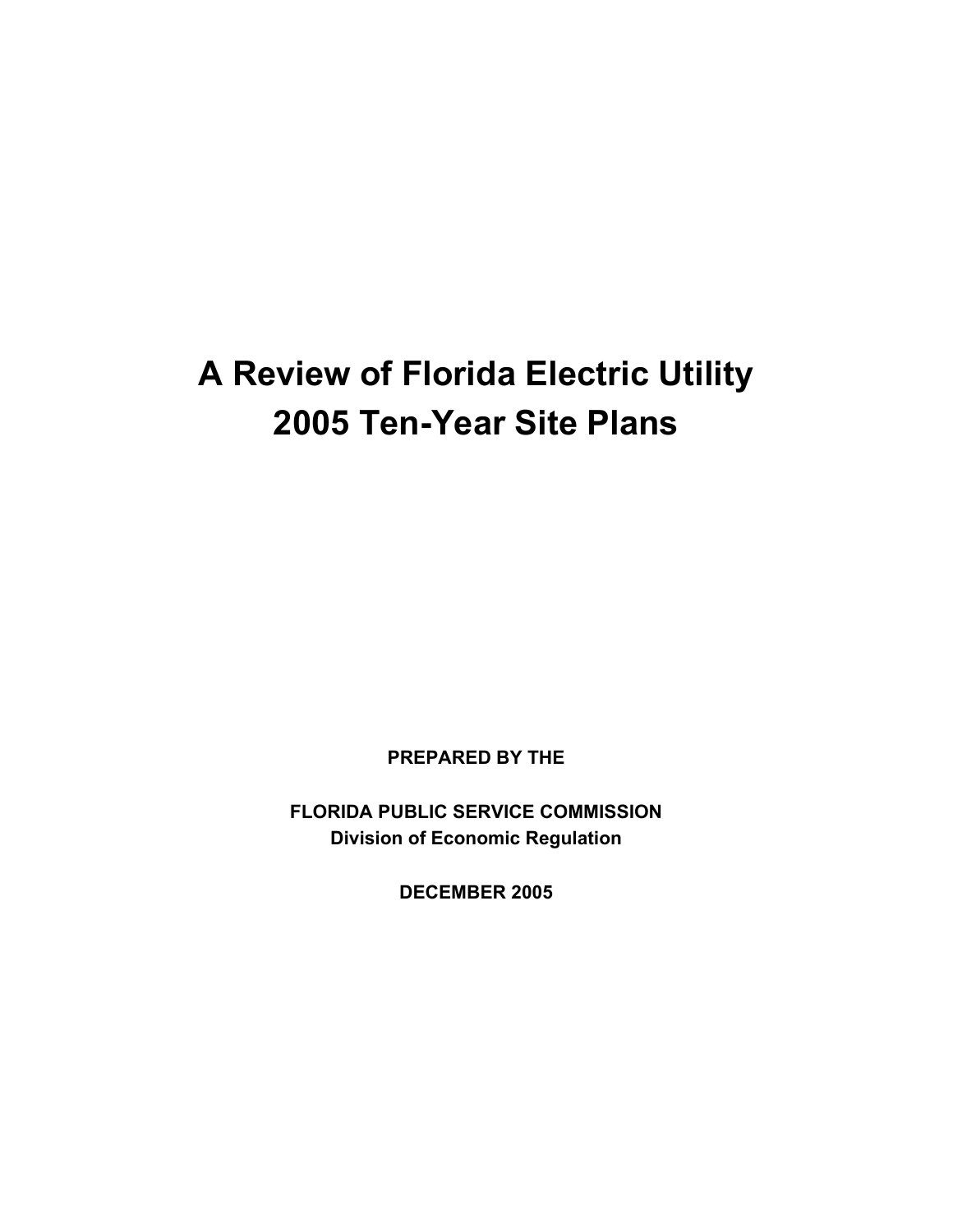# **TABLE OF CONTENTS**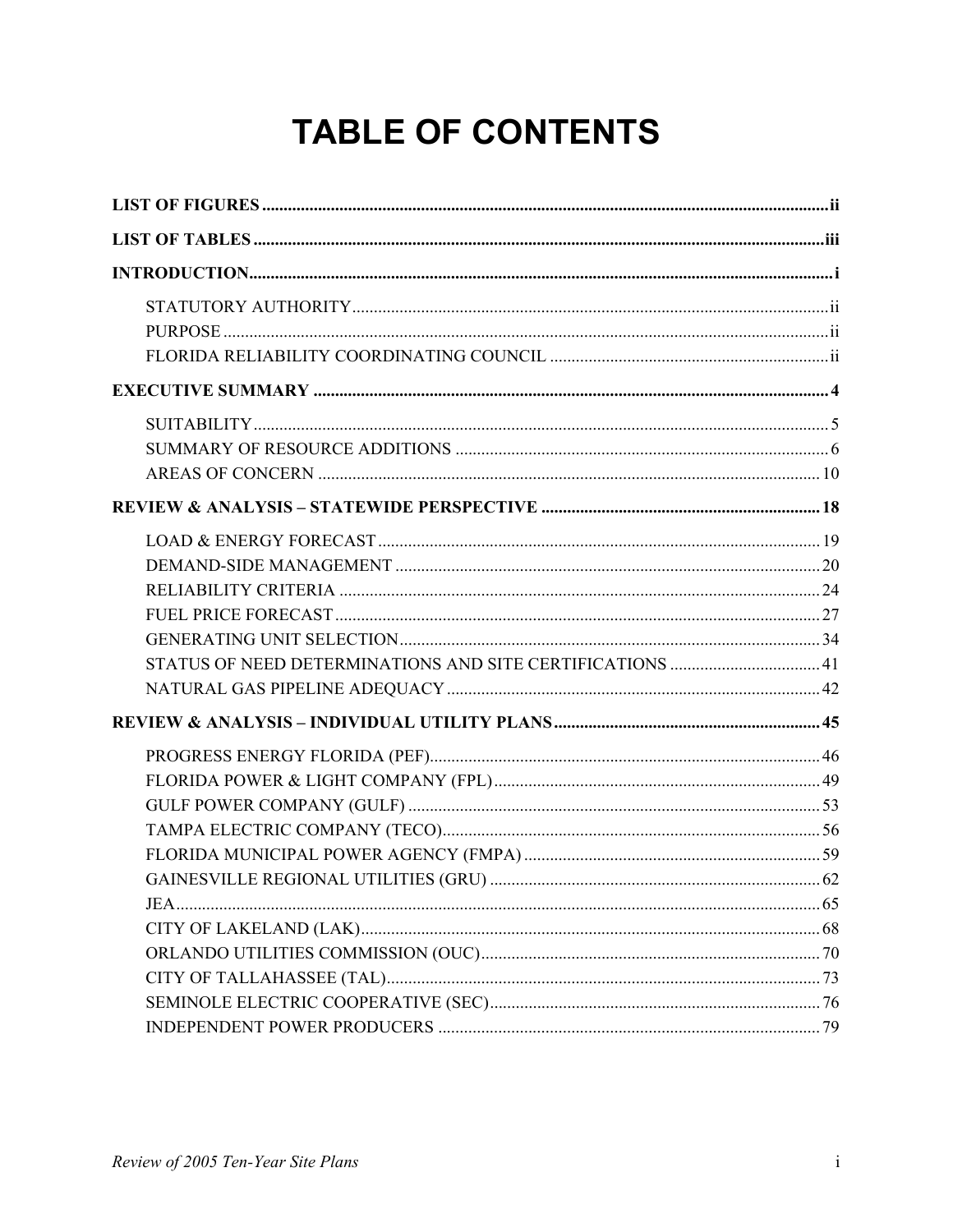# **LIST OF FIGURES**

| Figure 5. State of Florida – Energy Generation by Fuel Type -- 1990, 2004, and 201411           |  |
|-------------------------------------------------------------------------------------------------|--|
| Figure 6. FPL - Comparison of Actual vs. Forecasted Actual Natural Gas Prices  12               |  |
| Figure 7. FPL - Breakeven Analysis of Solid Fuel and Natural Gas Generating Units 15            |  |
| Figure 8. FPL - Comparison of Actual vs. Forecasted Natural Gas Prices - Base and High Case  15 |  |
|                                                                                                 |  |
|                                                                                                 |  |
|                                                                                                 |  |
|                                                                                                 |  |
|                                                                                                 |  |
|                                                                                                 |  |
|                                                                                                 |  |
|                                                                                                 |  |
|                                                                                                 |  |
|                                                                                                 |  |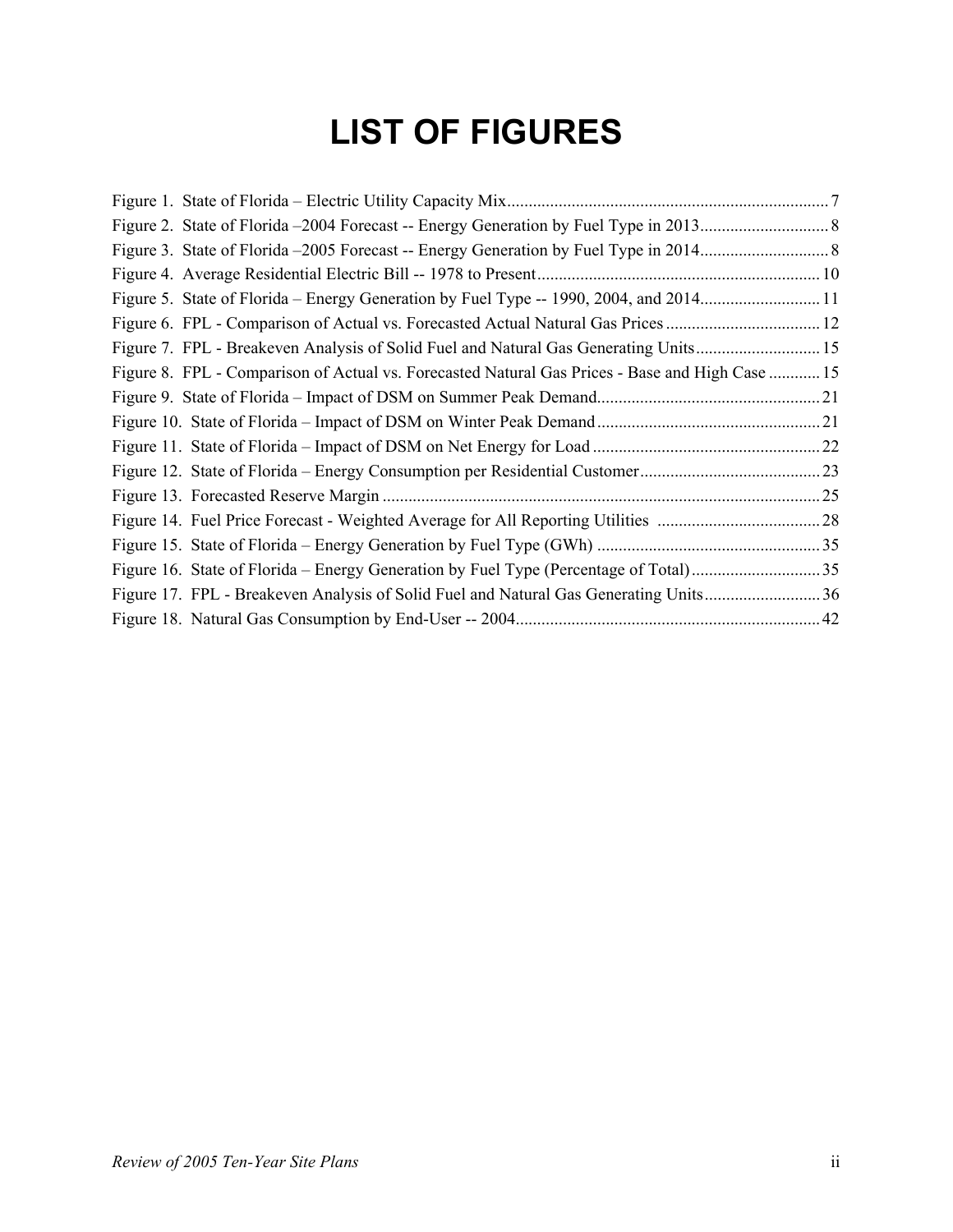# **LIST OF TABLES**

| Table 4. State of Florida - Estimated Savings from Electric Utility DSM Programs20 |  |
|------------------------------------------------------------------------------------|--|
|                                                                                    |  |
|                                                                                    |  |
|                                                                                    |  |
|                                                                                    |  |
|                                                                                    |  |
|                                                                                    |  |
|                                                                                    |  |
|                                                                                    |  |
|                                                                                    |  |
|                                                                                    |  |
|                                                                                    |  |
|                                                                                    |  |
|                                                                                    |  |
|                                                                                    |  |
|                                                                                    |  |
|                                                                                    |  |
|                                                                                    |  |
|                                                                                    |  |
|                                                                                    |  |
|                                                                                    |  |
|                                                                                    |  |
|                                                                                    |  |
|                                                                                    |  |
|                                                                                    |  |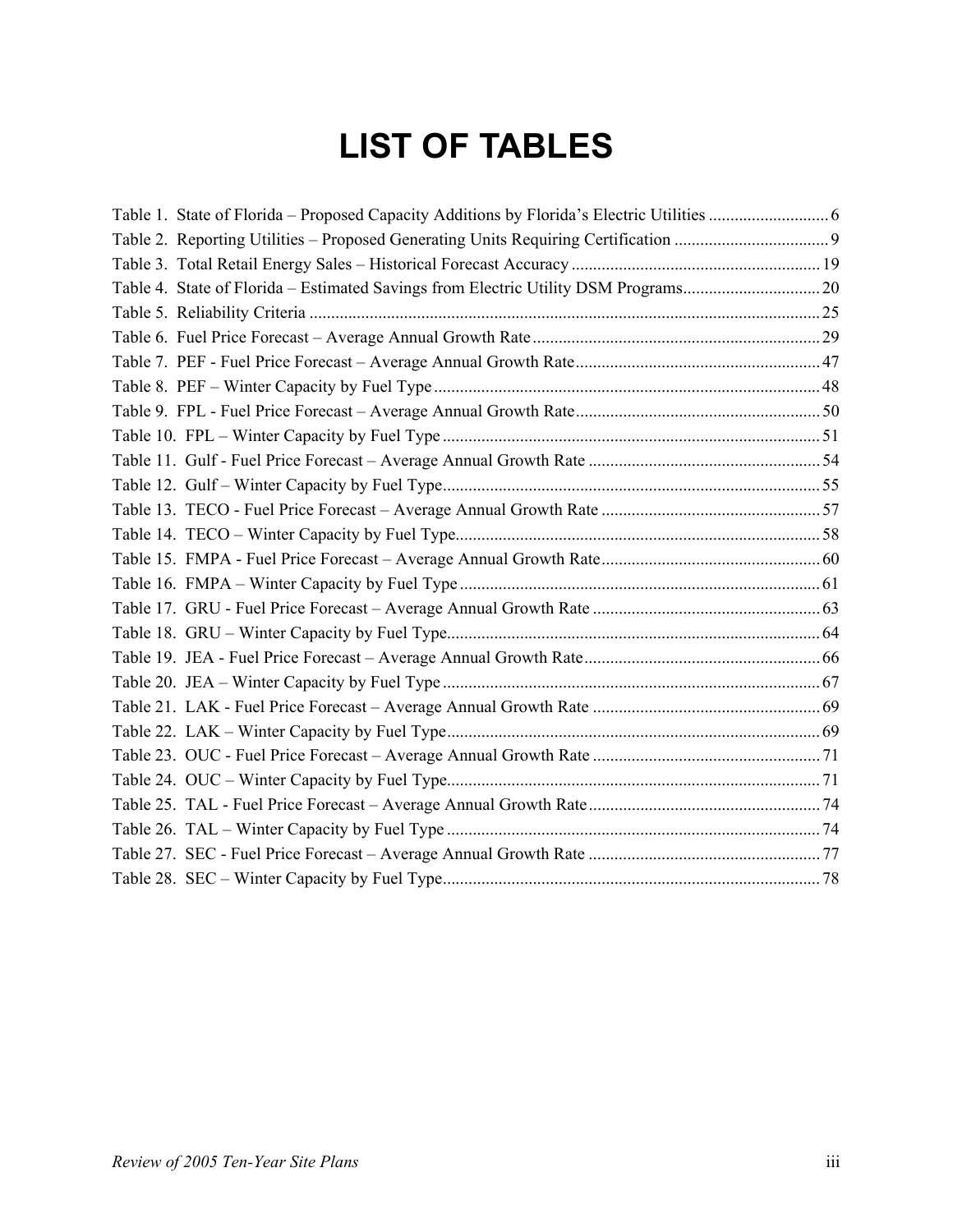Introduction

# **INTRODUCTION**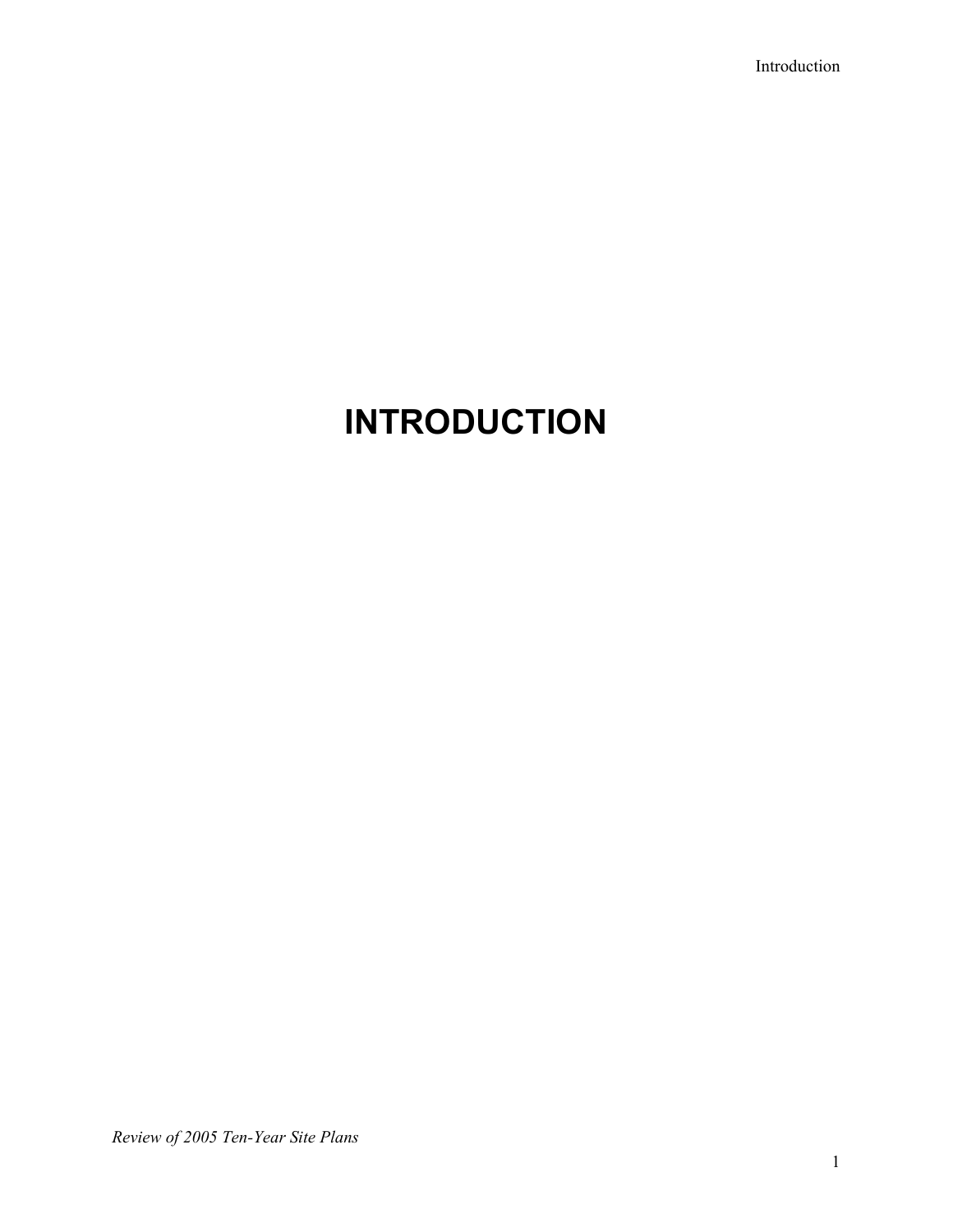# *STATUTORY AUTHORITY*

Section 186.801, Florida Statutes, requires that all major generating electric utilities in Florida submit a *Ten-Year Site Plan* to the Florida Public Service Commission (Commission) for review. Each *Ten-Year Site Plan* contains projections of the utility's electric power needs for the next ten years and the general location of proposed power plant sites and major transmission facilities. In accordance with the statute, the Commission performs a preliminary study of each *Ten-Year Site Plan* and must determine whether it is "suitable" or "unsuitable." The Commission receives comments from state, regional, and local planning agencies regarding various issues of concern. The Commission forwards the *Ten-Year Site Plan* review, upon completion, to the Florida Department of Environmental Protection (DEP) for use in subsequent power plant siting proceedings.

To fulfill the requirements of Section 186.801, Florida Statutes, the Commission has adopted Rules 25-22.070 through 25-22.072, Florida Administrative Code. Electric utilities must file an annual *Ten-Year Site Plan* by April 1. Utilities whose existing generating capacity is below 250 megawatts (MW) are exempt from this requirement unless the utility plans to build a new unit larger than 75 MW within the ten-year planning period.

The *Ten-Year Site Plan* review contained herein also fulfills an additional statutory requirement. Section 377.703(e), Florida Statutes, requires the Commission to analyze and provide natural gas and electricity forecasts to the DEP.

### *PURPOSE*

The intent of the *Ten-Year Site Plans* is to give state, regional, and local agencies advance notice of proposed power plants and transmission facilities. However, the *Ten-Year Site Plans* are not a binding plan of action on electric utilities. As such, the Commission's classification of a *Ten-Year Site Plan* as suitable or unsuitable has no binding effect on the utility. Such a classification does not constitute a finding or determination in docketed matters before the Commission. The Commission may address any concerns raised by a utility's *Ten-Year Site Plan* at a public hearing.

Because the *Ten-Year Site Plans* are planning documents containing tentative data, they may not contain sufficient information to allow regional planning councils, water management districts, and other review agencies to evaluate site-specific issues within their jurisdictions. Each utility is responsible for providing detailed data, based on in-depth environmental assessments, during Power Plant Siting Act or Transmission Line Siting Act certification proceedings.

# *FLORIDA RELIABILITY COORDINATING COUNCIL*

As a region of the North American Electric Reliability Council (NERC), the Florida Reliability Coordinating Council (FRCC) has adopted a formal reliability assessment process to annually review and assess existing and projected generation resources in Peninsular Florida. FRCC members exchange planning and operating information related to the reliability of the bulk power supply within the FRCC region (Peninsular Florida). The FRCC has a reliability assessment group that decides which planning and operating studies to perform to address these issues.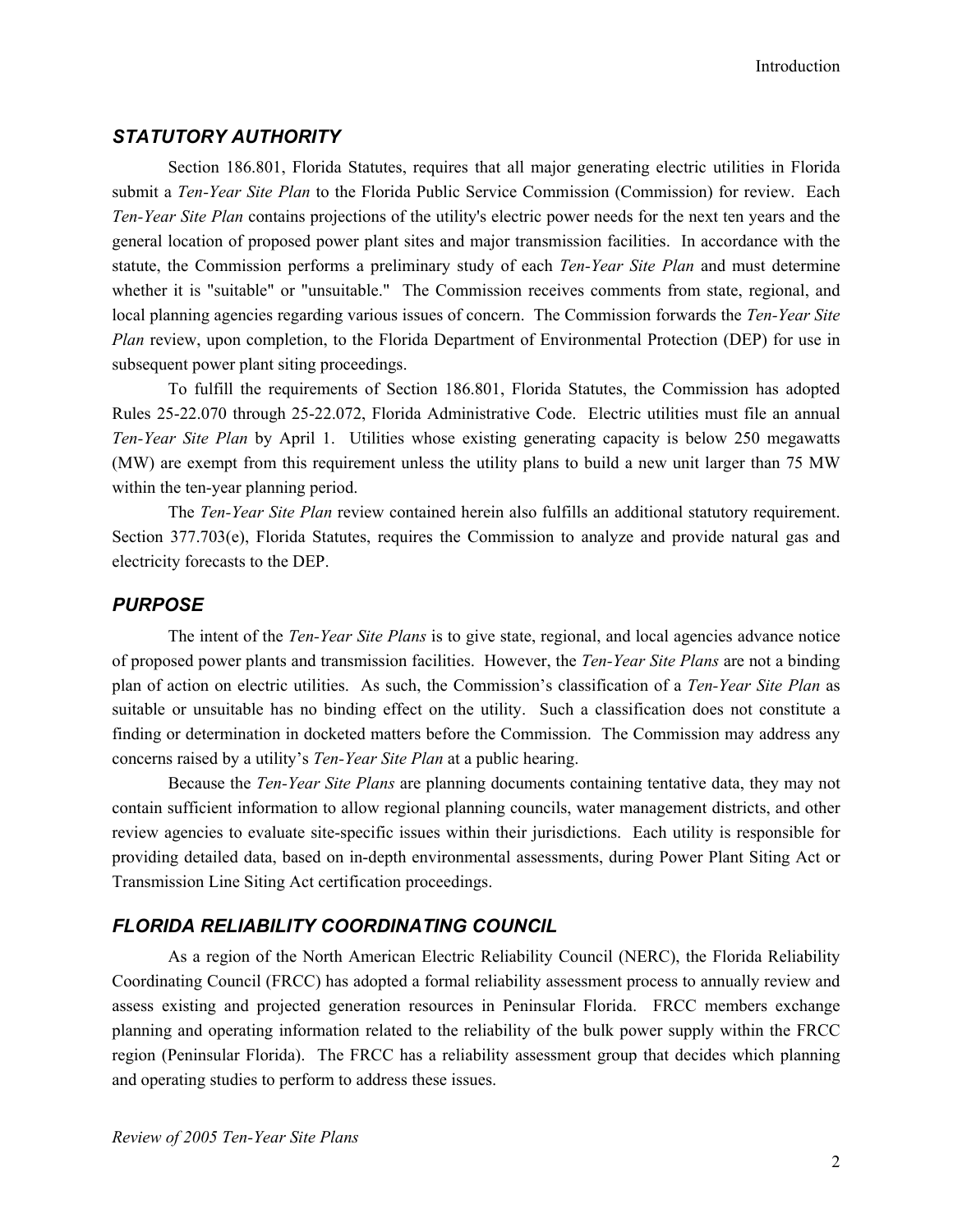The FRCC annually publishes two documents that address the reliability of Peninsular Florida's electric grid. The *Regional Load and Resource Plan* contains aggregate data on demand and energy, capacity and reserves, and proposed new generating unit and transmission line additions for the FRCC region as well as statewide. The *Reliability Assessment* is an aggregate study of the projected future reliability of Peninsular Florida's electric grid. The Commission used both documents to supplement its review of the utility *Ten-Year Site Plans*.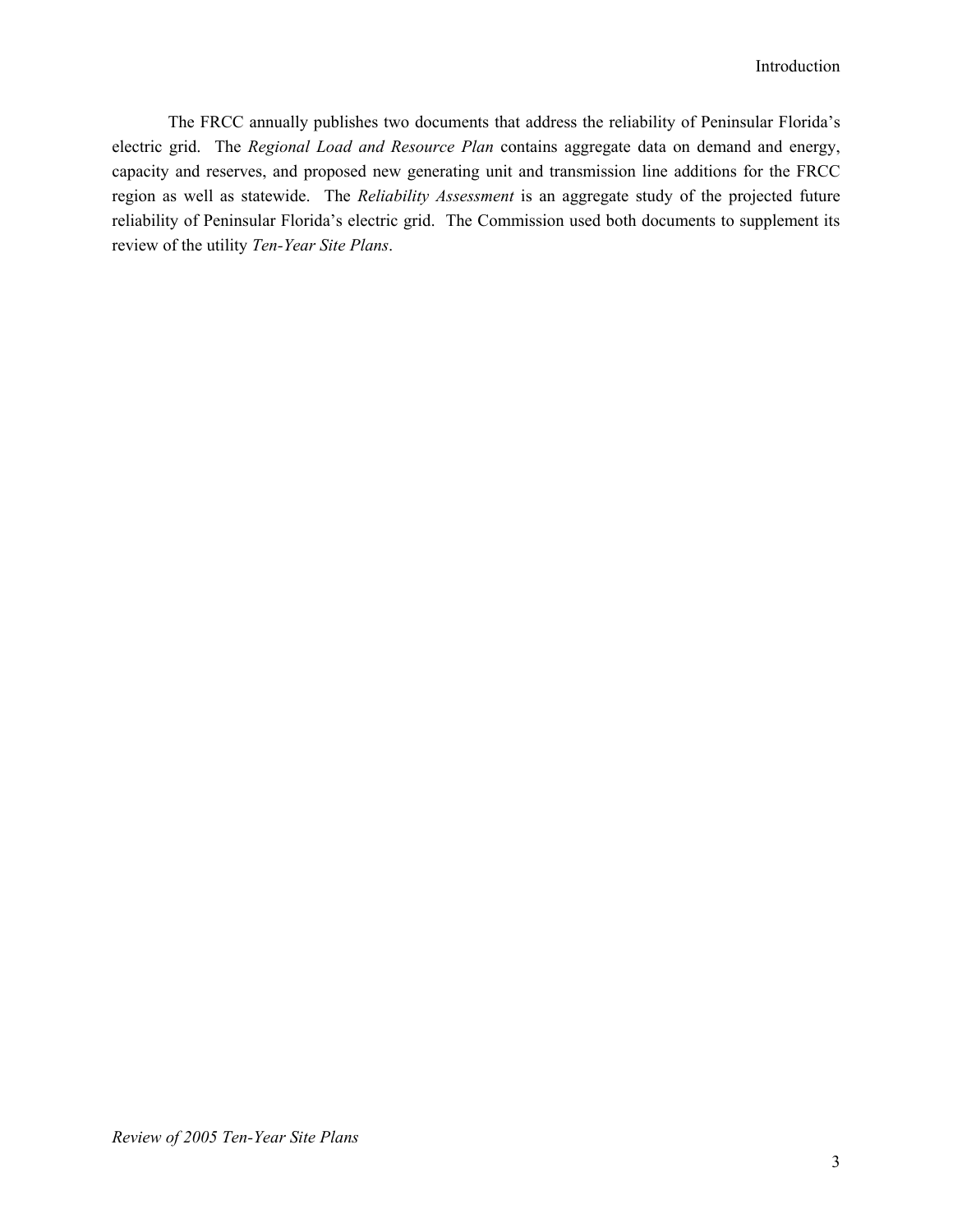Executive Summary

# **EXECUTIVE SUMMARY**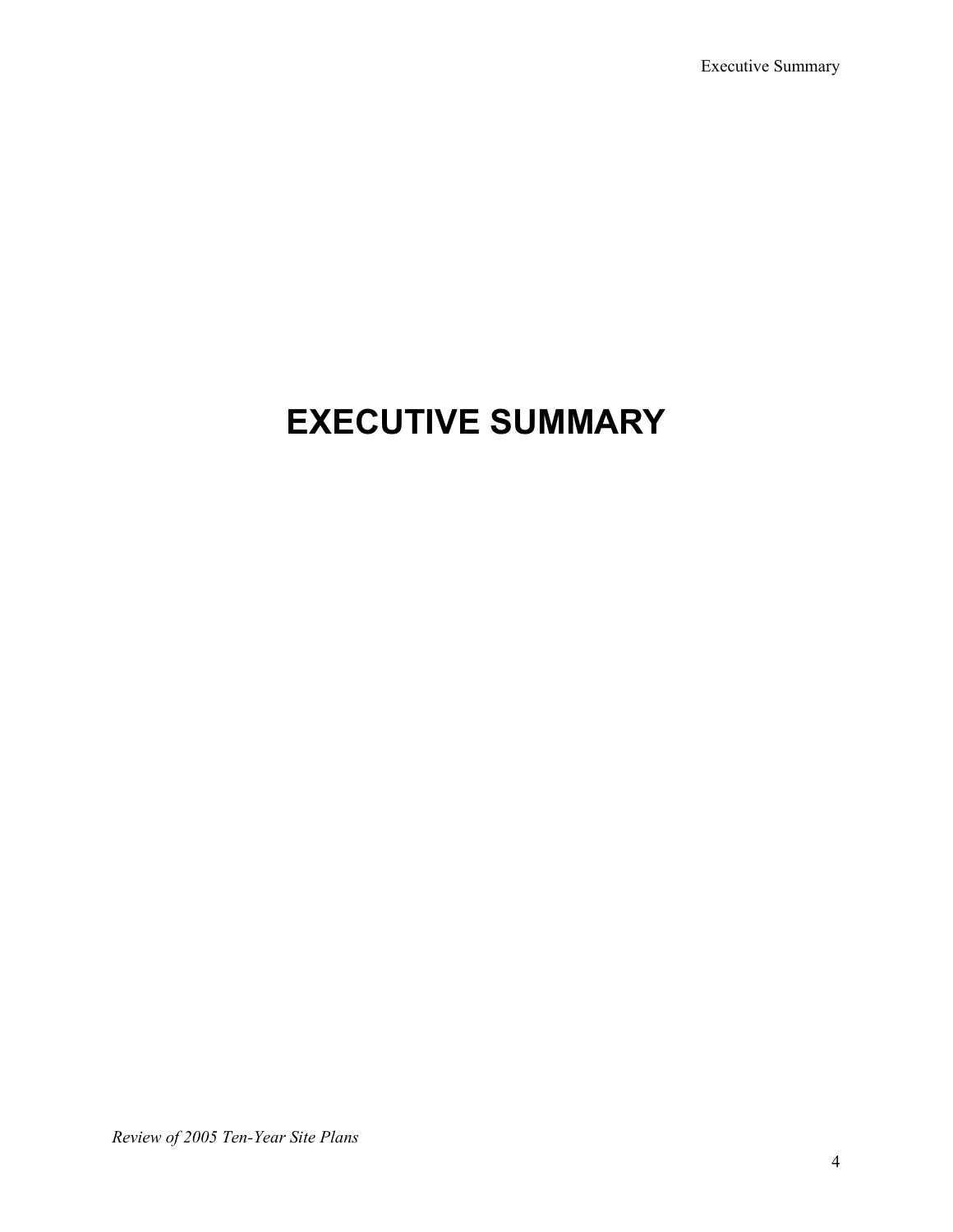# *SUITABILITY*

The *Ten-Year Site Plans* for eleven reporting utilities were filed on April 1, 2005. The Commission also received a Ten-Year Site Plan from one independent power producer (IPP) but is not required to determine its suitability. The Commission held a public workshop on August 3, 2005 to facilitate public discussion of the plans.

In aggregate, forecasted statewide reserve margins range from 21% to 27% during summer peak seasons, and from 23% to 28% during winter peak seasons. In addition, the plans filed by FPL, PEF, and TECO continue to reflect their agreement, pursuant to stipulation in Docket No. 981890-EU, to maintain at least a 20% reserve margin through the ten-year planning horizon.

With regard to the issue of fuel diversity, the *Ten-Year Site Plans* of Peninsular Florida's utilities indicate a reduced dependence on the use of natural gas from 51.4% to 44.4% by the end of the ten-year planning period. This reduction reflects plans by several peninsular Florida utilities to construct coalfired units during the latter years of the planning period.

As discussed in greater detail in the Areas of Concern, the Commission is concerned that, in light of current volatility in the availability and price of natural gas, Florida's utilities need to return to the practice of planning a Balanced Fuel Supply (BFS). Because of the long lead time required to construct solid fuel generation, the planned addition of coal fired generating units in the 2012 and 2013 time is a reasonable step toward attaining this goal. The Commission believes that utilities should continue to place focus on increasing the supply of solid fuel fired generation, including clean coal technologies and nuclear, in Florida. In addition, utilities need to intensify their efforts to develop alternatives such as energy conservation, demand-side management, solar, and other renewable supply-side technologies in a cost-effective manner.

Based on our review, the Commission finds the *Ten-Year Site Plans* filed by the eleven reporting utilities to be suitable. However, the Commission will continue to closely monitor the progress of utilities in the state to increase the fuel diversity of generation within the state.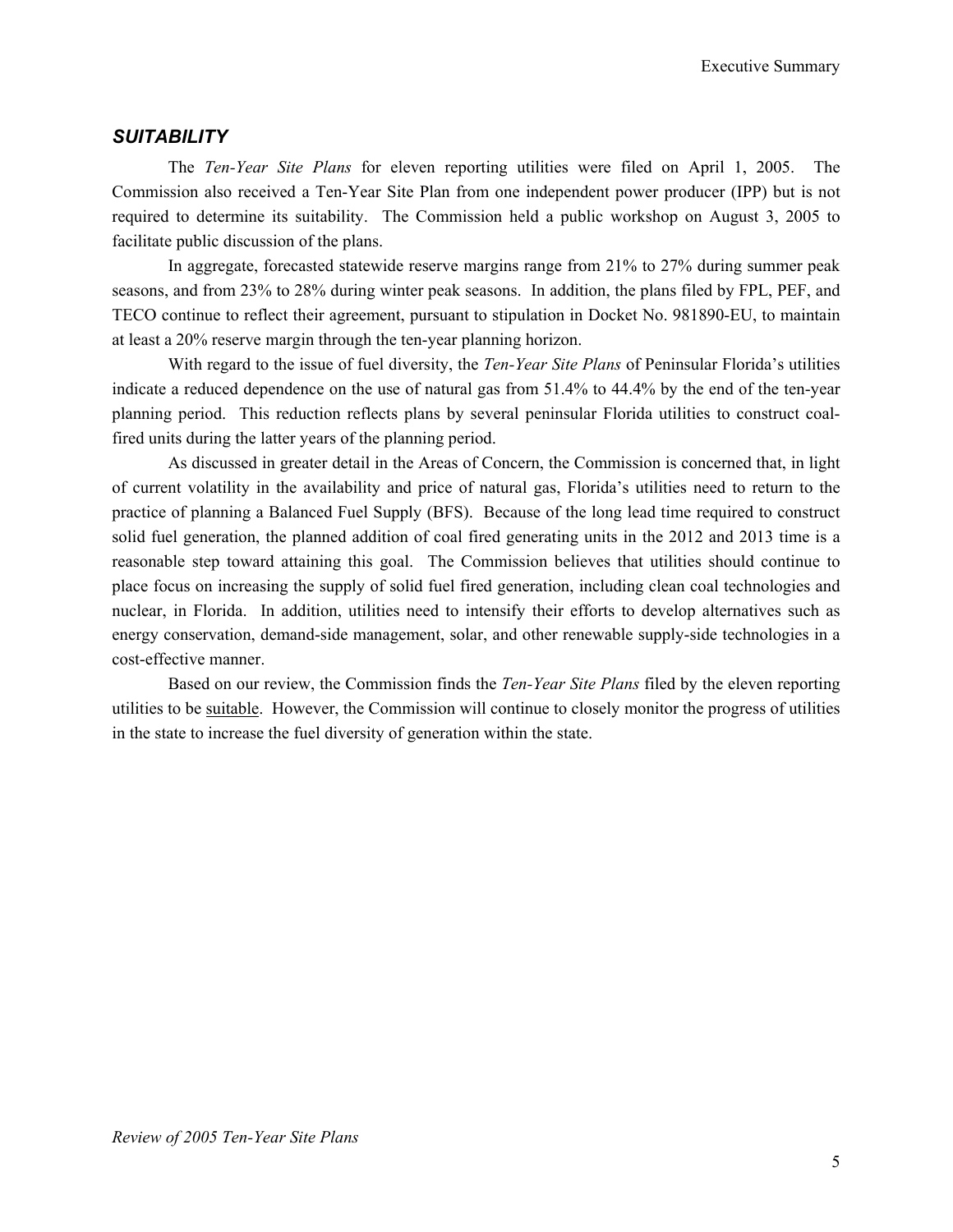# *SUMMARY OF RESOURCE ADDITIONS*

Table 1 summarizes the 2004 and 2005 ten-year forecasts of aggregate capacity additions, by generating unit type, for the State of Florida's electric utilities.

*Table 1. State of Florida – Proposed Capacity Additions by Florida's Electric Utilities* 

|                                                           | <b>WINTER CAPACITY (MW)</b>      |                                         |  |  |
|-----------------------------------------------------------|----------------------------------|-----------------------------------------|--|--|
| <b>UNIT TYPE</b>                                          | 2004 FORECAST<br>$(2004 - 2013)$ | <b>2005 FORECAST</b><br>$(2005 - 2014)$ |  |  |
| Combined Cycle                                            | 15,250                           | 11,820                                  |  |  |
| Coal                                                      | 1,078                            | 4,100 $1$                               |  |  |
| Oil and Gas Fossil Steam                                  | $-169$                           | 18                                      |  |  |
| <b>Combustion Turbine &amp; Diesel</b>                    | 5,141                            | 3,463                                   |  |  |
| <b>Nuclear</b>                                            | 0                                | 0                                       |  |  |
| Firm Purchases - Independent Power Producers <sup>2</sup> | $-2^{3}$                         | $-2,976$                                |  |  |
| Firm Purchases - Interchange                              | $-621$                           | 343                                     |  |  |
| Firm Purchases - Qualifying Facilities $2$                | $-1,558$ <sup>3</sup>            | $-377$                                  |  |  |
| Firm Purchases - Renewables $^{2,4}$                      | $-312$                           | $-340$                                  |  |  |
| NET CAPACITY ADDITIONS                                    | 19,027                           | 18,812                                  |  |  |

l

<sup>&</sup>lt;sup>1</sup> Amount of proposed coal-fired capacity incorporates updated data from August 3, 2005 Commission workshop.

 $2^{2}$  Negative value resulting from contracts terminating during the ten-year planning horizon. Actual generating facilities remain in place.

<sup>&</sup>lt;sup>3</sup> 2004 forecasts of firm purchases from independent power producers and qualifying facilities were combined.<br><sup>4</sup> Majority of ranguable canosity purchased from municipal solid wests facilities.

<sup>&</sup>lt;sup>4</sup> Majority of renewable capacity purchased from municipal solid waste facilities.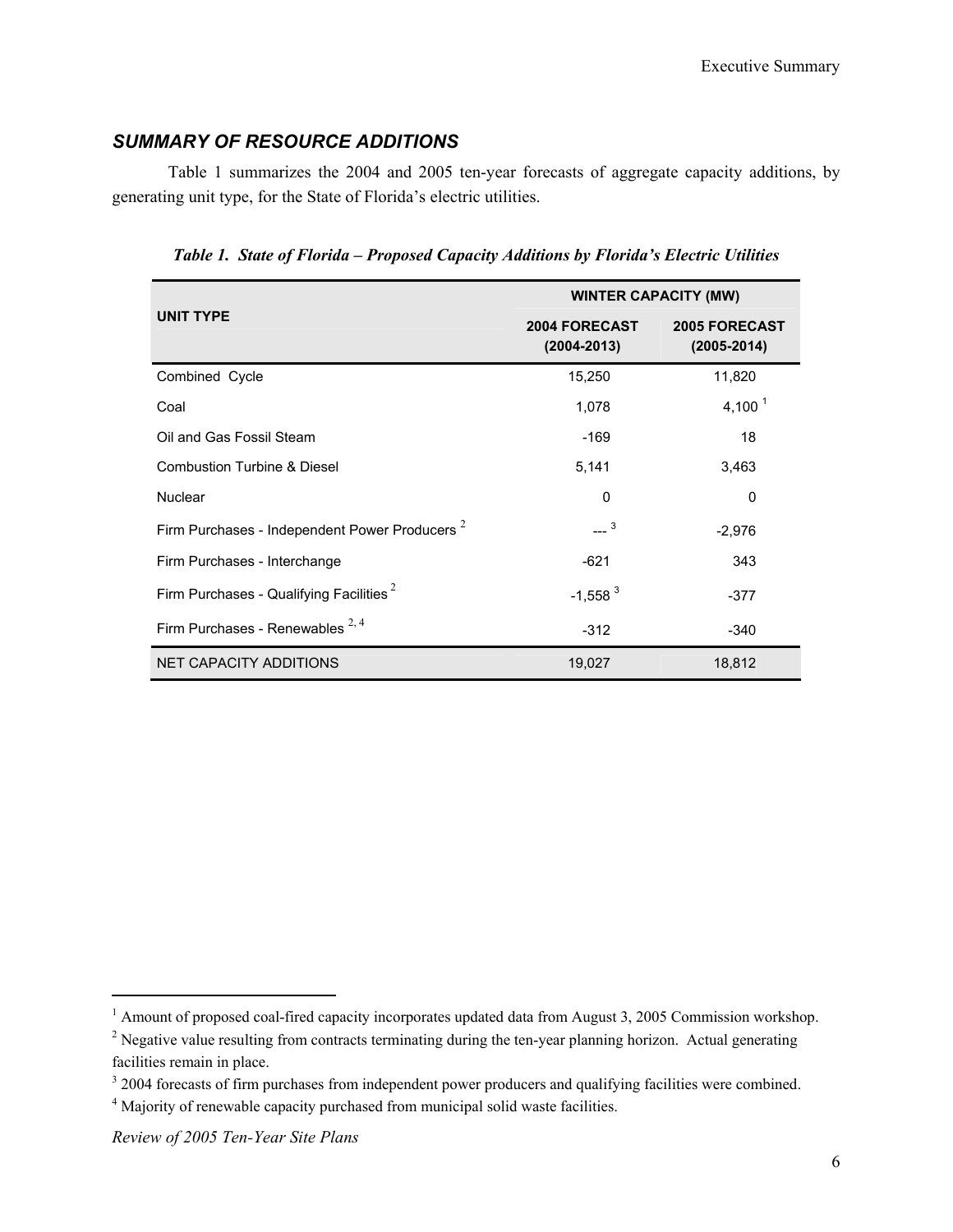Figure 1 illustrates the aggregate capacity resource mix, both current and future, for the State of Florida's electric utilities. The future capacity values shown below incorporate all proposed additions, changes, and retirements from Table 1 on the prior page.



*Figure 1. State of Florida – Electric Utility Capacity Mix* 

Figures 2 and 3, on the next page, illustrate the aggregate 2004 and 2005 forecasts, by Florida's electric utilities, of energy generation mix by fuel type at the end of the ten-year planning horizon. The tables illustrate the trend, discussed on page 5, towards reduced reliance on natural gas-fired generation and the plans to add coal-fired generating units.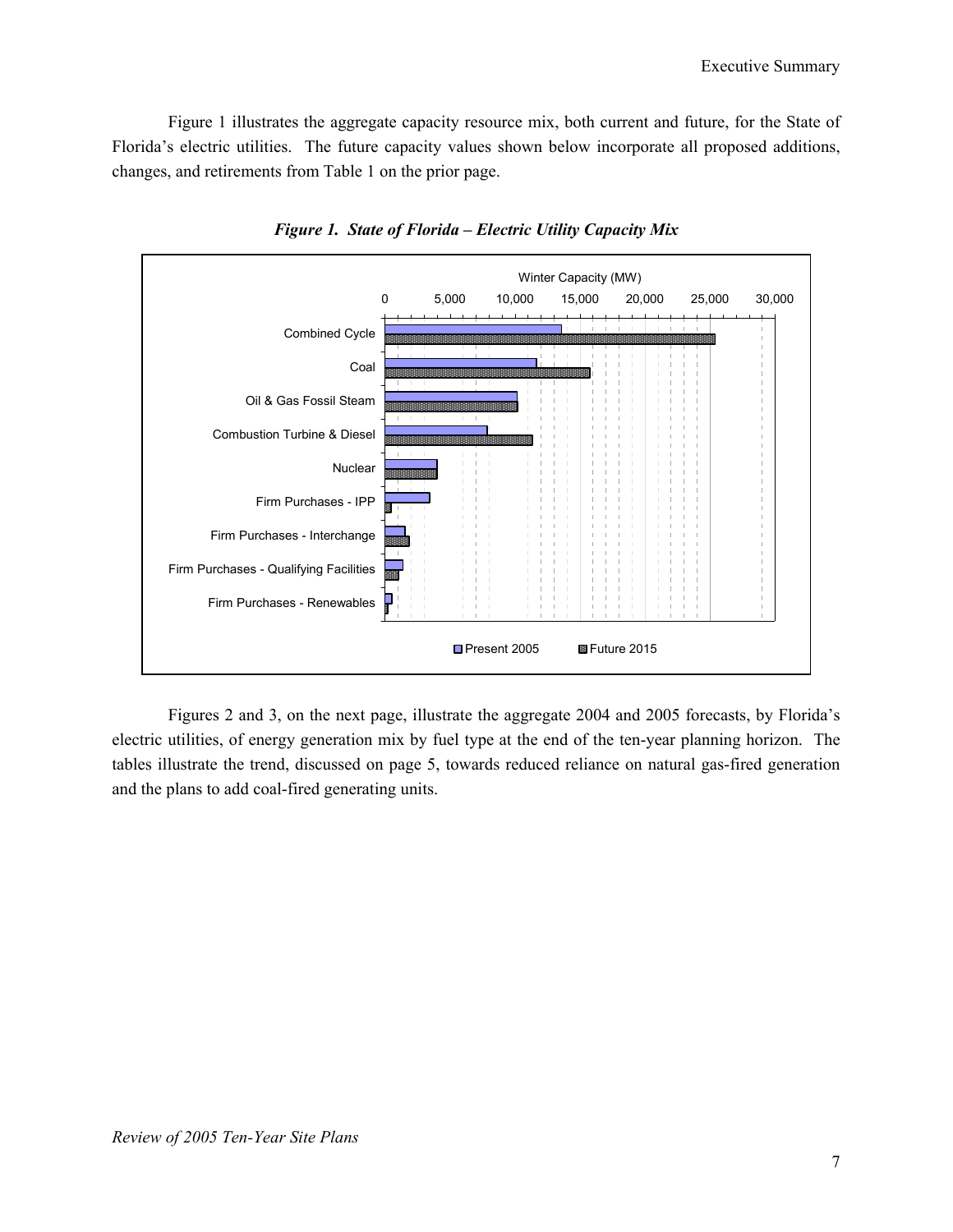

*Figure 2. State of Florida –2004 Forecast -- Energy Generation by Fuel Type in 2013* 

*Figure 3. State of Florida –2005 Forecast -- Energy Generation by Fuel Type in 2014* 

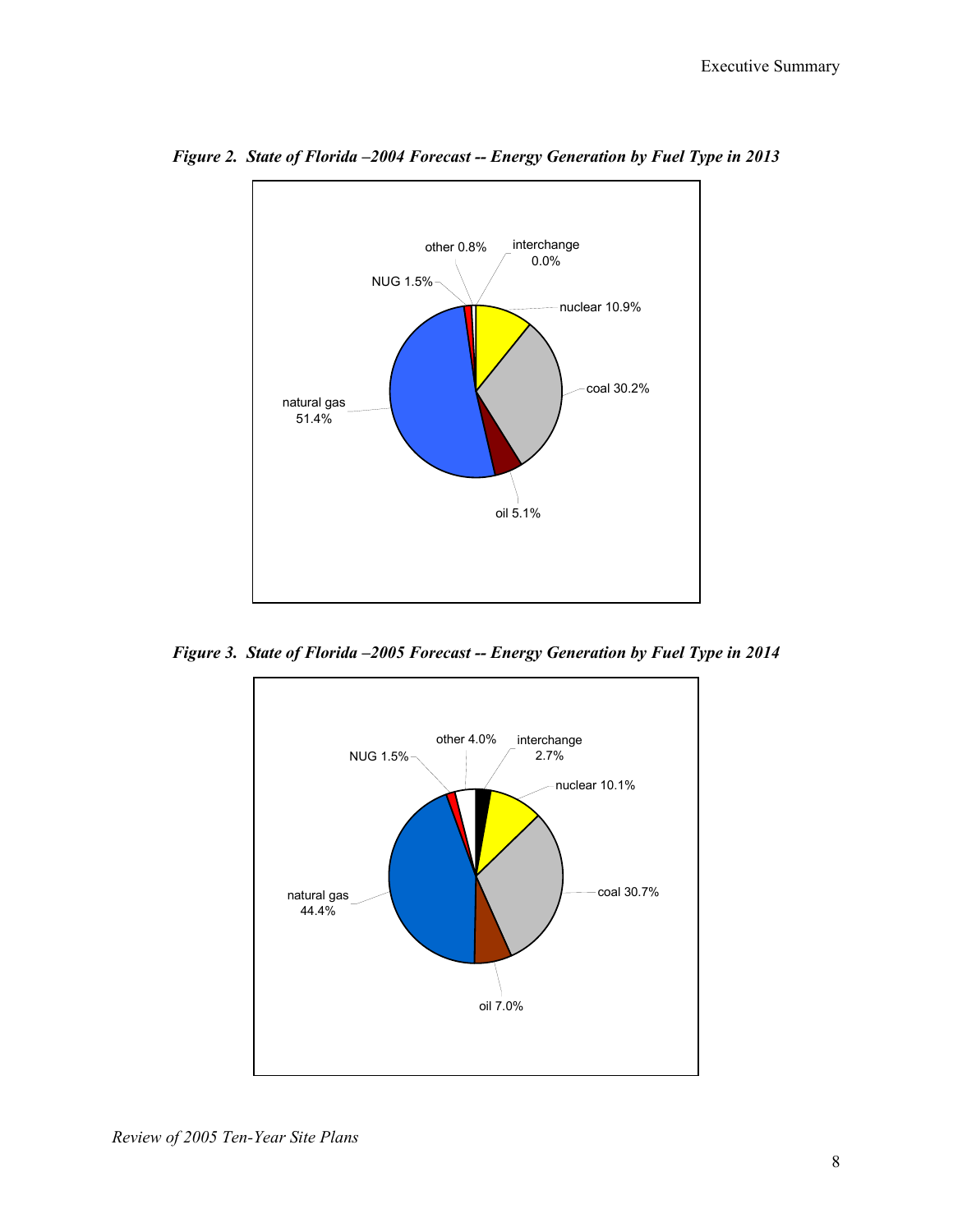Table 2 lists all proposed generating units in the *Ten-Year Site Plans* that meet the criteria for requiring certification under Florida's Power Plant Siting Act. Solid fuel units are in *bold italics*.

| <b>UTILITY</b>                                                                               | <b>GENERATING UNIT -</b><br><b>NAME AND TYPE</b>           | <b>WINTER</b><br><b>CAPACITY (MW)</b> | <b>PROPOSED IN-</b><br><b>SERVICE DATE</b> |
|----------------------------------------------------------------------------------------------|------------------------------------------------------------|---------------------------------------|--------------------------------------------|
| Florida Municipal Power Agency                                                               | Treasure Coast CC Unit <sup>5</sup>                        | 318                                   | 6/2008                                     |
| Seminole Electric Cooperative                                                                | Unsited CC Unit 1                                          | 182                                   | 11/2008                                    |
| Seminole Electric Cooperative                                                                | Unsited CC Unit 2                                          | 182                                   | 5/2009                                     |
| Florida Power & Light Company                                                                | West County Unit 1 CC                                      | 1,181                                 | 6/2009                                     |
| Progress Energy Florida                                                                      | Hines Unit 5 CC                                            | 548                                   | 12/2009                                    |
| Florida Power & Light Company                                                                | West County Unit 2 CC 2                                    | 1,181                                 | 6/2010                                     |
| Progress Energy Florida                                                                      | Hines Unit 6 CC                                            | 548                                   | 12/2010                                    |
| <b>Orlando Utilities Commission</b>                                                          | Stanton IGCC Unit <sup>6</sup>                             | 311                                   | 1/2011                                     |
| <b>Gainesville Regional Utilities</b>                                                        | Deerhaven Unit 3 CFB $^7$                                  | 220                                   | 6/2011                                     |
| <b>Florida Municipal Power Agency /</b><br>JEA / Reedy Creek / City of<br><b>Tallahassee</b> | <b>North Florida Power</b><br>Project PC Unit <sup>8</sup> | 800                                   | 3/2012                                     |
| Progress Energy Florida                                                                      | Unsited CC Unit 1                                          | 548                                   | 5/2012                                     |
| <b>Seminole Electric Cooperative</b>                                                         | <b>Seminole Unit 3 PC</b>                                  | 750                                   | 5/2012                                     |
| <b>Florida Power &amp; Light Company</b>                                                     | <b>Unsited PC Unit 1</b>                                   | 855                                   | 6/2012                                     |
| <b>JEA</b>                                                                                   | <b>Unsited CFB Unit</b>                                    | 250                                   | 12/2012                                    |
| <b>Florida Power &amp; Light Company</b>                                                     | <b>Unsited PC Unit 2</b>                                   | 855                                   | 6/2013                                     |
| Seminole Electric Cooperative                                                                | Unsited CC Units 3 and 4                                   | 364 (total)                           | 11/2013                                    |
| Tampa Electric Company                                                                       | Unsited CC Unit 1                                          | 502                                   | 1/2013                                     |
| Progress Energy Florida                                                                      | Unsited CC Unit 2                                          | 548                                   | 12/2013                                    |
| Progress Energy Florida                                                                      | Unsited CC Unit 3                                          | 548                                   | 5/2014                                     |
| Seminole Electric Cooperative                                                                | Unsited CC Unit 5                                          | 182                                   | 11/2014                                    |
| TOTAL REQUIRING CERTIFICATION                                                                |                                                            | 1780                                  |                                            |

*Table 2. Reporting Utilities – Proposed Generating Units Requiring Certification* 

<sup>5</sup> Combined cycle natural gas-fired generating unit

l

<sup>&</sup>lt;sup>6</sup> Integrated coal gasification combined cycle generating unit

 $7$  Circulating fluidized bed, coal-fired generating unit

<sup>&</sup>lt;sup>8</sup> Pulverized coal-fired generating unit. Based on updated data from August 3, 2005 Commission workshop. TAL's participation in the project is tentative, pending a final decision later this year by the city commission.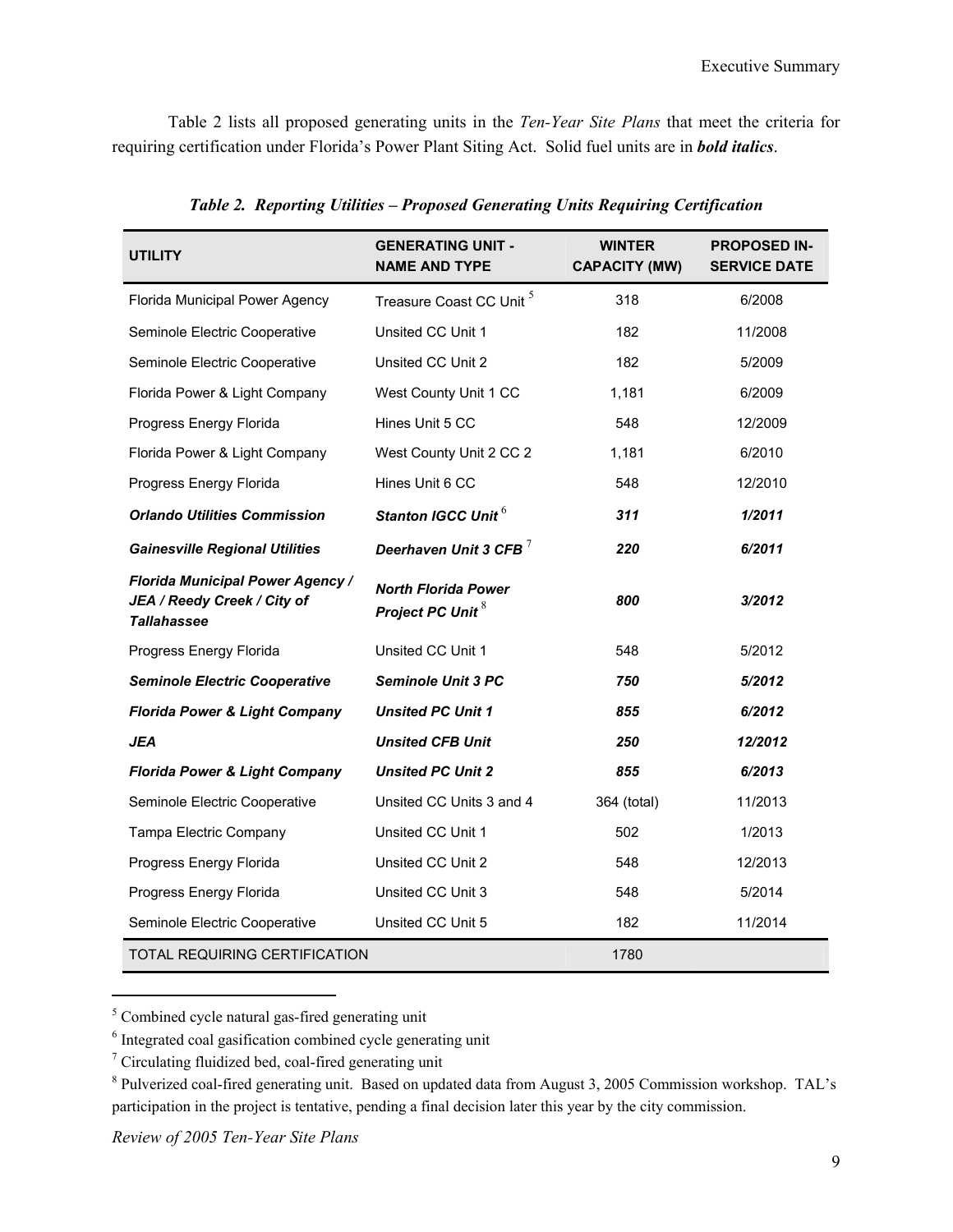# *AREAS OF CONCERN*

### *Fuel Diversity*

Since the mid 1980s and up to the turn of the century, Florida's average electricity prices remained relatively stable. Figure 4 shows the historic average residential electric prices. When adjusted for inflation, average residential prices actually declined during the period. Two major factors contributed to this stability: moderate fuel prices and a balanced generation fuel mix. Following the dramatic run up in oil prices which occurred in the mid and late 1970's, Florida's utilities made a concerted effort to replace oil fired generation with solid fuels. The Commission supported this effort with regulatory programs such as the Oil Backout Cost Recovery Factor, Coal-By-Wire from Georgia, the Energy Broker, and joint utility power plant planning.





In 1987, Congress repealed the Power Plant and Industrial Fuel Use Act, which had restricted the use of natural gas as a utility boiler fuel. Natural gas demand had declined substantially because of restrictions on usage, contributing to a significant oversupply of gas and resulting in falling prices. Shortly after the repeal, major manufacturers of generating equipment stepped up efforts to develop new efficient gas-fired generating technologies. As a result, natural gas began to play a prominent role in the production of electricity. This resulted in a new era of highly efficient, flexible, and environmentally preferred combustion turbine (CT) and combined cycle (CC) technology fueled by low-cost natural gas.

### *Need for a Balanced Fuel Supply*

Historically, Florida's electric utilities pursued fuel diversity by maintaining a balanced fuel supply (BFS) in terms of the types of fuel used to generate electricity. Florida's utilities had a relative balance of energy generation from coal, nuclear, natural gas, oil, and other sources. However, due to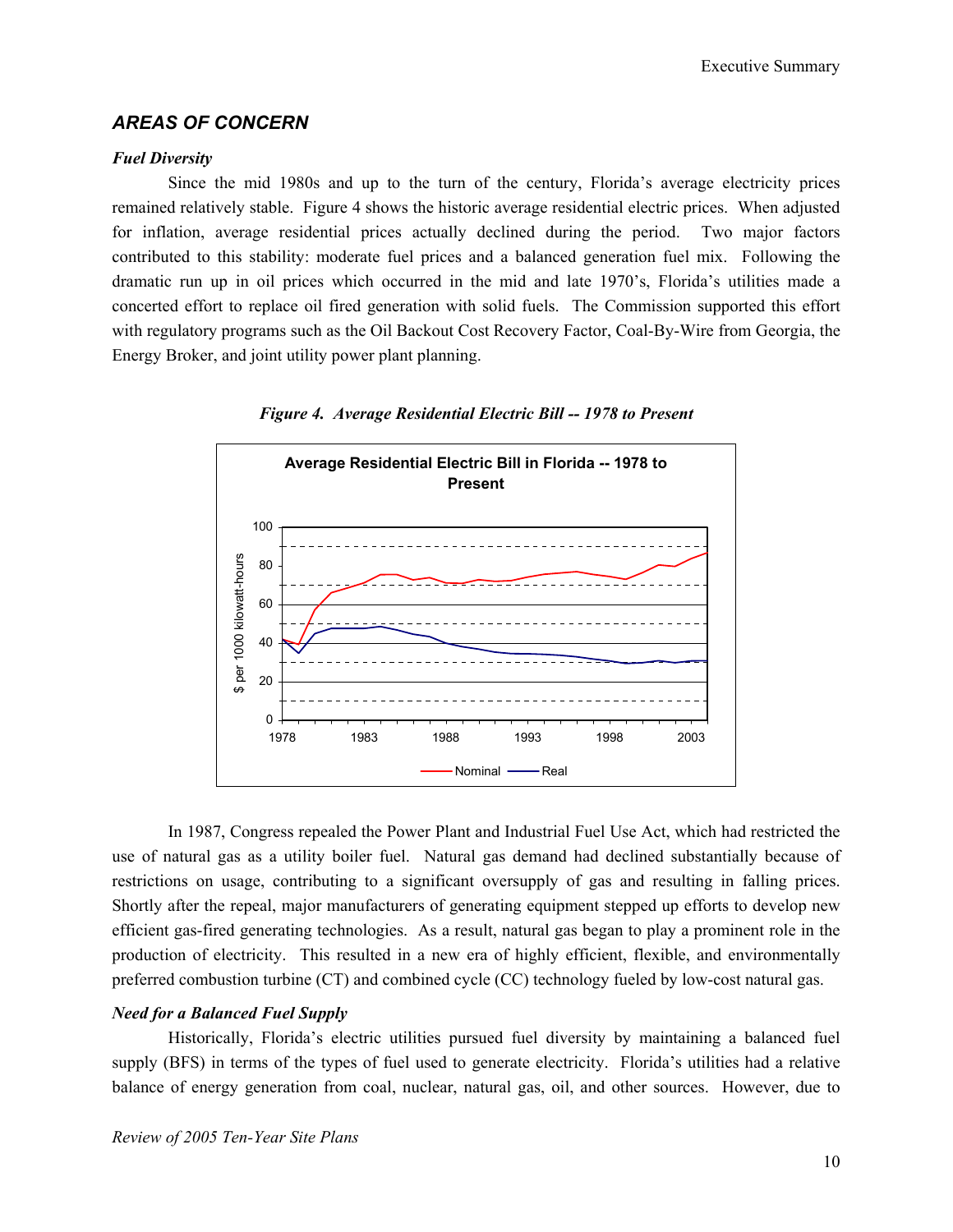continued growth in the state's electricity demand and relatively low natural gas prices, Florida's utilities turned to gas-fired generating units to satisfy economic and reliability needs. Between 1990 and 2004, the vast majority of new generating capacity constructed in Florida was natural gas-fired, which led to an increase in the percentage of the state's energy generated by natural gas. This trend is projected to continue, as illustrated in Figure 5.



*Figure 5. State of Florida – Energy Generation by Fuel Type -- 1990, 2004, and 2014* 

While the current *Ten-Year Site Plans* include several additional coal-fired units, the long lead time required to construct coal plants means that they will not come into service until at least 2012. As a result, natural gas is projected to comprise 44% of total energy generated by 2014.

*Review of 2005 Ten-Year Site Plans*  Recent volatile increases in natural gas prices, however, appear to signal the end of the gas bubble. As late as 1999, electric utility forecasts for natural gas prices were relatively flat, with moderate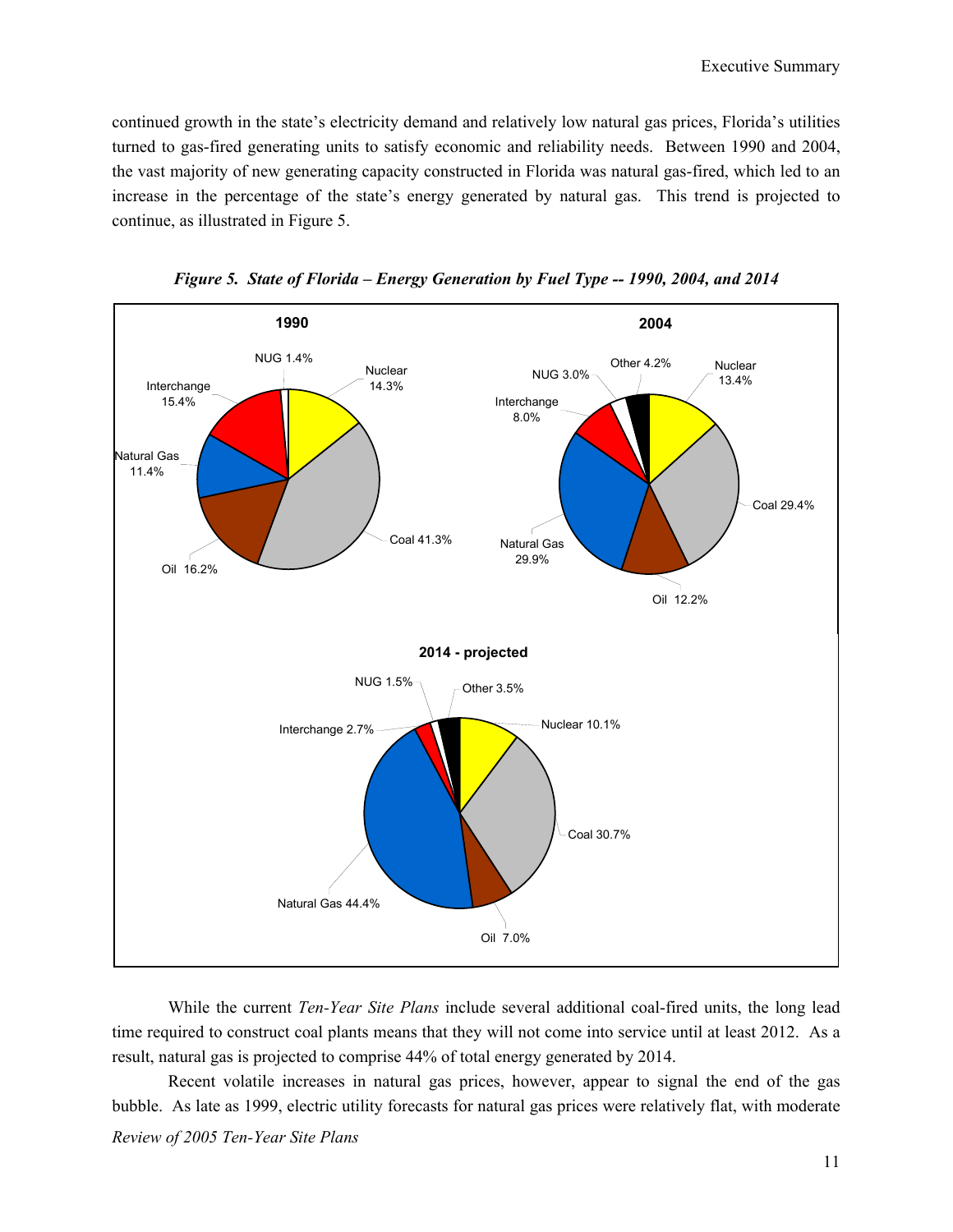growth rates being the consensus nationwide. Due to natural gas price volatility over the past few years, each of Florida's investor-owned utilities has substantially under-forecasted their natural gas prices. Using FPL as an example, in 1999, the average actual price for natural gas was approximately \$3.00 per MMBtu<sup>9</sup>. In 2001, FPL's actual gas cost was approximately \$4.50 per MMBtu. In 2003, FPL's actual gas cost had risen to \$6.24 per MMBtu, yet Florida's utilities consistently forecasted future growth rates that fell below actual trends. By 2005, year-to-date actual cost has been \$8.26 per MMBtu, with daily fluctuations being much higher due to supply disruptions caused by Hurricanes Katrina and Rita. Figure 6 compares past FPL natural gas price forecasts to actual prices.



*Figure 6. FPL - Comparison of Actual vs. Forecasted Actual Natural Gas Prices* 

For 2005, the reporting utilities continue to forecast declining natural gas prices over the next three years, with a gradual increase thereafter. The utilities believe that current high prices are an aberration. The Commission remains skeptical of the utilities' natural gas forecasts, as these forecasts remain well below actual experiences. As such, planned gas-fired plants may not be a "given" in future need determination proceedings.

The effects of forecast error can be dramatic. In 2003, Florida's investor-owned utilities experienced record under-recoveries for fuel costs totaling approximately \$670 million. A fuel cost under-recovery means that the utility's fuel price forecasts made the prior year were lower than actual fuel costs. In 2004, the under-recoveries totaled approximately \$353 million. In 2005, the investor-owned utilities project under-recoveries of nearly \$1.4 billion. The 2005 value includes the effects of Hurricanes Katrina and Rita, which shut down natural gas production in the Gulf of Mexico. During this time, Florida's utilities needed to make public appeals for conservation, and sought environmental waivers

 $\overline{\phantom{a}}$ 

<sup>9</sup> MMBtu - million BTU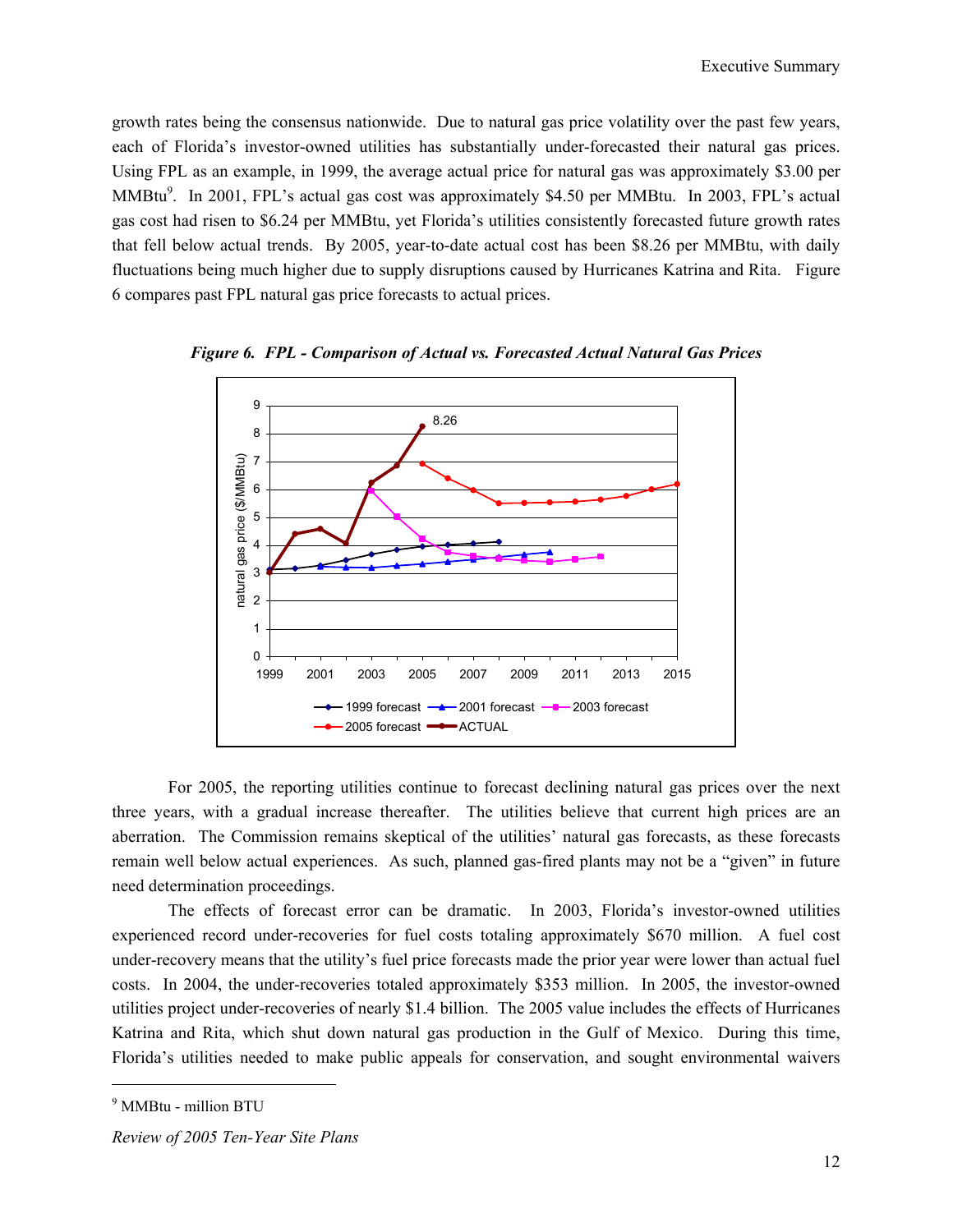allowing them to burn back-up fuels such as light oil. By comparison, FPL has projected an overnight inservice cost for its next coal plant at approximately \$2 billion. In other words, the three years of higher than predicted fuel costs are greater than the capital costs of a new coal-fired plant. If Florida continues down the current path of building natural gas-fired generation, then utility fuel costs will continue to experience volatile swings and increased prices.

Energy conservation, demand-side management, and renewable generation are important parts of an overall BFS approach to planning. However, these resources alone cannot satisfy the load growth of Florida's ratepayers. Demand-side management goals for utilities have declined in recent years for three primary reasons: (1) the Florida Building Code contains increased minimum energy efficiency levels, thus limiting the amount of incremental savings from utility sponsored DSM programs; (2) many utility DSM programs have reached a saturation in participation levels; and (3) the relatively low cost of new generating units has reduced the cost-effectiveness of DSM programs. In January 2003, the Commission, in consultation with the DEP, prepared an assessment of renewable resources in Florida. The assessment found that the majority of existing renewable resources in Florida, approximately 393 MW, come from municipal solid waste facilities. The assessment also concluded that the greatest potential for incremental renewable capacity additions, approximately 225 MW, was from Biomass facilities. Current utility load growth projections suggest a statewide total need for approximately 17,000 MW of new capacity, net of conservation, over the next ten years. The minimum amount of new capacity proposed for any single year is approximately 700 MW, nearly the current size of the City of Tallahassee's system.

The Commission will continue to encourage conservation, demand-side management, and renewable generation where cost-effective in order for these resources to play a role in Florida's energy future. As utility plans include more solid fuel generation options, the cost-effectiveness of conservation, demand-side management, and renewable resources is likely to improve. However, unless overall load growth declines, utilities must build new generation to satisfy Florida's enormous appetite for electricity.

### *Movement to a Balanced Fuel Supply*

All generation additions proposed prior to 2009 are natural gas-fired units that are under construction or have been certified under the Power Plant Siting Act. Most new generation forecasted for the 2009-2014 period will burn natural gas, with some coal unit additions in 2012 and 2013. Thus, while some utilities have begun to take action to insulate Florida's ratepayers from the effects of rising natural gas prices, the return to a more conservative fuel mix cannot be made overnight.

For 2003, Florida's utilities forecasted a net reduction of 857 MW of coal-fired capacity, primarily from the repowering of TECO's Gannon Units to burn natural gas. Natural gas-fired capacity was projected to increase by over 19,000 MW and make up 47.2% of the state's total energy generated by 2012. The level of projected natural gas generation was clearly in excess of any historic BFS. The Commission believed at the time that increased natural gas supply would be supplemented by as many as three liquefied natural gas (LNG) pipelines from the Bahamas, all of which were scheduled to enter service by as early as 2007. In an effort to avoid a situation similar to the 1970's oil embargo, the Commission began requesting sensitivity analyses from utilities to test the cost-effectiveness of solid fuel additions. Such analyses examined higher fuel price scenarios as well as other impediments to constructing solid fuel generation. The utilities generally agreed that natural gas prices would have to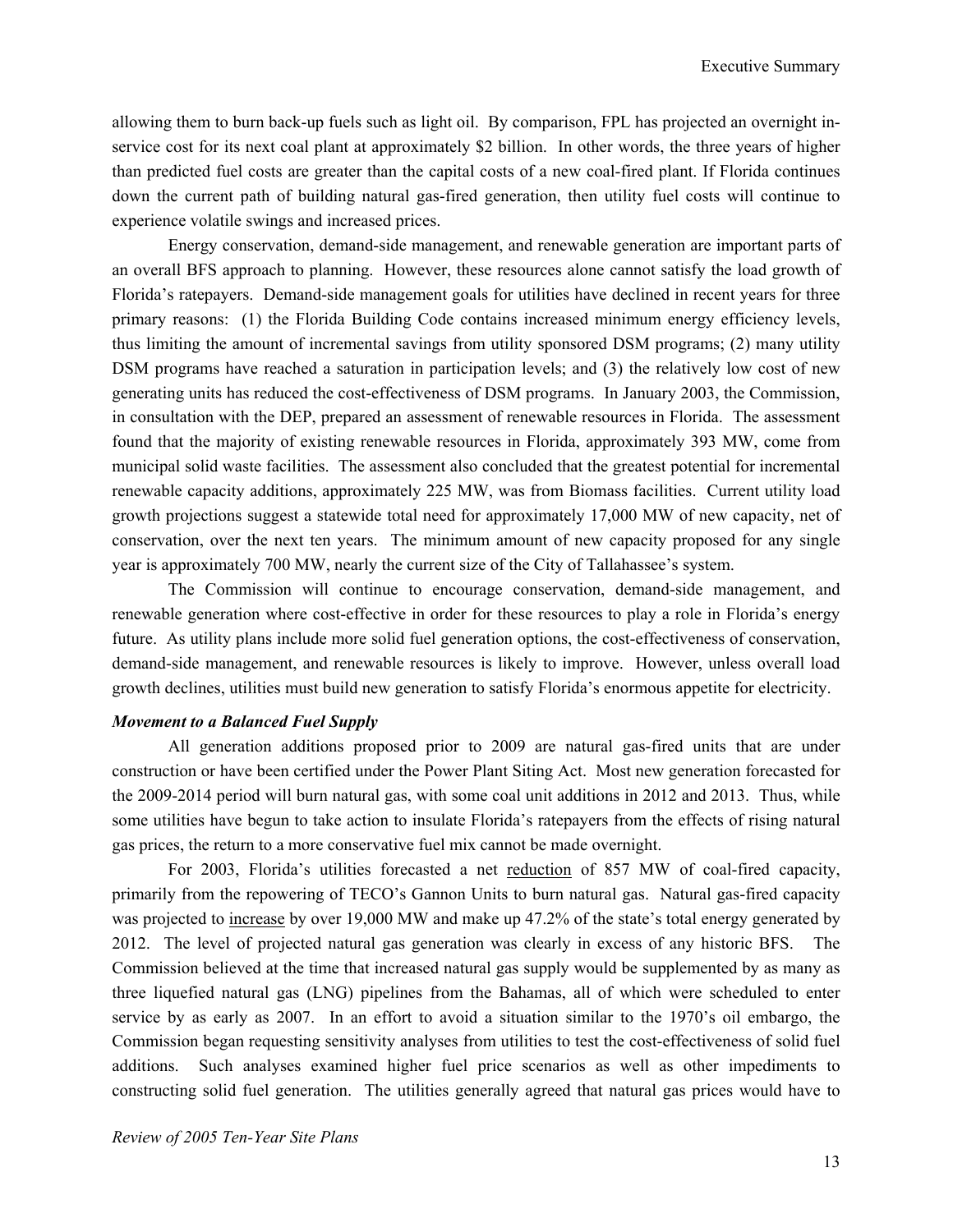escalate to approximately \$5.00 per MMBtu by 2010 and that the permitting and construction of a coalfired plant would take approximately seven years. FPL responded that a coal unit might be cost-effective for its system as early as 2010. With natural gas prices already above the \$5.00 per MMBtu level, and given the lead time to permit and construct a coal unit, it appeared that utility plans would return to a more diverse and balanced fuel supply. However, the next year's plans were not much different.

For 2004, Florida's utilities forecasted an aggregate increase of 1,100 MW of coal-fired capacity planned by Seminole Electric Cooperative, Gainesville Regional Utilities, and JEA. Natural gas-fired capacity was projected to increase by over 20,000 MW and make up 51.4% of the region's total energy generated by 2013. Once again, the projected level of natural gas generation was clearly in excess of any BFS in the past. The Commission still believed that as many as three LNG pipelines from the Bahamas would supplement the state's gas supplies. None of the three projects has made significant progress towards commercial operation at this time.

In its 2004 *Ten-Year Site Plan*, in response to concerns raised by the Commission, FPL committed to provide the Commission with a feasibility study for coal-fired alternatives by December 2004. The 2004 hurricane season delayed the filing of the study until March 2005. FPL's *Report on Clean Coal Generation* concluded that coal-fired plants were a viable, cost-effective option for future generation additions beginning in 2012.

FPL also highlighted five areas of uncertainty that could influence the decision to build a coal– fired power plant: fuel price differential, competitive fuel transportation, environmental compliance costs, licensing requirements, and capital costs. These five areas clarify the complexity involved in the generation planning process. If the fuel price differential between natural gas and coal does not materialize, the higher fixed capital costs may saddle ratepayers for 30 to 40 years without any fuel savings. Historically, utilities having rail and barge delivery options for their coal plants have enjoyed lower fuel costs than utilities with a single coal delivery mode. Fuel transportation costs are a large component for solid fuel plants, primarily because of the long distances from the source. If Florida's utilities expect to build more solid fuel-fired plants, infrastructure expansions in rail facilities and shipping ports may be required. For years, environmental costs have increased for all types of generating plants. Coal and nuclear plants in particular have a high societal hurdle to overcome. At the national level, new emission requirements are currently under discussion for substances such as mercury and carbon dioxide. Incremental environmental costs are a risk borne by ratepayers because Florida's investor-owned utilities may recover the costs of incremental environmental requirements through the Environmental Cost Recovery Clause. Because of the societal stigma of coal and nuclear plants, licensing processes may be prolonged which could also increase costs as well as hamper reliability. The lack of construction of new solid fuel plants nationwide adds uncertainty to construction costs. Utilities must consider all these factors before seeking the permitting and construction of a new solid fuel plant. In any event, the goal of a BFS is a long-term, stability-oriented strategy that utilities should pursue.

Figure 7, on the next page, is from FPL's *Report on Clean Coal Generation*. The figure shows that fuel savings associated with a coal plant can take many years to offset increased capital cost. The graph suggests that, using FPL's base case fuel price assumptions, a coal-fired plant is projected to produce cumulative net benefits by the year 2029. Using FPL's high natural gas price forecast, cumulative net benefits of coal are forecasted to occur much earlier, in 2016.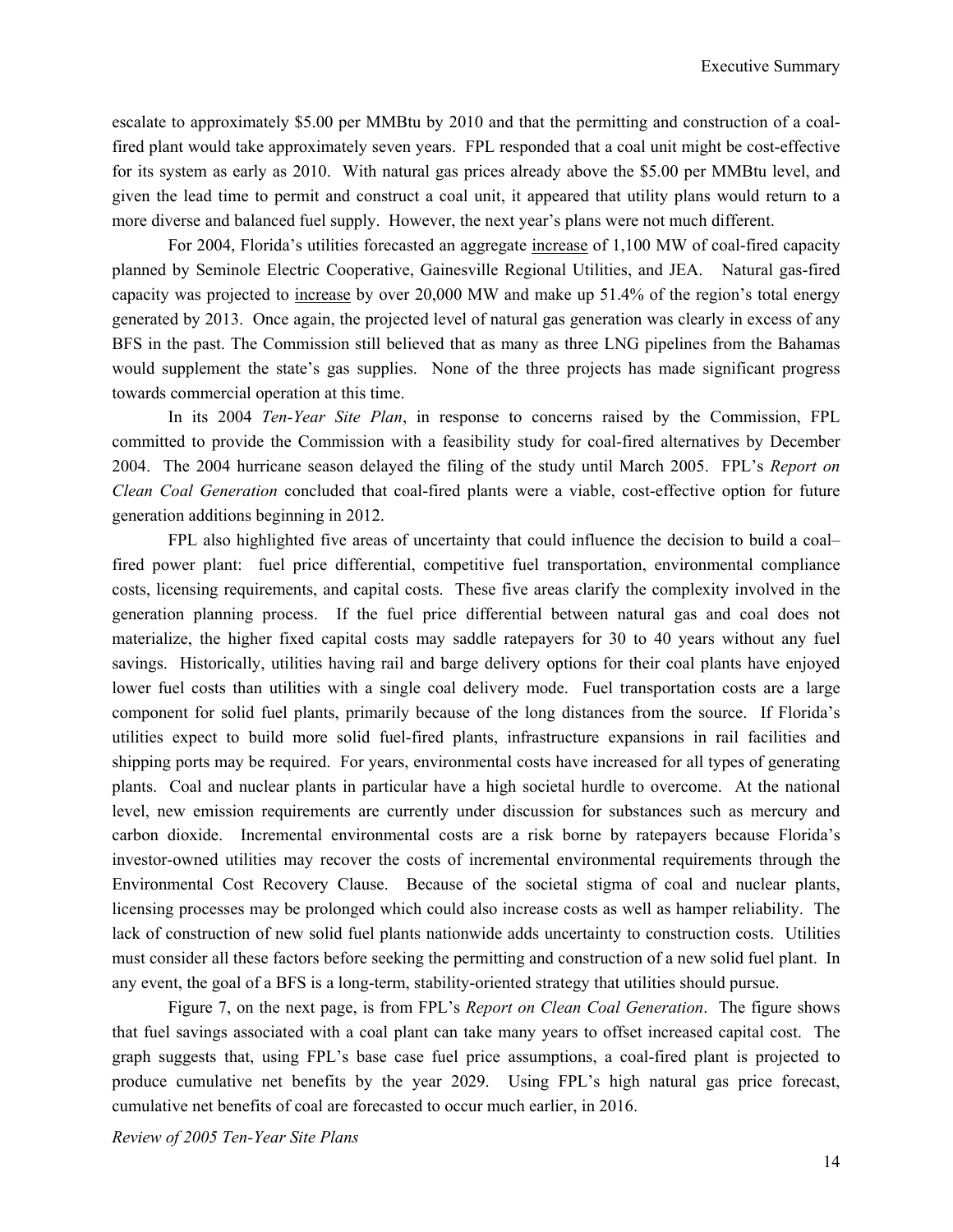

*Figure 7. FPL - Breakeven Analysis of Solid Fuel and Natural Gas Generating Units* 

As shown in Figure 8, FPL's high case natural gas forecast remains below actual 2004 natural gas prices throughout the planning horizon. If current natural gas prices continue, the cumulative benefits of a coal unit would occur much sooner.

*Figure 8. FPL - Comparison of Actual vs. Forecasted Natural Gas Prices - Base and High Case* 



Since utilities must decide which type of plant to build several years in advance -- four years for combined cycle, seven years for coal, and  $10+$  years for nuclear, the risk associated with the selection of generation technology is highly dependent on the accuracy of the long-term fuel price forecast.

*Review of 2005 Ten-Year Site Plans*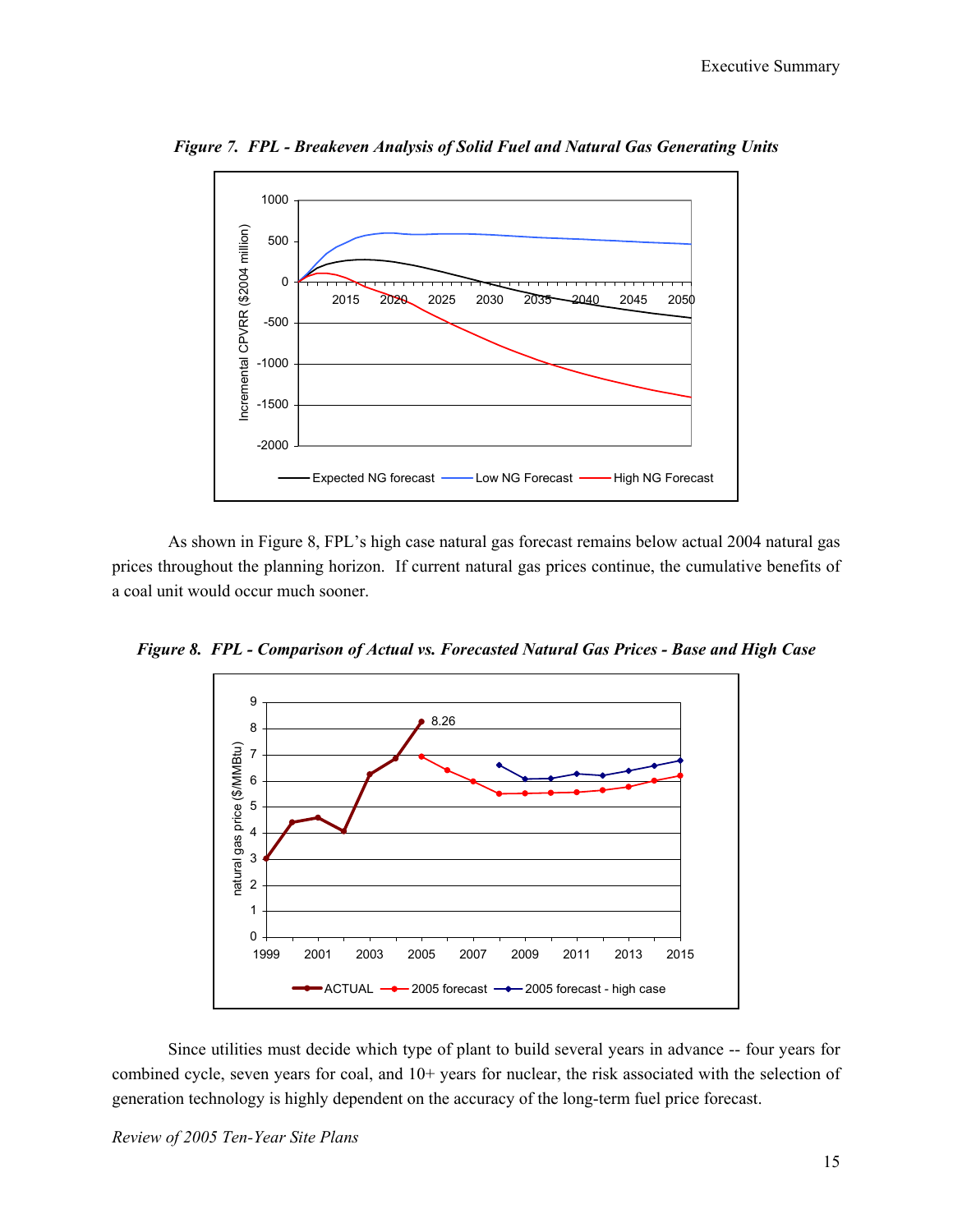Executive Summary

### *Utility Plans for a Balanced Fuel Supply*

The outlook for achieving a BFS in Florida appears to be improving. As previously mentioned, Florida's enormous growth requires approximately 17,000 MW of capacity additions over the next ten years, the majority of which is planned to be in-service by 2010. Even before the recent stormy seasons, natural gas prices have steadily climbed higher and higher. The planned additions of solid fuel plants in the later years of the planning horizon will hopefully allow ratepayers to tread water and not be swamped by rising natural gas prices. Unfortunately, the effects of past decisions will continue to impact ratepayers for several years to come. While some utilities have begun to take action to insulate Florida's ratepayers from the effects of rising natural gas prices, the return to a more conservative BFS cannot be made overnight. One of the first efforts to maintain a BFS for Florida was to purchase "coal-by-wire" from the Southern Company. During the early 1980's, both PEF and FPL entered into contracts with the Southern Company, who had an abundance of coal-fired generation resources already constructed. In 2005, both PEF and FPL filed for approval of extensions to these purchased power agreements. The Commission approved both agreements, but the seller restricted the amount of coal-fired capacity available under the contracts. While the existing contracts provide over 1,300 MW of coal capacity, the new contracts, which start in 2010, contain approximately 230 MW of coal capacity. Such a drop in available coal capacity is indicative of how valuable a resource solid-fuel generation has become in recent times, and is a sign that Florida's utilities can no longer rely on their neighbors to satisfy a BFS goal. . In the early 1990's, studies were performed to determine the cost-effectiveness of constructing additional transmission lines that would increase the amount of import capability into the state from the north. However, local opposition to construction and wholesale pricing policies caused these projects to be abandoned. Even if additional transmission could be constructed to the north, it appears that only gas-fired capacity is available for sale. As such, new interstate transmission construction is not likely to contribute towards a BFS and Florida's utilities must seek out self-sustaining solutions to meet the ever growing demand for power.

 As part of its 2004 *Ten-Year Site Plan* review comments, the Commission stated, "[B]ased on current fuel mix and fuel price projections, Florida's utilities should explore the feasibility of adding solid fuel generation as part of future capacity additions." The reporting utilities' 2005 *Ten-Year Site Plans* include seven new coal plants totaling over 4,000 MW of capacity. JEA, GRU, and SEC each propose to build new coal-fired generating units. FPL plans to build two new coal-fired generating units. The Florida Municipal Power Agency, JEA, Reedy Creek, and the City of Tallahassee propose joint ownership in a new coal-fired project and the Orlando Utilities Commission plans to build an integrated coal gasification combined cycle unit. All these coal units have projected in-service dates between 2012 and 2013. More detailed information can be found in each utility's *Ten-Year Site Plan*. SEC expects to file its need determination with the Commission in March 2006. Members of the joint ownership project anticipate filing a need determination with the Commission by April 2006. FPL expects to issue a Request for Proposals for its coal units during the summer of 2006. In addition, PEF has recently announced that it is pursuing two licenses for new nuclear plants with an in-service date as early as 2015. In a recent press release, PEF stated, "We have made it clear that we will keep the option open to build new nuclear generation. Keeping a balanced generation mix ensures reliability and price stability for our customers, and affirms our commitment to the environment." While not a formal part of this year's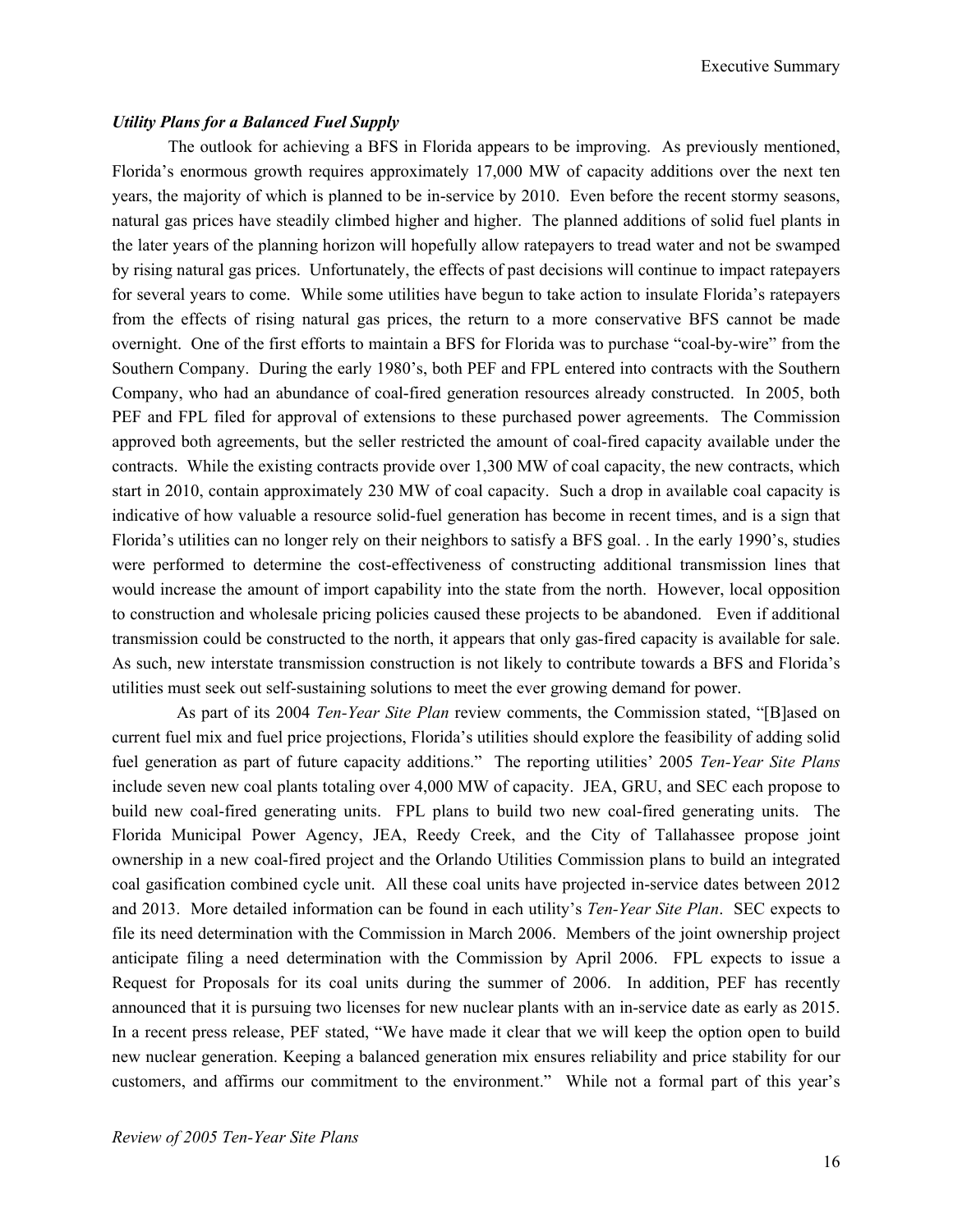review, the Commission will closely monitor the progress of the announced nuclear facilities in future *Ten-Year Site Plans*.

### *Conclusion*

The stability of retail rates enjoyed by ratepayers over the past twenty years was due primarily to utilities maintaining a diverse and balanced fuel supply. However, current utility plans indicate a level of dependence on natural gas that is similar to Florida's dependence on oil during the 1970's. Events of the past few years place utility planners, local government officials, and energy policy makers at a critical junction in the road. Historically, natural gas has been plentiful and inexpensive, and forecasts nationwide predicted stable prices and sufficient supplies. However, recent trends indicate an entirely different future in which volatility in price and supply of natural gas appears to be the norm. Utility forecasts of a return to lower natural gas prices have not materialized. While Florida's demand for energy was once believed to be leveling off, per-capita energy use and total demand continue to grow. Conservation, demand-side management, and renewable generation cannot keep pace with Florida's continued explosive growth. Even if new interstate transmission lines could be constructed to the north, it is likely that available purchased power will consist of more gas-fired generation. If Florida continues down the current path of building natural gas-fired generation, then utility fuel costs will continue to experience volatile swings and increased prices.

The return to a BFS approach to generation planning should help mitigate volatile increases in fuel costs that are borne by ratepayers in Florida. Maintaining a diverse fuel supply will also enhance the reliability of the entire electric system in Florida. Until such time, planned gas-fired plants may not be a "given" in future need determination proceedings. Utilities should not blindly continue the addition of natural gas-fired power plants without first critically reviewing their reliability criteria, conservation programs, and renewable generation alternatives. Future need determination proceedings should also explore the proposed site's compatibility for multiple fuel usage, such as the conversion of a gas plant to coal-gasification. Florida's utilities should explore ways to accelerate the certification and construction of solid fuel plants and continue their education efforts with regard to the benefits of a BFS approach to utility planning.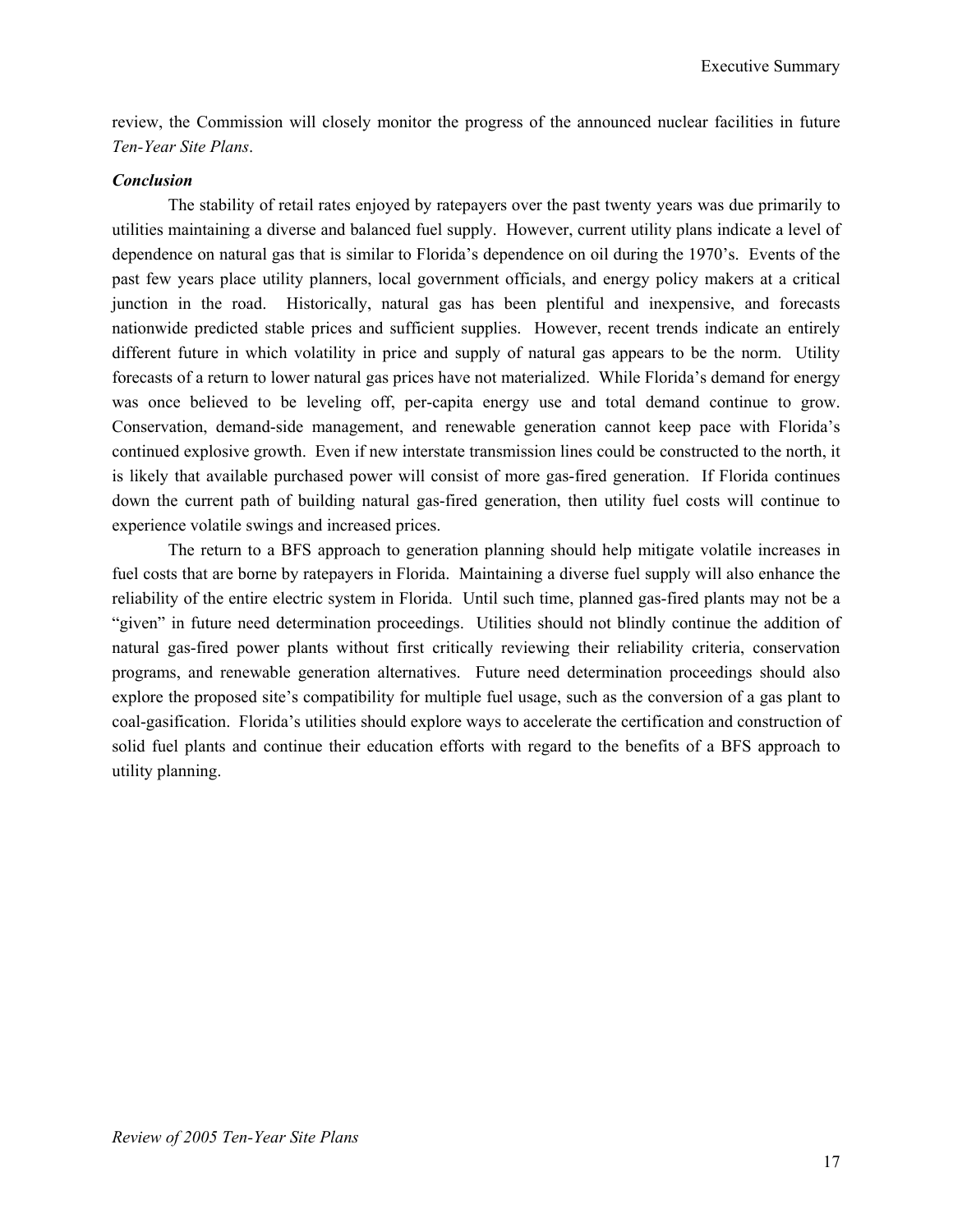# **REVIEW & ANALYSIS – STATEWIDE PERSPECTIVE**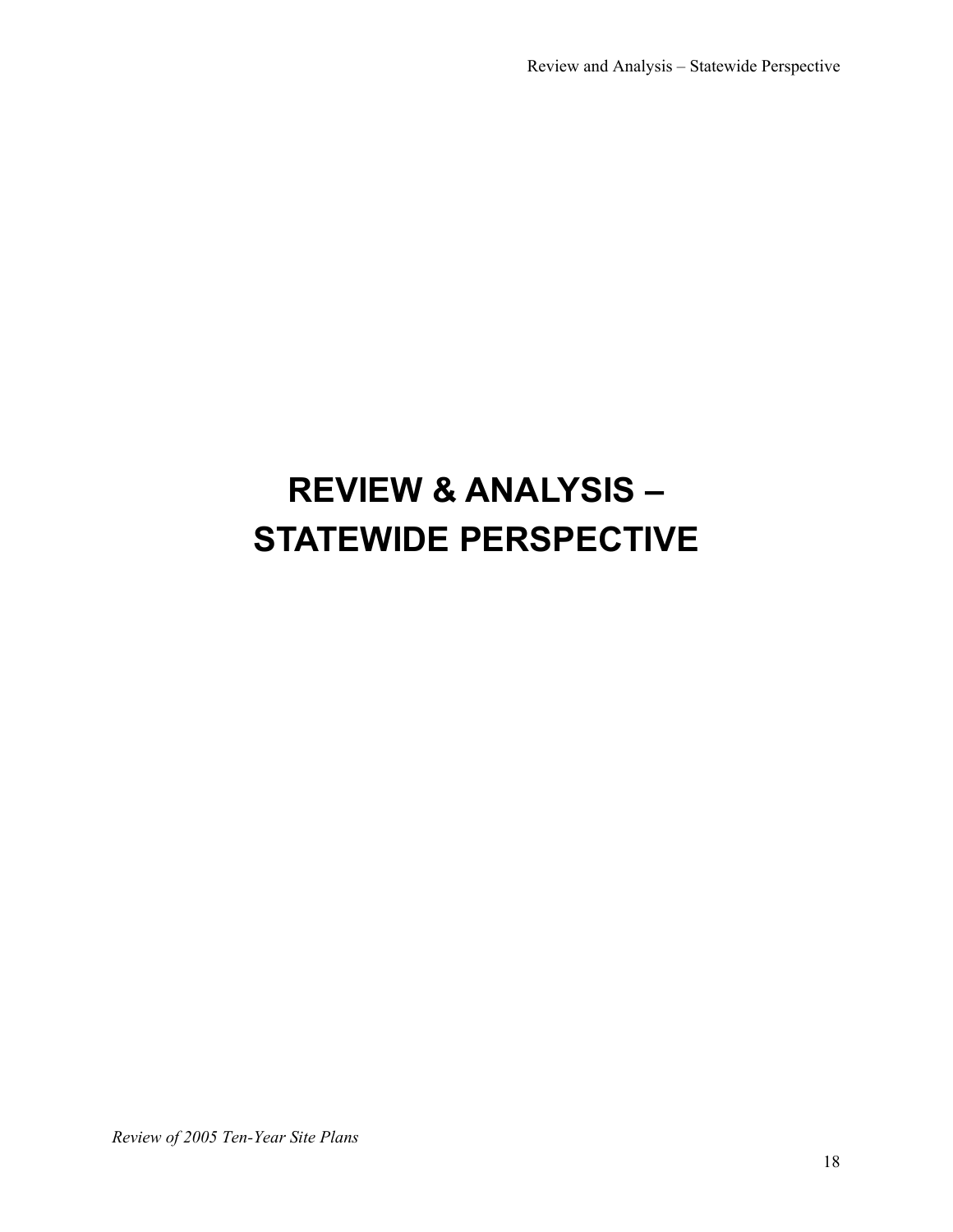# *LOAD & ENERGY FORECAST*

Electric utilities perform load and energy forecasts to estimate the amount and timing of future capacity needs. The Commission evaluated the historical forecast accuracy of total retail energy sales for nine of the eleven reporting utilities. There were insufficient historical data to analyze the historical forecast accuracy of FMPA and OUC. For the nine utilities with sufficient historical data, the Commission compared actual energy sales for each year between 2000 and 2004 to energy sales forecasts made three, four, and five years prior. For example, the Commission evaluated actual 2004 energy sales against projected 2004 forecasts made in 1999, 2000, and 2001. From these differences, the Commission calculated two measures of a utility's historical forecast accuracy: average forecast error and average absolute forecast error. Average forecast error is an average of the percentage error rates that indicates a utility's tendency to over-forecast (positive values) or under-forecast (negative values). Average absolute forecast error is an average of percentage error rates that ignores the resulting positive and negative signs. This value provides an overall measure of the accuracy of past utility forecasts.

Table 3 shows the historical forecast accuracy of total retail energy sales for the 2003, 2004, and 2005 *Ten-Year Site Plans*. Only nine reporting utilities had sufficient historical data for the Commission to analyze. In general, Florida's utilities have done a better job of forecasting retail energy sales in the last three years. A detailed discussion of individual utility forecasts is included starting on page 41.

| <b>UTILITY</b>                                     | <b>AVERAGE</b><br><b>FORECAST ERROR (%)</b> | <b>AVERAGE ABSOLUTE</b><br><b>FORECAST ERROR (%)</b> |
|----------------------------------------------------|---------------------------------------------|------------------------------------------------------|
| Progress Energy Florida                            | $-0.43$                                     | 0.69                                                 |
| Florida Power & Light Company                      | $-1.25$                                     | 1.36                                                 |
| <b>Gulf Power Company</b>                          | $-0.78$                                     | 1.13                                                 |
| Tampa Electric Company                             | $-0.73$                                     | 0.73                                                 |
| <b>Gainesville Regional Utilities</b>              | $-1.00$                                     | 1.00                                                 |
| <b>JEA</b>                                         | $-0.36$                                     | 1.25                                                 |
| City of Lakeland                                   | 1.04                                        | 1.04                                                 |
| City of Tallahassee                                | 0.31                                        | 0.53                                                 |
| Seminole Electric Cooperative                      | $-0.47$                                     | 1.46                                                 |
| <b>WEIGHTED AVERAGE (2000-2004) -</b><br>2005 TYSP | $-0.41$                                     | 1.02                                                 |
| WEIGHTED AVERAGE (1999-2003) -<br>2004 TYSP        | $-0.72$                                     | 1.40                                                 |
| WEIGHTED AVERAGE (1998-2002) -<br>2003 TYSP        | $-1.69$                                     | 2.26                                                 |

*Table 3. Total Retail Energy Sales – Historical Forecast Accuracy* 

*Review of 2005 Ten-Year Site Plans*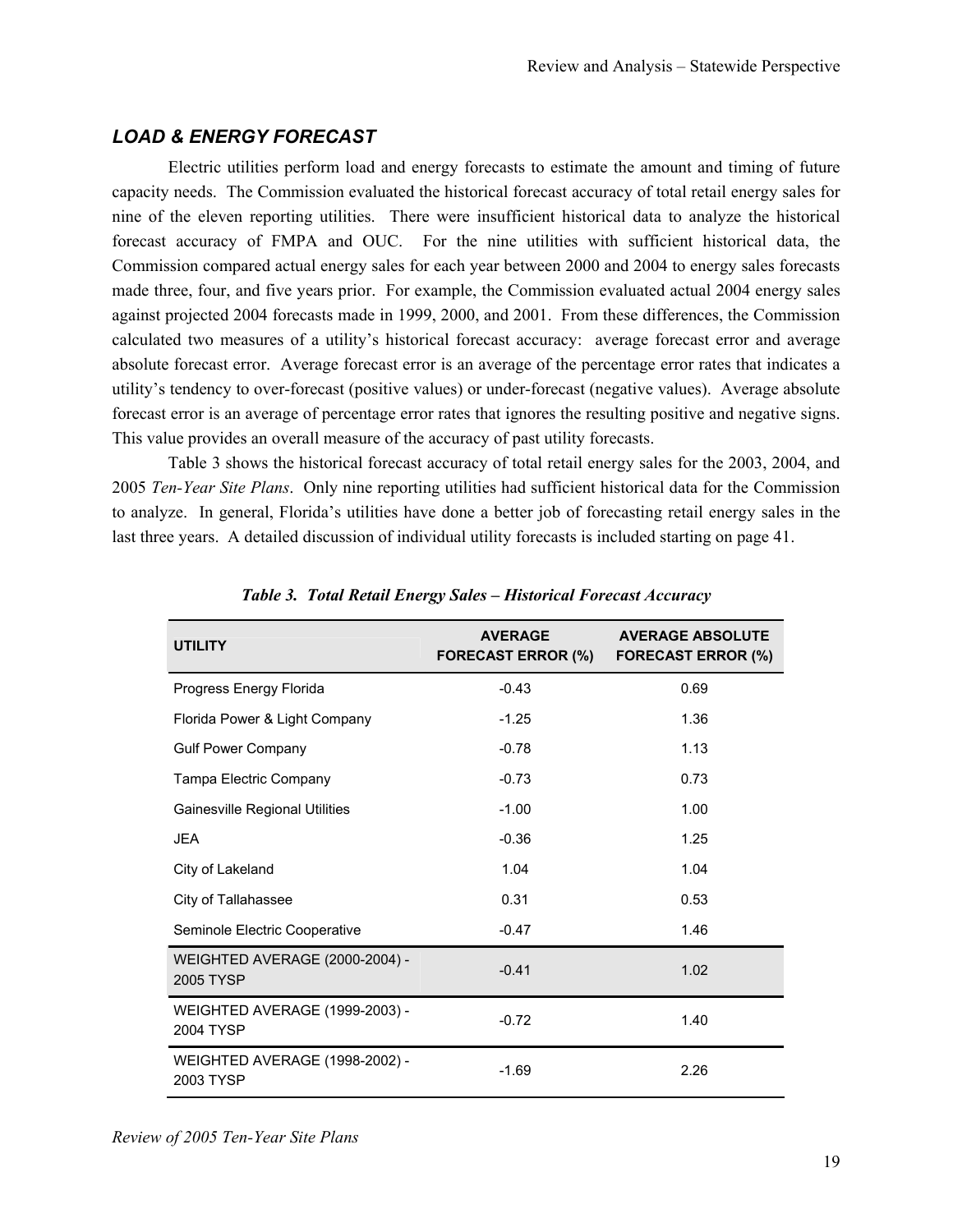## *DEMAND-SIDE MANAGEMENT*

Demand-side management (DSM) reduces customer peak demand and energy requirements, resulting in the deferral of need for new generating units. Utilities have offered DSM programs since 1980 due to the requirements of the Florida Energy Efficiency and Conservation Act (FEECA). FEECA emphasizes reducing the growth rate of weather-sensitive peak demand, reducing and controlling the growth rate of electricity consumption, and reducing the consumption of expensive resources such as petroleum fuels. To meet these objectives, the Commission sets numeric conservation goals, and utilities continue to develop and implement DSM programs to meet these goals. The Commission's broad-based authority over electric utility conservation measures and programs is contained in Rules 25-17.001 through 25-17.015, Florida Administrative Code.

Florida's utilities have been successful in meeting the overall objectives of FEECA. As shown in Table 4, utility conservation programs have reduced statewide summer peak demand by 4951 MW, winter peak demand by 5511 MW, and annual energy consumption by 5488 GWh. By 2014, DSM programs are forecasted to reduce summer peak demand by 5563 MW, winter peak demand by 6068 MW, and annual energy consumption by 6883 GWh. Figures 9, 10, and 11, on the next two pages, illustrate the impact of DSM savings on summer peak demand, winter peak demand, and annual energy consumption.

| <b>DSM Savings</b>        | 2005     | By 2014  |
|---------------------------|----------|----------|
| Summer Peak Demand        | 4951 MW  | 5511 MW  |
| Winter Peak Demand        | 5563 MW  | 6068 MW  |
| Annual Energy Consumption | 5488 GWh | 6883 GWh |

*Table 4. State of Florida – Estimated Savings from Electric Utility DSM Programs* 

### *Numeric Conservation Goals and DSM Plans*

FEECA requires that all investor-owned utilities and any municipal or cooperative utility with annual energy sales of at least 2,000 GWh as of July 1, 1993 meet numeric conservation goals set by the Commission. Seven Florida utilities are subject to this requirement: PEF, FPL, Gulf, TECO, Florida Public Utilities Company  $(FPUC)^{10}$ , JEA, and OUC.

The Commission set new numeric demand and energy goals for these seven utilities in July 2004. The new numeric goals were generally lower than the previous goals set by the Commission in 1999 for three primary reasons: (1) the Florida Building Code contains increased minimum energy efficiency levels, thus limiting the amount of incremental savings from utility sponsored programs; (2) many utility DSM programs have reached a saturation in participation levels; and (3) the relatively low cost of new generating units has reduced the cost-effectiveness of several DSM programs.

-

 $10$  FPUC is a non-generating entity subject to FEECA's requirements due to its status as an investor-owned utility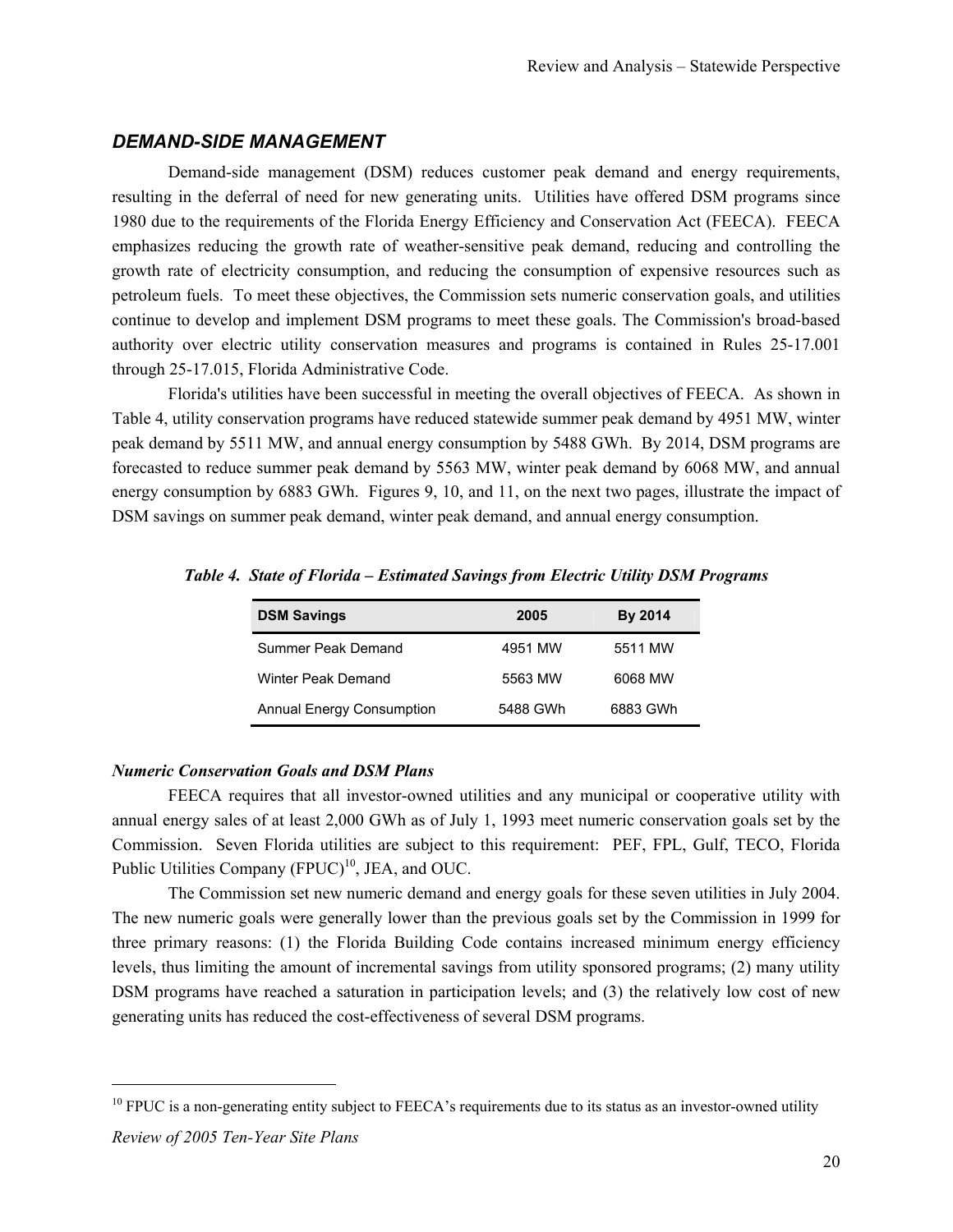

*Figure 9. State of Florida – Impact of DSM on Summer Peak Demand* 

*Figure 10. State of Florida – Impact of DSM on Winter Peak Demand* 

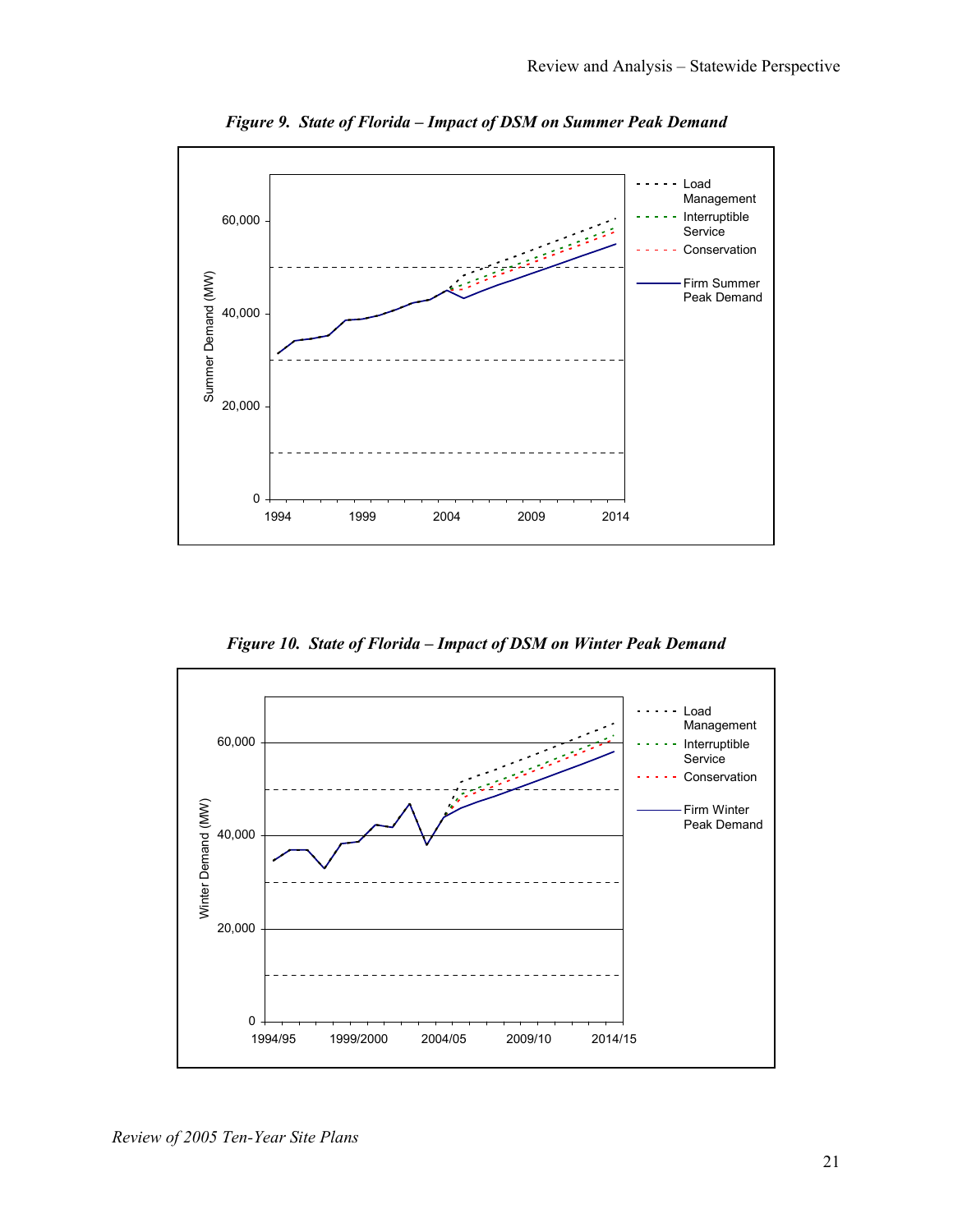

*Figure 11. State of Florida – Impact of DSM on Net Energy for Load* 

As part of their numeric conservation goals filings, PEF, FPUC, JEA, and OUC also filed new DSM plans that the Commission approved in July 2004. The Commission approved DSM plans filed by TECO and Gulf in February 2005 and March 2005, respectively. The Commission originally approved FPL's DSM plan in February 2005; however, the Commission's approval is currently under appeal. The Commission held a hearing in October 2005, and the Commission expects to render a final decision on December 20, 2005.

## *Energy Conservation Cost Recovery*

Investor-owned utilities have the opportunity to recover prudently incurred expenditures associated with Commission-approved DSM programs through the Energy Conservation Cost Recovery Clause (ECCR). Since 1981, Florida's investor-owned utilities have collected approximately \$4.15 billion through the ECCR clause, with nearly \$2.54 billion of that amount recovered in the last ten years. Annual ECCR expenditures have stabilized at just under \$250 million per year over the past six years for two primary reasons: DSM programs have reached saturation in participation levels; and, DSM program cost-effectiveness continues to decline due to the relatively lower cost of new generating units. However, as utility plans include more solid fuel generation options, DSM program cost-effectiveness will improve.

#### *State Comprehensive Plan*

Energy conservation is a component of the State Comprehensive Plan. Section 187.201(12)(a), Florida Statutes, states that "Florida shall reduce its energy requirements through enhanced conservation and efficiency measures in all end-use sectors, while at the same time promoting an increased use of renewable energy resources." To meet this goal, the State of Florida has implemented policies to control the growth of per-capita energy consumption through the development and application of end-use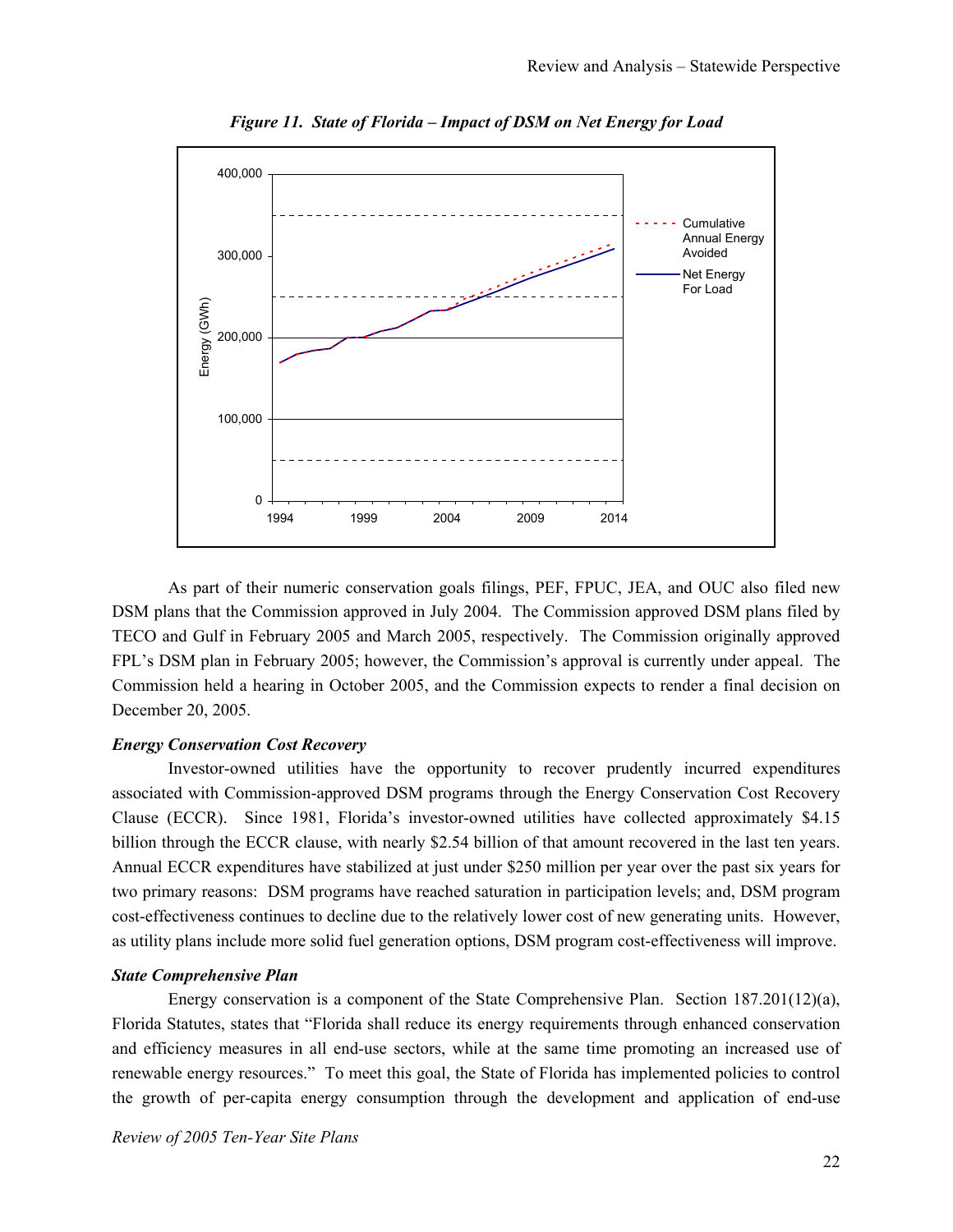efficiency alternatives, renewable energy resources, and efficient building code standards. The Commission has set numeric conservation goals and has approved DSM plans for electric utilities, and continues to work with the Florida Department of Community Affairs (DCA) to ensure a building code that promotes energy-efficient, cost-effective new construction. These activities promote end-use efficiency and minimize the growth in per-capita energy consumption.

Despite these efforts, residential per-capita energy consumption has consistently risen in the past, and forecasts indicate that this trend will continue over the planning horizon. Past increases in per-capita consumption may be due to the following factors: (1) natural gas, used by many residents nationwide for heating, water heating, and cooking, is still relatively unavailable in parts of Florida; (2) average home size continues to increase over time; and (3) today's homes have more, and larger, electricity-consuming appliances than in past years. In addition, per-capita income has risen since the mid 1980's while electric rates have remained been stable over the same period. When adjusted for inflation, electric rates have actually declined since the mid 1980's. As a result, electricity consumption has been affordable.

Figure 12 illustrates historical and forecasted residential per-capita energy consumption. Statewide per-capita energy consumption usage increased at an average of 1.6% per year over the past ten years, while forecasted growth is an average of 1.5% per year over the planning horizon. The 2005 forecast of per-capita residential energy consumption is higher than comparable period forecasts made in 2003 and 2004, which were nearly identical. The 2005 forecast increase above past levels is due primarily to FPL, who because of its size has the most impact on statewide forecasts. FPL increased its population growth forecast for 2005 over past years' forecasts. FPL also increased its 2005 per-capita energy consumption forecast over past forecasts for two reasons: increased customer growth in the interior of the state, where the climate is harsher than in coastal areas; and, the growth in non-weather sensitive electrical appliances.



*Figure 12. State of Florida – Energy Consumption per Residential Customer* 

*Review of 2005 Ten-Year Site Plans*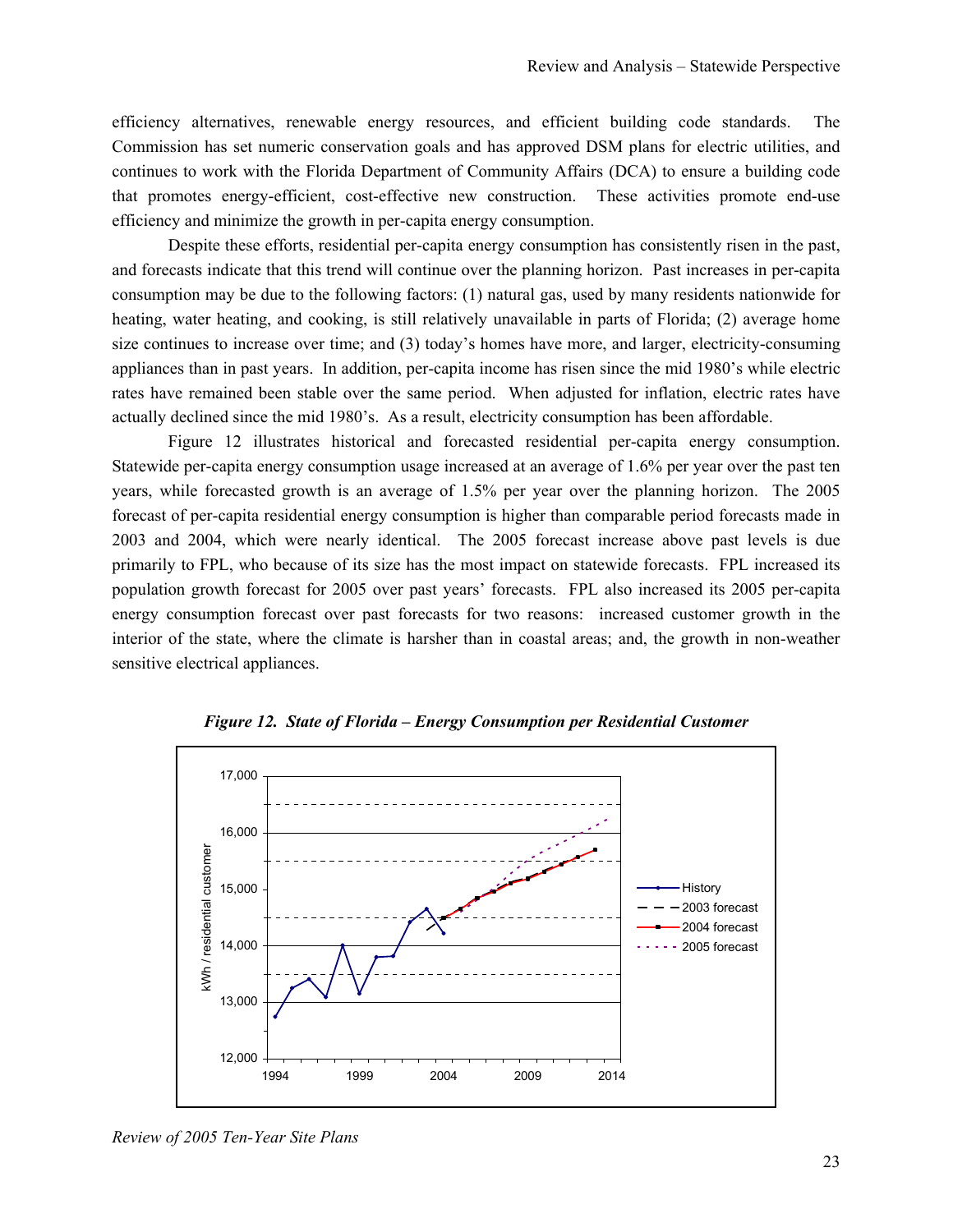# *RELIABILITY CRITERIA*

Reliability criteria enable utilities to determine when additional future resources are required. The primary reliability criterion used by most utilities, reserve margin, indicates the amount of capacity that exceeds firm peak demand. Reserve margin is comprised of demand-side<sup>11</sup> and supply-side<sup>12</sup> resources. Reserve margin estimates system reliability only at the single peak hour of the summer or winter season. As a result, reserve margin cannot capture the impact of random events on system reliability throughout the year. Forced outages of generating units can adversely affect reliability during off-peak months when many units are out of service for maintenance.

Because of reserve margin's limitations, some utilities also use a probabilistic reliability criterion such as loss of load probability (LOLP). The typical LOLP planning criterion is 0.1 days per year, meaning that, on average, a utility will likely be unable to meet its daily firm peak load on one day in ten years. The LOLP criterion allows a utility to account for unit failures, unit maintenance, and assistance from neighboring utilities. However, LOLP does not measure the magnitude of forecasted capacity shortfalls. The expected unserved energy (EUE) criterion accounts for both the probability and magnitude of forecasted energy shortfalls. One way to analyze EUE is as a ratio of expected unserved energy to net energy for load (EUE/NEL), and a typical criterion is 1% EUE/NEL. This means that, on average, a utility will likely be unable to serve 1% of its annual net energy requirements in a given year. Table 5, on the next page, illustrates the reliability criteria used by each reporting utility.

Over the past decade, Florida's utilities have placed into service several new, efficient generating units and have enhanced their maintenance practices on older generating units. As a result, the utilities as a whole have seen higher unit availabilities and lower forced outage rates, both of which contribute to relatively small LOLP values. Therefore, reserve margin continues to be the primary criterion driving the need for capacity additions in the state. Due to Commission concerns in the late 1990's over the potential adverse impact of declining reserve margins on reliability, PEF, FPL, and TECO agreed to stipulate to a 20% reserve margin criterion that took effect in 2004. For regional reliability purposes, the FRCC uses a 15% reserve margin criterion. Figure 13, on the next page, shows the forecasted summer and winter reserve margin over the next ten years for Peninsular Florida and statewide.

l

<sup>&</sup>lt;sup>11</sup> Load management, interruptible service, curtailable service  $12$  Owned generation and firm capacity purchases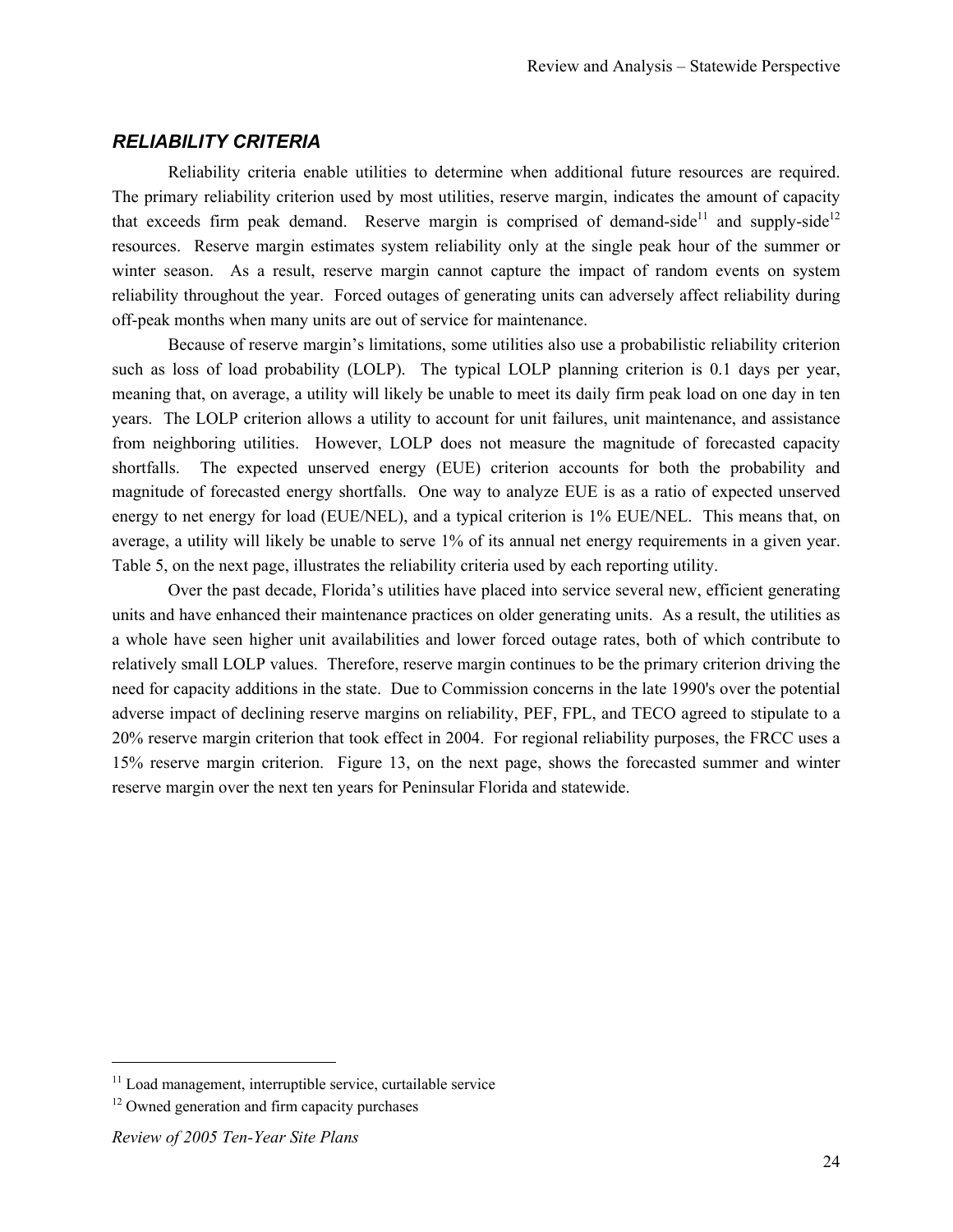| <b>UTILITY</b>                 | <b>RESERVE MARGIN</b> |            | <b>LOLP</b><br>(days/year) | <b>EUE/NEL</b> |  |
|--------------------------------|-----------------------|------------|----------------------------|----------------|--|
|                                | <b>SUM</b>            | <b>WIN</b> |                            | (%)            |  |
| Progress Energy Florida        | 20%                   | 20%        | 0.1                        |                |  |
| Florida Power & Light Company  | 20%                   | 20%        | 0.1                        |                |  |
| <b>Gulf Power Company</b>      | 13.5% 13              |            |                            |                |  |
| Tampa Electric Company         | 20% 14                | 20%        |                            |                |  |
| Florida Municipal Power Agency | 18%                   |            |                            |                |  |
| Gainesville Regional Utilities | 15%                   | 15%        |                            |                |  |
| <b>JEA</b>                     | 15%                   | 15%        |                            |                |  |
| City of Lakeland               | 15%                   | 15%        |                            |                |  |
| Orlando Utilities Commission   | 15%                   | 15%        |                            |                |  |
| City of Tallahassee            | 17%                   |            |                            |                |  |
| Seminole Electric Cooperative  | 15%                   | 15%        |                            | 1%             |  |

*Table 5. Reliability Criteria* 

*Figure 13. Forecasted Reserve Margin* 



<sup>&</sup>lt;sup>13</sup> Near-term (1-3 years) criterion. Long-term criterion (2008 and beyond) is 15%.

l

<sup>&</sup>lt;sup>14</sup> TECO also utilizes a 7% summer supply-side reserve margin criterion.

*Review of 2005 Ten-Year Site Plans*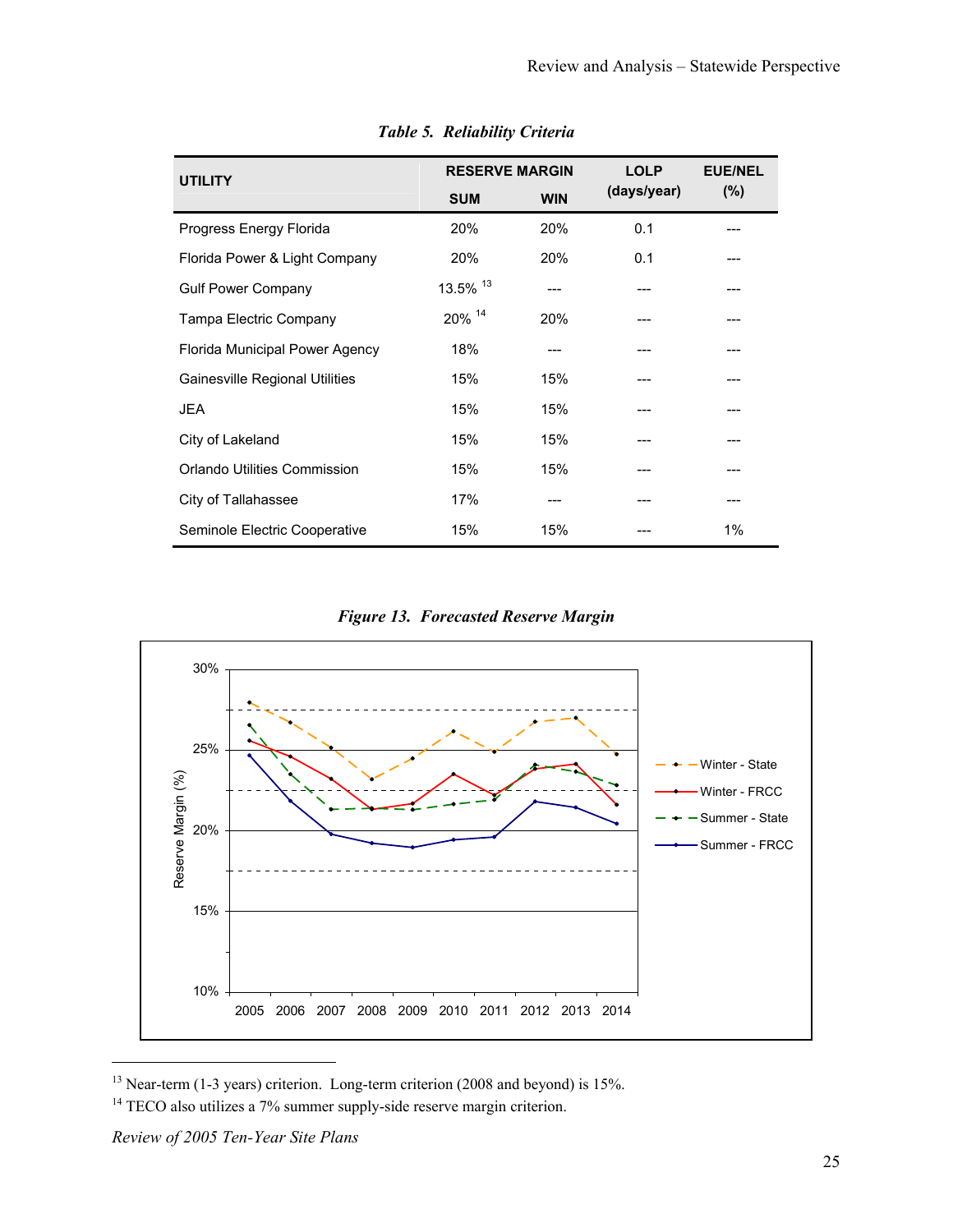## *Proposed New Independent Power Producer (IPP) Capacity*

Currently, there are 28 IPP units in the state with a total winter capacity of approximately 4,870 MW. Approximately 3,450 MW of existing IPP capacity is currently under contract with electric utilities. The vast majority of these contracts, totaling approximately 2,975 MW of capacity, are set to expire over the next ten years.

Two years ago, the FRCC's *2003 Regional Load and Resource Plan* identified proposals for 53 new IPP units totaling nearly 8,100 MW of additional winter capacity. However, in its 2003 *Ten-Year Site Plan* review, the Commission stated its belief that many of these proposed IPP units would not be completed. Only 850 MW of capacity from five new IPP units has entered service since the start of 2003. At this time, there are no proposals to add new IPP units in the state over the planning horizon.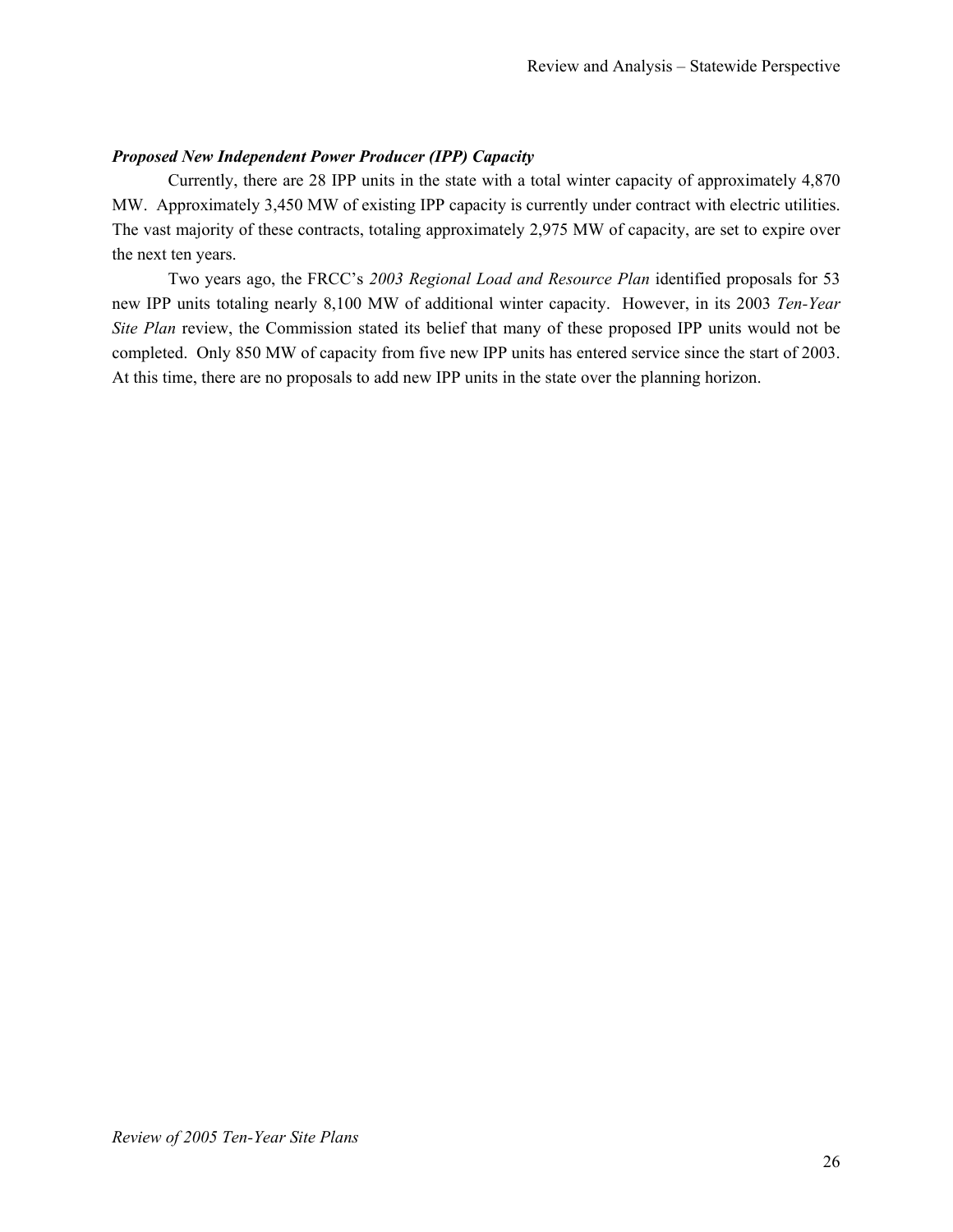# *FUEL PRICE FORECAST*

Fuel price is the primary factor affecting the type of generating unit added by an electric utility. Generally, the capital cost of a generating unit is inversely proportional to the fuel costs to generate electricity from that unit. For example, a coal-fired or nuclear unit typically has higher capital costs, but lower fuel costs, than a natural gas-fired unit. When the forecasted price difference between coal or nuclear and natural gas is small, a utility is more likely to add a natural gas-fired unit. As the fuel price gap widens, a coal-fired or nuclear unit is the more likely choice.

Utilities run the risk of choosing the wrong generating unit addition if they do not contemplate the impact of significant fuel price increases over current levels. Developing nations, such as China, India, South Korea, and Brazil, will increasingly contribute a larger share of worldwide energy use. In 2001, developing nations claimed 35% of worldwide energy consumption. By 2015, this number could approach 40% due to stronger population and economic growth compared to the industrialized nations. As developing nations consume a greater percentage of global energy resources, Florida's utilities will increasingly compete for fuel supplies for electric generation. For example, China has reportedly strengthened its commercial, diplomatic, and military ties around the globe to gain greater access to coal, oil, and natural gas resources. Increased demand will place upward pressure on the world market price for these energy resources. As appropriate and necessary, utilities should monitor and respond to these changes in the world market price for each fuel.

In recent years, the Commission has observed that Florida's electric utilities have projected coal prices to increase at lower rates than natural gas prices. As the difference between natural gas and coal prices increase, utilities will become increasingly likely to build new coal-fired or nuclear units rather than natural gas units to meet incremental load. However, one factor that may limit the amount of new coal-fired generation is the high costs borne by utilities to transport coal from the mine to the generating plant. In part, the Commission can attribute these high costs to the distance between Florida and the coalproducing regions of this country and the world. However, a competitive market for coal transportation and delivery, or lack thereof, may have a direct impact on the costs that utilities incur to produce coalfired generation.

The Commission evaluated each reporting utility's fuel price forecast to data from the U.S. Energy Information Administration (EIA). EIA's comprehensive fuel price forecasts fall within a reasonable range of forecasts provided by other outside sources. On average, the reporting utilities forecast relatively stable nuclear fuel and coal prices over the planning horizon. Nearly all utilities forecast prices for natural gas, residual oil, and distillate oil to decline for the next three years, followed by increases over the remainder of the planning horizon.

Figure 14, on the next page, illustrates the weighted average forecasted fuel price for the eleven reporting utilities. The forecasted price for each fuel type is weighted by energy generation, meaning that utilities that generate large amounts of electricity for a particular fuel type will have more of an influence on the average.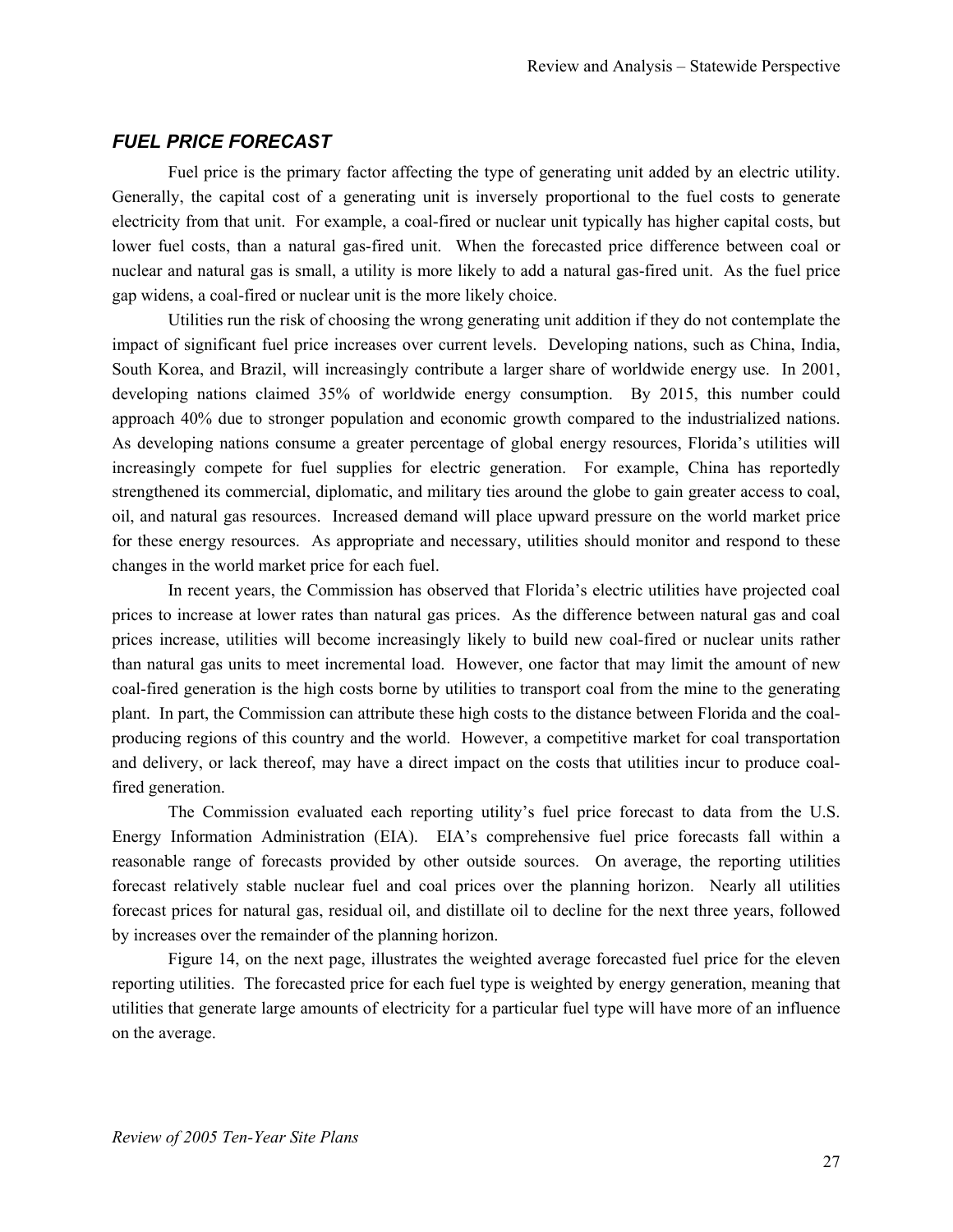

*Figure 14. Fuel Price Forecast - Weighted Average for All Reporting Utilities <sup>15</sup>*

There is wide disparity in fuel price forecasts between and among the reporting utilities. Utilities that have forecasted a price decline over the next three years believe that current high prices are an aberration and will soon return to historical levels. However, the Commission cannot discount that recent fuel price increases reflect an ever-increasing tension between increasing global demand for all types of fuel and stagnant production levels. Table 6, on the next page, shows the forecasted annual average growth rate (AAGR) in price for each fuel, as forecasted by the reporting utilities and by the EIA, over the near-term (2005-2008) and long-term (2008-2014).

Fuel prices are adversely affected by natural disasters such as hurricanes. Hurricanes Katrina and Rita caused the shutdown of natural gas production in the Gulf of Mexico for several days each. In response to natural gas shortages, Florida's utilities needed to make public appeals for conservation, and the utilities sought environmental waivers allowing them to burn back-up fuels such as light oil.

 $\overline{\phantom{a}}$ 

<sup>&</sup>lt;sup>15</sup> Based on data as of December 31, 2004.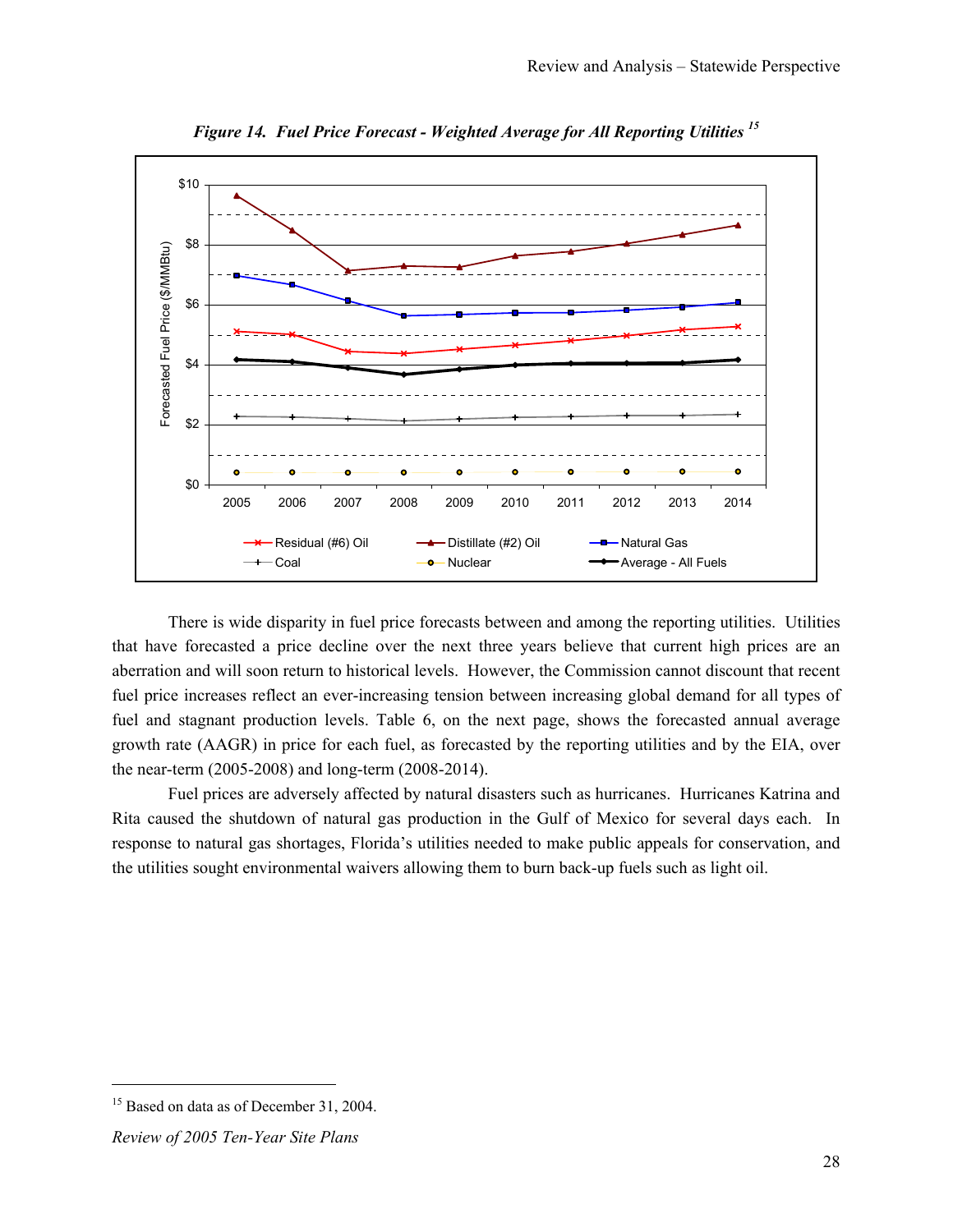|                                          | <b>COAL</b>   |               | <b>RESIDUAL OIL</b> |               | <b>DISTILLATE OIL</b> |               | <b>NATURAL GAS</b> |               | <b>NUCLEAR</b> |               |
|------------------------------------------|---------------|---------------|---------------------|---------------|-----------------------|---------------|--------------------|---------------|----------------|---------------|
| <b>UTILITY</b>                           | Near-<br>term | Long-<br>term | Near-<br>term       | Long-<br>term | Near-<br>term         | Long-<br>term | Near-<br>term      | Long-<br>term | Near-<br>term  | Long-<br>term |
| Progress Energy<br>Florida               | $-3.2%$       | 1.4%          | $-7.5%$             | 5.4%          | $-12.2%$              | 4.4%          | $-5.7%$            | 1.2%          | 1.4%           | 2.0%          |
| Florida Power &<br>Light Company         | $-3.1%$       | 1.5%          | $-4.1%$             | 2.5%          | $-3.6%$               | 5.3%          | $-7.8%$            | 1.6%          | $-0.8%$        | 1.1%          |
| <b>Gulf Power</b><br>Company             | $-7.8%$       | 0.6%          | <b>NA</b>           | <b>NA</b>     | $-5.4%$               | $-0.4%$       | $-7.9%$            | $-0.1%$       | <b>NA</b>      | <b>NA</b>     |
| Tampa Electric<br>Company                | $-3.5%$       | 3.7%          | $-6.3%$             | 3.0%          | $-5.0%$               | 2.9%          | $-2.1%$            | $-1.1%$       | <b>NA</b>      | <b>NA</b>     |
| Florida Municipal<br>Power Agency        | $-8.3%$       | 1.9%          | $-4.0%$             | 0.6%          | $-4.0%$               | 0.6%          | $-6.7%$            | 3.2%          | 2.5%           | 2.3%          |
| Gainesville<br><b>Regional Utilities</b> | 4.9%          | 2.1%          | $-4.9%$             | 2.4%          | $-4.7%$               | 1.9%          | $-7.4%$            | 2.3%          | 0.8%           | 0.4%          |
| <b>JEA</b>                               | 6.1%          | 3.1%          | $-5.4%$             | 1.0%          | $-5.9%$               | 0.8%          | $-2.5%$            | $-0.4%$       | <b>NA</b>      | <b>NA</b>     |
| City of Lakeland                         | 0.1%          | 1.0%          | $-7.0%$             | 0.2%          | $-9.5%$               | $-0.5%$       | $-5.6%$            | $-0.1%$       | <b>NA</b>      | <b>NA</b>     |
| <b>Orlando Utilities</b><br>Commission   | 5.5%          | 3.5%          | $-4.4%$             | $-2.0%$       | $-4.5%$               | $-1.8%$       | $-4.3%$            | $-1.6%$       | 2.3%           | 2.4%          |
| City of<br>Tallahassee                   | $-11.1%$      | 1.7%          | 5.3%                | 0.3%          | 6.6%                  | 0.6%          | $-4.1%$            | $-0.8%$       | <b>NA</b>      | <b>NA</b>     |
| Seminole Electric<br>Cooperative         | 1.4%          | 2.4%          | $-2.8%$             | 0.5%          | $-9.9%$               | 0.5%          | $-8.5%$            | $-0.7%$       | $-1.6%$        | 0.5%          |
| <b>WEIGHTED</b><br><b>AVERAGE</b>        | $-2.3%$       | 1.7%          | $-5.1%$             | 3.2%          | $-8.9%$               | 2.9%          | $-6.9%$            | 1.3%          | $-0.3%$        | 1.3%          |
| <b>EIA</b>                               | 2.3%          | 2.4%          | 0.5%                | 2.6%          | $-0.2%$               | 2.0%          | $-1.0%$            | 2.9%          | <b>NA</b>      | <b>NA</b>     |

*Table 6. Fuel Price Forecast – Average Annual Growth Rate* 

## *Coal*

EIA reports that the average U.S. delivered cost of coal to electric utilities in 2004 increased to \$27.15/ton, up \$1.45/ton from 2003. Over the planning horizon, EIA forecasts that delivered coal prices will increase at an average of 2.3% per year in the near-term and 2.4% per year in the long-term. EIA anticipates that coal prices will grow slowly due to moderate growth in coal demand, modest improvements in mining productivity, and an increasing share of low sulfur coal from the Powder River Basin. As shown in Table 6, the reporting utilities forecast an AAGR for coal prices ranging from -11.1% (TAL) to +6.1% (JEA) in the near-term, with a weighted average decrease of -2.3%. Long-term coal prices are forecasted to increase at an average of 1.7% per year, reflecting individual forecasts between  $+0.6\%$  (Gulf) and  $+3.7\%$  (TECO).

*Review of 2005 Ten-Year Site Plans*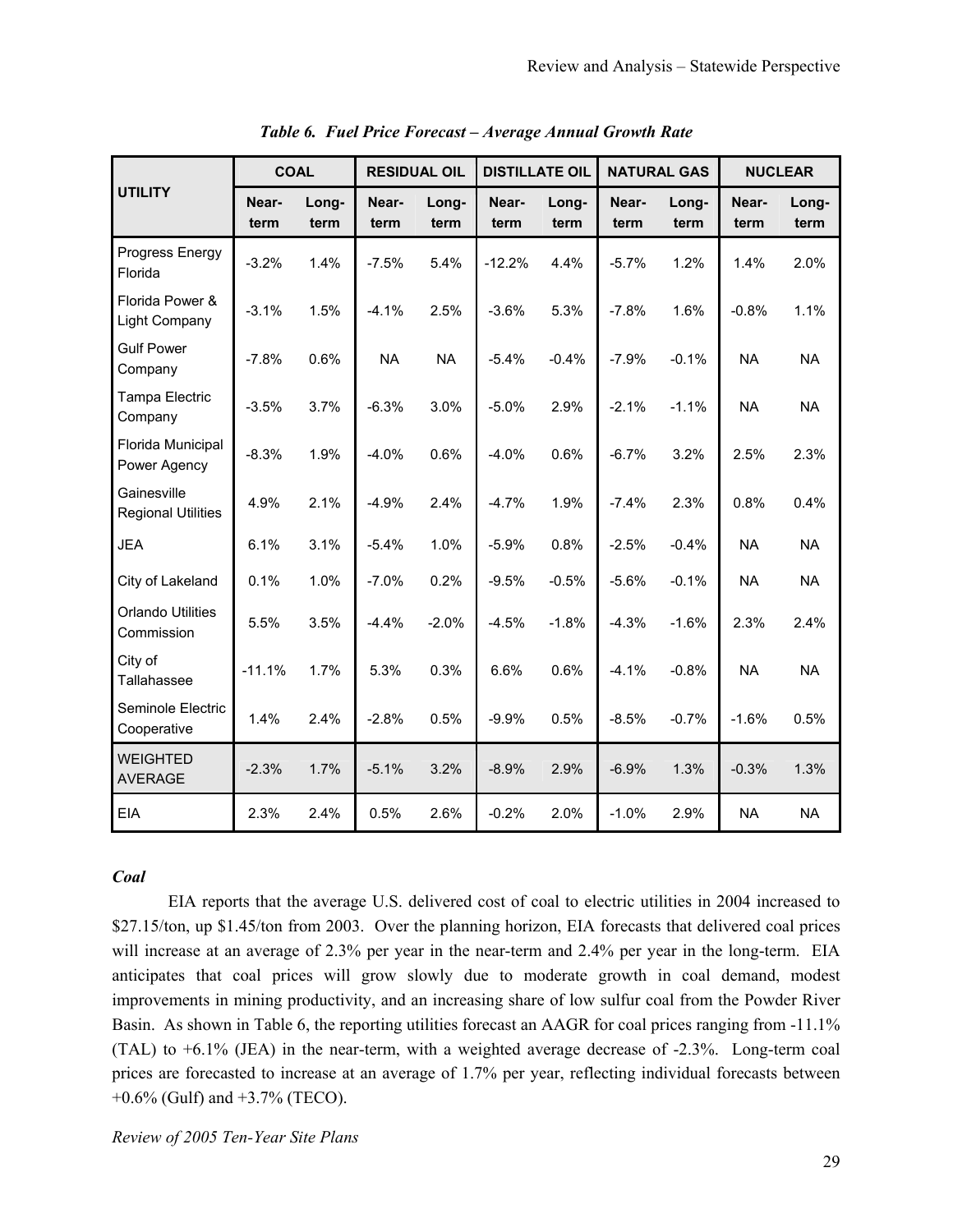In 2004, nationwide coal consumption by electric utilities increased by 10 million tons to a record 1,015 million tons, and EIA expects consumption to rise to 1,176 million tons by 2014. Electric utilities drove coal consumption to its record level as coal-fired generation displaced relatively higher priced natural gas-fired generation. U.S. and global coal consumption is projected to increase at an average of 1.6% per year, but coal consumption in developing countries is expected to increase at an average of 2.5% per year. In Florida, electric utilities increased their coal consumption to 29.8 million tons, an increase of 5.4 million tons above 2003 levels. Florida's electric utilities expect to increase coal consumption at an average of 2.8% per year, to 39.1 million tons by 2014.

The Commission compared each investor-owned utility's 2002, 2003, and 2004 coal price forecasts with actual 2004 coal prices. PEF and TECO consistently under-forecasted their coal prices by as much as 15% and 13%, respectively. FPL's coal price forecast error was 2% or less from 2002 through 2004. Gulf's coal price forecast error was as high as 24% and as low as -22%.

The Commission reviewed how each utility encourages and promotes competition within and among coal transportation modes. A utility with a coal-fired generating unit with river or ocean access is in the best position to encourage and promote competition between barge and rail delivery modes. An inland utility who seeks an alternative to rail delivery must off-load the coal from an ocean barge, and then transport the coal by truck 30 to 100 miles over public highways to its coal-fired unit. These additional trucking costs for an inland location can make transportation by barge cost-prohibitive compared with rail delivery. Although utilities which burn large quantities of coal (i.e., investor-owned utilities) can find cost savings by procuring coal transportation separately from the coal itself; however, several municipal utilities indicated that seeking bids for coal at a delivered price can ensure that the utility purchases coal at the best price, regardless of delivery mode.

### *Residual (#6) Oil*

EIA reports that the average U.S. delivered cost of residual oil to electric utilities was \$30.68/barrel in 2004, up \$0.88/barrel from 2003. Through 2014, EIA forecasts that delivered residual oil prices will increase at an average of 0.5% per year in the near-term and 2.6% in the long-term. As shown in Table 6, the reporting utilities forecast an AAGR for residual oil prices ranging from -7.5% (PEF) to +5.3% (TAL) in the near-term, with a weighted average decrease of -5.1%. Long-term residual oil prices are projected to increase at an average of 3.2% per year, reflecting individual forecasts between -2.0% (OUC) and +5.4% (PEF).

In 2004, nationwide residual oil consumption was 281.8 million barrels, an increase of 26.3 million barrels above 2003 levels. Through 2014, EIA expects residual oil consumption to increase to 306.5 million barrels. In Florida, electric utilities decreased their residual oil consumption in 2004 by 0.5 million barrels below 2003 levels, to 45.0 million barrels. Florida's electric utilities expect to decrease residual oil consumption by an average of -3.3% per year, to 32.0 million barrels by 2014.

The Commission compared each investor-owned utility's 2002, 2003, and 2004 residual oil price forecasts with actual 2004 residual oil prices, except for Gulf which does not burn significant quantities of residual oil. PEF, FPL, and TECO consistently under-forecasted their residual oil prices during this period. However, the forecast error dropped for each utility from 2002 to 2003 and again from 2003 to 2004. The average 2002 forecast error was 50%, but was only 8.6% in 2004.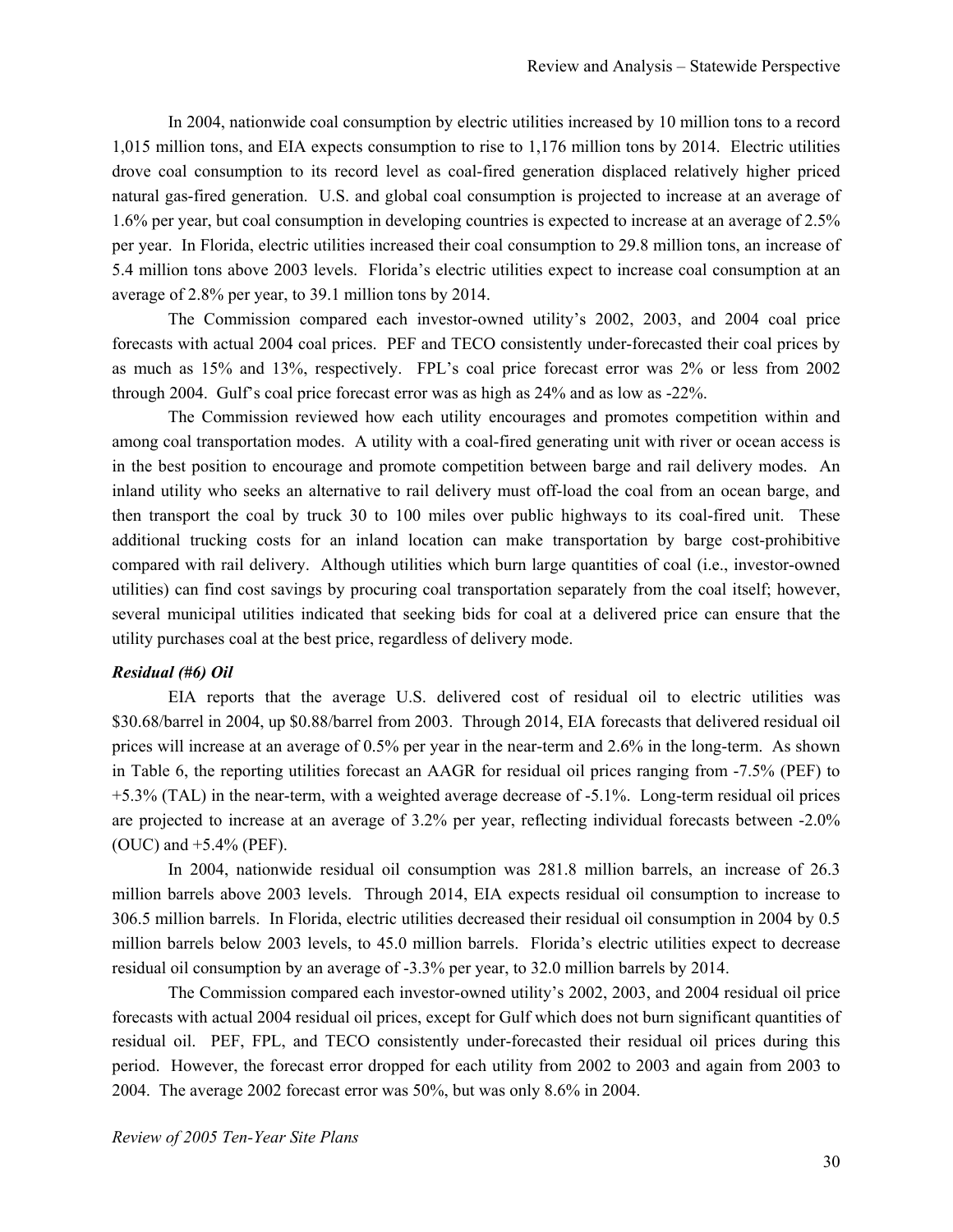#### *Distillate (#2) Oil*

EIA reports that the average U.S. delivered cost of distillate oil for electric utilities was \$48.46/barrel in 2004, up \$8.27/barrel from 2003. Through 2014, EIA forecasts that delivered distillate oil prices will decrease at an average of -0.2% per year in the near-term, then increase at an average of 2.0% per year in the long-term. As shown in Table 6, the reporting utilities forecast an AAGR for distillate oil prices ranging from  $-12.2\%$  (PEF) to  $+6.6\%$  (TAL) in the near-term, with a weighted average decrease of -8.9%. Long-term distillate oil prices are projected to increase at an average of 2.9% per year, reflecting individual forecasts between -1.8% (OUC) and +5.3% (FPL).

In 2004, nationwide distillate oil consumption was 1,433.4 million barrels, an increase of 55.2 million barrels above 2003 levels. Through 2014, EIA expects distillate oil consumption to increase to 1,822.7 million barrels. In Florida, electric utilities decreased their distillate oil consumption by 500,000 barrels below 2003 levels, to 1.8 million barrels. Florida's electric utilities expect to increase distillate oil consumption by an average of 3.0% per year, to 2.5 million barrels by 2014.

The Commission compared each investor-owned utility's 2002, 2003, and 2004 distillate oil price forecast with actual 2004 distillate oil prices, except for Gulf which does not burn significant quantities of distillate oil. PEF, FPL, and TECO consistently under-forecasted their residual oil prices during this period. For FPL and TECO, forecast errors consistently above 40% and 22%, respectively. Forecast errors for PEF's distillate oil price improved in the same general pattern as for its residual oil price forecasts.

## *Natural Gas*

EIA reports that the average cost of natural gas for U.S. electric utilities was \$5.94 per MMBtu in 2004, up \$0.57 per MMBtu from 2003 levels. Through 2014, EIA forecasts that delivered natural gas prices will decrease at an average of 1.0% per year in the near-term, then increase at an average of 2.9% per year in the long-term. As shown in Table 6, the reporting utilities forecast an AAGR for natural gas prices ranging from -8.5% (SEC) to -2.1% (TECO) in the near-term, with a weighted average decrease of -6.9%. The reporting utilities project long-term natural gas prices to increase at an average of 1.3% per year, reflecting individual forecasts between -1.6% (OUC) to 3.2% (FMPA).

In 2004, nationwide natural gas consumption by electric utilities increased by 217 billion cubic feet (Bcf) over 2003 levels to 5,352 Bcf. Through 2014, EIA expects natural gas consumption to increase at an average of 1.4% per year, reflecting an expectation that natural gas use in the residential, commercial, non-utility industrial, and transportation sectors will remain relatively constant. Current forecasts indicate that worldwide natural gas consumption will increase at a higher average of 2.2% per year, with developing countries' consumption expected to increase at an even higher average of 2.9% per year. Florida's electric utilities expect to increase their natural gas consumption by 74 Bcf above 2003 levels, to 528.9 Bcf. In Florida, electric utilities expect to increase natural gas consumption by an average of 6.6% per year, to 997.8 Bcf by 2014.

The Commission compared each investor-owned utility's 2002, 2003, and 2004 natural gas price forecast with actual 2004 natural gas prices. Each utility consistently and substantially under-forecasted its natural gas prices by 60% to 100% during this period. Forecast errors did progressively decrease during this period in a manner similar to residual oil price forecasts. The Commission is concerned that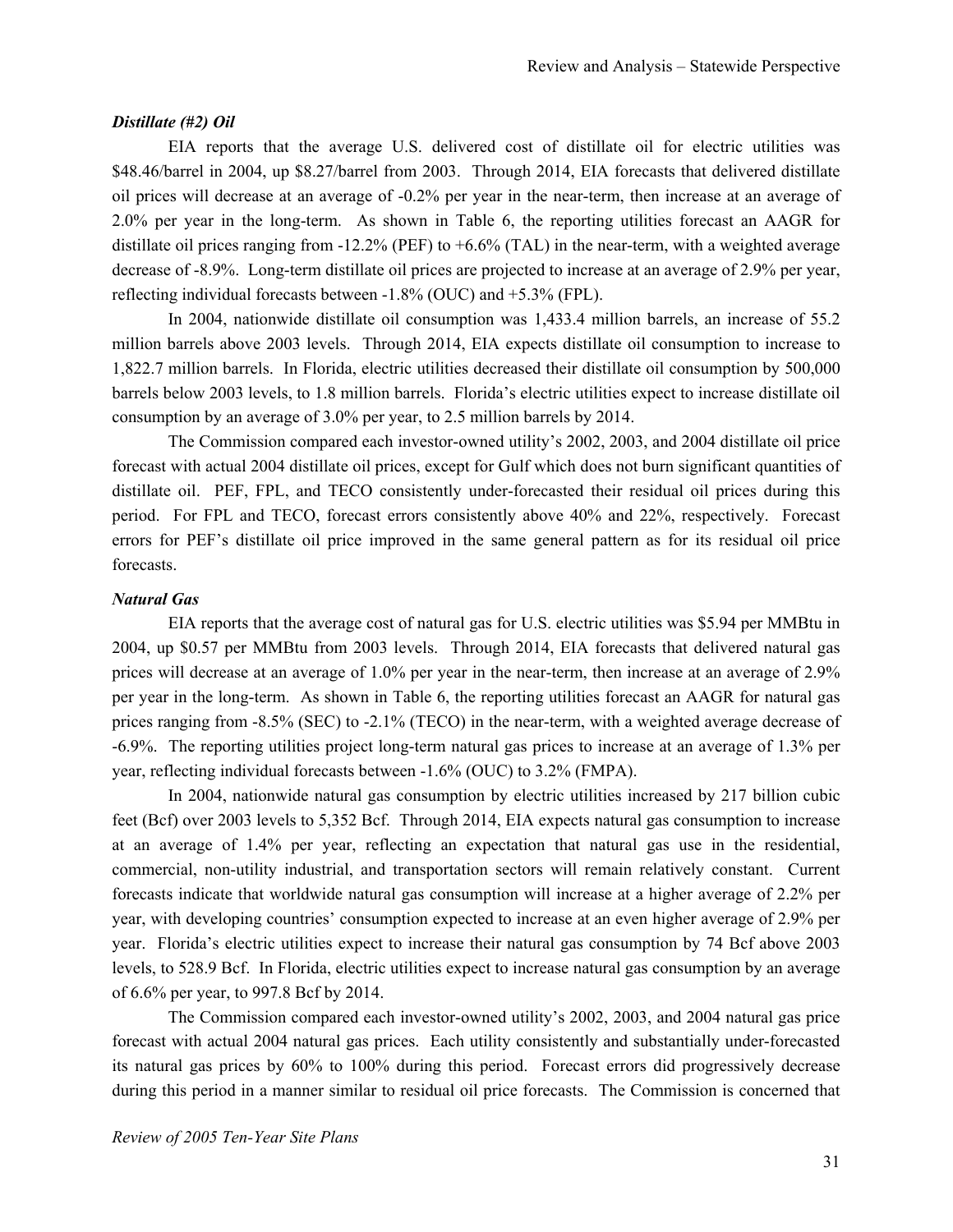the magnitude of natural gas price forecast errors may influence utility choices of future generating units. For example, if a 60% forecast error continues, Gulf's 2007 actual natural gas price may be closer to \$8.56 per MMBtu rather than the forecasted \$5.35 per MMBtu (the lowest 2007 price among the four utilities).

Since 2003, Florida's investor-owned utilities experienced record under-recoveries for fuel costs totaling approximately \$2.4 billion. A fuel cost under-recovery means that a utility's fuel price forecasts made the prior year were lower than actual fuel costs. Hurricanes Katrina and Rita shut down natural gas production in the Gulf of Mexico in 2005. During this time, Florida's utilities needed to make public appeals for conservation, and the utilities sought environmental waivers allowing them to burn back-up fuels such as light oil.

For 2005, the reporting utilities continue to forecast declining natural gas prices over the next three years, with a gradual increase thereafter. Utilities that forecasted a price decline over the next three years believe that current high prices are an aberration. While some utilities have taken action to insulate Florida's ratepayers from the effects of rising natural gas prices, the return to a more conservative BFS cannot be made overnight.

### *Liquefied Natural Gas*

A refrigeration process transforms natural gas to a liquid state at  $-260^{\circ}$ F. This process reduces the natural gas volume by a factor of 610, allowing the transport of liquefied natural gas (LNG) over long distances when pipeline transportation is neither feasible nor economic. Double-hulled ships with custom-designed tanks transport LNG to a receiving terminal to be stored in heavily insulated tanks. A warming process then re-gasifies the LNG, which then enters the pipeline system for distribution and sale to customers as part of their natural gas supply.

LNG may play an increasingly larger role in satisfying the nation's natural gas requirements for electric generation. Domestic production has not kept and will not keep pace with the growing demand for natural gas, and the U.S. has increasingly relied upon imported natural gas to keep supply and demand in balance. Historically, the U.S. has received its imported natural gas from Canada by pipelines, but increased LNG imports have come from Trinidad & Tobago and Algeria. Indonesia, Malaysia, and Qatar are also large LNG suppliers to non-U.S. customers.

Some of Florida's utilities have evaluated the potential to use LNG for their generating units. One proposed pipeline will deliver LNG from an existing facility at Elba Island, Georgia to a point near Jacksonville. PEF plans to use LNG delivered from the proposed pipeline. Three gas pipeline companies have proposed new pipelines between the Bahamas and south Florida and have received FERC approval. All three companies have incurred delays, as their projects must first receive approval from the Bahamian government before construction can begin.

Unlike domestic or Canadian natural gas, LNG may expose a utility and its ratepayers to unfamiliar risks such as catastrophic events or host country risk. The Commission will closely monitor to ensure that a utility entering into a long-term LNG agreement acts reasonably and prudently to protect itself and its ratepayers from unduly excessive risks and costs.

As a sensitivity test, EIA has analyzed the impact on natural gas prices if supplies are restricted long-term for the following reasons: no Alaskan natural gas pipeline prior to 2025; no new LNG re-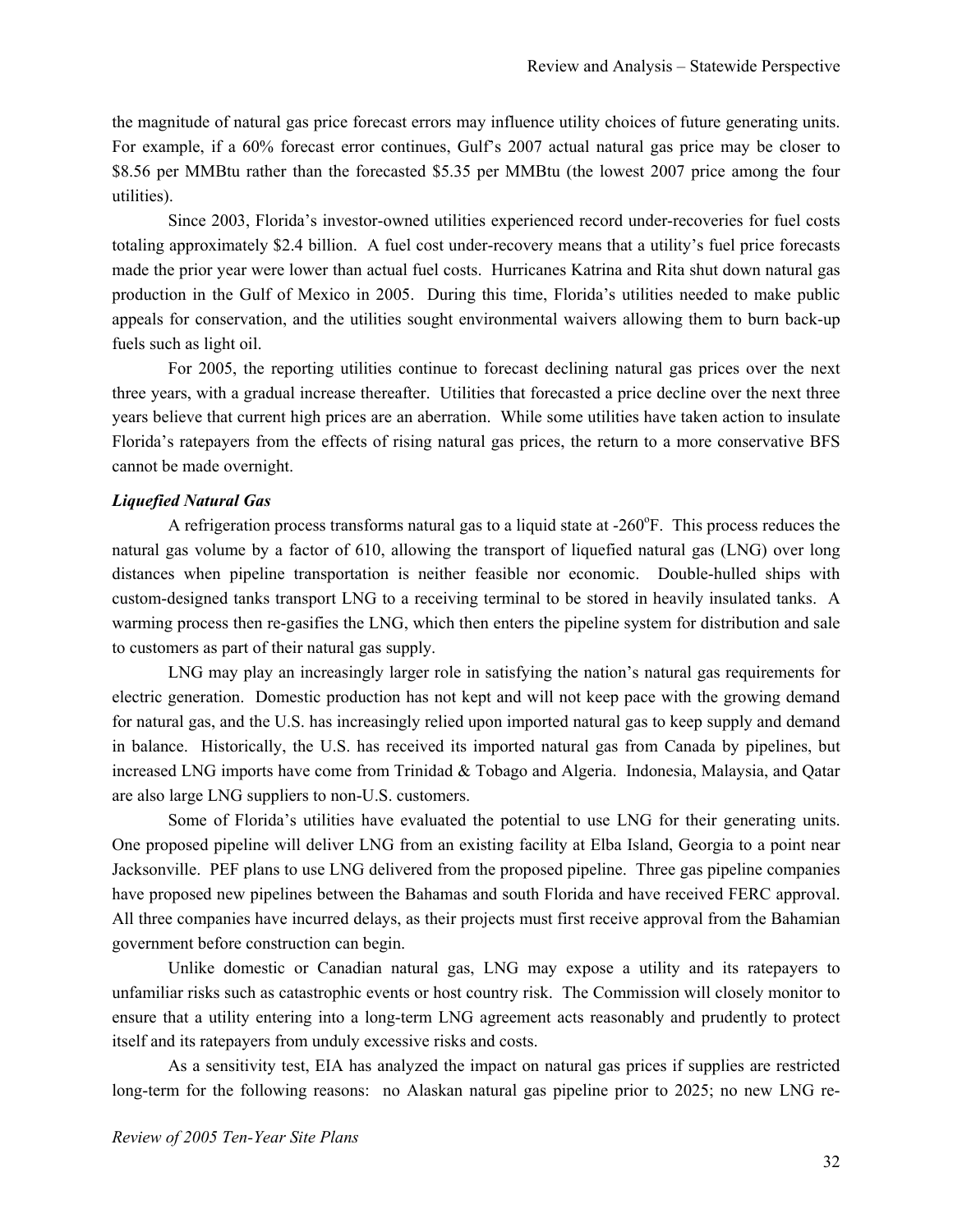gasification terminals built in the U.S.; and slower than expected growth in drilling technology. Under these assumptions, EIA forecasts that by 2015, delivered natural gas wellhead prices will be 17% higher than the base forecast. As a result, natural gas consumption will likely grow more slowly as utilities dispatch natural gas-fired units later in their dispatch queue and move to site new generating units that do not burn natural gas. EIA estimates that these higher wellhead natural gas prices would increase rates for electric service nationwide from 3%-5% during the planning horizon.

## *Nuclear*

EIA assumes that nationwide nuclear capacity will increase slightly during the planning horizon, as the retirement of some nuclear units will offset by capacity increases at the remaining units. Both FPL and PEF expect their nuclear units to operate throughout the planning horizon.

Spent nuclear fuel disposal is a primary concern for electric utilities nationwide. The U.S. Department of Energy (DOE) has been collecting a 0.1 cents/KWh fee on nuclear generation to finance the management and disposal of spent nuclear fuel. Nationwide, ratepayers pay nearly \$600 million annually into the DOE's Nuclear Waste Fund. FPL and PEF ratepayers pay a combined total of nearly \$25 million per year into the fund. However, the DOE has yet to begin accepting spent nuclear fuel, and utilities nationwide may incur significant costs to build more on-site spent fuel storage capacity. If the DOE does not remove spent nuclear fuel from on-site storage facilities, as many as 80% of the utilities' spent fuel pools could reach capacity by 2010.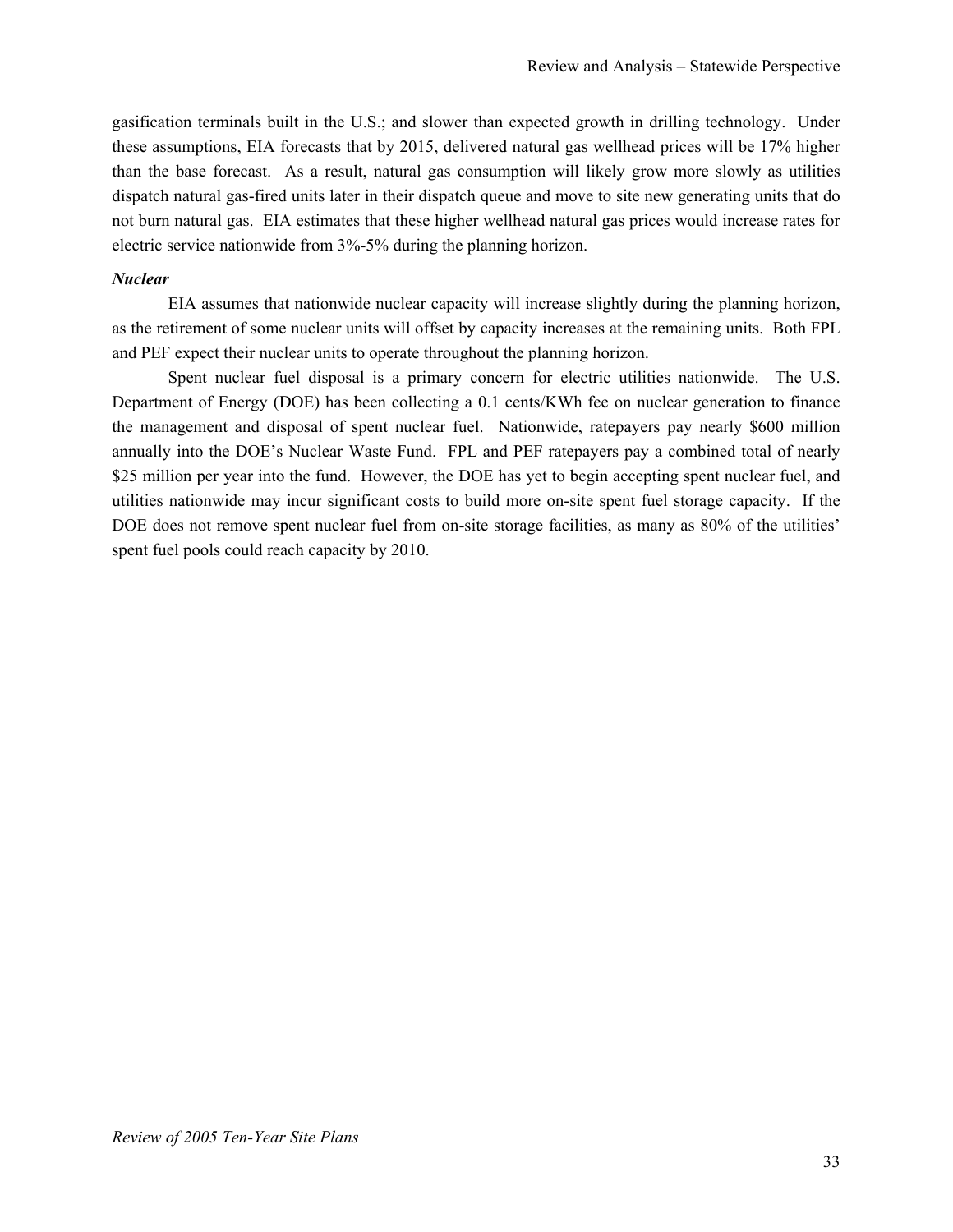# *GENERATING UNIT SELECTION*

In addition to traditional economic analyses, Florida's electric utilities consider several strategic factors, such as fuel availability, generation mix, and environmental compliance, prior to selecting a supply-side resource. For example, limited gas supplies, potential restrictions in pipeline capability, and erratic natural gas fuel costs could hinder future development of gas-fired generating units. A coal-fired unit consumes more water than does a gas-fired unit of comparable size, a concern in Florida where water supplies may have an uncertain future. Further, coal-capable sites that provide sufficient land area and access to coal delivery are in short supply. Uncertainty over future changes to environmental requirements, as well as emissions control technologies, could discourage construction of coal units in the future. Concerns over high construction costs and uncertainty over spent fuel disposal could also hinder future development of nuclear units.

In the 1970's, oil consumption in the United States rose while domestic oil production declined. In 1973, at the time of the foreign oil embargo, oil prices tripled almost overnight. Oil-fired plants comprised 55% of the State's electricity generation mix at that time. Oil price increases adversely affected these plants, and Florida's utilities began to look to other fuel types to meet growing demand. Initially, this resulted in a movement in Florida towards coal and "coal by wire" from newly constructed coal generation and the construction of new transmission lines to the Southern Company.

Looking towards the future, Florida's utilities forecast a continued decline in reliance on oil-fired generation. However, utilities forecast a substantial increase in natural gas-fired generation, from 30% to over 44% of total energy consumed, during the planning horizon. With the state's reliance on natural gas approaching the levels of its reliance on oil in the 70's, and with the price of natural gas expected to remain at relatively high levels throughout the planning horizon, Florida's utilities should once again evaluate the benefits of maintaining a balanced fuel supply (BFS). As emerging research and development in coal-fired generation reduces high capital costs, emissions, permitting lead times, and investment risk, coal could again play a critical role in electric power generation in Florida. Additionally, nuclear units may once again become a viable option to Florida's utilities because of minimal emissions and low fuel costs.

Figures 15 and 16, on the next page, illustrate the past, current, and future generation mix by fuel type for Florida's electric utilities.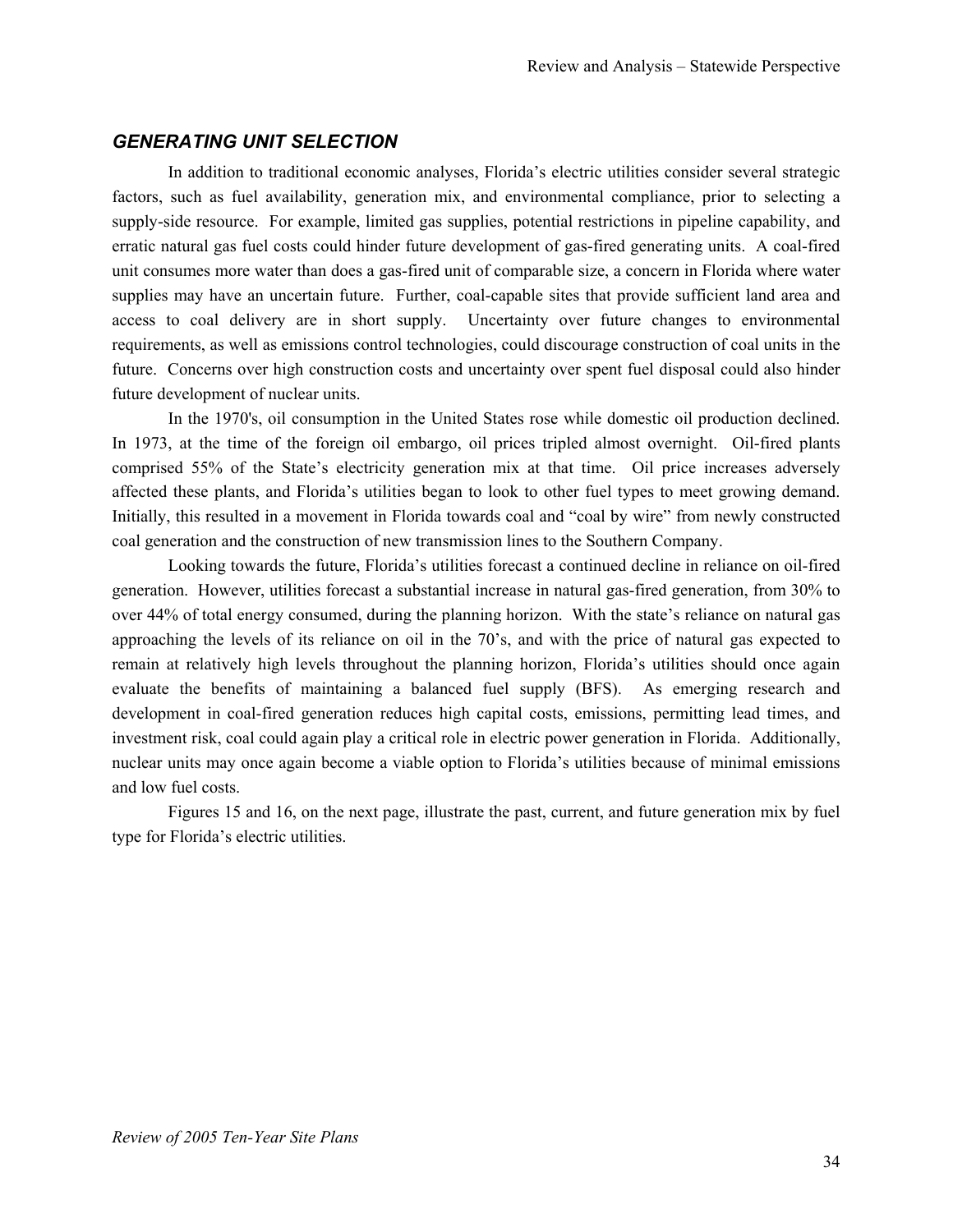

*Figure 15. State of Florida – Energy Generation by Fuel Type (GWh) 16*

*Figure 16. State of Florida – Energy Generation by Fuel Type (Percentage of Total)* 



-

<sup>&</sup>lt;sup>16</sup> The "Other" fuel type category includes petroleum coke and coal gasification.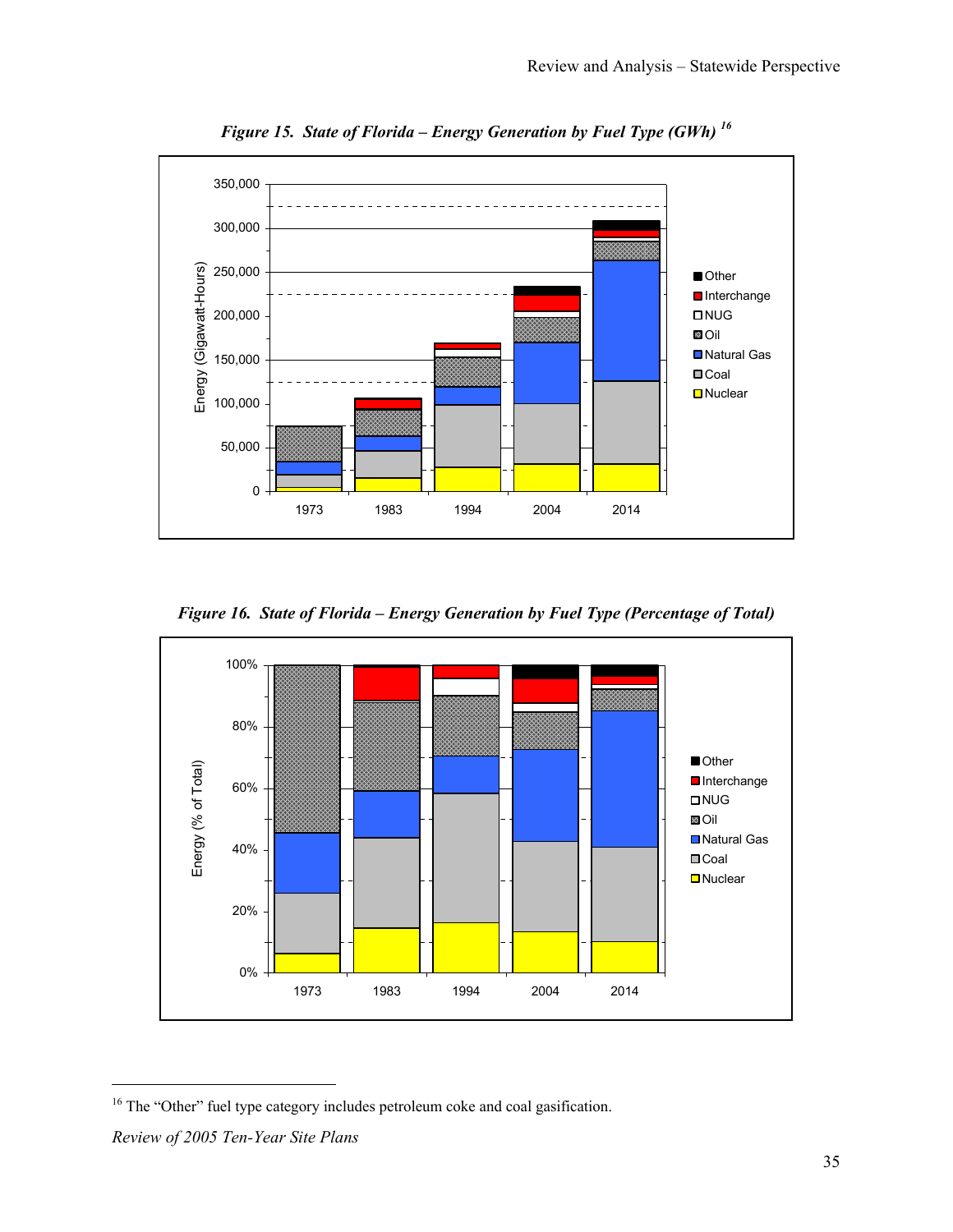#### *Economics*

Over the past decades, gas-fired generating units have typically been a more cost-effective alternative to coal-fired units. Higher thermal efficiency, lower capital costs, and smaller permitting and construction times are the primary reasons. New gas-fired combined cycle (CC) units achieve heat rates near 7,600 Btu/KWh compared to 10,000 Btu/KWh for new coal-fired units. Further, gas-fired CC units have capital costs of approximately \$500/KW versus \$1,500/KW for coal, making these units cheaper to construct. Finally, permitting and construction of new CC units takes approximately three years, versus the seven or more years required for coal-fired units. Given these advantages, gas-fired capacity has contributed nearly 92% of all new capacity constructed in the state over the last ten years. Despite forecasted fuel prices, forecasts indicate that natural gas-fired units will comprise 96% of all planned generating capacity additions in the state over the next ten years.

A key factor affecting the decision to build gas-fired or coal-fired capacity is the number of years required for a coal plant to become cost-effective. Having higher upfront construction costs, coal-fired plants result in higher customer risk associated with uncertainty over fuel cost differential. As the price difference between the two fuels widens, the break-even period decreases. In other words, as natural gas prices increase to higher levels at a faster rate than the price of coal, the number of years required fuel savings to outweigh the higher upfront cost of coal-fired generation decreases. Figure 17, from FPL's *Report on Clean Coal Generation*, illustrates this phenomenon.



*Figure 17. FPL - Breakeven Analysis of Solid Fuel and Natural Gas Generating Units* 

# *Commission Actions to Encourage Solid Fuel Development*

In 1982, the Commission adopted an Oil Backout Cost Recovery mechanism to allow investorowned utilities an opportunity to recover prudently incurred costs associated with generation and transmission projects that resulted in a decrease in oil consumption. The Commission's "Oil Backout" policy encouraged utilities to develop coal-fired generating units in Florida during the 1980's. Examples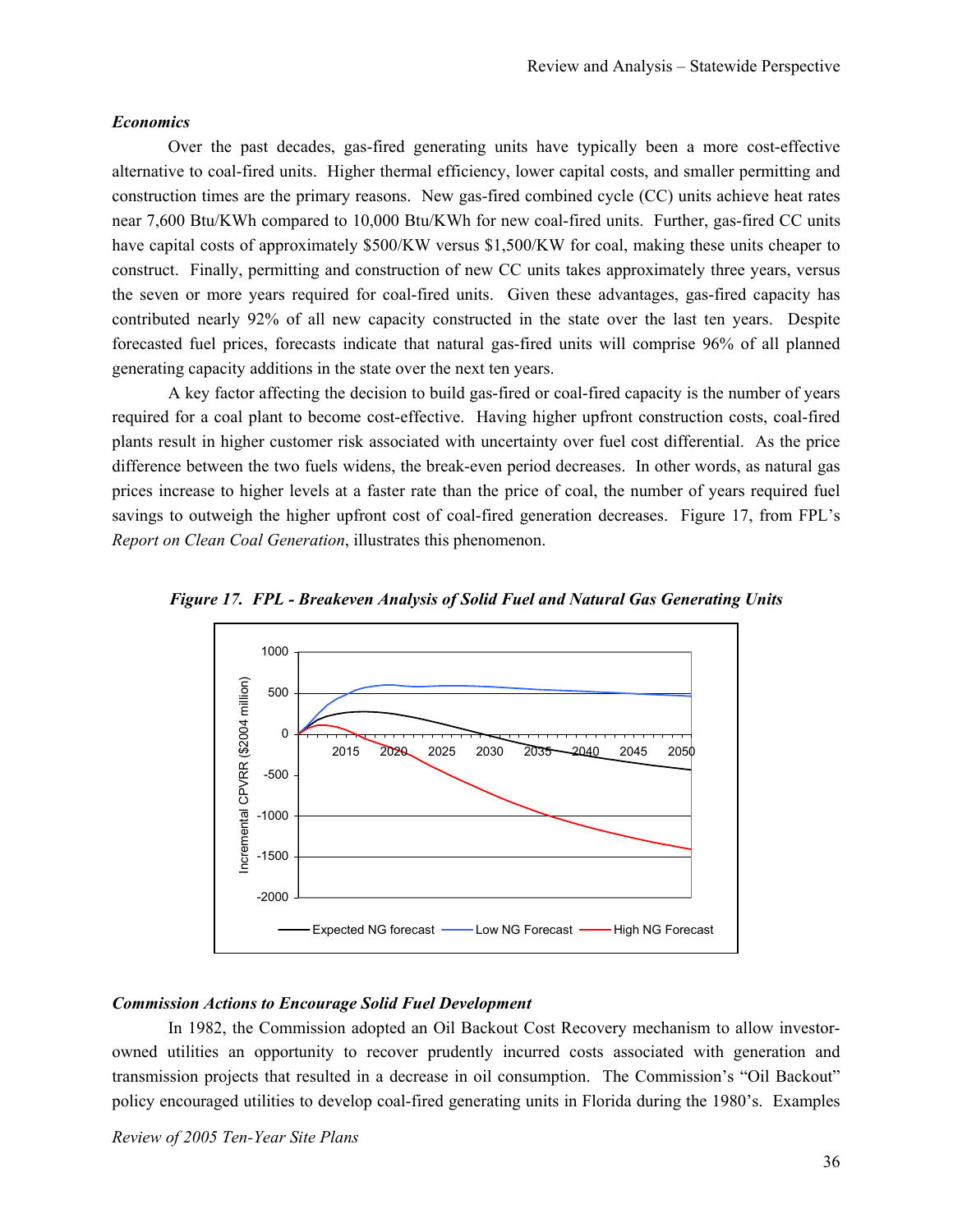of such Oil Backout projects were the conversion of TECO's Gannon station to coal from oil and the 500 KV transmission lines connecting Florida to Georgia, which has enabled Florida's utilities to purchase firm capacity and economy energy from coal-fired resources owned by the Southern Company. PEF and FPL recently received Commission approval to extend their long-term interchange contracts with the Southern Company from 2010 to 2015. While the existing contracts provide over 1,300 MW of coal capacity, the new contracts contain approximately 230 MW of coal capacity. Such a drop in available coal capacity is indicative of how valuable a resource solid-fuel generation has become in recent times, and is a sign that Florida's utilities can no longer rely on their neighbors to satisfy a BFS goal.

#### *Department of Energy Actions to Encourage Solid Fuel Development*

The U.S. Department of Energy's Clean Coal Technology (CCT) Program encourages the development of advanced, highly efficient, environmentally responsible coal utilization options by providing funding to demonstrate new clean coal technologies. Through demonstration projects, the CCT Program intends to establish the commercial feasibility of promising advanced coal technologies. Integrated coal gasification combined cycle (IGCC) is one type of advanced coal technology developed in part due the CCT Program. IGCC technology may provide utilities the flexibility to meet potential environmental restrictions and address concerns with the high initial capital investment. IGCC units have higher thermal efficiencies and fewer emissions than traditional coal-fired units do. However, IGCC technology has higher capital costs and limitations on unit size such that the technology might not be an appropriate option for every utility.

Three IGCC units have been built in the U.S. to date, and a fourth unit is set to enter service by 2008. All four units were demonstration projects partially funded under the CCT Program. One of these projects was Tampa Electric Company's Polk Unit 1, a 260 MW IGCC unit that entered commercial service in 1996. Orlando Utilities Commission and the Southern Company announced a joint project to develop an IGCC unit at OUC's Stanton site under the CCT Program. The proposed unit is forecasted to enter commercial service in 2011. OUC's share of the unit is 311 MW.

IGCC units may be built in stages, with the combined cycle portion of the plant first constructed to operate on oil or natural gas. If oil and natural gas prices increase substantially above the price of coal, potential savings from coal gasification might justify additional capital investment to convert the CC unit to coal operation. As a result, for power plant siting purposes, it is important to consider whether a site can support coal gasification.

#### *Future Actions*

To minimize price and supply volatility, electric utilities must rely on a BFS in planning future generating units. According to the utilities' *Ten-Year Site Plans*, natural gas will play an even more dominant role in electric power generation in Florida over the next five to seven years. As a result, Florida's utilities should evaluate potential sites for coal capability. To lessen the capital cost impact of building coal-fired and nuclear units, utilities should look at the possibility of joint ownership of future coal units. Florida's municipal utilities have a successful history of sharing investment costs associated with coal units, and four municipal utilities have proposed a joint project to construct a new coal-fired unit during the planning horizon. Joint ownership makes sense because the typical size of coal units is much greater than the capacity need of a single municipal utility.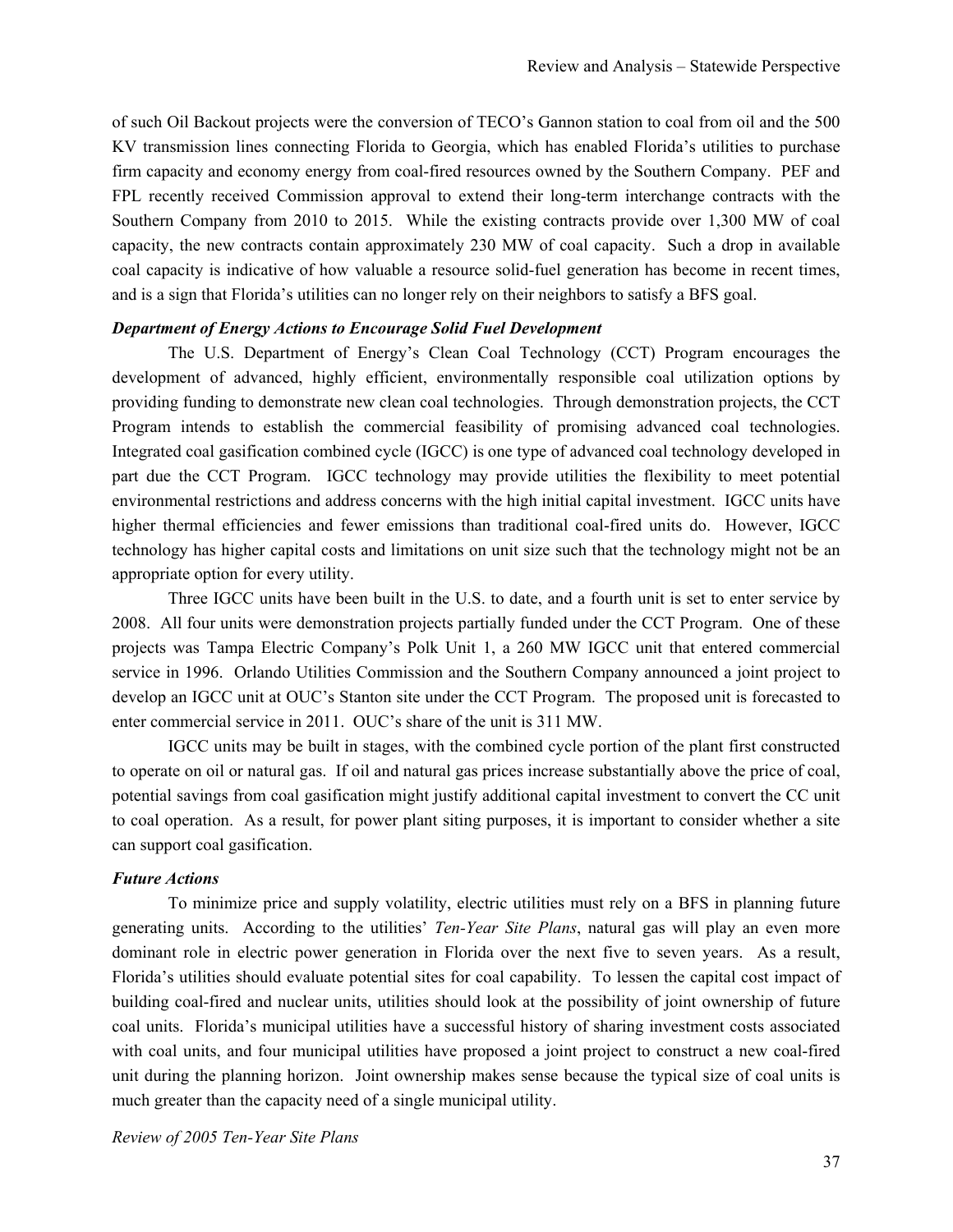Utilities should also investigate the possibility of receiving financial assistance through the DOE's CCT Program. TECO's Polk Unit 1, an IGCC unit built using DOE funding, has been in operation for nearly a decade. OUC and the Southern Company have proposed to build an IGCC unit at the Stanton site using DOE funding. As emerging research and development in coal-fired generation reduces high capital costs, emissions, permitting lead times, and investment risk, coal may once again play a critical role in electric power generation in Florida.

Over the past couple of years, natural gas prices have increased substantially over prior levels. As natural gas sustains these higher prices, utilities will increasingly look to coal-fired options. This year, as listed in Table 2, several utilities included coal-fired generation in their *Ten-Year Site Plans*.

#### *Natural Gas*

Florida's utilities continue to project a substantial increase in natural gas-fired generation. Natural gas-fired generation, currently at 29.9% of total statewide energy consumption, is expected to increase substantially to 44.4% over the next ten years. Of the approximately 19,100 MW in gross capacity additions  $17$  projected in the state over the planning horizon, nearly 15,300 MW will from gasfired capacity in the form of new CC and CT units. Natural gas consumption forecasts do not include usage from proposed new IPP generating units.

#### *Oil*

Oil-fired generation decreased substantially during the 1980's in response to rising oil prices in the 1970's. However, many utilities still use oil in peaking CT units, both as a primary and a secondary fuel. Due to escalating natural gas prices, utilities have recently burned oil more frequently in baseload and intermediate CC units for economic reasons. In addition, recent experience with Hurricanes Katrina and Rita illustrate the need for electric utilities to have oil available as a backup fuel when interruptions to natural gas supplies occur. Nonetheless, forecasts indicate that oil-fired energy will decrease from 12.2% to 7.0% of total statewide energy production over the next ten years.

## *Coal*

Coal generation increased substantially during the 1980's in response to the oil price increases of the 1970's. Coal plants have traditionally been justified based on low forecasts of coal prices relative to oil or natural gas. However, coal plants are capital-intensive, and there are increased concerns surrounding the emissions of coal plants that may lead to stricter regulations that further increase capital investments at coal plants. Just last year, the state's utilities forecasted increases in coal-fired capacity of approximately 1,100 MW. This year's forecasts reflect an expected increase of 3,786 MW over the next ten years, reflecting an increase from 29.4% to 30.7% of total statewide energy production.

## *Nuclear*

 $\overline{a}$ 

Nuclear generation increased considerably during the 1970's and early 1980's. Nuclear plants were built based on low fuel price forecasts relative to oil or natural gas. However, nuclear plants are capital-intensive, take as much as ten years to certify and build, and bring persistent concerns surrounding the storage and disposal of spent fuel rods. No new nuclear plants have entered service in Florida since

<sup>&</sup>lt;sup>17</sup> Gross additions exclude capacity decreases due to unit derating, retirement, or contracts terminating.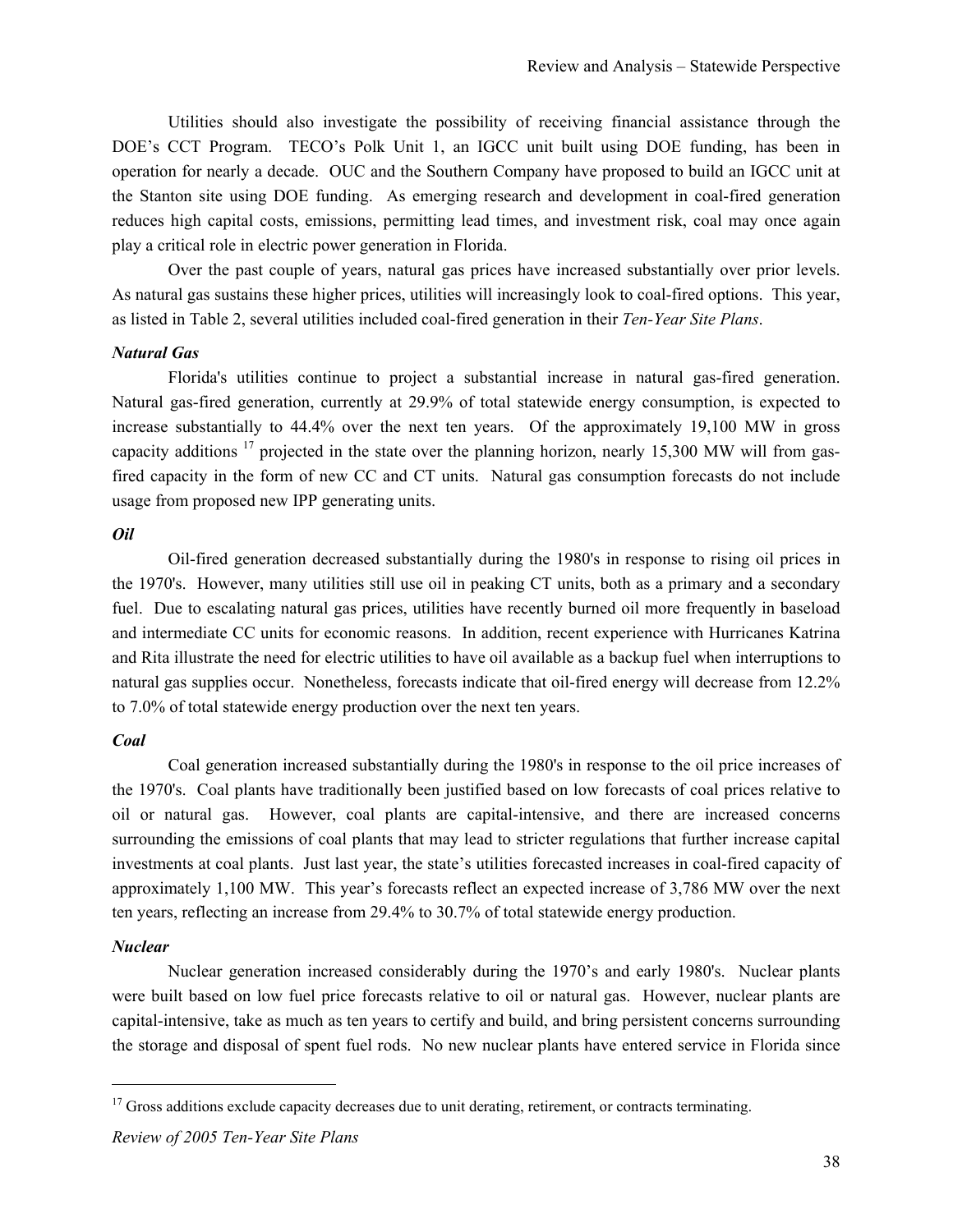1983. While no utility's Ten-Year Site Plan contains any proposed nuclear units, PEF recently announced its intention to pursue a new nuclear generating unit in Florida within the next ten years.

#### *Interchange Purchases*

Peninsular Florida's utilities continue to rely on capacity and energy purchases from out-of-state utilities. Interchange purchases are typically short-term purchases of excess capacity and energy between utilities. Florida can safely import around 3,600 MW over the Southern Company-Florida interconnection. Approximately 2,500 MW of the interface is currently reserved for firm sales and for delivery of capacity from generating units owned by Florida utilities located in Southern Company's region. Approximately 1,100 MW remains available for non-firm, economy transactions.

Florida's utilities forecast a slow decline in the level of interchange energy purchases over the next ten years, from 8.0% to 2.7% of statewide energy consumption. The forecasted decrease is due primarily to the expected increase in native generation in the state during the planning horizon. PEF and FPL recently received Commission approval to extend their long-term interchange contracts with the Southern Company from 2010 to 2015. The contracts did not receive final approval until after publication of this year's *Ten-Year Site Plans*. Therefore, the capacity and energy from the contracts is expected to maintain the current level of interchange energy entering Peninsular Florida from the Southern Company. While the existing contracts with the Southern Company provide over 1,300 MW of coal capacity, the seller restricted the amount of coal-fired capacity available under the contracts to approximately 230 MW.

The transfer capability from the Southern Company into Peninsular Florida is expected to remain at approximately 3,600 MW. As a result, some capacity and energy from the Southern Company, primarily from natural gas-fired units, should remain available for economy and emergency transactions.

#### *Purchases from Non-Utility Generators*

Non-utility generators (NUGs) build and operate power plants to satisfy contractual requirements with retail-serving electric utilities. NUGs sell firm capacity to many of Florida's utilities under longterm and short-term purchased power contracts. Forecasts indicate that the amount of NUG electricity purchased by Florida's utilities will decrease from 3.0% to 1.5% of statewide energy consumption during the planning horizon. The forecasted decrease is due to the expiration of 377 MW of firm purchase contracts with qualifying facilities and 339 MW of firm purchase contracts with renewable sources (see below). However, once the current contracts expire, these generators will remain in place in Florida and should remain available to provide capacity and energy under new purchased power contracts with utilities.

#### *Renewables*

In Florida, renewable energy comes primarily from hydroelectric, landfill gas, and waste-toenergy sources. Because of relatively high capital and operating costs, renewable energy sources do not account for a large portion of Florida's energy generation. Electric utilities and non-utility generators produce renewable energy in Florida. Non-utility producers of renewable energy use some of their output on-site, selling the remainder to electric utilities either under firm contracts or on an as-available basis.

*Review of 2005 Ten-Year Site Plans*  Hydroelectric units at two sites, one utility-owned and one operated by the Federal government, supply 50 MW of renewable capacity. However, hydroelectric generation accounts for less than 0.1% of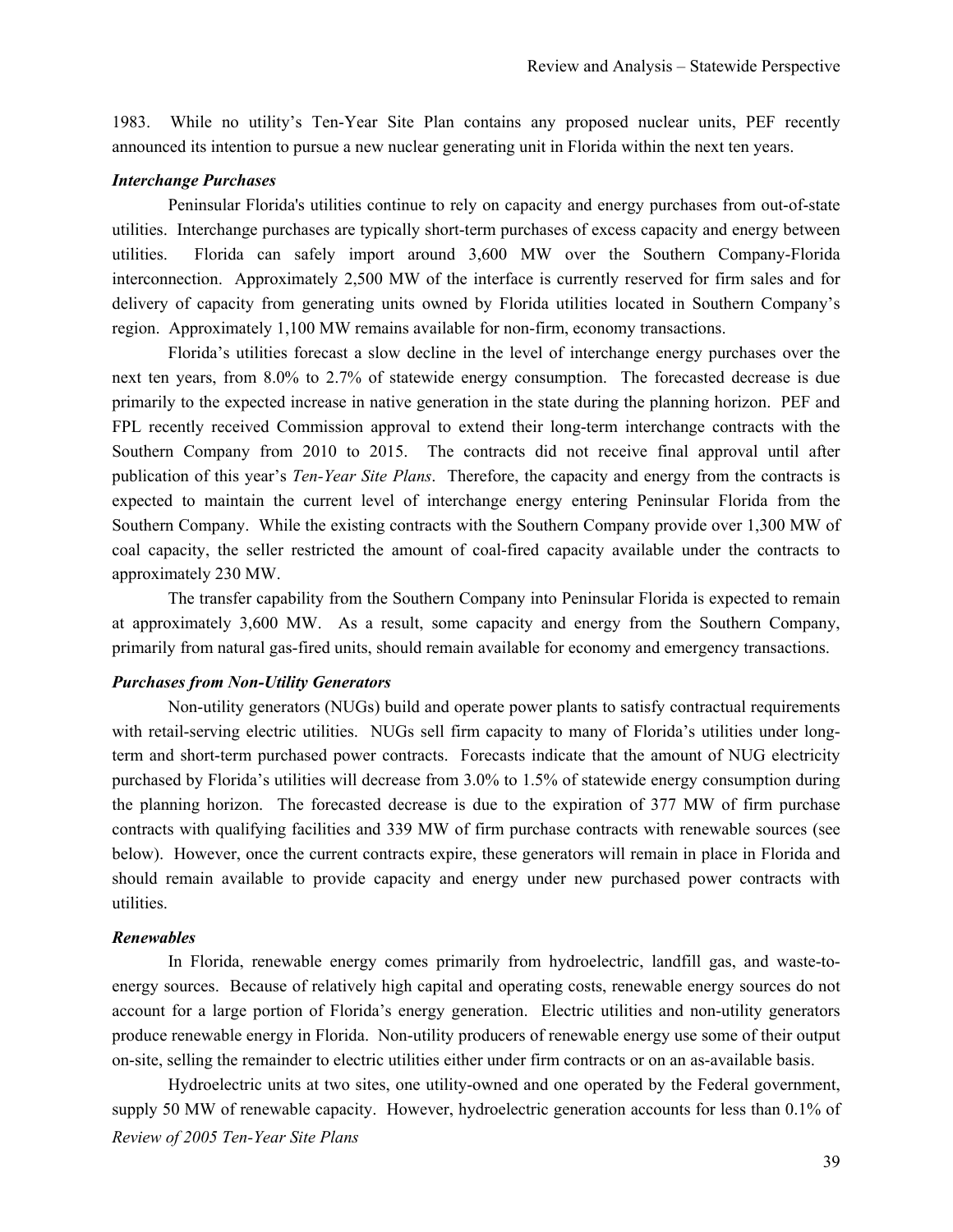Florida's generation mix. There are no planned new units due to the absence of a feasible location, as Florida's flat terrain does not lend itself to hydroelectric power. Landfill gas provides a combined 2.5 MW of capacity to GRU and JEA. Florida's utilities purchase 506 MW of non-utility generator capacity fired by municipal solid waste, wood and wood waste, and waste heat. However, the scheduled expiration of contracts during the planning horizon will reduce the amount of firm renewable capacity to 167 MW by 2014, a decrease of 339 MW.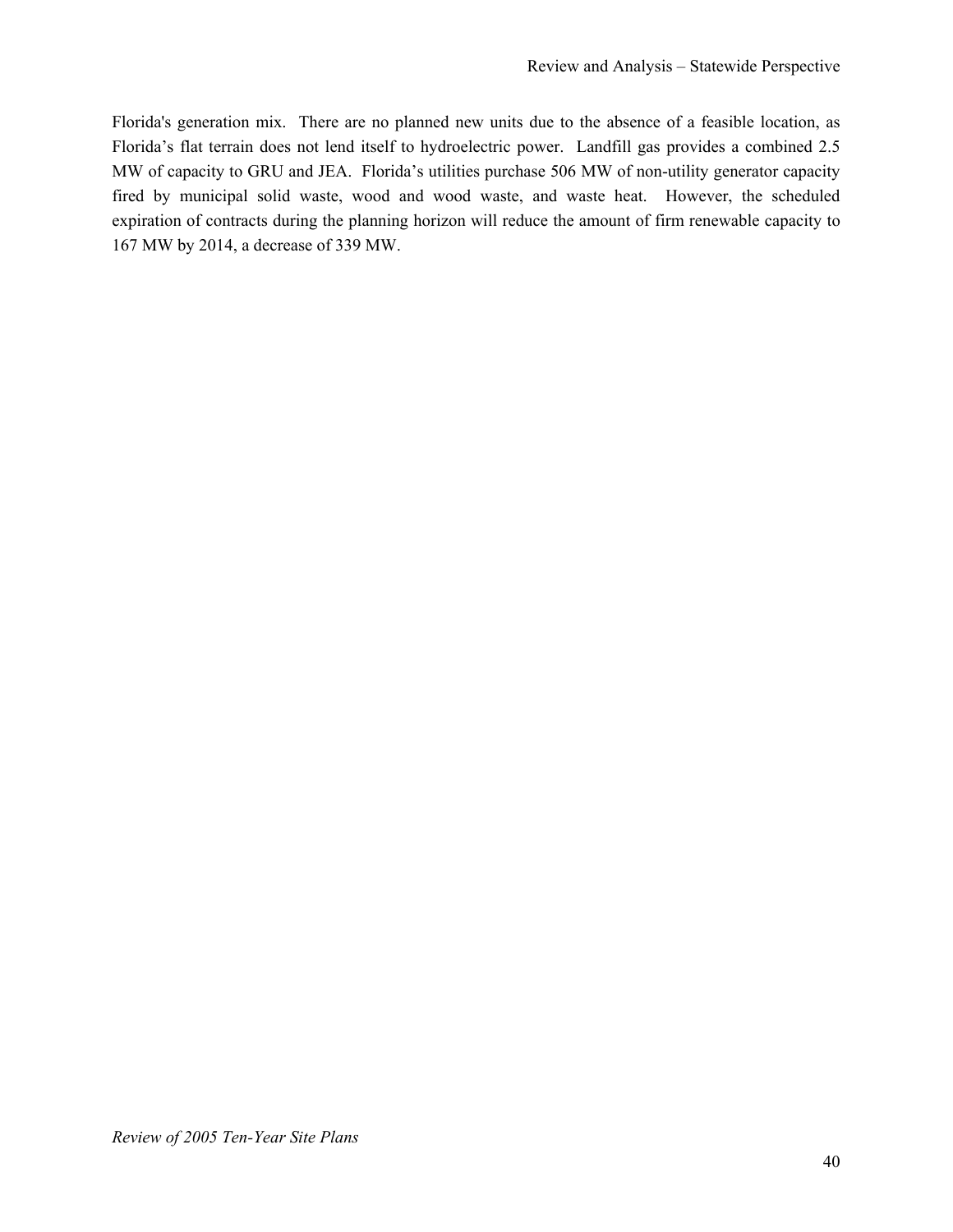# *STATUS OF NEED DETERMINATIONS AND SITE CERTIFICATIONS*

The Commission has granted a Determination of Need for several generating units and two transmission lines in recent years. Many of these facilities have received certification under the Power Plant Siting Act (Sections 403.501 through 403.518, Florida Statutes) or the Transmission Line Siting Act (Sections 403.52 through 403.5365, Florida Statutes) by Florida's Governor and Cabinet. The following summary describes those facilities that have received a Determination of Need from the Commission but have not yet entered commercial service.

# *PEF -- Hines Unit 3*

In February 2003, the Commission granted PEF's petition to build a 582 MW gas-fired CC unit at the existing Hines site in Polk County. Hines Unit 3 was certified under the Power Plant Siting Act in September 2003 and is expected to enter service in December 2005.

# *FPL -- Collier-Orange River 230 kV line*

In April 2003, the Commission granted FPL's petition to build a 230 kV transmission line in a new corridor between two existing substations, Collier (in Collier County) and Orange River (in Lee County). The 54-mile line was certified under the Transmission Line Siting Act in June 2004 and is expected to enter service in December 2005.

# *FPL – Turkey Point Unit 5*

In June 2004, the Commission granted FPL's petition to build a 1,181 MW gas-fired CC unit at the existing Turkey Point site in Dade County. Turkey Point Unit 5 was certified under the Power Plant Siting Act in February 2005 and is expected to enter service in June 2007.

# *PEF -- Hines Unit 4*

In November 2004, the Commission granted PEF's petition to build a 517 MW gas-fired CC unit at the existing Hines site in Polk County. Hines Unit 4 was certified under the Power Plant Siting Act in June 2005 and is expected to enter service in December 2007.

# *FPL – St. Johns-Pellicer-Pringle 230 kV line*

In May 2005, the Commission granted FPL's petition to build a 230 kV transmission line in a new corridor starting at the existing St. Johns substation in St. Johns County, continuing through the proposed Pellicer substation in St. Johns County, and terminating at the proposed Pringle substation in Flagler County. The 25-mile line is expected to enter service in December 2008 and is awaiting certification under the Transmission Line Siting Act.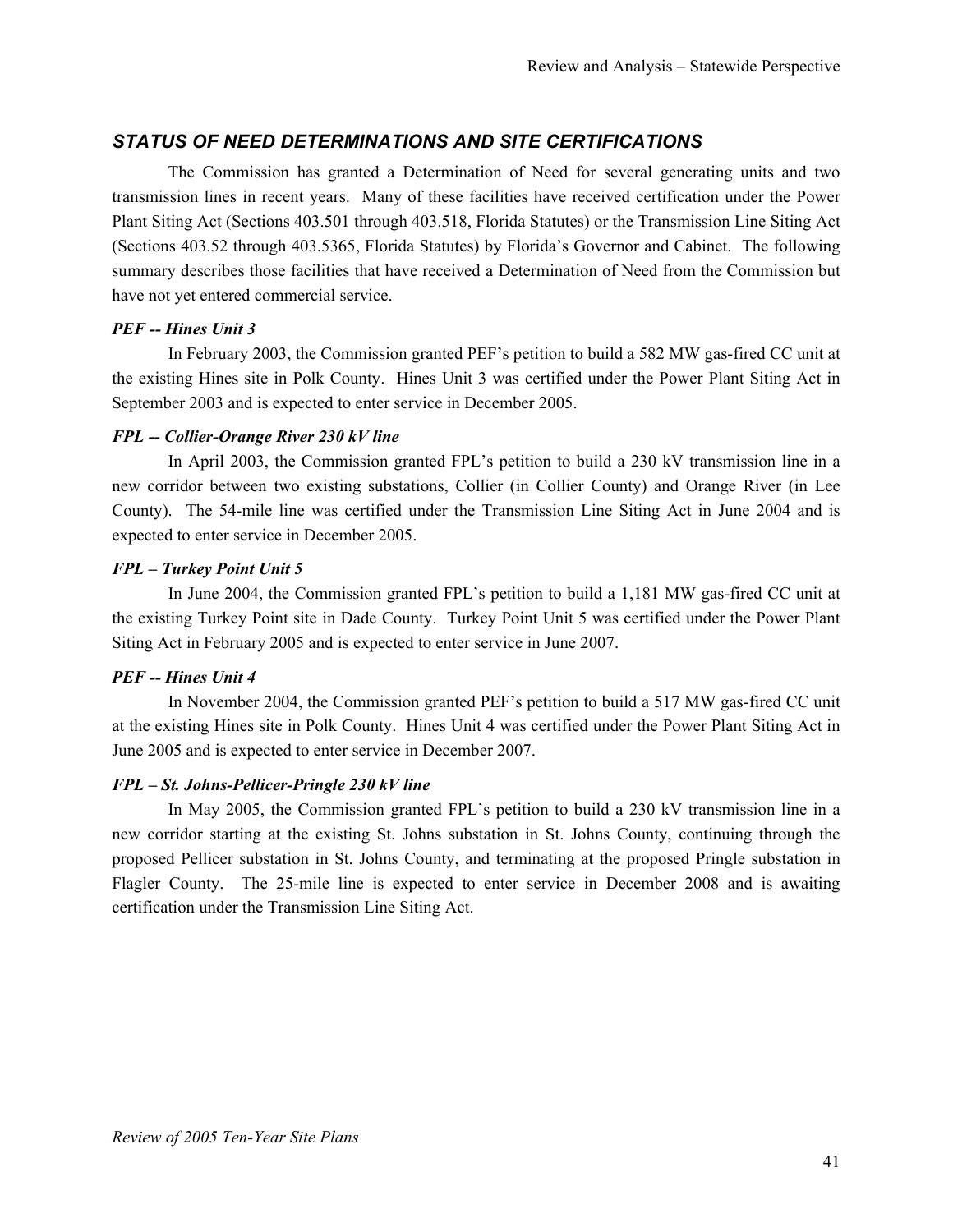# *NATURAL GAS PIPELINE ADEQUACY*

Florida currently relies primarily on two gas pipeline companies, Florida Gas Transmission (FGT) and Gulfstream Natural Gas (Gulfstream), to supply natural gas to electric utilities, industrial customers, and local distribution companies. FGT currently has a system pipeline capacity of 2.2 billion cubic feet per day (Bcf/day), while Gulfstream has a system pipeline capacity of 1.1 Bcf/day. A vast majority of the state's natural gas consumption (over 85%) is for electricity generation, both by utilities and non-utility generators. Figure 18 shows a breakdown of natural gas consumption by end-user.



*Figure 18. Natural Gas Consumption by End-User -- 2004* 

Forecasts indicate that electric utility generation will cause a significant (92%) increase in natural gas requirements over the next ten years. Increased dependency on natural gas could affect the reliability of electric utility generation supply in Florida. The primary threat to reliability comes from the possibility of natural gas supply disruption. The FRCC has formed a Gas/Electricity Interdependency Task Force to determine reliability impacts and to recommend mitigating measures should reliability risks arise. The NERC also has established a Gas/Electricity Interdependency Task Force whose scope was almost identical to that of the FRCC task force. The NERC task force completed a study in May 2004, concluding in part that gas pipeline reliability can substantially affect electric generation, and that electric system reliability can have an impact on gas pipeline operations. The FRCC continues to review the recommendations made by the NERC task force to determine where to focus future analyses. The FRCC task force stated that the region has adequate pipeline capacity for reliability purposes for both current and future natural gas demand. However, the FRCC task force's conclusion assumes that the generating units that have the capability to burn oil will do so at times of peak demand. Therefore, economics may be the driving factor for any future expansion of gas pipelines.

*Review of 2005 Ten-Year Site Plans*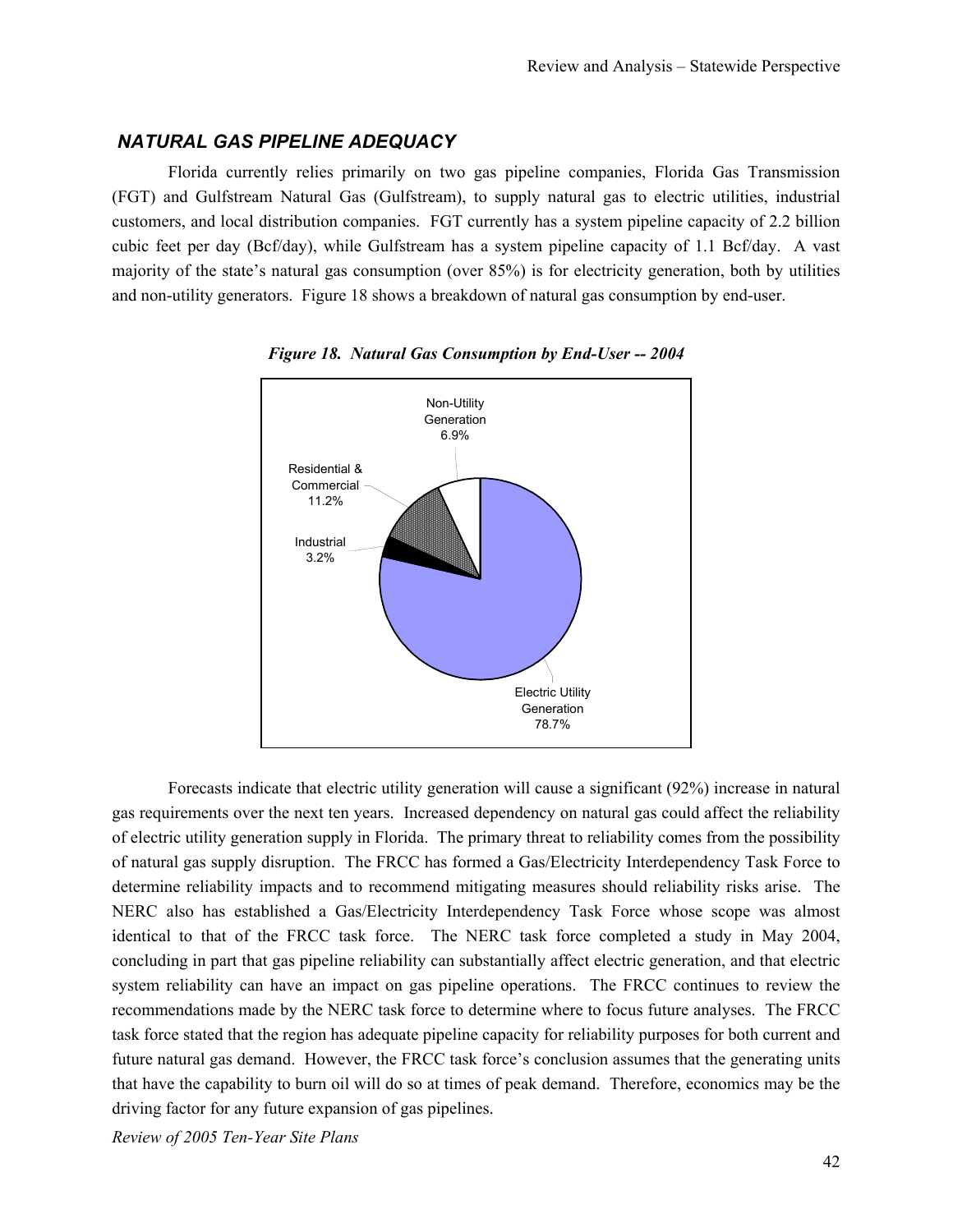Based on the forecasted requirements of electric utilities and other sectors, the Commission estimates that total pipeline demand will require an average of 3.15 Bcf/day by 2014. Given the current pipeline capacity of FGT and Gulfstream, it would appear that, at a minimum, sufficient capacity currently exists to serve forecasted 2014 requirements. However, the Commission's estimate could be understated because it relies on average daily demand rather than on maximum delivery levels specified in gas transportation contracts. Since the Commission does not have jurisdiction over interstate pipelines, the Commission does not have the authority to require interstate pipeline companies to submit their contracts for review. Because the Commission's estimate does not incorporate any additional capacity that might be necessary during peak demand periods, the forecast may be understated.

Because the 2014 forecasted pipeline capacity requirement, based on the average demand, might understate gas capacity need, the Commission also conducted a forecast based on the projected peak demand for gas capacity. Based on this methodology, the Commission estimates that by 2014, incremental pipeline capacity requirements could increase up to 1.34 Bcf/day.

#### *FGT*

FGT operates 5,000 miles of pipeline nationwide, 3,300 miles of which are in Florida. Six expansions have occurred since its inception in 1959, which have increased the pipeline's capacity from its original 0.278 Bcf/day to its current 2.2 Bcf/day. In October 2005, FGT filed an application with the FERC seeking authority to construct its Phase VII Expansion Project. This project involves the construction of 33 miles of 36-inch diameter pipeline looping and the installation of 9,800 horsepower of compression. The expansion will provide approximately 0.16 Bcf/day of additional capacity to transport natural gas from a connection with Southern Natural Gas Company's proposed Cypress Pipeline project described below.

#### *Gulfstream*

Gulfstream placed Phase I of its two-phase natural gas transmission system into service in 2002. Phase I, with a capacity of 1.1 Bcf/day, crosses the Gulf of Mexico between Pascagoula, Mississippi and Manatee County, Florida with more than 430 miles of 36-inch pipe. In February 2005, Phase II, a 110 mile extension to Florida's east coast, recently entered service to serve FPL's gas-fired generating units at the Martin and Manatee plant sites.

#### *Cypress*

Southern Natural Gas (SNG) has proposed to expand its existing interstate natural gas pipeline system between Port Wentworth, Georgia and an interconnection with FGT's System near Jacksonville. Project construction will occur in three phases. Phase I includes the initial pipeline of 165 miles of 24 inch diameter pipe. Phase II and III will consists of additional compression and looping. The source of natural gas will be SNG's Elba Island LNG facility near Savannah, Georgia. The Cypress pipeline will have the ability to flow gas between Florida and Georgia in both directions. In addition, the pipeline will provide the state of Florida with a new, geographically diverse source of gas that will help mitigate supply disruptions caused by natural disasters such as hurricanes. In 2005, the Commission approved PEF's long-term contract to purchase gas supply on the Cypress pipeline. Phase I of the pipeline is expected to be in service in 2007, with Phase II and III becoming operational in 2009 and 2010, respectively.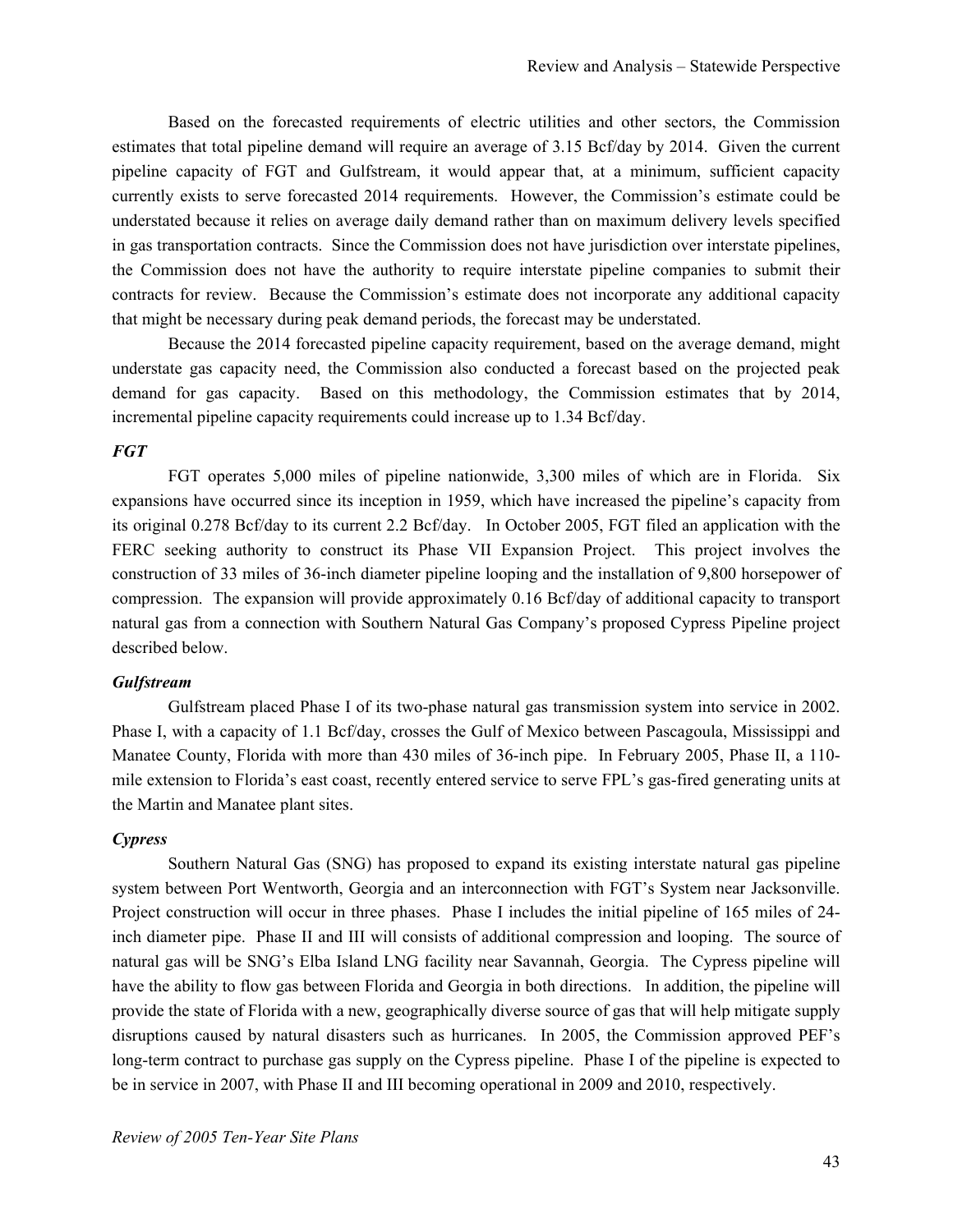# *Bahamas Projects*

Three companies have proposed pipeline projects to transport LNG from the Bahamas to Florida. Two of the projects, the Tractabel Calypso Project and the AES Ocean Express Project, have received FERC approval, granting both projects a Presidential Permit to construct. The third project, the El Paso Seafarer Pipeline System, filed its certificate application with the FERC in November 2004. Seafarer's application is pending before the FERC. These projects must first receive approval from the Bahamian government before construction can begin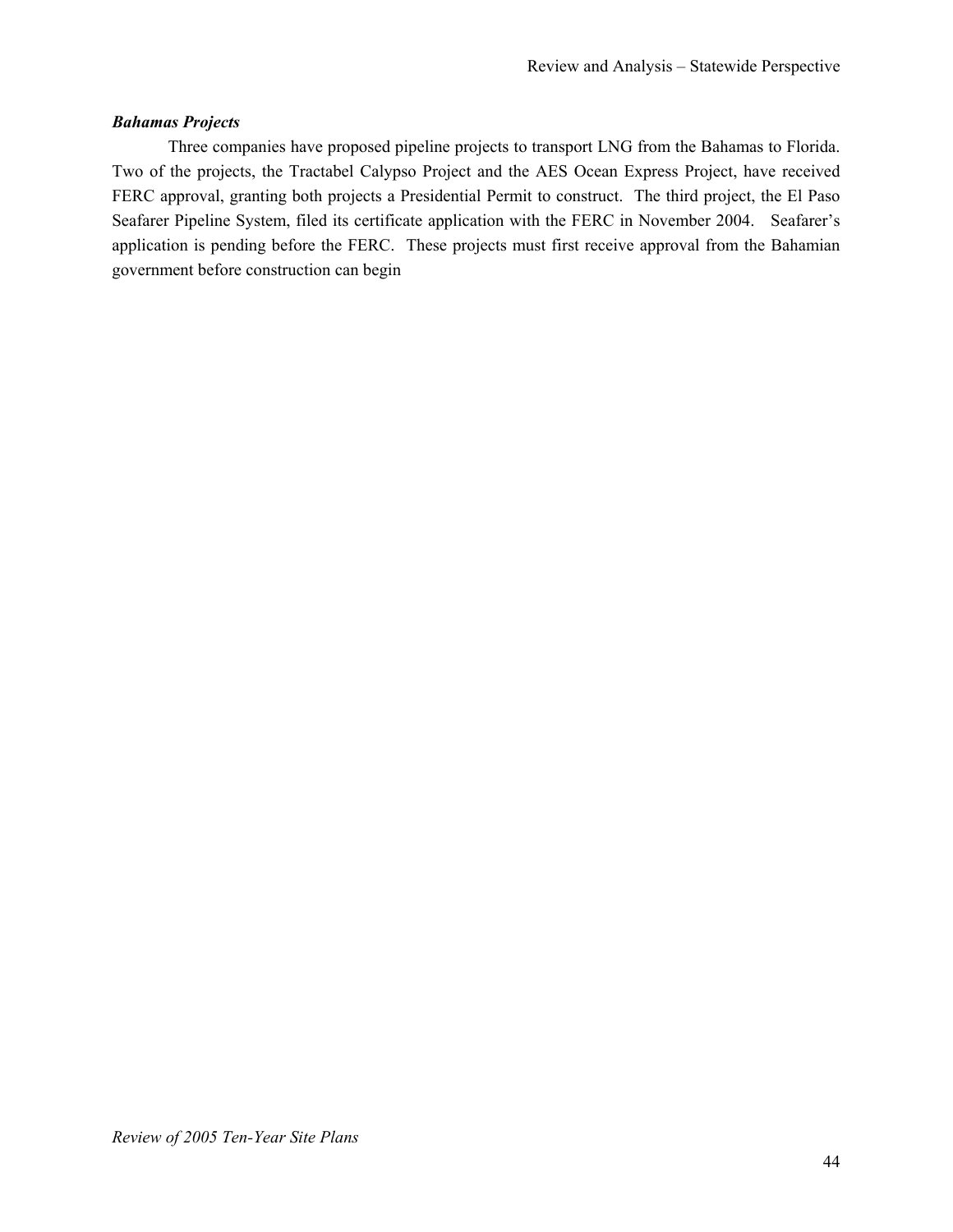# **REVIEW & ANALYSIS – INDIVIDUAL UTILITY PLANS**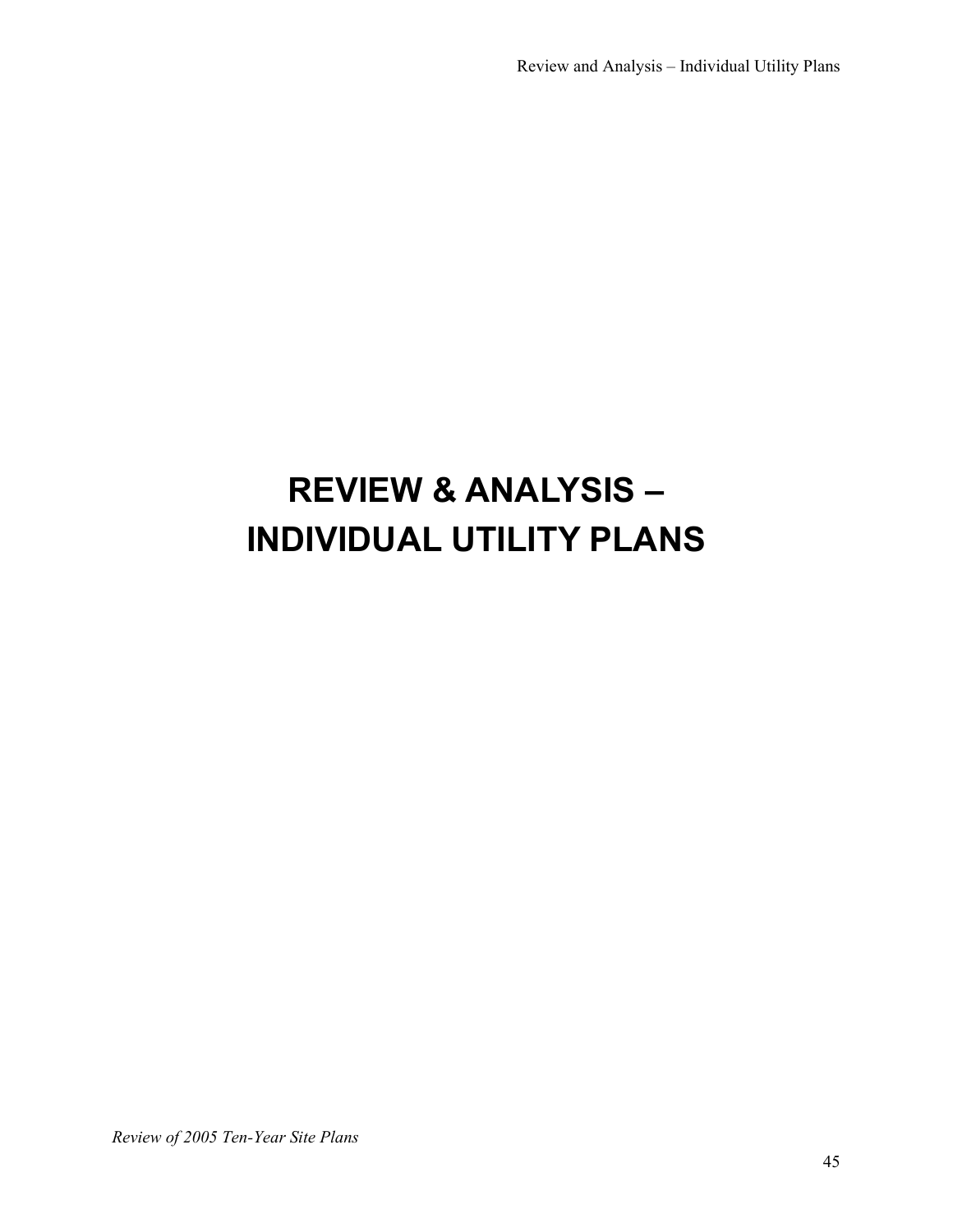# *PROGRESS ENERGY FLORIDA (PEF)*

#### *Load and Energy Forecast*

PEF identifies and justifies its load forecast methodology via its models, variables, data sources, assumptions, and informed judgments. The Commission believes that PEF has accurately documented all of these factors. A combination of short-term econometric models and an hourly and annual peak and energy end-use forecasting system provide a sound foundation for planning purposes. The variables used are from reputable sources and are representative of a valid load forecast model.

Under base-case assumptions, PEF forecasts that winter firm demand will increase at an average annual growth rate (AAGR) of 2.78% per year over the 2005-2014 planning horizon, which is greater than the -0.26% AAGR for the 1995-2004 period. Excluding consideration of the mild winter of 2004, the 1995-2003 period saw winter peak demand actually increasing at an average of 3.09% per year. Over the next ten years, summer peak demand is forecasted to increase at an average of 2.90% per year, which is slightly less than the historic AAGR of 2.93%. PEF uses the University of Florida's Bureau of Economic and Business Research projected population growth rate of 1.7% per year over the period between 2005 and 2014.

PEF's 2000-2004 retail sales forecasts have an absolute forecast error of 0.69%, which is lower than the 1.02% average for the reporting utilities. Over the same period, PEF's retail sales forecasts have an average forecast error of -0.43%, reflecting a slight tendency to under-forecast.

#### *Demand-Side Management*

PEF is subject to FEECA's requirement to meet Commission-prescribed numeric conservation goals. The Commission set new numeric conservation goals for PEF in 2004. These goals call for a cumulative reduction of 128 MW of summer peak demand, 400 MW of winter peak demand, and 190 GWh of energy consumption over the next ten years. PEF's new numeric goals are slightly lower than the prior numeric demand and energy conservation goals set by the Commission in 1999. Revisions to the Florida Building Code related to energy efficiency for building construction took effect this year, resulting in increased minimum energy efficiency levels. These new requirements may reduce the potential demand and energy savings attributable to PEF's DSM programs. Additionally, PEF expects decreased participation in some of its DSM programs due to saturation.

The Commission approved PEF's new DSM Plan in 2004. PEF's DSM Plan contains five residential programs, seven commercial and industrial programs, a qualifying facility program, and a research and development program. All of these programs were part of PEF's most recent DSM Plan approved by the Commission in 2000. Ten of these programs remain unchanged from that time. PEF minimally modified the remaining four programs to ensure cost-effectiveness.

#### *Reliability Criteria*

PEF's primary reliability criterion is reserve margin, and PEF has historically been a winterpeaking utility. Pursuant to stipulation, PEF utilizes a 20% reserve margin criterion for both summer and winter peak demand. PEF also utilizes an LOLP criterion of 0.1 days per year. Forecasted reserve margins, as shown in PEF's *Ten-Year Site Plan*, are expected to meet or exceed the reliability criteria in each year of the planning horizon.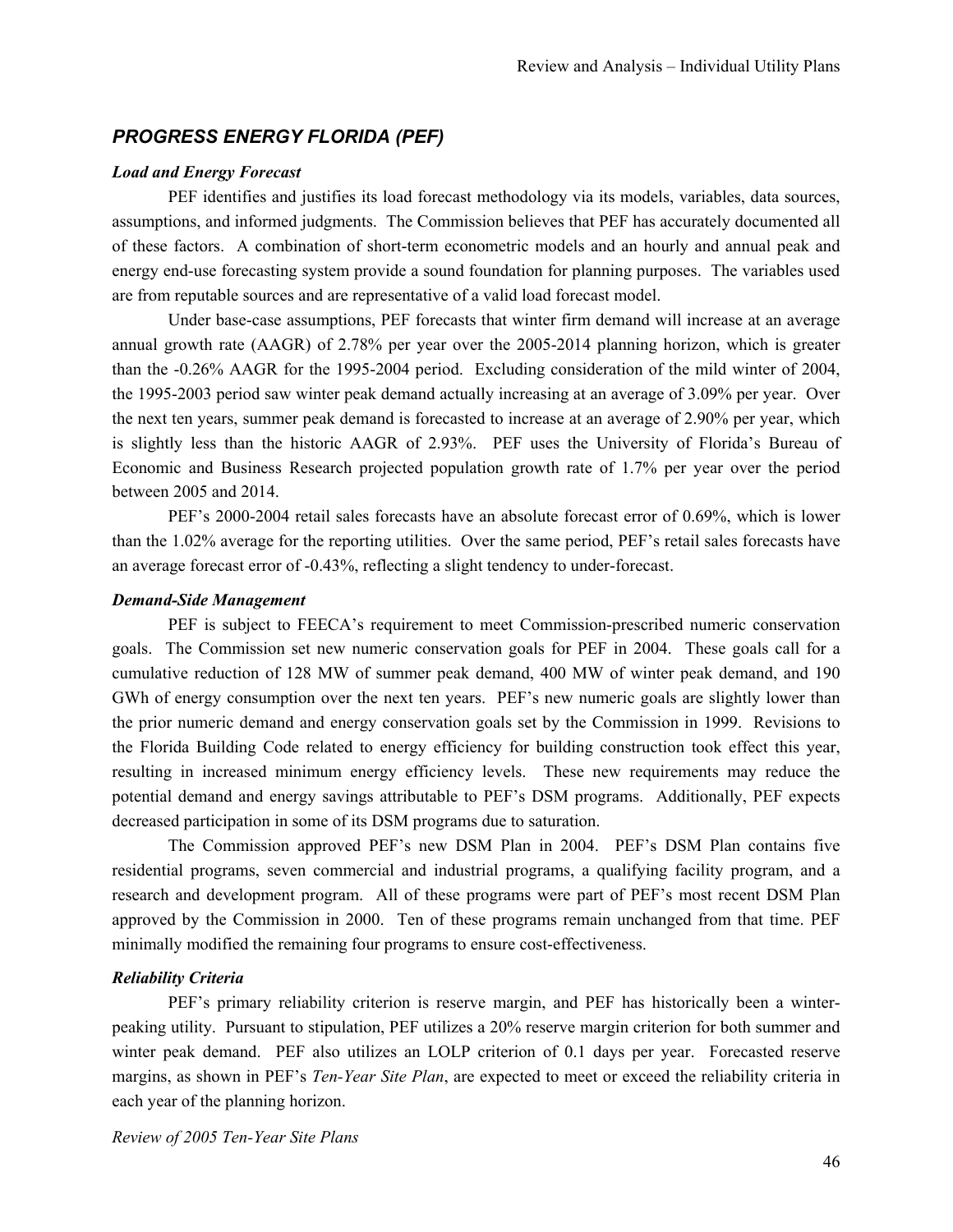# *Fuel Forecast*

For the period 2005-2014, PEF provided price forecasts for coal, residual oil, distillate oil, natural gas, and nuclear energy. The Commission evaluated PEF's price forecasts against similar forecasts from last year for 2004-2013, as well as comparable forecasts made by EIA and the other reporting utilities. Table 7 illustrates these forecasts for both the near-term (1-3 years) and long-term (4-10 years).

|                                                                              | <b>COAL</b>         |              | <b>RESIDUAL OIL</b> |              | <b>DISTILLATE OIL</b> |              |                     | <b>NATURAL GAS</b> | <b>NUCLEAR</b>      |              |
|------------------------------------------------------------------------------|---------------------|--------------|---------------------|--------------|-----------------------|--------------|---------------------|--------------------|---------------------|--------------|
| <b>FORECAST</b>                                                              | <b>Near</b><br>term | Long<br>term | <b>Near</b><br>term | Long<br>term | <b>Near</b><br>term   | Long<br>term | <b>Near</b><br>term | Long<br>term       | <b>Near</b><br>term | Long<br>term |
| PEF - 2005                                                                   | $-3.2%$             | 1.4%         | $-7.5%$             | 5.4%         | $-12.2%$              | 4.4%         | $-5.7\%$            | 1.2%               | 1.4%                | 2.0%         |
| PEF - 2004                                                                   | 1.1%                | 1.6%         | $-3.7%$             | 2.6%         | $-4.6%$               | 2.5%         | $-7.4%$             | 0.8%               | 1.2%                | 1.7%         |
| <b>WEIGHTED</b><br><b>AVERAGE OF</b><br><b>REPORTING</b><br>UTILITIES - 2005 | $-2.3%$             | 1.7%         | $-5.1\%$            | 3.2%         | $-8.9\%$              | 2.9%         | $-6.9%$             | 1.3%               | $-0.3%$             | 1.3%         |
| EIA - 2005                                                                   | 2.3%                | 2.4%         | 0.5%                | 2.6%         | $-0.2%$               | 2.0%         | $-1.0\%$            | 2.9%               | <b>NA</b>           | <b>NA</b>    |

*Table 7. PEF - Fuel Price Forecast – Average Annual Growth Rate* 

By 2014, PEF expects its coal price will be \$2.81 per MMBtu, while EIA forecasts coal to be \$1.64 per MMBtu. PEF expects its residual oil price will be \$6.02 per MMBtu by 2014, with EIA forecasting residual oil to be \$5.75 per MMBtu. PEF expects its distillate oil price will be \$8.80 per MMBtu by 2014, compared to EIA's forecast of \$7.20 per MMBtu. By 2014, PEF expects its natural gas price will be \$6.49 per MMBtu, while EIA forecasts natural gas prices will be \$6.28 per MMBtu. PEF expects its nuclear energy price will be \$0.41 per MMBtu by 2014, while EIA does not provide a price forecast for nuclear energy.

# *Generation Selection*

PEF's system winter capacity is currently 10,666 MW. Of this total, 9,174 MW comes from PEF-owned generation. Firm capacity purchases account for 672 MW, while the remaining 820 MW comes from non-utility generators. Table 8, on the next page, shows PEF's winter capacity by fuel type.

All of PEF's proposed generating additions are natural gas-fired combined cycle units, with Hines Unit 3 (582 MW) to enter service by the end of this year, Unit 4 (517 MW) in 2007, Unit 5 (548 MW) in 2009, and Unit 6 (548 MW) in 2010. PEF plans to add three new 548 MW CC units at undetermined sites, one each in 2012, 2013, and 2014. The current plan includes a capacity reduction of 318 MW from the expiration of cogeneration contracts. Firm capacity imports are forecasted to drop to increase by 398 MW. PEF does not forecast any capacity additions from nuclear, coal, or fossil steam generating units.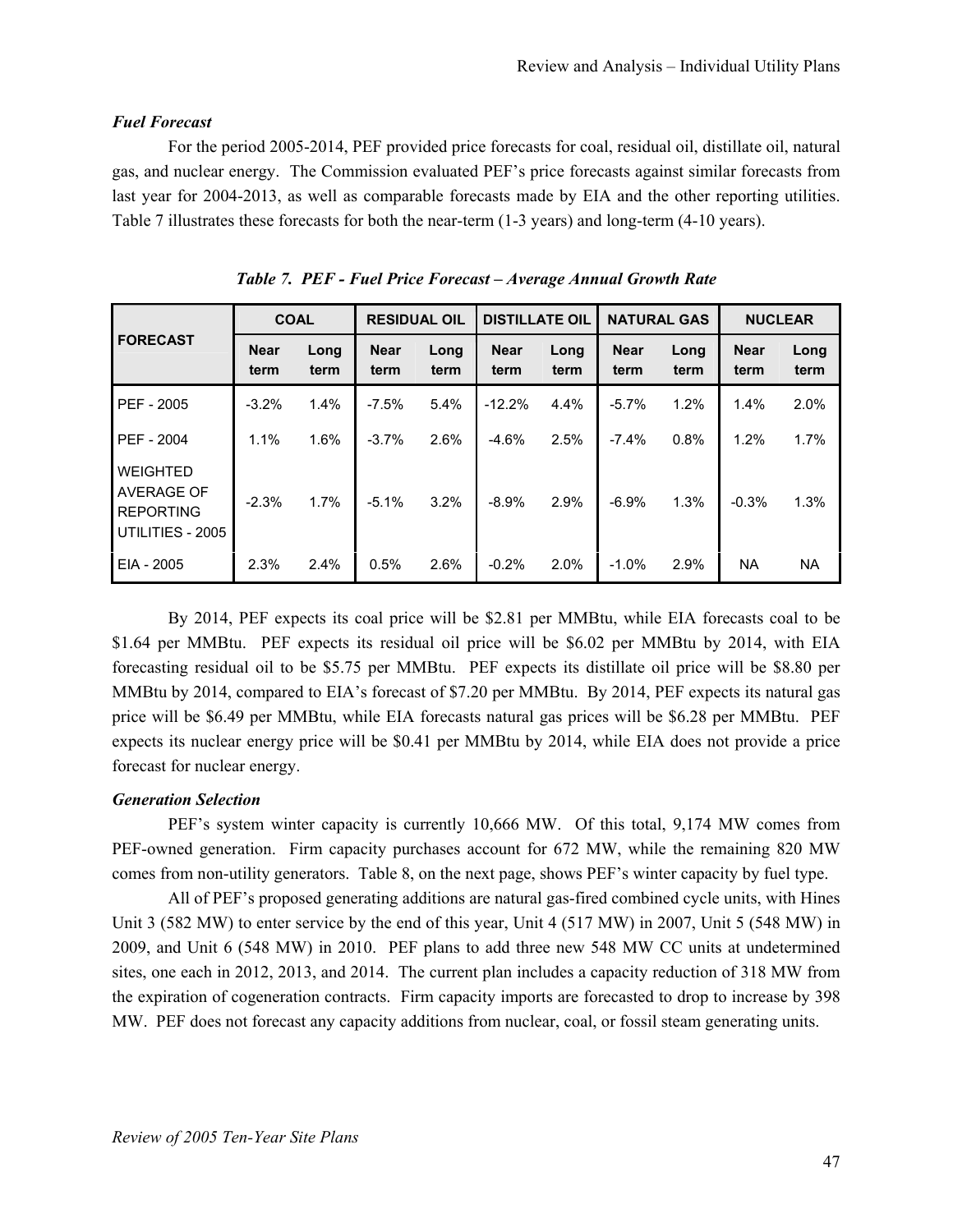| <b>UNIT TYPE</b>          | <b>CAPACITY (MW)</b><br>1/1/2005 | <b>PROPOSED</b><br><b>ADDITIONS (MW)</b> |
|---------------------------|----------------------------------|------------------------------------------|
| <b>Nuclear</b>            | 788                              | 0                                        |
| Coal                      | 2,341                            | 0                                        |
| Firm Imports              | 672                              | 398                                      |
| Non-Utility Generation    | 820                              | $-318$                                   |
| <b>Combined Cycle</b>     | 1,334                            | 3,839                                    |
| Fossil Steam              | 1,642                            | 0                                        |
| <b>Combustion Turbine</b> | 3,069                            | 0                                        |
| <b>TOTAL</b>              | 10,666                           | 3,919                                    |

*Table 8. PEF – Winter Capacity by Fuel Type* 

## *State, Regional, and Local Agency Comments*

Central Florida Regional Planning Council – Provided general comments on PEF's plans for transmission system additions.

Department of Environmental Protection – PEF's *Ten-Year Site Plan* is adequate for planning purposes.

East Central Florida Regional Planning Council -- PEF's proposed projects appear to be suitable.

South Florida Water Management District -- Does not have any adverse comments regarding the suitability of the proposed sites.

Southwest Florida Water management District – The Hines energy complex is permitted as a zero discharge site; as future units are added to the site, cooling and process water is expected to come from storm water runoff and reclaimed water. Additional sites, such as Anclote and Bartow, are also expected to use sources other than groundwater for expansion. The District recognizes the effort to use alternative sources rather than groundwater and to provide information as to the sources.

St Johns River Water Management District – Is concerned about impact on ground and surface water resources, including impacts to wetlands, from both withdrawals and discharges that would be associated with proposed expansions at Debary site.

Tampa Bay Regional Planning Council -- The additions to the Hines site are consistent with appropriate Council policies.

Volusia County -- Has no objection to the *Ten-Year Site Plan*.

#### *Suitability*

PEF's *Ten-Year Site Plan* is suitable for planning purposes.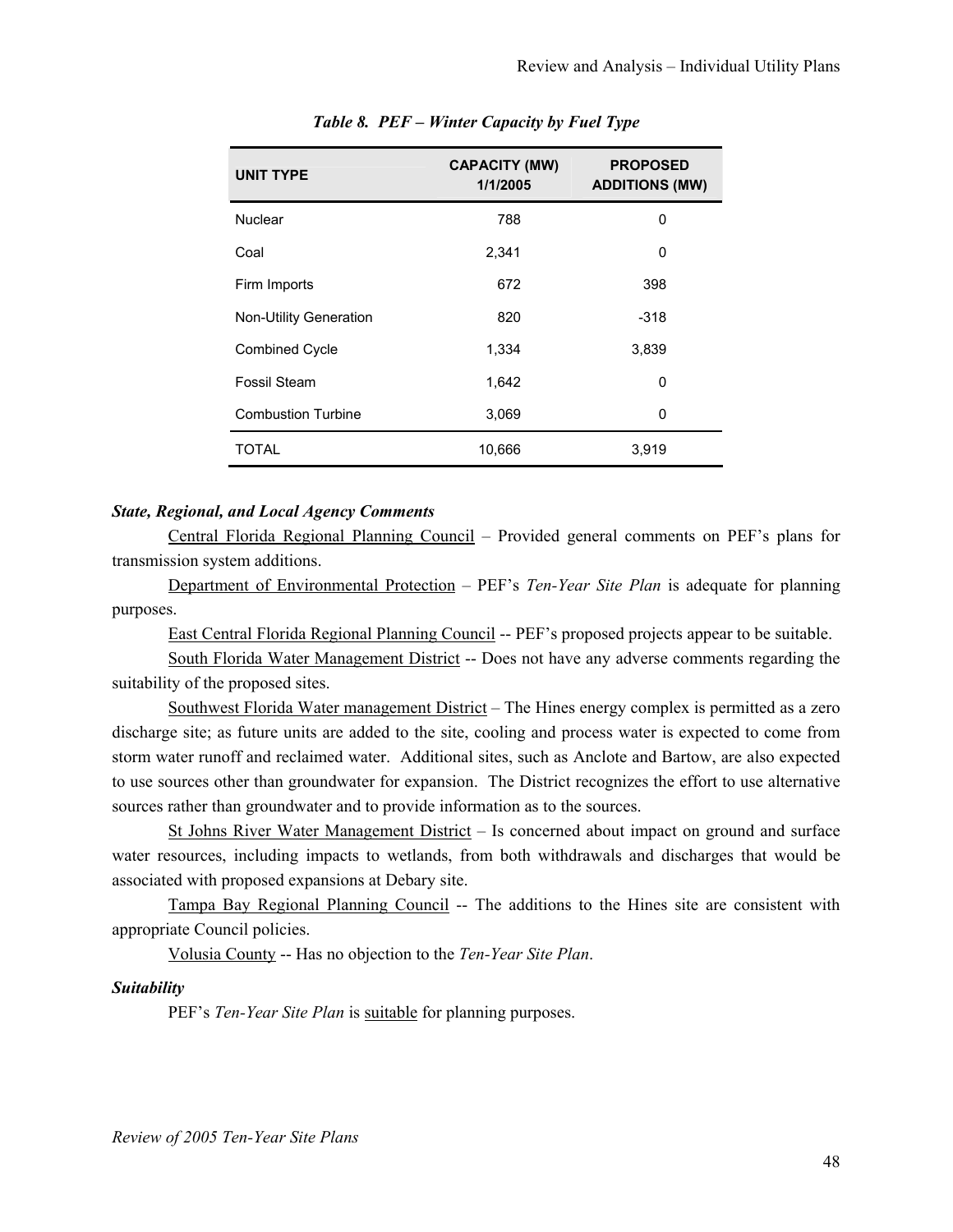# *FLORIDA POWER & LIGHT COMPANY (FPL)*

#### *Load and Energy Forecast*

FPL forecasts of sales, net energy for load, and peak loads are developed using demographic trends, weather data, economic conditions, and prices of electricity. FPL adequately identifies and describes the models, variables, data sources, assumptions, and informed judgments used to generate its demand and energy forecasts. The Commission believes that FPL has been accurately documented these factors, and that FPL's data sources are credible.

Under base-case assumptions, FPL forecasts that summer firm demand will increase at an average of 2.25% per year, which is lower than the historic AAGR of 2.54%. For the 2005-2014 planning horizon, FPL's base-case winter firm demand is forecasted to grow at an average of 4.03% per year, which is lower than the 5.23% AAGR for the 1995-2004 period.

FPL's 2000-2004 retail sales forecasts have an absolute percent error of 1.36%, which is higher than the 1.02% average for the reporting utilities. For the same five-year period, FPL's retail sales forecasts have an average forecast error of -1.25%, which reflects a tendency to under-forecast.

#### *Demand-Side Management*

FPL is subject to FEECA's requirement to meet Commission-prescribed numeric conservation goals. The Commission set new conservation goals for FPL in 2004. These goals call for a cumulative reduction of 802 MW of summer peak demand, 512 MW of winter peak demand, and 1,058 GWh of energy consumption over the next ten years. FPL's new numeric goals are slightly lower than the prior numeric demand and energy conservation goals set by the Commission in 1999. Revisions to the Florida Building Code related to energy efficiency for building construction took effect this year, resulting in increased minimum energy efficiency levels. These new requirements may reduce the potential demand and energy savings attributable to FPL's DSM programs.

FPL submitted a new DSM Plan that was approved by the Commission in February 2005. However, the Commission's decision has been appealed, and the Commission held a hearing in October 2005. The Commission expects to make a final decision in December 2005. FPL's current DSM plan, approved by the Commission in 2000, contains six residential programs, eight commercial/industrial programs, and a research and development program for study of potential DSM programs. The majority of FPL's demand savings have historically come from residential and commercial load management programs.

FPL offers a green energy project in which customers may choose to pay an additional monthly fee, part of which goes to purchase tradable renewable energy credits associated with renewable sources. FPL also has a photovoltaic research project, and has committed to install additional photovoltaic generation as part of the green energy project.

#### *Reliability Criteria*

*Review of 2005 Ten-Year Site Plans*  FPL's primary reliability criterion is reserve margin. FPL has traditionally been a summerpeaking utility, as winter peak demands have been lower than anticipated due to relatively mild winter temperatures in recent years. However, winter peak demands are a primary concern to utilities in Florida, and FPL forecasts that its winter peak demand will be slightly higher than summer peak during the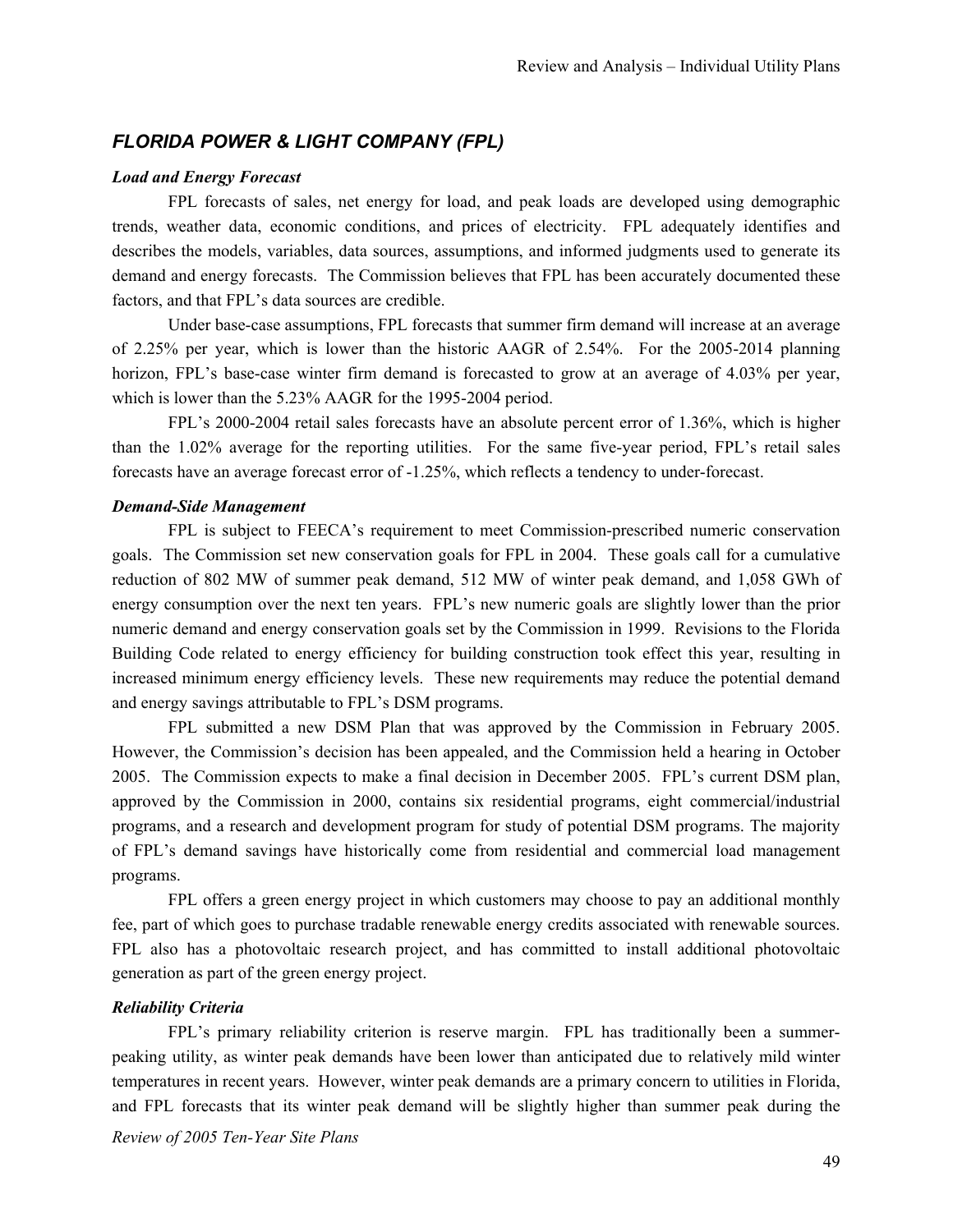planning horizon. Pursuant to stipulation, FPL utilizes a 20% reserve margin criterion for both summer and winter peak demand. FPL also utilizes an LOLP criterion of 0.1 days per year. Forecasted reserve margins, as shown in FPL's *Ten-Year Site Plan*, are expected to meet or exceed the reliability criteria in each year of the planning horizon.

#### *Fuel Forecast*

For the period 2005-2014, FPL provided price forecasts for coal, residual oil, distillate oil, natural gas, and nuclear energy. The Commission evaluated FPL's price forecasts against similar forecasts from last year for 2004-2013, as well as comparable forecasts made by EIA and the other reporting utilities. Table 9 illustrates these forecasts for both the near-term (1-3 years) and long-term (4-10 years).

|                                                                       | <b>COAL</b>         |              | <b>RESIDUAL OIL</b> |              | <b>DISTILLATE OIL</b> |              | <b>NATURAL GAS</b>  |              | <b>NUCLEAR</b>      |              |
|-----------------------------------------------------------------------|---------------------|--------------|---------------------|--------------|-----------------------|--------------|---------------------|--------------|---------------------|--------------|
| <b>FORECAST</b>                                                       | <b>Near</b><br>term | Long<br>term | <b>Near</b><br>term | Long<br>term | <b>Near</b><br>term   | Long<br>term | <b>Near</b><br>term | Long<br>term | <b>Near</b><br>term | Long<br>term |
| FPL - 2005                                                            | $-3.1%$             | 1.5%         | $-4.1\%$            | 2.5%         | $-3.6%$               | 5.3%         | $-7.8%$             | 1.6%         | $-0.8%$             | 1.1%         |
| FPL - 2004                                                            | $-1.4%$             | 0.4%         | $-3.2%$             | 3.1%         | $-1.9%$               | $3.0\%$      | $-0.9%$             | 2.2%         | 0.6%                | 0.9%         |
| <b>WEIGHTED</b><br>AVERAGE OF<br><b>REPORTING</b><br>UTILITIES - 2005 | $-2.3%$             | 1.7%         | $-5.1%$             | 3.2%         | $-8.9%$               | 2.9%         | $-6.9%$             | 1.3%         | $-0.3%$             | 1.3%         |
| EIA - 2005                                                            | 2.3%                | 2.4%         | 0.5%                | 2.6%         | $-0.2%$               | $2.0\%$      | $-1.0\%$            | 2.9%         | <b>NA</b>           | <b>NA</b>    |

*Table 9. FPL - Fuel Price Forecast – Average Annual Growth Rate* 

By 2014, FPL expects its coal price will be \$1.81 per MMBtu, while EIA forecasts coal to be \$1.64 per MMBtu. FPL expects its residual oil price will be \$5.08 per MMBtu by 2014, with EIA forecasting residual oil to be \$5.75 per MMBtu. FPL expects its distillate oil price will be \$8.75 per MMBtu by 2014, compared to EIA's forecast of \$7.20 per MMBtu. By 2014, FPL expects its natural gas price will be \$5.67 per MMBtu, while EIA forecasts natural gas prices will be \$6.28 per MMBtu. FPL expects its nuclear energy price will be \$0.44 per MMBtu by 2014, while EIA does not provide a price forecast for nuclear energy.

#### *Generation Selection*

FPL has a system winter capacity of 23,357 MW. Of this total, 20,158 MW comes from FPLowned generation. FPL purchases 2,329 MW of firm capacity from the Southern Company (931 MW), part of JEA's share of the jointly owned St. Johns River Power Park (390 MW), and other entities (1,164). Purchases from non-utility generators comprise the remaining 870 MW. Table 10, on the next page, shows FPL's winter capacity by fuel type.

FPL's planned additions include the Martin Unit 8 CC conversion (835 MW) and Manatee Unit 3 (1,197 MW). These two units entered commercial service this year. FPL plans to add three additional 1,200 MW class CC units: Turkey Point Unit 5 in 2007; and, two units at the new West County Energy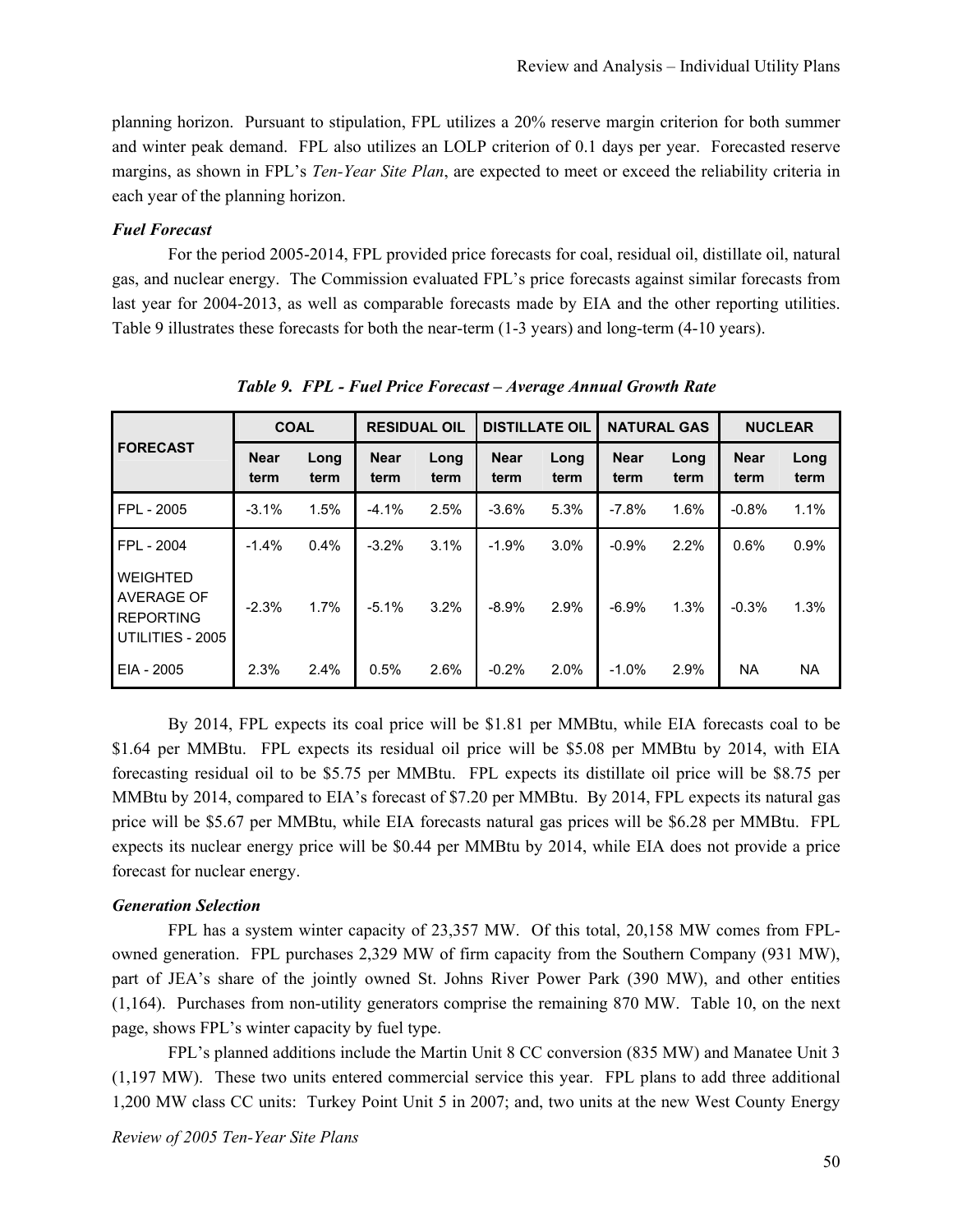Center in Palm Beach County, one each in 2009 and 2010. FPL also plans to add two new supercritical pulverized coal-fired units, at a new site in St. Lucie County, to enter service in 2012 and 2013. FPL forecasts minimal decreases in fossil steam and combustion turbine capacity at existing units.

FPL forecasts a decrease of 275 MW from non-utility generators within the planning horizon, due to the expiration of cogeneration contracts. Firm capacity imports are expected to decrease by 1,009 MW by 2014. FPL's capacity imports (1,320 MW) remaining at the end of the planning horizon are scheduled to come from extension of the purchased power agreements with the Southern Company (930 MW) and continuation of the St. Johns River Power Park purchase from JEA (390 MW)..

| <b>UNIT TYPE</b>              | <b>CAPACITY (MW)</b><br>1/1/2005 | <b>PROPOSED</b><br><b>ADDITIONS (MW)</b> |
|-------------------------------|----------------------------------|------------------------------------------|
| Nuclear                       | 3,013                            | 0                                        |
| Coal                          | 884                              | 1,752                                    |
| Firm Imports                  | 2,329                            | $-1,009$                                 |
| <b>Non-Utility Generation</b> | 870                              | $-275$                                   |
| <b>Combined Cycle</b>         | 6,192                            | 5,677                                    |
| Fossil Steam                  | 7,019                            | 73                                       |
| <b>Combustion Turbine</b>     | 3,050                            | 21                                       |
| <b>TOTAL</b>                  | 23,357                           | 6,239                                    |

*Table 10. FPL – Winter Capacity by Fuel Type* 

## *State, Regional, and Local Agency Comments*

Central Florida Regional Planning Council – Provided general comments regarding potential water requirements for coal generation technologies that could be built at the Desoto plant site.

Department of Environmental Protection – FPL's *Ten-Year Site Plan* is adequate for planning purposes.

East Central Florida Regional Planning Council -- FPL's proposed projects appear to be suitable.

Manatee County -- Is concerned about the possibility of solid fuel-based generating capacity additions at the Manatee plant site, and the impacts of the installations and fuel transportation on air, water and soil pollution, as well as the impact on rail transportation systems in the area.

South Florida Regional Planning Council --The *Ten-Year Site Plan* is generally compatible with the goals and policies of the region's Strategic Regional Policy Plan.

South Florida Water Management District -- Does not have any adverse comments regarding the suitability of the proposed sites.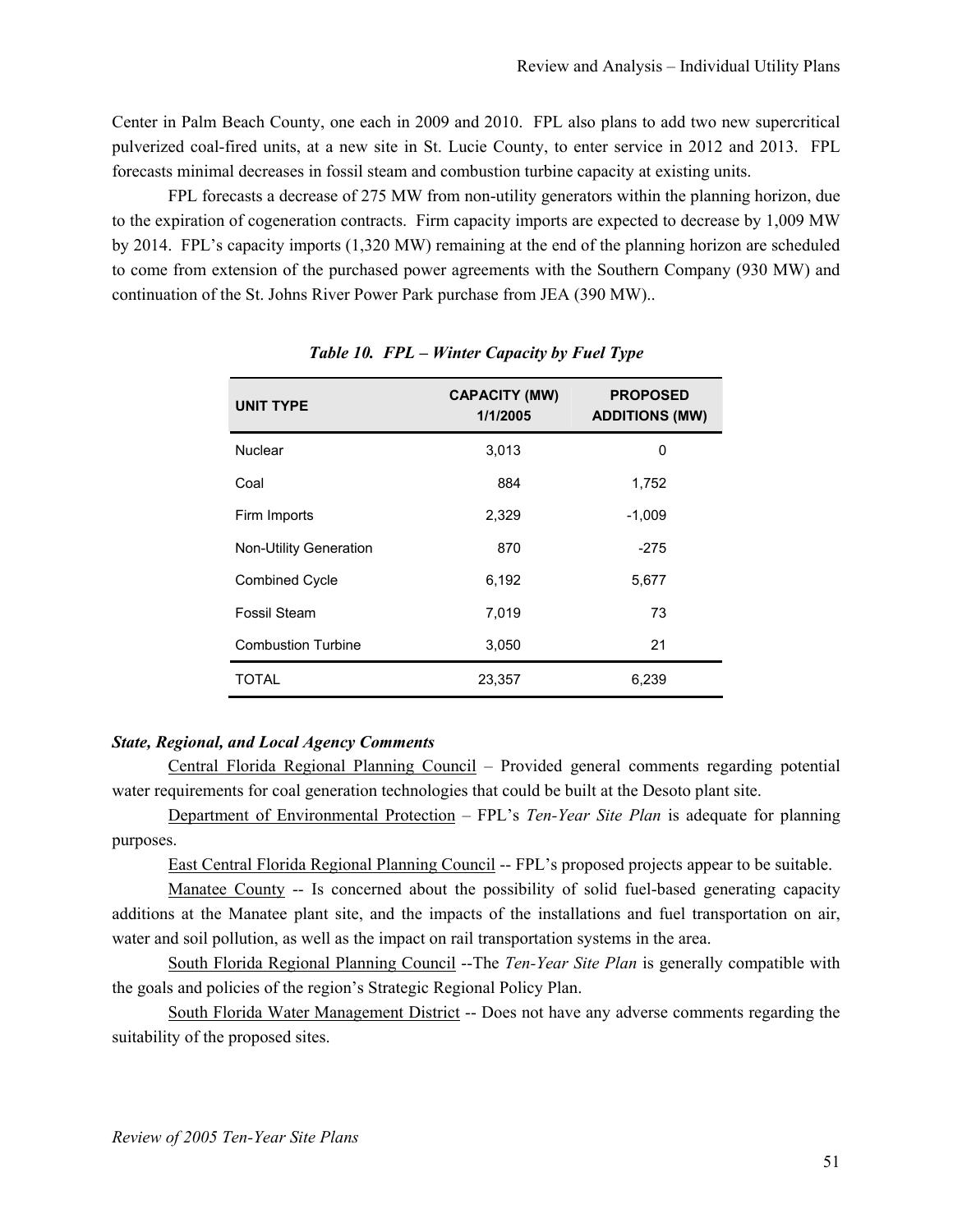Southwest Florida Water Management District -- The District recognizes that the recently completed Manatee unit incorporates water conservation efforts and uses water sources other than groundwater.

St. Johns River Water Management District -- Provided general comments regarding the potential use of the existing Cape Canaveral site for future plant additions.

Tampa Bay Regional Planning Council -- FPL's proposed plant additions are consistent with appropriate Council policies.

# *Suitability*

FPL's *Ten-Year Site Plan* is suitable for planning purposes.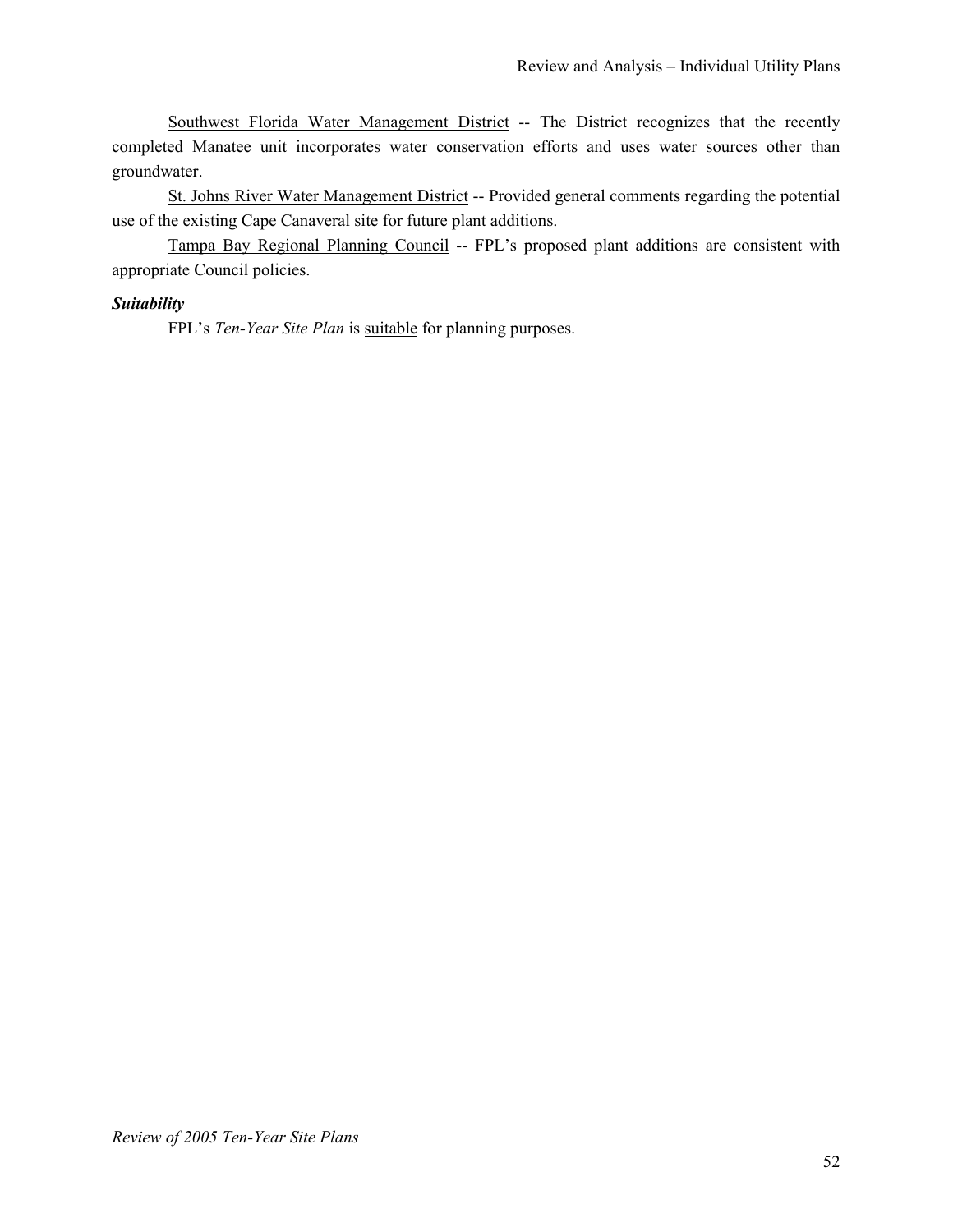# *GULF POWER COMPANY (GULF)*

## *Load and Energy Forecast*

Gulf uses different methods to produce its short-term (0-2 years) and intermediate/long-term (3- 25 years) forecasts. Gulf bases its short-term forecasts a variety of forecasting methods. Customer growth estimates result from the compilation of district projections performed by district personnel based on contacts with sectors of the local economy and historical trends. Short-term energy sales forecasts are developed using multiple regression analyses. Gulf uses the economic outlook website economy.com for its projections. Gulf did not perform low- and high-band forecasts.

Under Gulf's base-case assumptions, summer firm demand for the 2005-2014 period is expected to increase at an average of 1.89% per year, which is slightly less than the 1.92% AAGR for the 1995- 2004 period. Base-case winter firm demand is forecasted to grow at an average of 1.65% per year, which is higher than the historical -0.07% AAGR for the 1995-2004 period.

# *Demand-Side Management*

Gulf is subject to FEECA's requirement to meet Commission-prescribed numeric conservation goals. The Commission set new conservation goals for Gulf in 2004, resulting in a significant reduction in residential demand and energy goals from prior levels. Over the next ten years, cumulative goals include reductions of 85 MW in summer demand, 82 MW in winter demand, and 51 GWh of energy consumption. Revisions to the Florida Building Code related to energy efficiency for building construction took effect this year, resulting in increased minimum energy efficiency levels. These new requirements may reduce the potential demand and energy savings attributable to Gulf's DSM programs. Additionally, Gulf forecasts decreased savings from interruptible service.

Gulf submitted a new DSM Plan that was approved by the Commission in March 2005. Gulf's DSM plan contains seven DSM programs and four types of audits.

# *Intercompany Interchange Contract*

The Southern Company performs integrated planning and system operations, including unit dispatch, for Gulf and other members. In this manner, each member utility benefits from the economies of scale associated with a large generating system. Through an Intercompany Interchange Contract (IIC), Gulf and other Southern Company members share their capacity resources with the system. Reserve sharing provisions of the IIC allow each company to provide surplus capacity and energy into a reserves pool, which other members use when they experience a temporary capacity deficit. Due to its small size relative to other Southern Company members, Gulf has frequently been able to rely on these shared reserves during years that Gulf's own reserves have been insufficient to meet its own native load. Gulf expects to continue its reliance on the IIC for shared reserves throughout the planning horizon.

# *Reliability Criteria*

Gulf's sole reliability criterion is reserve margin. Gulf has traditionally been a summer-peaking utility, as the availability of natural gas (for heating) in Gulf's service territory reduces electric winter heating loads. The Southern Company uses a system-wide 13.5% reserve margin criterion as its nearterm (1-3 years) criterion. Beyond three years, the reserve margin criterion is 15%.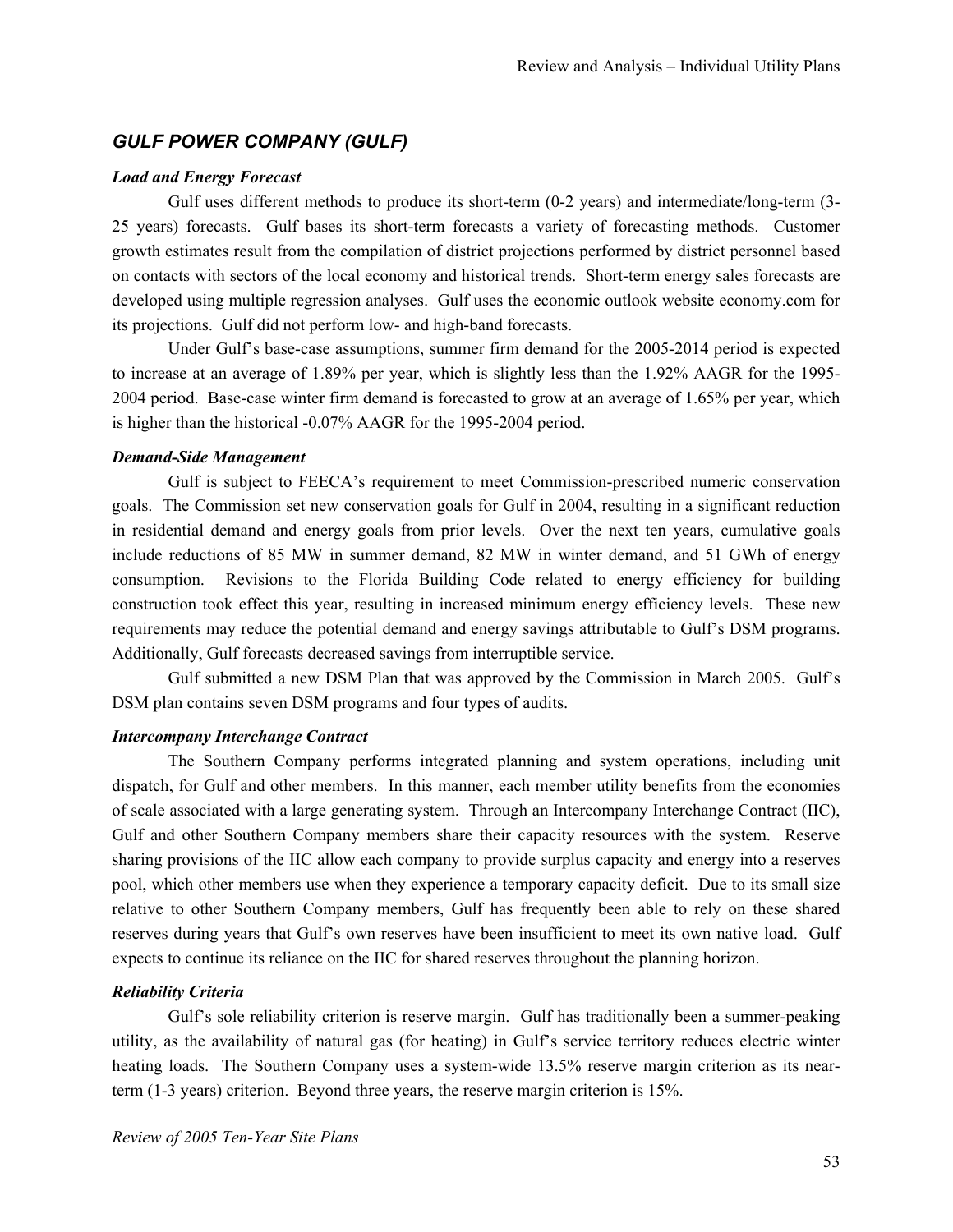As an individual utility, Gulf forecasts that its capacity resources will be insufficient to meet the Southern Company's summer reserve margin criterion in all years of the planning horizon, in amounts ranging from 31 MW to 354 MW. Forecasts indicate that the winter reserve margin criterion will be violated in two years: 2007/08 (85 MW) and 2008/09 (131 MW). Gulf's *Ten-Year Site Plan* discusses at length the company's ability to rely on the reserve sharing provisions of the IIC to meet capacity deficiencies that may occur on Gulf's system. Over the planning horizon, Gulf expects to be a net purchaser of capacity from the Southern Company pool.

#### *Fuel Forecast*

For the period 2005-2014, Gulf provided price forecasts for coal, distillate oil, and natural gas. The Commission evaluated Gulf's price forecasts against similar forecasts from last year for 2004-2013, as well as comparable forecasts made by EIA and the other reporting utilities. Table 11 illustrates these forecasts for both the near-term (1-3 years) and long-term (4-10 years).

|                                                                       | <b>COAL</b>         |              | <b>RESIDUAL OIL</b> |              | <b>DISTILLATE OIL</b> |              |                     | <b>NATURAL GAS</b> | <b>NUCLEAR</b>      |              |
|-----------------------------------------------------------------------|---------------------|--------------|---------------------|--------------|-----------------------|--------------|---------------------|--------------------|---------------------|--------------|
| <b>FORECAST</b>                                                       | <b>Near</b><br>term | Long<br>term | <b>Near</b><br>term | Long<br>term | <b>Near</b><br>term   | Long<br>term | <b>Near</b><br>term | Long<br>term       | <b>Near</b><br>term | Long<br>term |
| Gulf - 2005                                                           | $-7.8%$             | 0.6%         | <b>NA</b>           | <b>NA</b>    | $-5.4%$               | $-0.4%$      | $-7.9%$             | $-0.1%$            | <b>NA</b>           | <b>NA</b>    |
| Gulf - 2004                                                           | $-2.6%$             | $-0.5%$      | <b>NA</b>           | <b>NA</b>    | $-3.0\%$              | $-0.6%$      | $-5.9%$             | $-1.2%$            | <b>NA</b>           | <b>NA</b>    |
| <b>WEIGHTED</b><br>AVERAGE OF<br><b>REPORTING</b><br>UTILITIES - 2005 | $-2.3%$             | 1.7%         | $-5.1\%$            | 3.2%         | $-8.9%$               | 2.9%         | $-6.9%$             | 1.3%               | $-0.3%$             | 1.3%         |
| EIA - 2005                                                            | 2.3%                | 2.4%         | 0.5%                | 2.6%         | $-0.2%$               | 2.0%         | $-1.0%$             | 2.9%               | <b>NA</b>           | <b>NA</b>    |

*Table 11. Gulf - Fuel Price Forecast – Average Annual Growth Rate* 

By 2014, Gulf expects its coal price will be \$1.64 per MMBtu, while EIA also forecasts coal to be \$1.64 per MMBtu. Gulf expects its distillate oil price will be \$6.30 per MMBtu by 2014, compared to EIA's forecast of \$7.20 per MMBtu. By 2014, Gulf expects its natural gas price will be \$4.97 per MMBtu, while EIA forecasts natural gas prices will be \$6.28 per MMBtu.

#### *Generation Selection*

Gulf has a system winter capacity of 2,636 MW. Gulf owns 2,828 MW of capacity and purchases 19 MW from a non-utility generator. Gulf currently does not purchase any additional capacity but exports 211 MW of firm capacity to other utilities. Table 12, on the next page, shows Gulf's winter capacity by fuel type.

Gulf plans to add approximately 600 MW of net capacity during the planning horizon. Two new 166 MW gas-fired CT units are planned for a yet-to-be determined site in 2012. Firm imports are expected to increase by 470 MW over the planning period. Firm exports are not projected to change.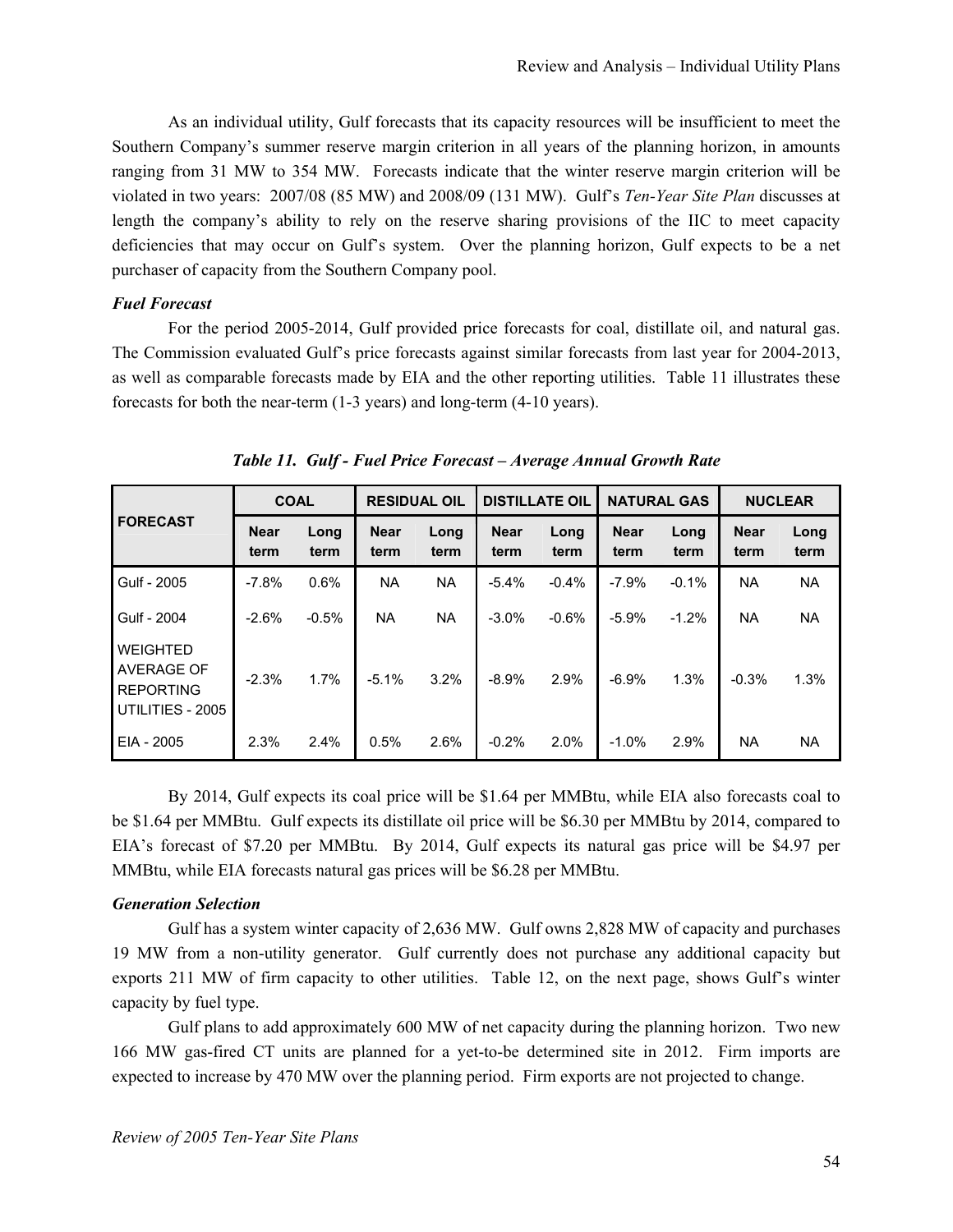Gulf plans to retire 59 MW of fossil steam capacity from Crist Units 2 and 3 in 2006, as well as 92 MW of coal-fired capacity from Scholz Units 1 and 2 in 2011. All four of these units have been in service for over 50 years. The 19 MW contract for non-utility generator capacity expired this year. Gulf also forecasts minimal decreases in generating capacity at existing coal and combined cycle units.

| <b>UNIT TYPE</b>          | <b>CAPACITY (MW)</b><br>1/1/2005 | <b>PROPOSED</b><br><b>ADDITIONS (MW)</b> |
|---------------------------|----------------------------------|------------------------------------------|
| Coal                      | 2,131                            | $-116$                                   |
| Firm Imports              | 0                                | 470                                      |
| Firm Exports              | $-211$                           | 0                                        |
| Non-Utility Generation    | 19                               | -19                                      |
| <b>Combined Cycle</b>     | 584                              | $-10$                                    |
| Fossil Steam              | 59                               | -59                                      |
| <b>Combustion Turbine</b> | 54                               | 332                                      |
| TOTAL                     | 2,636                            | 598                                      |

*Table 12. Gulf – Winter Capacity by Fuel Type* 

#### *State, Regional, and Local Agency Comments*

Apalachee Regional Planning Council – Has concerns about groundwater consumption and air pollution resulting from potential additions at the Scholz site.

Department of Environmental Protection – Gulf's *Ten-Year Site Plan* is adequate for planning purposes.

West Florida Regional Planning Council – Gulf's *Ten-Year Site Plan* is generally consistent with regional planning policies.

#### *Suitability*

The Commission notes that Gulf expects to violate the Southern Company's system-wide summer reserve margin criterion in all ten summer seasons and two winter seasons during the ten-year planning horizon. As in past years, Gulf will continue to rely on firm capacity purchases from the Southern Company's shared power pool during times of need. Furthermore, Gulf's capacity deficiency is small in magnitude relative to the size of the Southern Company. For this reason, Gulf's *Ten-Year Site Plan* is suitable for planning purposes.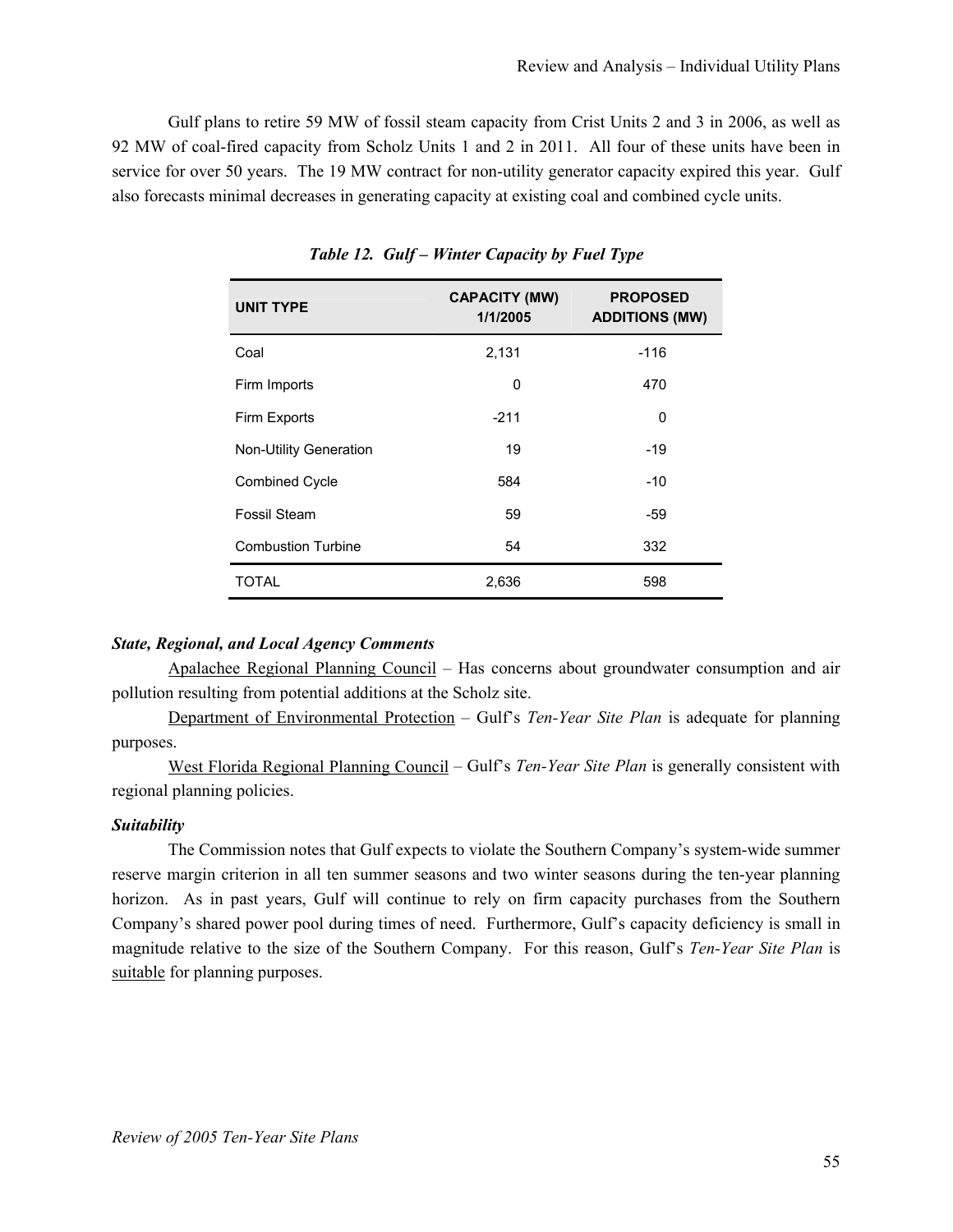# *TAMPA ELECTRIC COMPANY (TECO)*

#### *Load and Energy Forecast*

TECO's retail customer demand and energy forecast is the result of six separate forecasting analyses: economic, customer, energy, peak demand, phosphate, and conservation programs. TECO uses the MetrixND statistical program for analysis and forecasting. TECO bases its energy models on Statistical Adjusted Engineering, which specifies end-use variables such as heating, cooling, and base use appliances and equipment. TECO performs separate forecasts for phosphate demand and energy and then combines them in the final forecast. TECO's methodology is detailed. TECO also tested high- and lowcase sensitivities using an explicit assumption of 0.5%+/- expected change in growth in the number of customers, employment, and income.

TECO's base-case summer peak demand for the 2005-2014 period is projected to increase at an average of 3.29% per year, which is higher than the 3.07% AAGR for the 1995-2004 period. TECO's base-case winter peak demand is projected to increase at an average of 3.31% per year, which is substantially higher than the historical AAGR of 0.96%. TECO expects population in the Hillsborough County area to increase at an average of 1.7% per year but uses a higher growth rate for employment and economic output.

TECO's 2000-2004 retail sales forecasts have an absolute percent error of 0.73%, which is lower than the 1.02% average for the reporting utilities. For the same five-year period, TECO's retail sales forecasts have an average forecast error of -0.73%, which reflects a slight tendency to under-forecast.

#### *Demand-Side Management*

TECO is subject to FEECA's requirement to meet Commission-prescribed numeric conservation goals. The Commission set new conservation goals for TECO in 2004, resulting in a significant reduction in demand and energy goals from prior levels. Over the next ten years, cumulative goals include reductions of 30.5 MW in summer demand, 28.3 MW in winter demand, and 85 GWh of energy consumption. Revisions to the Florida Building Code related to energy efficiency for building construction took effect this year, resulting in increased minimum energy efficiency levels. These new requirements may reduce the potential demand and energy savings attributable to TECO's DSM programs. Some of TECO's DSM programs have reached saturation, such that TECO does not expect future participation.

TECO submitted a new DSM Plan that was approved by the Commission in February 2005. TECO's DSM plan contains nine residential programs (including a price-responsive load management pilot program), eight commercial/industrial programs, a research and development program for study of potential DSM programs, and a renewable energy pilot program.

#### *Reliability Criteria*

*Review of 2005 Ten-Year Site Plans*  TECO's sole reliability criterion is reserve margin, and TECO has traditionally been a summerpeaking utility. However, winter peak demands are a primary concern to utilities in Florida. Pursuant to stipulation, TECO utilizes a 20% reserve margin criterion for both summer and winter peak demand. A subcomponent of this criterion is a 7% summer supply-side requirement. The supply-side component will require a minimum level of supply-side reserves while not limiting the contributions of non-firm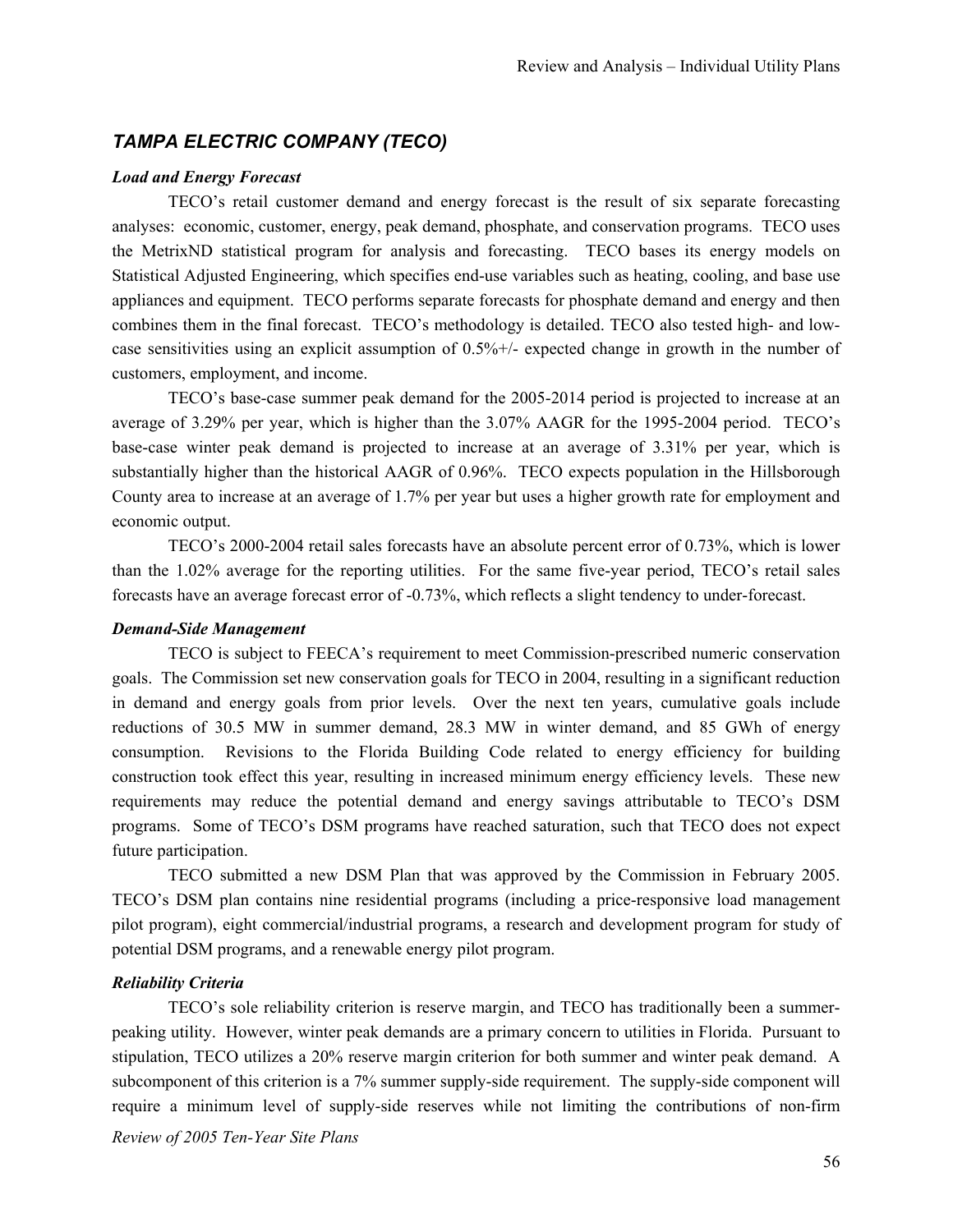resources. The Commission has not formally approved TECO's 7% summer supply-side reserve margin component. Forecasted reserve margins, as shown in TECO's *Ten-Year Site Plan*, are expected to meet or exceed the reliability criteria in each year of the planning horizon.

#### *Fuel Forecast*

For the period 2005-2014, TECO provided price forecasts for coal, residual oil, distillate oil, and natural gas. The Commission evaluated TECO's price forecasts against similar forecasts from last year for 2004-2013, as well as comparable forecasts made by EIA and the other reporting utilities. Table 13 illustrates these forecasts for both the near-term (1-3 years) and long-term (4-10 years).

|                                                                       | <b>COAL</b>         |              | <b>RESIDUAL OIL</b> |              | <b>DISTILLATE OIL</b> |              |                     | <b>NATURAL GAS</b> | <b>NUCLEAR</b>      |              |
|-----------------------------------------------------------------------|---------------------|--------------|---------------------|--------------|-----------------------|--------------|---------------------|--------------------|---------------------|--------------|
| <b>FORECAST</b>                                                       | <b>Near</b><br>term | Long<br>term | <b>Near</b><br>term | Long<br>term | <b>Near</b><br>term   | Long<br>term | <b>Near</b><br>term | Long<br>term       | <b>Near</b><br>term | Long<br>term |
| <b>TECO - 2005</b>                                                    | $-3.5%$             | 3.7%         | $-6.3%$             | 3.0%         | $-5.0\%$              | 2.9%         | $-2.1%$             | $-1.1%$            | NA.                 | NA           |
| TECO - 2004                                                           | 1.6%                | 1.7%         | $-4.1%$             | $-0.2%$      | $-5.9%$               | 0.8%         | 1.6%                | $0.0\%$            | NA.                 | NA           |
| <b>WEIGHTED</b><br>AVERAGE OF<br><b>REPORTING</b><br>UTILITIES - 2005 | $-2.3%$             | 1.7%         | $-5.1%$             | 3.2%         | $-8.9%$               | 2.9%         | $-6.9%$             | 1.3%               | $-0.3%$             | 1.3%         |
| EIA - 2005                                                            | 2.3%                | 2.4%         | 0.5%                | 2.6%         | $-0.2%$               | 2.0%         | $-1.0%$             | 2.9%               | ΝA                  | <b>NA</b>    |

*Table 13. TECO - Fuel Price Forecast – Average Annual Growth Rate* 

By 2014, TECO expects its coal price will be \$2.98 per MMBtu, while EIA forecasts coal to be \$1.64 per MMBtu. TECO expects its residual oil price will be \$7.13 per MMBtu by 2014, with EIA forecasting residual oil to be \$5.75 per MMBtu. TECO expects its distillate oil price will be \$9.95 per MMBtu by 2014, compared to EIA's forecast of \$7.20 per MMBtu. By 2014, TECO expects its natural gas price will be \$7.57 per MMBtu, while EIA forecasts natural gas prices will be \$6.28 per MMBtu.

# *Generation Selection*

TECO's system winter capacity is currently 4,927 MW. Of this total, 4,423 MW comes from TECO-owned generation. TECO currently purchases 441 MW from other utilities and 63 MW from nonutility generators. Table 14, on the next page, shows TECO's winter capacity by fuel type.

TECO forecasts a decrease of 40 MW from non-utility generators within the planning horizon, due to the expiration of a cogeneration contract. Planned additions include two 180 MW CT units at Bayside (in 2006 and 2007) and three 180 MW CT units at Polk (in 2010, 2011, and 2013). TECO also plans to add a 502 MW gas-fired CC unit, at a yet-to-be determined site, in 2013. An 80 MW CT unit at Big Bend, currently on cold standby, is expected to return to service in 2006. TECO's *Ten-Year Site Plan* also discusses a 400 MW unspecified purchase for 2008, 2009, and 2010, reflecting projected capacity needs while three of the Big Bend coal units are out of service for the installation of environmental control equipment. TECO will secure a firm capacity supplier in the near future.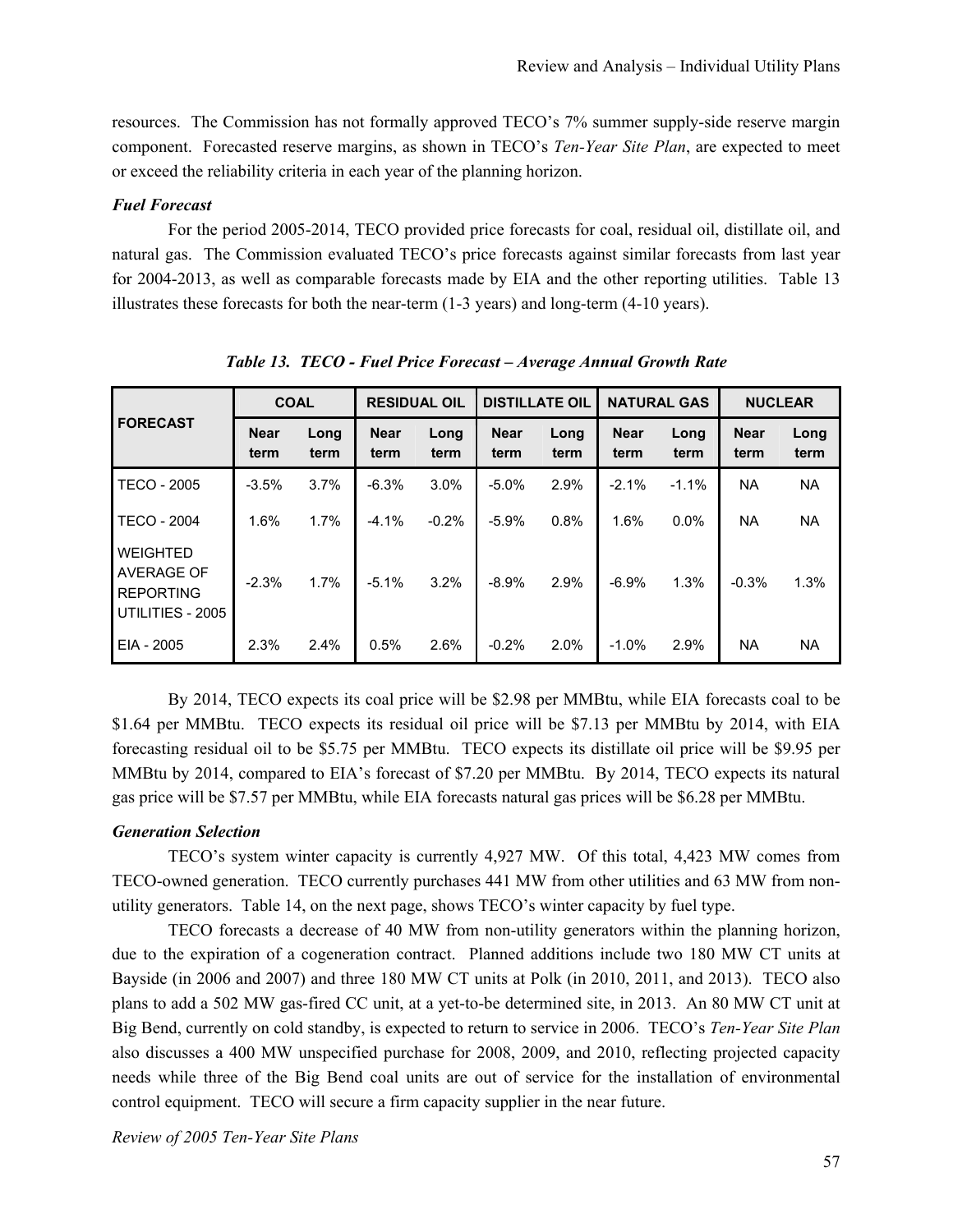| <b>UNIT TYPE</b>                            | <b>CAPACITY (MW)</b><br>1/1/2005 | <b>PROPOSED</b><br><b>ADDITIONS (MW)</b> |
|---------------------------------------------|----------------------------------|------------------------------------------|
| Coal                                        | 1,737                            | 0                                        |
| Firm Imports                                | 441                              | $-441$                                   |
| Integrated Coal Gasification Combined Cycle | 260                              | 0                                        |
| <b>Non-Utility Generation</b>               | 63                               | $-40$                                    |
| <b>Combined Cycle</b>                       | 1,841                            | 502                                      |
| <b>Combustion Turbine</b>                   | 585                              | 1,440                                    |
| <b>TOTAL</b>                                | 4,927                            | 1,461                                    |

# *Table 14. TECO – Winter Capacity by Fuel Type*

#### *State, Regional, and Local Agency Comments*

Central Florida Regional Planning Council – Proposed CT units at Polk plant site are not expected to adversely impact groundwater and surface water systems.

Department of Environmental Protection – TECO's *Ten-Year Site Plan* is adequate for planning purposes.

South Florida Water Management District -- Has no adverse comments regarding the suitability of TECO's proposed plant sites.

Southwest Florida Water Management District -- Noted that the five planned units at known sites are CT units, which require relatively less water for cooling purposes. Provided comments regarding water usage for the four planned units at sites to be determined.

Tampa Bay Regional Planning Council -- TECO's *Ten-Year Site Plan* is generally consistent with regional planning policies.

# *Suitability*

TECO's Ten-Year Site Plan is suitable for planning purposes.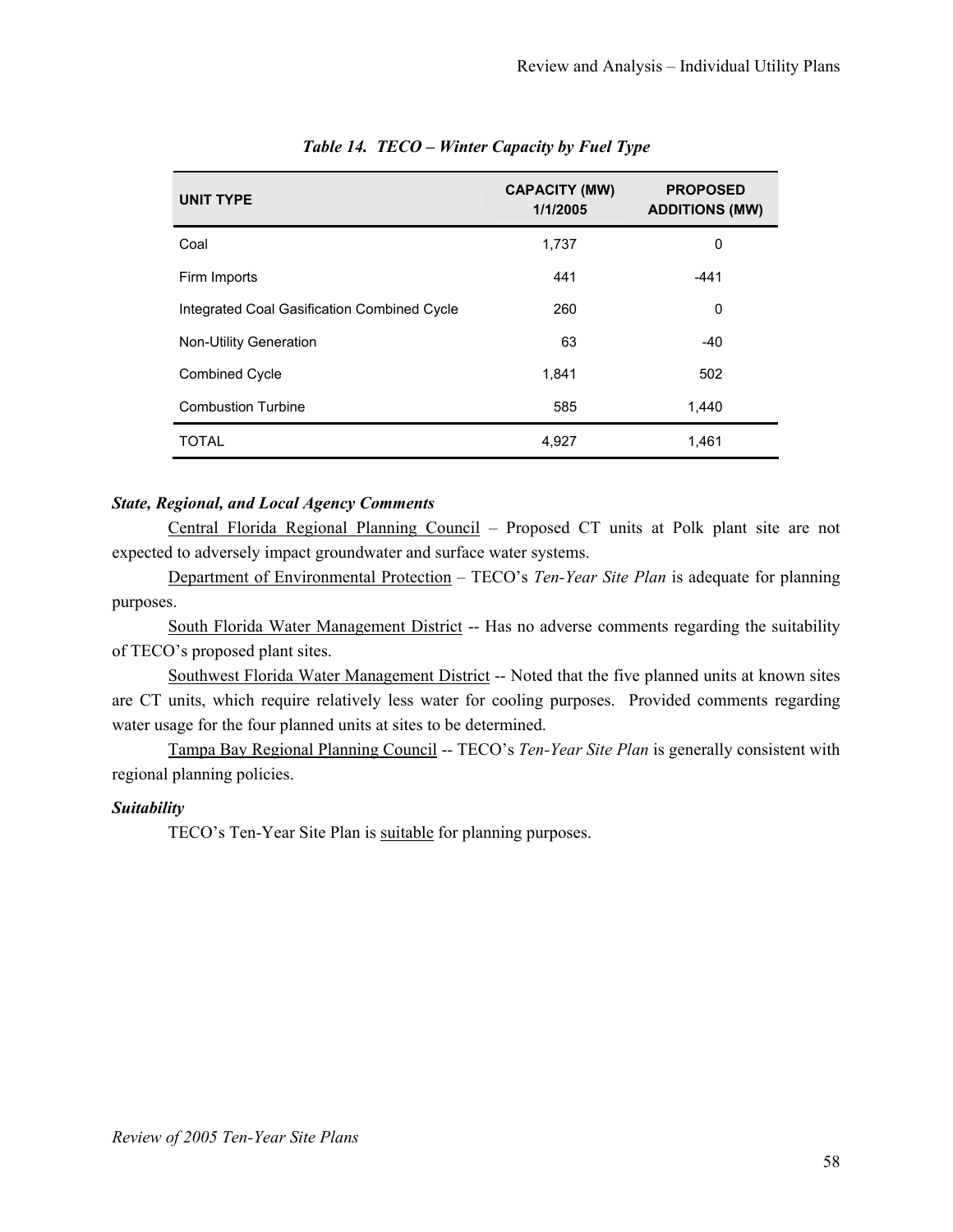# *FLORIDA MUNICIPAL POWER AGENCY (FMPA)*

FMPA is an organization that jointly manages and operates the activities of 29 municipal electric utilities. Fifteen of these utilities currently comprise FMPA's All-Requirements Project, meaning that FMPA plans for, and supplies, all power requirements for these 15 members. Member cities not involved in the All-Requirements Project are responsible for planning their own generation needs.

## *Load and Energy Forecast*

To estimate the energy needs for its All-Requirements Project members, FMPA uses standardized techniques, including econometric modeling of customer class requirements, statistical analysis, incremental load analysis, and informed judgment. FMPA identifies some general economic and demographic assumptions but only one data source. Applying generalized economic assumptions across all relevant member systems may not sufficiently represent the load characteristics for these geographically dispersed municipalities. FMPA has insufficient historical forecast data to enable the Commission to compare FMPA's forecast accuracy to other utilities.

For the 2005-2014 period, FMPA's base-case summer peak demand is projected to increase at an average of 2.47% per year, which is substantially lower than the 12.14% AAGR for the 1995-2004 period. FMPA's base-case winter peak demand is projected to increase at an average of 3.06% per year, which again is substantially lower than the 10.33% AAGR for the 1995-2004 period. The large AAGR increases for summer and winter peak demand over the past ten years reflect FMPA's addition of new member cities to the All-Requirements Project during that time.

# *Demand-Side Management*

Neither FMPA nor any of its All-Requirements Project members are subject to FEECA's requirement to meet Commission-prescribed numeric conservation goals. However, FMPA assists member utilities in promoting conservation programs to retail customers and evaluating new programs to ensure cost effectiveness. Five residential DSM programs and two commercial DSM programs are available to the All-Requirements Project participants. FMPA also participates in a utility partnership formed to assist in the development of photovoltaic systems as renewable energy sources.

## *Reliability Criteria*

FMPA's sole reliability criterion is reserve margin, and FMPA has historically been a summerpeaking entity. As a result, FMPA utilizes a summer reserve margin criterion of 18%. Forecasted reserve margins, as shown in FMPA's *Ten-Year Site Plan*, are expected to meet or exceed the reserve margin criterion in each year of the planning horizon.

#### *Fuel Forecast*

For the period 2005-2014, FMPA provided price forecasts for coal, residual oil, distillate oil, natural gas, and nuclear energy. The Commission evaluated FMPA's price forecasts against similar forecasts from last year for 2004-2013, as well as comparable forecasts made by EIA and the other reporting utilities. Table 15 illustrates these forecasts for both the near-term (1-3 years) and long-term (4- 10 years).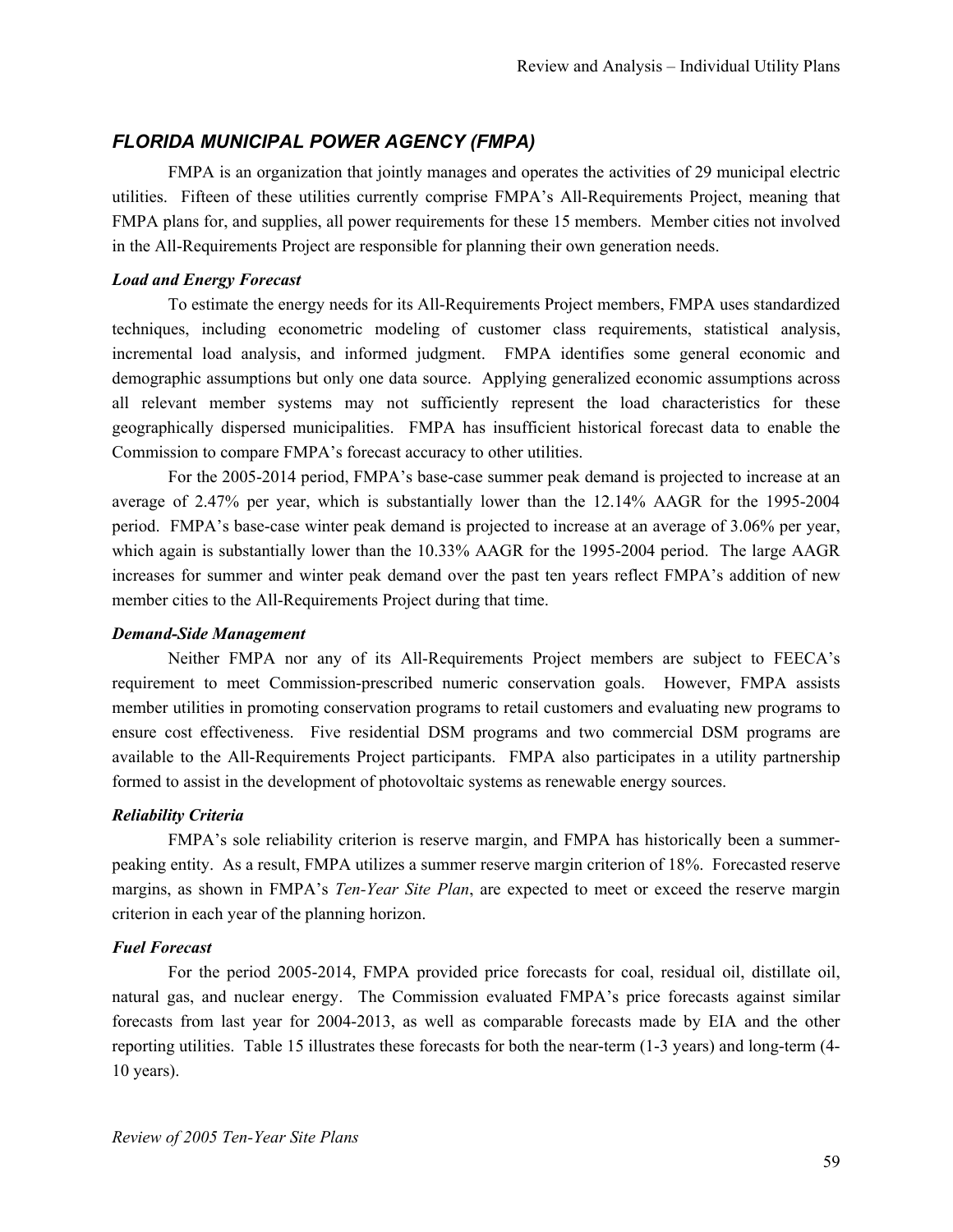|                                                                              | <b>COAL</b>         |              | <b>RESIDUAL OIL</b> |              | <b>DISTILLATE OIL</b> |              | <b>NATURAL GAS</b>  |              | <b>NUCLEAR</b>      |              |
|------------------------------------------------------------------------------|---------------------|--------------|---------------------|--------------|-----------------------|--------------|---------------------|--------------|---------------------|--------------|
| <b>FORECAST</b>                                                              | <b>Near</b><br>term | Long<br>term | <b>Near</b><br>term | Long<br>term | <b>Near</b><br>term   | Long<br>term | <b>Near</b><br>term | Long<br>term | <b>Near</b><br>term | Long<br>term |
| <b>FMPA - 2005</b>                                                           | $-8.3%$             | 1.9%         | $-4.0%$             | 0.6%         | $-4.0%$               | 0.6%         | $-6.7%$             | 3.2%         | 2.5%                | 2.3%         |
| <b>FMPA - 2004</b>                                                           | 2.5%                | 1.9%         | 3.2%                | 3.5%         | 2.9%                  | 3.1%         | $-6.7%$             | 4.3%         | 2.0%                | 2.3%         |
| <b>WEIGHTED</b><br><b>AVERAGE OF</b><br><b>REPORTING</b><br>UTILITIES - 2005 | $-2.3%$             | 1.7%         | $-5.1%$             | 3.2%         | $-8.9%$               | 2.9%         | $-6.9%$             | 1.3%         | $-0.3%$             | 1.3%         |
| EIA - 2005                                                                   | 2.3%                | 2.4%         | 0.5%                | 2.6%         | $-0.2%$               | 2.0%         | $-1.0%$             | 2.9%         | <b>NA</b>           | <b>NA</b>    |

*Table 15. FMPA - Fuel Price Forecast – Average Annual Growth Rate* 

By 2014, FMPA expects its coal price will be \$2.38 per MMBtu, while EIA forecasts coal to be \$1.64 per MMBtu. FMPA expects its residual oil price will be \$5.20 per MMBtu by 2014, with EIA forecasting residual oil to be \$5.75 per MMBtu. FMPA expects its distillate oil price will be \$9.95 per MMBtu by 2014, compared to EIA's forecast of \$7.20 per MMBtu. By 2014, FMPA expects its natural gas price will be \$5.62 per MMBtu, while EIA forecasts natural gas prices will be \$6.28 per MMBtu. FMPA expects its nuclear energy price will be \$0.80 per MMBtu by 2014, while EIA does not provide a price forecast for nuclear energy.

## *Generation Selection*

FMPA's All-Requirements Project currently has a winter system generating capacity of 1,744 MW. The combined generation of FMPA's members, currently 1,343 MW, is insufficient to meet aggregate load. To serve load that exceeds generation, FMPA purchases firm capacity from other utilities. Additionally, FMPA has partial requirements contracts with PEF and FPL, both of whom serve FMPA's load within their regions that exceeds FMPA's own capacity resources. Combined partial requirements and other capacity purchases currently total 401 MW. FMPA does not export any capacity or purchase capacity from qualifying facilities. Table 16, on the next page, shows FMPA's winter capacity by fuel type.

FMPA plans to add a net 461 MW of capacity during the planning period. Current plans call for the addition of a 42 MW CT unit at Key West in 2006, two 49 MW CT units at Lake Worth in 2007, a 318 MW gas-fired combined cycle unit in St. Lucie County in 2008, and a 49 MW CT unit at a site not yet determined. FMPA also plans to participate in a new jointly owned 800 MW class pulverized coalfired unit with other municipal utilities. The plant has tentatively been planned for a new site in Taylor County and is scheduled to enter service in 2012. FMPA's share of the plant is 250 MW.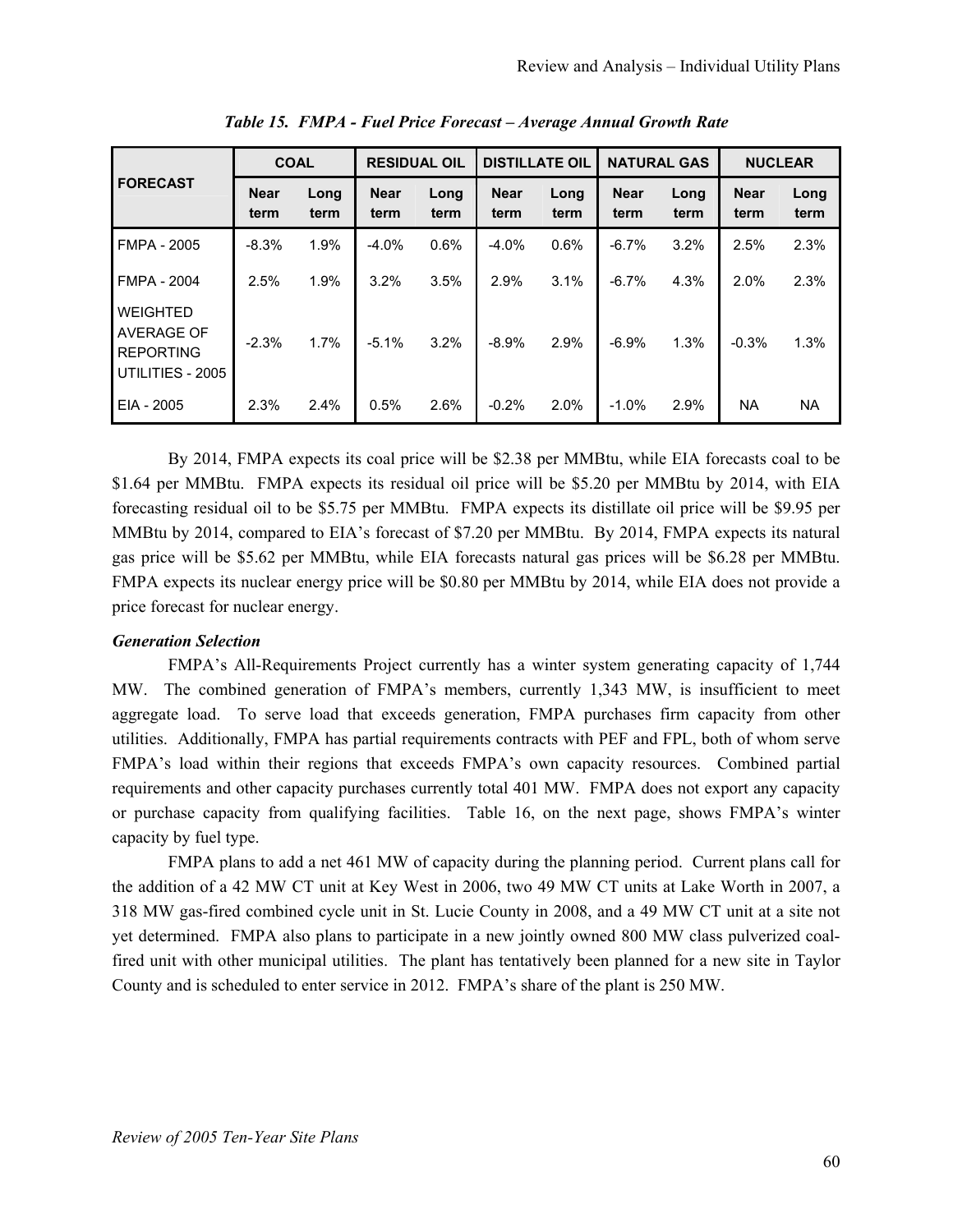| <b>UNIT TYPE</b>             | <b>CAPACITY (MW)</b><br>1/1/2005 | <b>PROPOSED</b><br><b>ADDITIONS (MW)</b> |
|------------------------------|----------------------------------|------------------------------------------|
| <b>Nuclear</b>               | 85                               | 0                                        |
| Coal                         | 220                              | 250                                      |
| Firm Imports                 | 401                              | $-296$                                   |
| <b>Member-Owned Capacity</b> | 704                              | 0                                        |
| <b>Combined Cycle</b>        | 201                              | 318                                      |
| <b>Combustion Turbine</b>    | 133                              | 189                                      |
| <b>TOTAL</b>                 | 1,744                            | 461                                      |

# *Table 16. FMPA – Winter Capacity by Fuel Type*

# *State, Regional, and Local Agency Comments*

Department of Environmental Protection – FMPA's *Ten-Year Site Plan* is adequate for planning purposes.

South Florida Water Management District -- Does not have any adverse comments regarding the suitability of the proposed sites.

South Florida Regional Planning Council -- FMPA's *Ten-Year Site Plan* is generally consistent with the goals and policies of the Council, but the Council is concerned over plans to build CT units on Stock Island in the Florida Keys.

# *Suitability*

FMPA's *Ten-Year Site Plan* is suitable for planning purposes.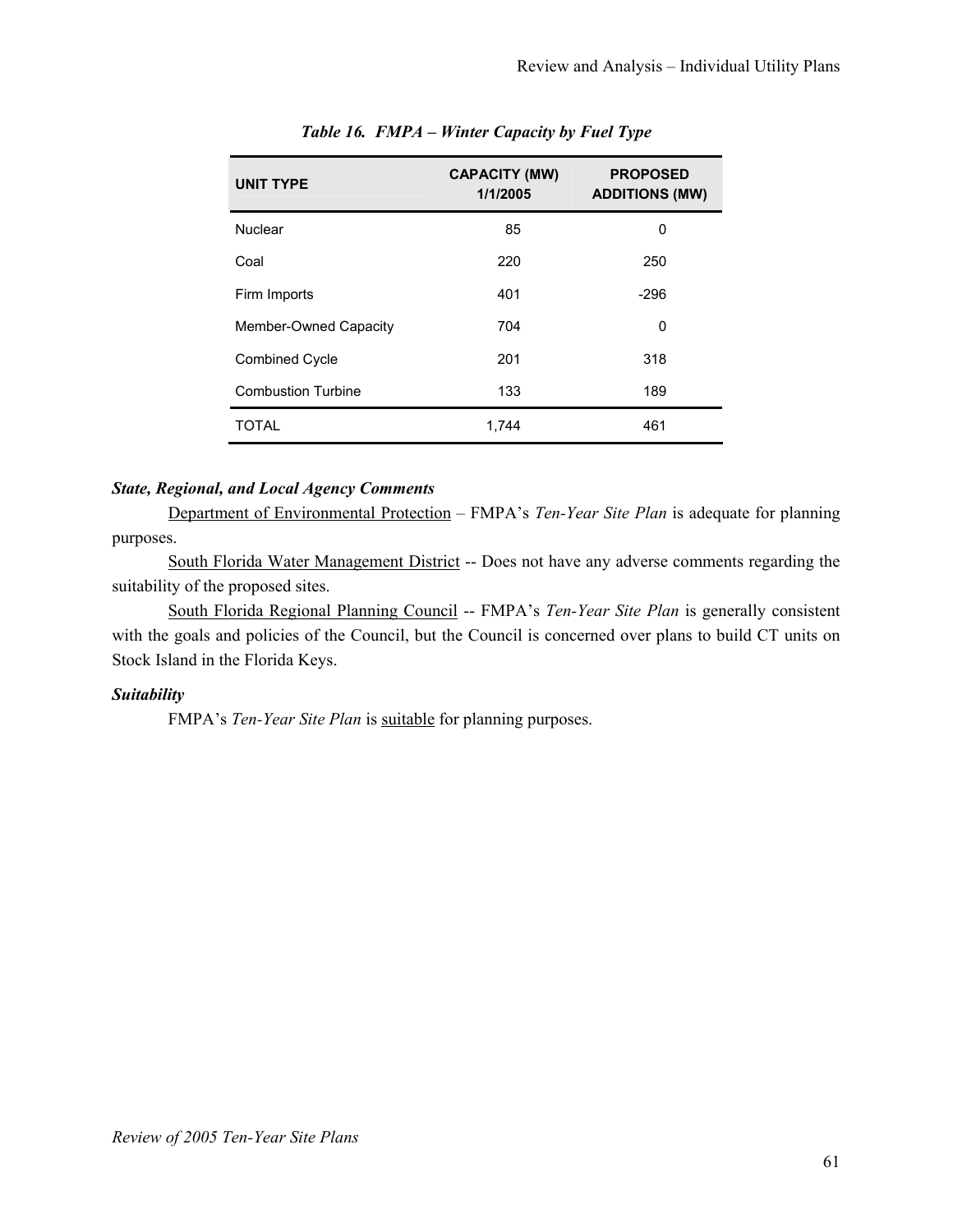# *GAINESVILLE REGIONAL UTILITIES (GRU)*

### *Load and Energy Forecast*

GRU uses a series of linear multiple regression models to forecast energy consumption. GRU obtained its historical data from reputable sources, and GRU outlined the key assumptions of its forecast. The assumptions include normal weather conditions, prices adjusted for inflation, a 2.7% average annual inflation rate throughout the forecast, and declining real electricity prices.

Under base-case assumptions, GRU forecasts that summer peak demand will increase at an average of 2.44% per year, which is higher than the historical AAGR of 2.02%. Under base-case conditions, GRU forecasts that winter peak demand will increase at an average of 2.50% per year, which is well above the previous ten-year period of 0.99%.

GRU's 2000-2004 retail sales forecasts have an absolute percent error of 1.00%, which is nearly the same as the 1.02% average for the reporting utilities. For the same period, GRU's retail sales forecasts have an average forecast error of -1.00%, which reflects a tendency to under-forecast.

# *Demand-Side Management*

GRU is not subject to FEECA's requirement to meet Commission-prescribed numeric conservation goals. However, GRU offers energy audits, low income household weatherization and natural gas extension, promotion of natural gas in residential construction, natural gas displacement of electric space heating and water heating, promotion of solar water heating, and commercial lighting efficiency and maintenance services.

GRU is promoting renewable energy with a 10 KW photovoltaic project funded by customer contributions and grants from state and federal government. GRU plans to implement a green pricing program, under which energy produced at a local landfill may be packaged with other renewable sources and marketed to GRU's residential and commercial customers.

## *Reliability Criteria*

GRU's sole reliability criterion is reserve margin, and GRU has historically been a summerpeaking utility. However, GRU utilizes a 20% reserve margin criterion for both summer and winter peak demand. Forecasted reserve margins, as shown in GRU's *Ten-Year Site Plan*, are expected to meet or exceed the reserve margin criterion in each year of the planning horizon.

### *Fuel Forecast*

For the period 2005-2014, GRU provided price forecasts for coal, residual oil, distillate oil, natural gas, and nuclear energy. The Commission evaluated GRU's price forecasts against similar forecasts from last year for 2004-2013, as well as comparable forecasts made by EIA and the other reporting utilities. Table 17, on the next page, illustrates these forecasts for both the near-term (1-3 years) and long-term (4-10 years).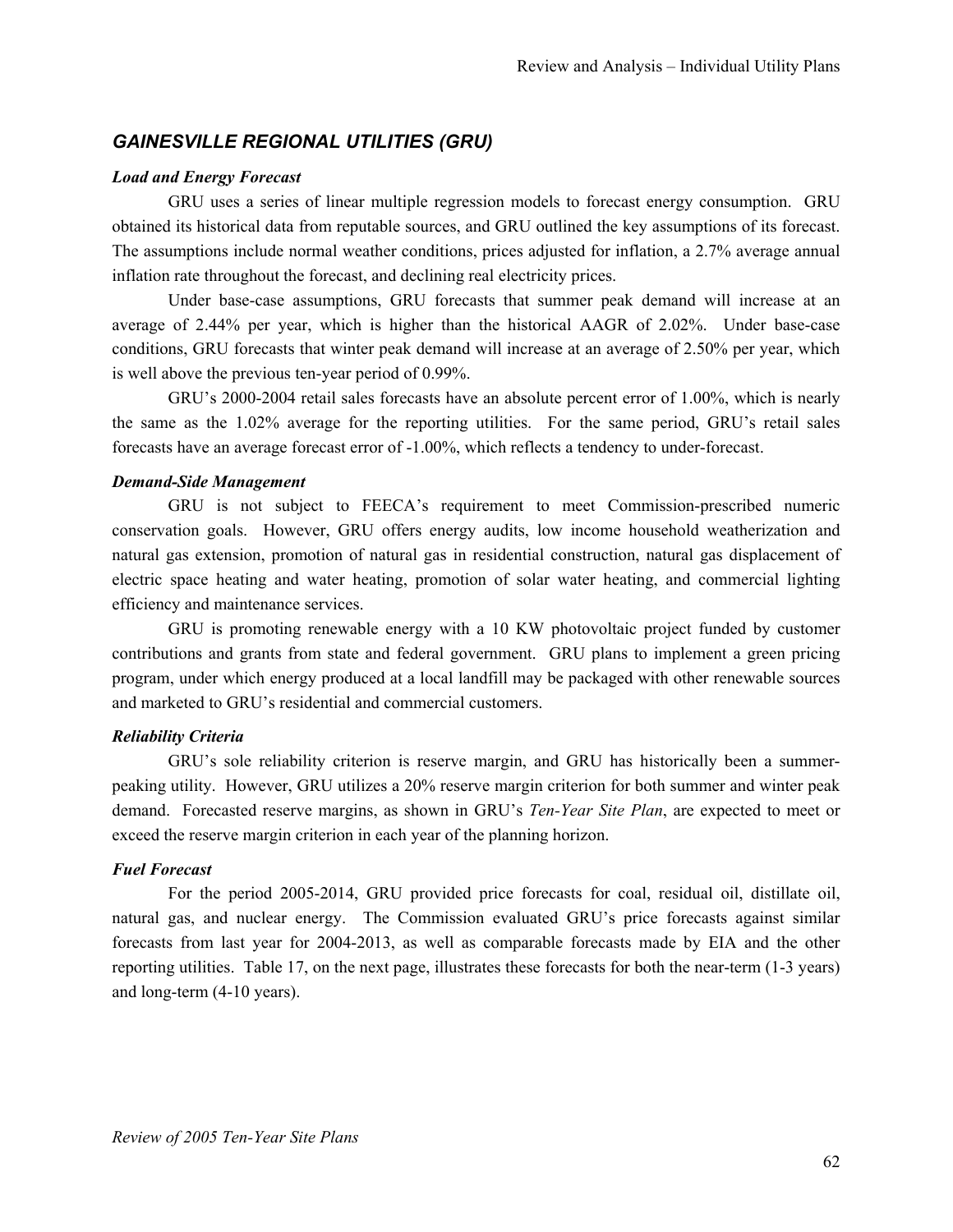|                                                                | <b>COAL</b>         |              | <b>RESIDUAL OIL</b> |              | <b>DISTILLATE OIL</b> |              | <b>NATURAL GAS</b>  |              | <b>NUCLEAR</b>      |              |
|----------------------------------------------------------------|---------------------|--------------|---------------------|--------------|-----------------------|--------------|---------------------|--------------|---------------------|--------------|
| <b>FORECAST</b>                                                | <b>Near</b><br>term | Long<br>term | <b>Near</b><br>term | Long<br>term | <b>Near</b><br>term   | Long<br>term | <b>Near</b><br>term | Long<br>term | <b>Near</b><br>term | Long<br>term |
| GRU - 2005                                                     | 4.9%                | 2.1%         | $-4.9%$             | 2.4%         | $-4.7%$               | 1.9%         | $-7.4%$             | 2.3%         | 0.8%                | 0.4%         |
| GRU - 2004                                                     | $-7.9%$             | 1.8%         | $-0.7%$             | 3.1%         | 0.6%                  | 2.7%         | 1.6%                | 4.1%         | 0.8%                | 0.4%         |
| WEIGHTED<br>AVERAGE OF<br><b>REPORTING</b><br>UTILITIES - 2005 | $-2.3%$             | 1.7%         | $-5.1%$             | 3.2%         | $-8.9%$               | 2.9%         | $-6.9%$             | 1.3%         | $-0.3%$             | 1.3%         |
| EIA - 2005                                                     | 2.3%                | 2.4%         | 0.5%                | 2.6%         | $-0.2%$               | 2.0%         | $-1.0%$             | 2.9%         | <b>NA</b>           | <b>NA</b>    |

*Table 17. GRU - Fuel Price Forecast – Average Annual Growth Rate* 

By 2014, GRU expects its coal price will be \$2.96 per MMBtu, while EIA forecasts coal to be \$1.64 per MMBtu. GRU expects its residual oil price will be \$5.54 per MMBtu by 2014, with EIA forecasting residual oil to be \$5.75 per MMBtu. GRU expects its distillate oil price will be \$6.93 per MMBtu by 2014, compared to EIA's forecast of \$7.20 per MMBtu. By 2014, GRU expects its natural gas price will be \$6.53 per MMBtu, while EIA forecasts natural gas prices will be \$6.28 per MMBtu. GRU expects its nuclear energy price will be \$0.45 per MMBtu by 2014, while EIA does not provide a price forecast for nuclear energy.

# *Generation Selection*

GRU has a net system winter capacity of 627 MW. GRU owns 630 MW of capacity but exports 3 MW to other utilities. GRU owns 1 MW of renewable capacity generated by landfill gas from the Southwest Landfill. GRU does not import any firm capacity from other utilities or purchase capacity from qualifying facilities. Table 18, on the next page, shows GRU's winter capacity by fuel type.

GRU is currently evaluating options to meet future capacity needs. Although not yet approved by GRU's governing board, a new 220 MW coal-fired generating unit, Deerhaven Unit 3, is planned for 2011. The capacity of Deerhaven Unit 1 is forecasted to decrease by 13 MW in 2010 due to the addition of equipment to reduce plant emissions. GRU plans to retire J.R. Kelly Unit 7, a 23 MW steam turbine unit, in 2011. Firm exports are forecasted to go to zero during the planning horizon.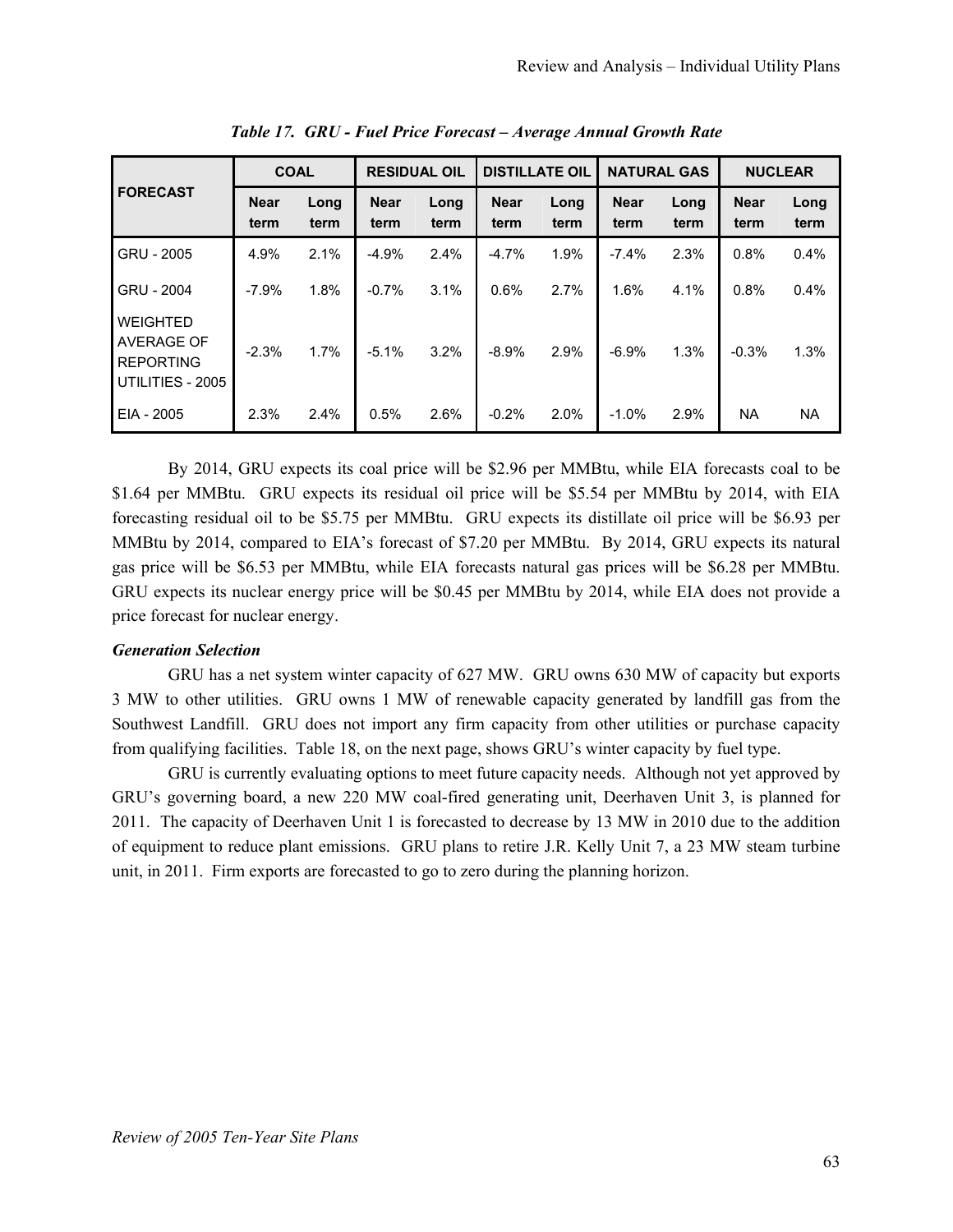| <b>UNIT TYPE</b>          | <b>CAPACITY (MW)</b><br>1/1/2005 | <b>PROPOSED</b><br><b>ADDITIONS (MW)</b> |
|---------------------------|----------------------------------|------------------------------------------|
| <b>Nuclear</b>            | 11                               | 0                                        |
| Coal                      | 228                              | 207                                      |
| Firm Exports              | -3                               | 3                                        |
| Renewables                | 1                                | 0                                        |
| <b>Combined Cycle</b>     | 118                              | 0                                        |
| Fossil Steam              | 106                              | $-23$                                    |
| <b>Combustion Turbine</b> | 166                              | $\Omega$                                 |
| TOTAL                     | 627                              | 187                                      |

# *Table 18. GRU – Winter Capacity by Fuel Type*

# *State, Regional, and Local Agency Comments*

Department of Environmental Protection – GRU's *Ten-Year Site Plan* is adequate for planning purposes.

North Central Florida Regional Planning Council – Offers no comment.

St Johns River Water Management District – Discusses possibility of increased water usage at the Deerhaven Site.

# *Suitability*

GRU's *Ten-Year Site Plan* is **suitable** for planning purposes.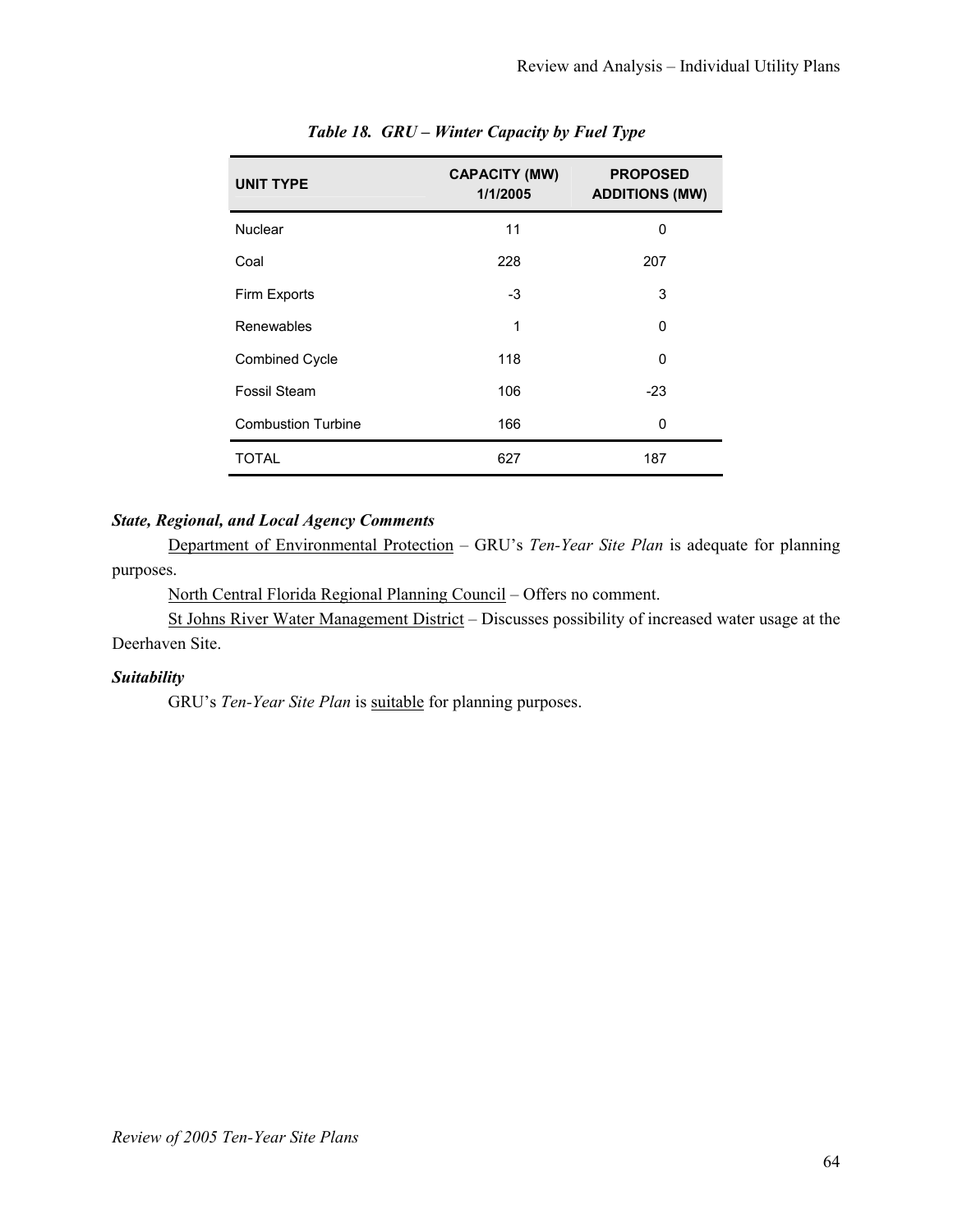# *JEA*

#### *Load and Energy Forecast*

JEA's base-case forecast uses trend analysis based on weather normalized historical data. JEA states that trend analysis methodology has dramatically increased the accuracy of its forecasts. However, trend analysis does not explicitly capture the impact of projected growth in personal income, population, or other variables related to electricity usage. JEA's trending results over the last five years have improved significantly. The methodology used to review forecasting error incorporates past years' higher error rates. Although still declining, JEA's forecast error averages are still higher than other utilities.

JEA's 2000-2004 retail sales forecasts have an absolute percent error of 1.25%, which is lower than the average of 1.02% for the reporting utilities. For the same period, JEA's retail sales forecasts have an average forecast error of -0.36%, which reflects a slight tendency to under-forecast.

Under base-case assumptions, JEA forecasts that winter peak demand will increase at an average of 2.79% per year over the planning horizon, which is higher than the historical AAGR of 2.22%. For the 2005-2014 period, base-case summer peak demand is forecasted to increase at an average of 1.95% per year, which is lower than the 2.31% AAGR for the 1995-2004 period.

#### *Demand-Side Management*

JEA is subject to FEECA's requirement to meet Commission-prescribed numeric conservation goals. The Commission set numeric conservation goals of zero for JEA in 2004 because no DSM measure was cost-effective for JEA. JEA's prior numeric conservation goals, set by the Commission in 2000, were also zero. However, JEA has continued its existing DSM programs including energy audits (required by FEECA), public information and education programs, and home fix-up programs. JEA does not currently have a load management program. Nearly all forecasted demand savings that JEA can document are expected to come from interruptible tariffs.

JEA has a Green Power program and a Clean Power Capacity program to encourage the application of renewable energy technology and use of renewable energy resources. A component of the Green Power program is a solar reimbursement program, under which JEA reimburses customers for a portion of the installation cost of solar photovoltaic and solar hot water systems. JEA has assisted with the installation of over 600 solar photovoltaic modules around Jacksonville.

#### *Reliability Criteria*

JEA's sole reliability criterion is reserve margin. Peak demand has historically occurred nearly split between the summer and winter seasons. However, JEA forecasts that winter peak demand will exceed summer peak demand for each year of the planning horizon. Because of these seasonal variations, JEA utilizes a 15% reserve margin criterion for both summer and winter peak demand.

JEA's *Ten-Year Site Plan* includes unspecified seasonal capacity purchases of 60 MW in the summer of 2010 and 30 MW in the winter of 2010/11. As it has in past years, JEA plans to rely on The Energy Authority to timely secure needed capacity from outside the FRCC region. Without these purchases, JEA forecasts a 13% reserve margin for summer 2010 and a 14% reserve margin for winter 2010/11. With these two exceptions, forecasted reserve margins, as shown in JEA's *Ten-Year Site Plan*, are expected to exceed the 15% reserve margin criterion in each year of the planning horizon.

*Review of 2005 Ten-Year Site Plans*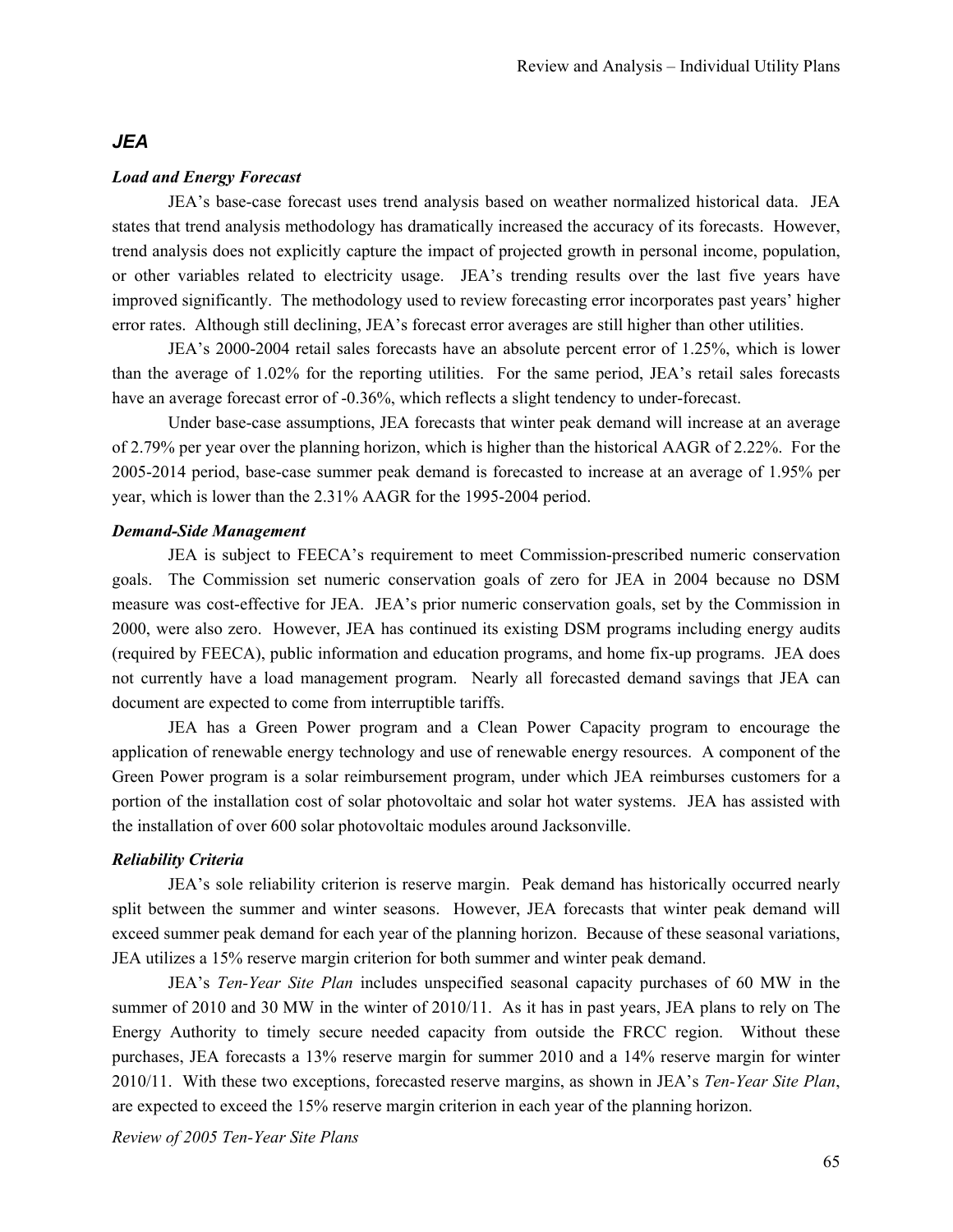## *Fuel Forecast*

For the period 2005-2014, JEA provided price forecasts for coal, residual oil, distillate oil, and natural gas. The Commission evaluated JEA's price forecasts against similar forecasts from last year for 2004-2013, as well as comparable forecasts made by EIA and the other reporting utilities. Table 19 illustrates these forecasts for both the near-term (1-3 years) and long-term (4-10 years).

| <b>FORECAST</b>                                                       | <b>COAL</b>         |              | <b>RESIDUAL OIL</b> |              | <b>DISTILLATE OIL</b> |              | <b>NATURAL GAS</b>  |              | <b>NUCLEAR</b>      |              |
|-----------------------------------------------------------------------|---------------------|--------------|---------------------|--------------|-----------------------|--------------|---------------------|--------------|---------------------|--------------|
|                                                                       | <b>Near</b><br>term | Long<br>term | <b>Near</b><br>term | Long<br>term | <b>Near</b><br>term   | Long<br>term | <b>Near</b><br>term | Long<br>term | <b>Near</b><br>term | Long<br>term |
| JEA - 2005                                                            | 6.1%                | 3.1%         | $-5.4%$             | 1.0%         | $-5.9%$               | 0.8%         | $-2.5%$             | $-0.4%$      | NA.                 | <b>NA</b>    |
| JEA - 2004                                                            | 0.1%                | 2.3%         | 1.4%                | 2.7%         | 1.2%                  | 2.5%         | $-4.2%$             | 1.8%         | NA.                 | NA.          |
| <b>WEIGHTED</b><br>AVERAGE OF<br><b>REPORTING</b><br>UTILITIES - 2005 | $-2.3%$             | 1.7%         | $-5.1%$             | 3.2%         | $-8.9%$               | 2.9%         | $-6.9%$             | 1.3%         | $-0.3%$             | 1.3%         |
| EIA - 2005                                                            | 2.3%                | 2.4%         | 0.5%                | 2.6%         | $-0.2%$               | $2.0\%$      | $-1.0\%$            | 2.9%         | NA                  | NA.          |

*Table 19. JEA - Fuel Price Forecast – Average Annual Growth Rate* 

By 2014, JEA expects its coal price will be \$2.74 per MMBtu, while EIA forecasts coal to be \$1.64 per MMBtu. JEA expects its residual oil price will be \$4.17 per MMBtu by 2014, with EIA forecasting residual oil to be \$5.75 per MMBtu. JEA expects its distillate oil price will be \$9.25 per MMBtu by 2014, compared to EIA's forecast of \$7.20 per MMBtu. By 2014, JEA expects its natural gas price will be \$5.81 per MMBtu, while EIA forecasts natural gas prices will be \$6.28 per MMBtu.

## *Generation Selection*

JEA has a net winter capacity of 3,300 MW. JEA owns 3,476 MW of capacity but exports 383 MW to other utilities and imports 207 MW. JEA does not purchase capacity from qualifying facilities. JEA owns 1 MW of renewable capacity generated by landfill gas from the Girvin Landfill. Table 20, on the next page, shows JEA's winter capacity by fuel type.

JEA plans net winter capacity additions of 844 MW over the planning horizon. This year, JEA completed its conversion of two 191 MW CT units at the Brandy Branch site to combined cycle operation totaling 610 MW. Three 86 MW CT units are proposed for 2011 at a yet-to-be determined site. JEA plans to participate in a new jointly owned 800 MW class pulverized coal-fired unit with other municipal utilities. The plant has tentatively been planned for a new site in Taylor County and is scheduled to enter service in 2012. JEA's share of the plant is 236 MW. Also planned is a 250 MW fluidized bed coal unit in 2013 at a Greenfield site to be determined. JEA also forecasts minimal increases in generating capacity at several of its existing generating units.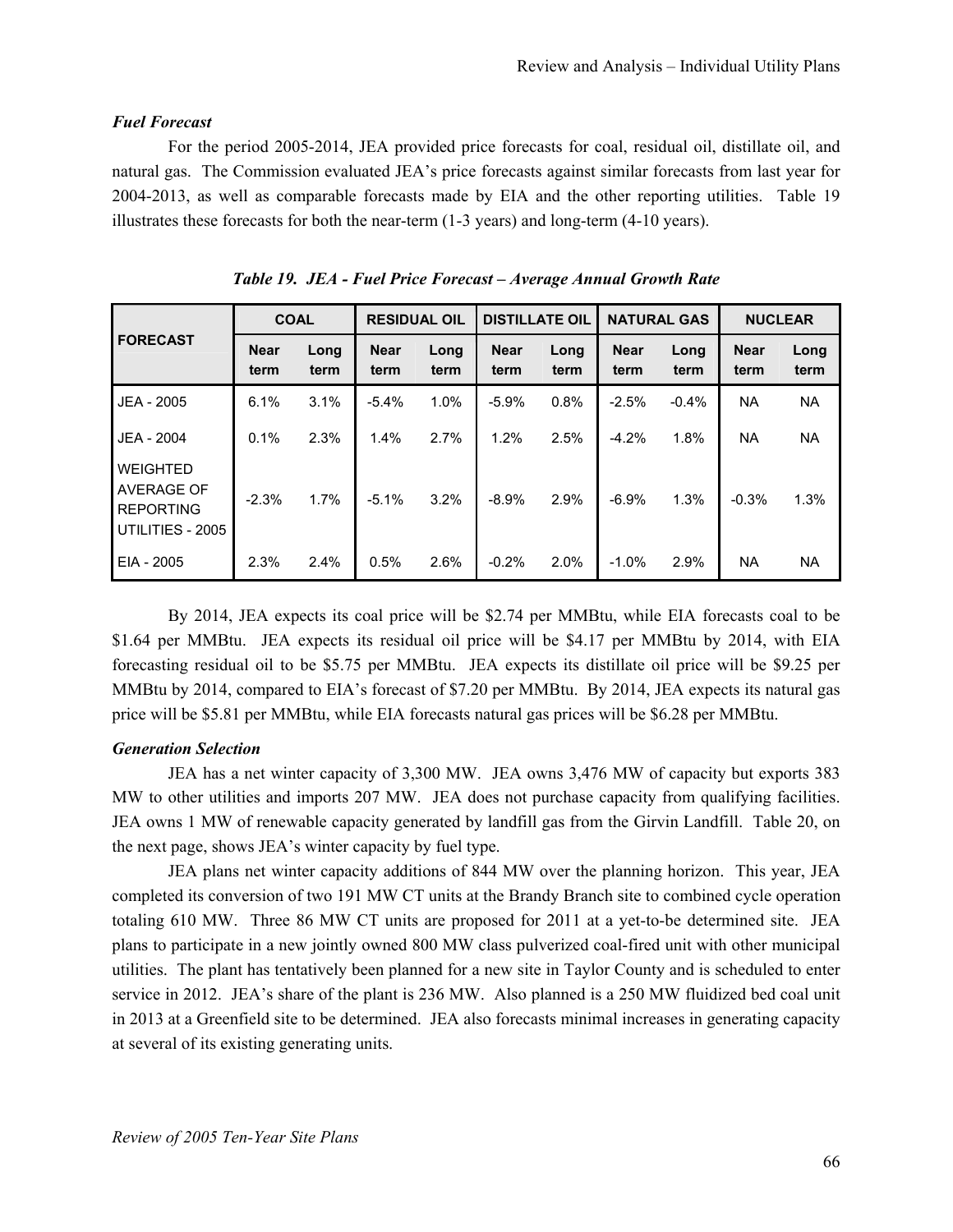The amount of firm capacity imported by JEA is expected to decrease to 22 MW by the end of the planning period. This value incorporates the expiration of a purchased power agreement with the Southern Company in 2010.

| <b>UNIT TYPE</b>          | <b>CAPACITY (MW)</b><br>1/1/2005 | <b>PROPOSED</b><br><b>ADDITIONS (MW)</b> |
|---------------------------|----------------------------------|------------------------------------------|
| Coal                      | 1,771                            | 503                                      |
| Firm Imports              | 207                              | -185                                     |
| Firm Exports              | $-383$                           | 0                                        |
| Renewables                | 1                                | 0                                        |
| <b>Combined Cycle</b>     | 0                                | 623                                      |
| Fossil Steam              | 505                              | 18                                       |
| <b>Combustion Turbine</b> | 1,199                            | $-115$                                   |
| <b>TOTAL</b>              | 3,300                            | 844                                      |

*Table 20. JEA – Winter Capacity by Fuel Type* 

# *State, Regional, and Local Agency Comments*

Department of Environmental Protection – JEA's *Ten-Year Site Plan* is adequate for planning purposes.

St Johns River Water Management District – Provides no comment, as JEA's *Ten-Year Site Plan* provides no reference to any water resource issues.

#### *Suitability*

JEA's *Ten-Year Site Plan* is suitable for planning purposes.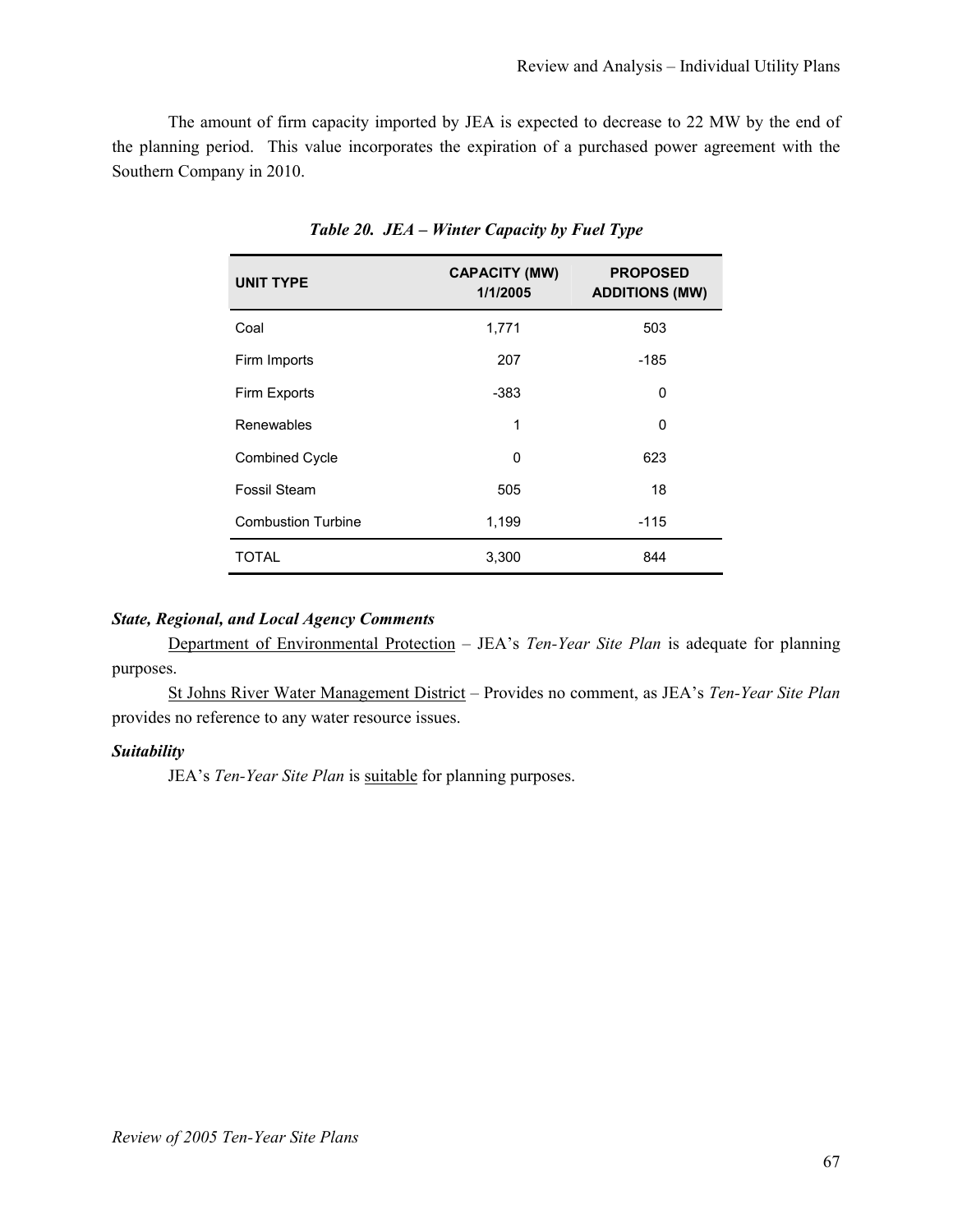# *CITY OF LAKELAND (LAK)*

#### *Load and Energy Forecast*

LAK's load forecast methodology includes econometric and multiple regression modeling, study of historical relationships and growth rates, trend analysis, and exponential smoothing. The winter peak demand forecast model uses independent variables such as temperature at time of peak, annual minimum temperature, and minimum temperature of week prior to winter peak. The summer peak demand forecast model uses annual maximum temperature, temperature at time of peak, and Polk County population.

Under base case conditions, LAK forecasts that winter peak demand will increase at an average of 2.03% per year over the next ten years, which is substantially higher than the historic AAGR of 0.67%. For the 2005-2014 period, summer peak demand is projected to increase at an average of 2.12% per year, which is nearly the same as the 2.10% AAGR for the 1995-2004 period.

LAK's 2000-2004 retail sales forecasts have an absolute percent error of 1.04%, which is nearly the same as the 1.40% average for the nine reporting utilities. For the same period, LAK's retail sales forecasts have an average forecast error of 1.04%, reflecting a tendency to over-forecast.

#### *Demand-Side Management*

LAK is not subject to FEECA's requirement to meet Commission-prescribed numeric conservation goals. However, LAK offers energy audits, a residential load management program, a residential loan program, a commercial lighting program, and thermal energy storage. LAK also offers an interruptible service tariff. LAK is also involved in several renewable energy program activities such as a solar street light program, solar thermal water heating project, residential photovoltaic systems, and a green pricing program.

#### *Reliability Criteria*

LAK's sole reliability criterion is reserve margin, and LAK has historically been a winter-peaking utility. However, LAK utilizes a 15% reserve margin criterion for both summer and winter peak demand. Forecasted reserve margins, as shown in LAK's *Ten-Year Site Plan*, are expected to meet or exceed the reserve margin criterion in each year of the planning horizon.

#### *Fuel Forecast*

For the period 2005-2014, LAK provided price forecasts for coal, residual oil, distillate oil, and natural gas. The Commission evaluated LAK's price forecasts against similar forecasts from last year for 2004-2013, as well as comparable forecasts made by EIA and the other reporting utilities. Table 21, on the next page, illustrates these forecasts for both the near-term (1-3 years) and long-term (4-10 years).

 By 2014, LAK expects its coal price will be \$2.66 per MMBtu, while EIA forecasts coal to be \$1.64 per MMBtu. LAK expects its residual oil price will be \$4.12 per MMBtu by 2014, with EIA forecasting residual oil to be \$5.75 per MMBtu. LAK expects its distillate oil price will be \$6.91 per MMBtu by 2014, compared to EIA's forecast of \$7.20 per MMBtu. By 2014, LAK expects its natural gas price will be \$6.56 per MMBtu, while EIA forecasts natural gas prices will be \$6.28 per MMBtu.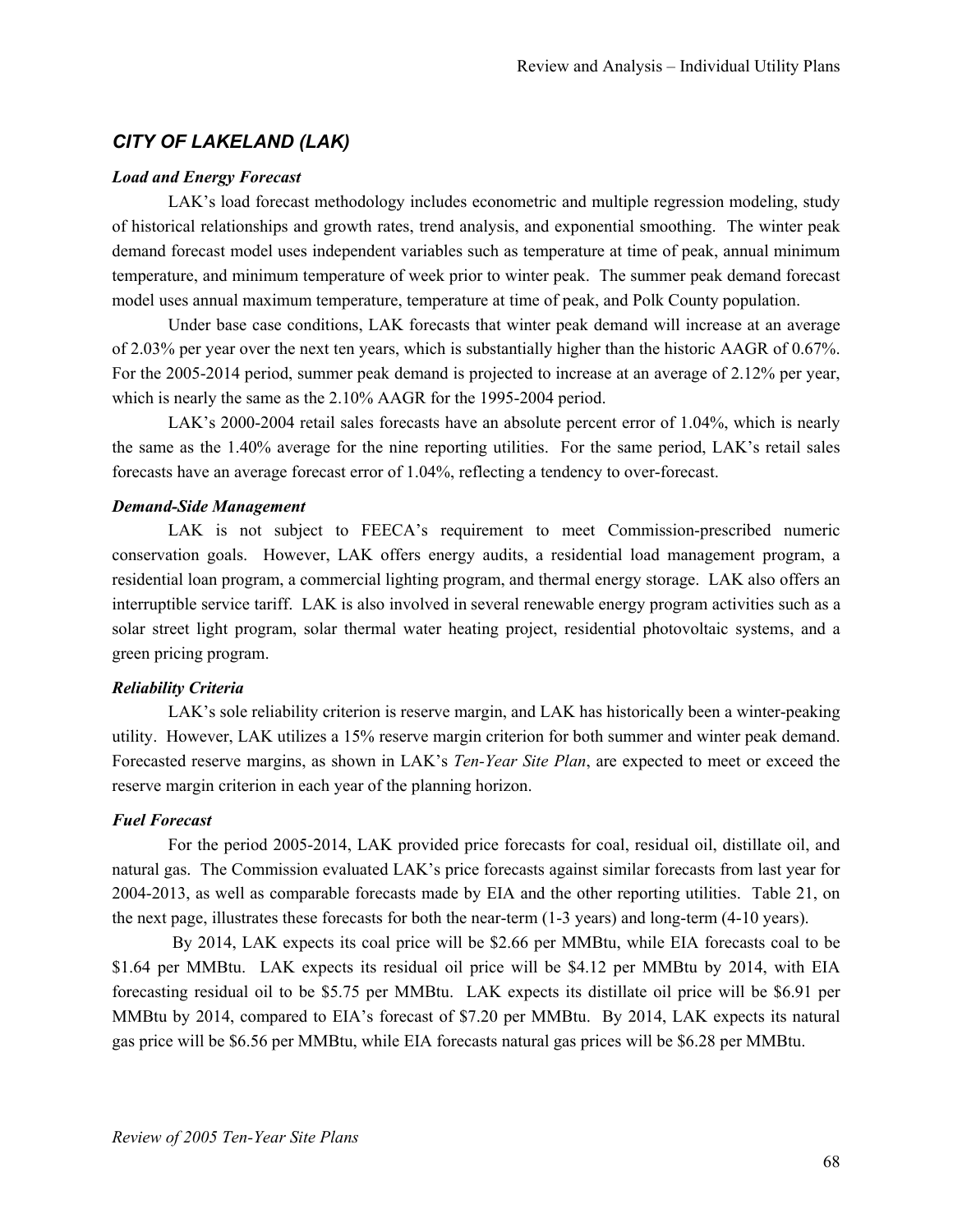|                                                                       | <b>COAL</b>         |              | <b>RESIDUAL OIL</b> |              | <b>DISTILLATE OIL</b> |              | <b>NATURAL GAS</b>  |              | <b>NUCLEAR</b>      |              |
|-----------------------------------------------------------------------|---------------------|--------------|---------------------|--------------|-----------------------|--------------|---------------------|--------------|---------------------|--------------|
| <b>FORECAST</b>                                                       | <b>Near</b><br>term | Long<br>term | <b>Near</b><br>term | Long<br>term | <b>Near</b><br>term   | Long<br>term | <b>Near</b><br>term | Long<br>term | <b>Near</b><br>term | Long<br>term |
| LAK - 2005                                                            | 0.1%                | 1.0%         | $-7.0%$             | 0.2%         | $-9.5%$               | $-0.5%$      | $-5.6%$             | $-0.1%$      | <b>NA</b>           | <b>NA</b>    |
| LAK - 2004                                                            | 5.3%                | 3.9%         | $-0.1%$             | 4.0%         | 3.6%                  | 3.2%         | 2.1%                | 3.9%         | <b>NA</b>           | <b>NA</b>    |
| <b>WEIGHTED</b><br>AVERAGE OF<br><b>REPORTING</b><br>UTILITIES - 2005 | $-2.3%$             | 1.7%         | $-5.1%$             | 3.2%         | $-8.9%$               | 2.9%         | $-6.9%$             | 1.3%         | $-0.3%$             | 1.3%         |
| EIA - 2005                                                            | 2.3%                | 2.4%         | 0.5%                | 2.6%         | $-0.2%$               | 2.0%         | $-1.0%$             | 2.9%         | <b>NA</b>           | <b>NA</b>    |

*Table 21. LAK - Fuel Price Forecast – Average Annual Growth Rate* 

### *Generation Selection*

LAK has a winter system capacity of 895 MW. LAK owns 995 MW of generating units but exports 100 MW of firm capacity to FMPA. LAK does not plan to add any new generation during the planning horizon. The 100 MW capacity export to FMPA is scheduled to expire in 2007. Table 22 shows LAK's winter capacity by fuel type.

| <b>UNIT TYPE</b>          | <b>CAPACITY (MW)</b><br>1/1/2005 | <b>PROPOSED</b><br><b>ADDITIONS (MW)</b> |
|---------------------------|----------------------------------|------------------------------------------|
| Coal                      | 205                              | 0                                        |
| Firm Exports              | $-100$                           | 100                                      |
| <b>Combined Cycle</b>     | 495                              | 0                                        |
| Fossil Steam              | 193                              | 0                                        |
| <b>Combustion Turbine</b> | 102                              | 0                                        |
| <b>TOTAL</b>              | 895                              | 100                                      |

*Table 22. LAK – Winter Capacity by Fuel Type* 

### *State, Regional, and Local Agency Comments*

Department of Environmental Protection – No additional generating capacity is anticipated during the planning horizon. LAK's *Ten-Year Site Plan* is adequate for planning purposes.

### *Suitability*

LAK's *Ten-Year Site Plan* is suitable for planning purposes.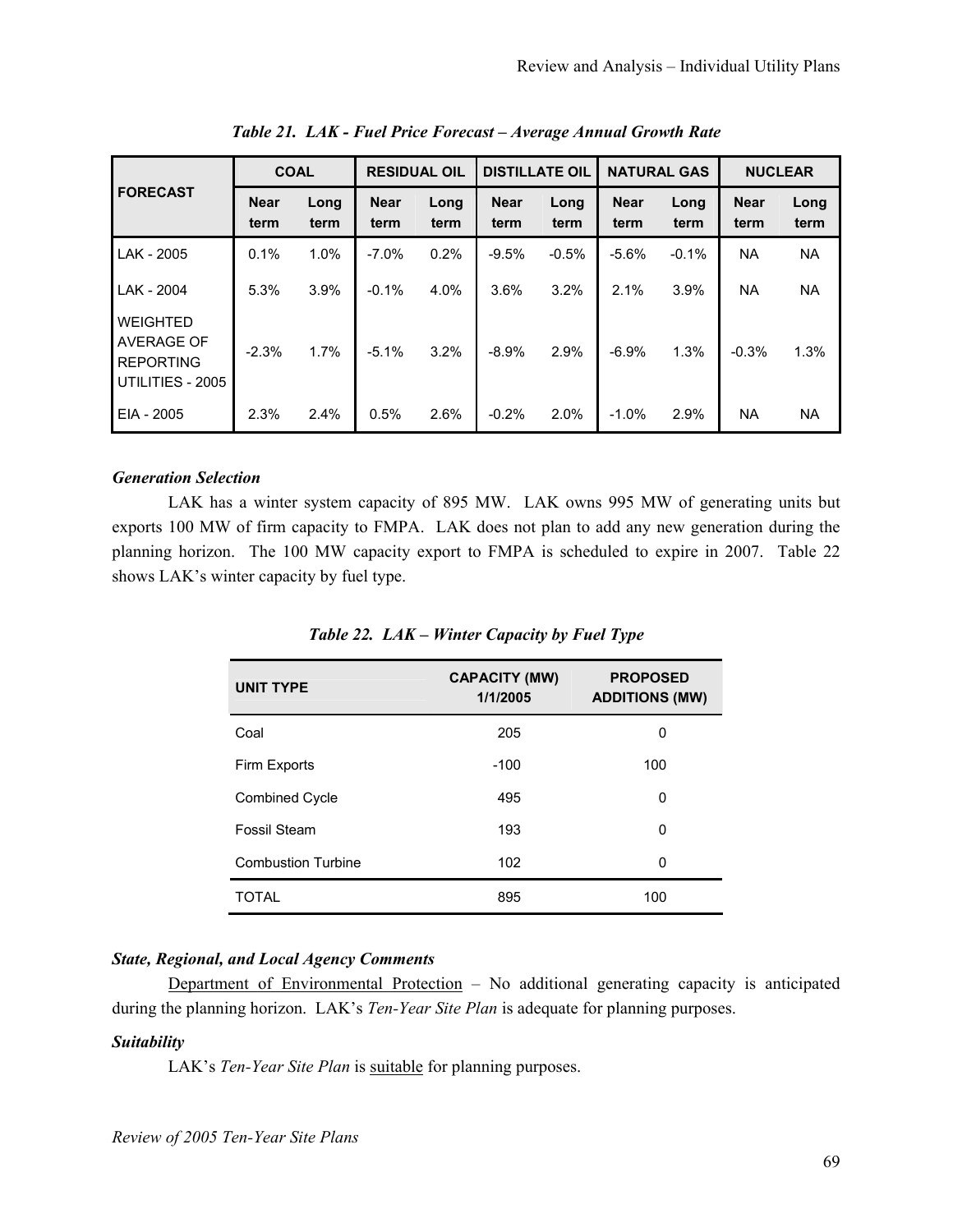# *ORLANDO UTILITIES COMMISSION (OUC)*

#### *Load and Energy Forecast*

OUC has engaged Itron, formerly Regional Economic Research, Inc. to develop forecasts of peak demand and energy consumption. Linear regression sales models are developed and end-use concepts are blended into the regression model specification. OUC uses the Statistically Adjusted Engineering (SAE) model, which entails specifying end-use variables of heating, cooling, and base use for the sales regression models. OUC's methodology and assumptions are appropriate. There were insufficient data to measure the absolute percent error of OUC's 2000-2004 retail sales forecasts.

Under base-case assumptions, OUC forecasts that summer peak demand will increase at an average of 1.75% per year over the 2005-2014 forecast period, which is much lower than the 4.76% AAGR for the 1995-2004 period. Winter peak demand is forecast to increase at an average of 2.85% per year, which is lower than the historical AAGR of 3.20%.

#### *Demand-Side Management*

OUC is subject to FEECA's requirement to meet Commission-prescribed numeric conservation goals. The Commission set numeric conservation goals of zero for OUC in 2004 because no DSM measure was cost-effective for OUC. OUC's prior numeric conservation goals, set by the Commission in 2000, were also zero. However, OUC has continued its existing DSM programs including energy audits, heat pump replacement, water heating, weatherization, and home energy fix-up. OUC has an interruptible service tariff but no load management program.

#### *Reliability Criteria*

OUC's sole reliability criterion is reserve margin, and OUC is primarily a summer-peaking utility. However, OUC utilizes a 15% reserve margin criterion for both summer and winter peak demand. Forecasted reserve margins, as shown in OUC's *Ten-Year Site Plan*, are expected to meet or exceed the reserve margin criterion in each year of the planning horizon.

### *Fuel Forecast*

For the period 2005-2014, OUC provided price forecasts for coal, residual oil, distillate oil, natural gas, and nuclear energy. The Commission evaluated OUC's price forecasts against similar forecasts from last year for 2004-2013, as well as comparable forecasts made by EIA and the other reporting utilities. Table 23, on the next page, illustrates these forecasts for both the near-term (1-3 years) and long-term (4-10 years).

 By 2014, OUC expects its coal price will be \$3.06 per MMBtu, while EIA forecasts coal to be \$1.64 per MMBtu. OUC expects its residual oil price will be \$4.67 per MMBtu by 2014, with EIA forecasting residual oil to be \$5.75 per MMBtu. OUC expects its distillate oil price will be \$6.08 per MMBtu by 2014, compared to EIA's forecast of \$7.20 per MMBtu. By 2014, OUC expects its natural gas price will be \$5.89 per MMBtu, while EIA forecasts natural gas prices will be \$6.28 per MMBtu. OUC expects its nuclear energy price will be \$0.52 per MMBtu by 2014, while EIA does not provide a price forecast for nuclear energy.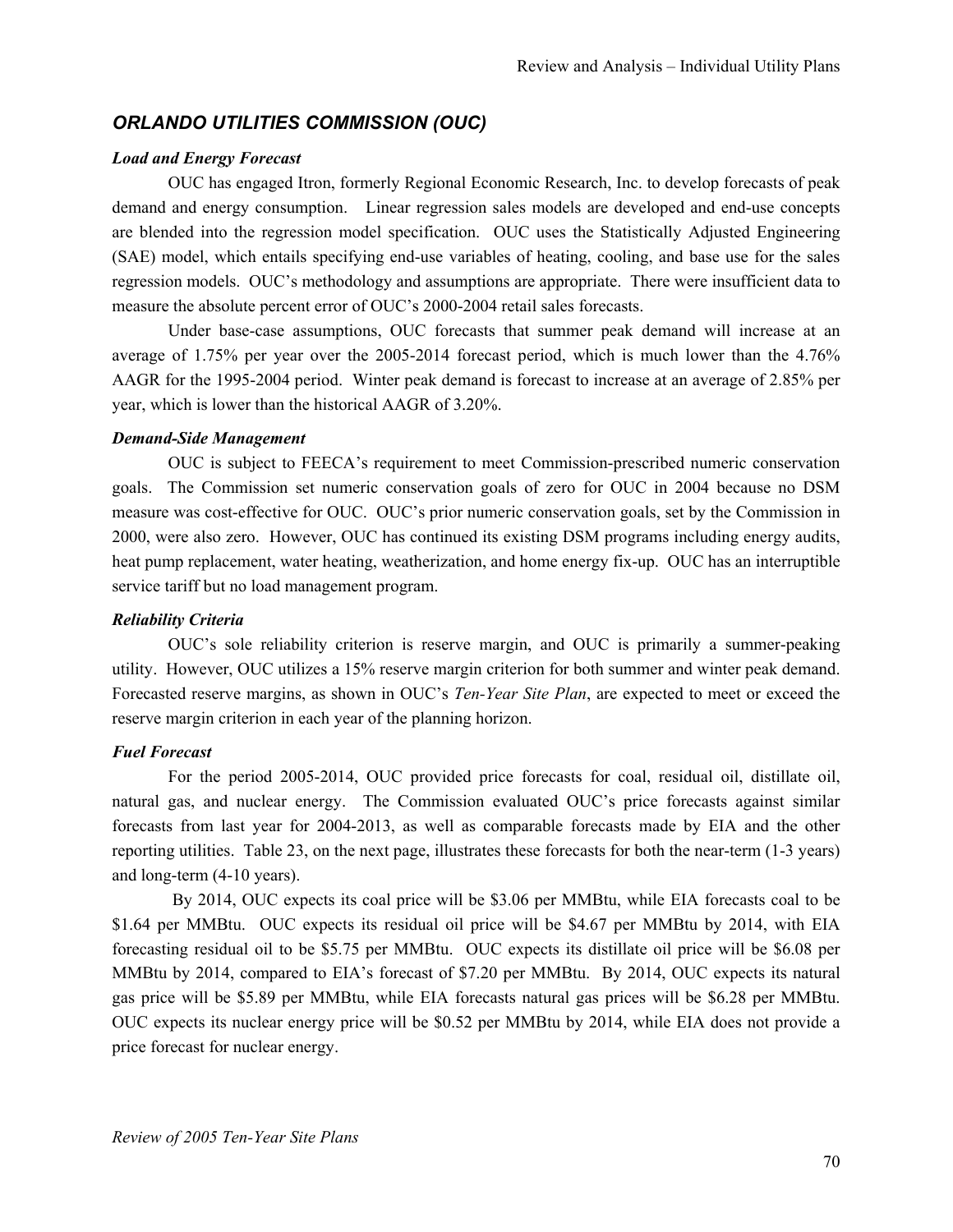|                                                                | <b>COAL</b>         |              | <b>RESIDUAL OIL</b> |              | <b>DISTILLATE OIL</b> |              | <b>NATURAL GAS</b>  |              | <b>NUCLEAR</b>      |              |
|----------------------------------------------------------------|---------------------|--------------|---------------------|--------------|-----------------------|--------------|---------------------|--------------|---------------------|--------------|
| <b>FORECAST</b>                                                | <b>Near</b><br>term | Long<br>term | <b>Near</b><br>term | Long<br>term | <b>Near</b><br>term   | Long<br>term | <b>Near</b><br>term | Long<br>term | <b>Near</b><br>term | Long<br>term |
| OUC - 2005                                                     | 5.5%                | 3.5%         | $-4.4%$             | $-2.0%$      | $-4.5%$               | $-1.8%$      | $-4.3%$             | $-1.6%$      | 2.3%                | 2.4%         |
| <b>OUC - 2004</b>                                              | 2.6%                | 3.7%         | $-1.8%$             | 1.7%         | $-2.1%$               | 1.9%         | $-1.7%$             | 0.8%         | 2.4%                | 2.5%         |
| WEIGHTED<br>AVERAGE OF<br><b>REPORTING</b><br>UTILITIES - 2005 | $-2.3%$             | 1.7%         | $-5.1%$             | 3.2%         | $-8.9%$               | 2.9%         | $-6.9%$             | 1.3%         | $-0.3%$             | 1.3%         |
| EIA - 2005                                                     | 2.3%                | 2.4%         | 0.5%                | 2.6%         | $-0.2%$               | 2.0%         | $-1.0%$             | 2.9%         | <b>NA</b>           | <b>NA</b>    |

*Table 23. OUC - Fuel Price Forecast – Average Annual Growth Rate* 

### *Generation Selection*

OUC has a winter system capacity of 1,614 MW. Of this total, 1,257 MW comes from OUCowned generation and another 21 MW from the City of St. Cloud generating units that OUC manages and operates. Currently, OUC imports 358 MW and exports 22 MW to other utilities. Table 24 shows OUC's winter capacity by fuel type.

| <b>UNIT TYPE</b>                            | <b>CAPACITY (MW)</b><br>1/1/2005 | <b>PROPOSED</b><br><b>ADDITIONS (MW)</b> |
|---------------------------------------------|----------------------------------|------------------------------------------|
| <b>Nuclear</b>                              | 65                               | 0                                        |
| Coal                                        | 760                              | $\Omega$                                 |
| Integrated Coal Gasification Combined Cycle | $\mathbf 0$                      | 311                                      |
| Firm Imports                                | 358                              | $-15$                                    |
| Firm Exports                                | $-22$                            | 22                                       |
| <b>Combined Cycle</b>                       | 185                              | $\Omega$                                 |
| <b>Combustion Turbine</b>                   | 268                              | $-21$                                    |
| <b>TOTAL</b>                                | 1,614                            | 297                                      |

*Table 24. OUC – Winter Capacity by Fuel Type* 

OUC plans to add 297 MW of net winter capacity over the planning horizon. The St. Cloud units are scheduled for retirement in 2006. OUC expects to decrease imports to 343 MW by 2014, while exports are expected to decrease to zero by 2007. OUC's only planned generating unit addition is a joint project, with the Southern Company, to build an integrated coal gasification combined cycle unit at the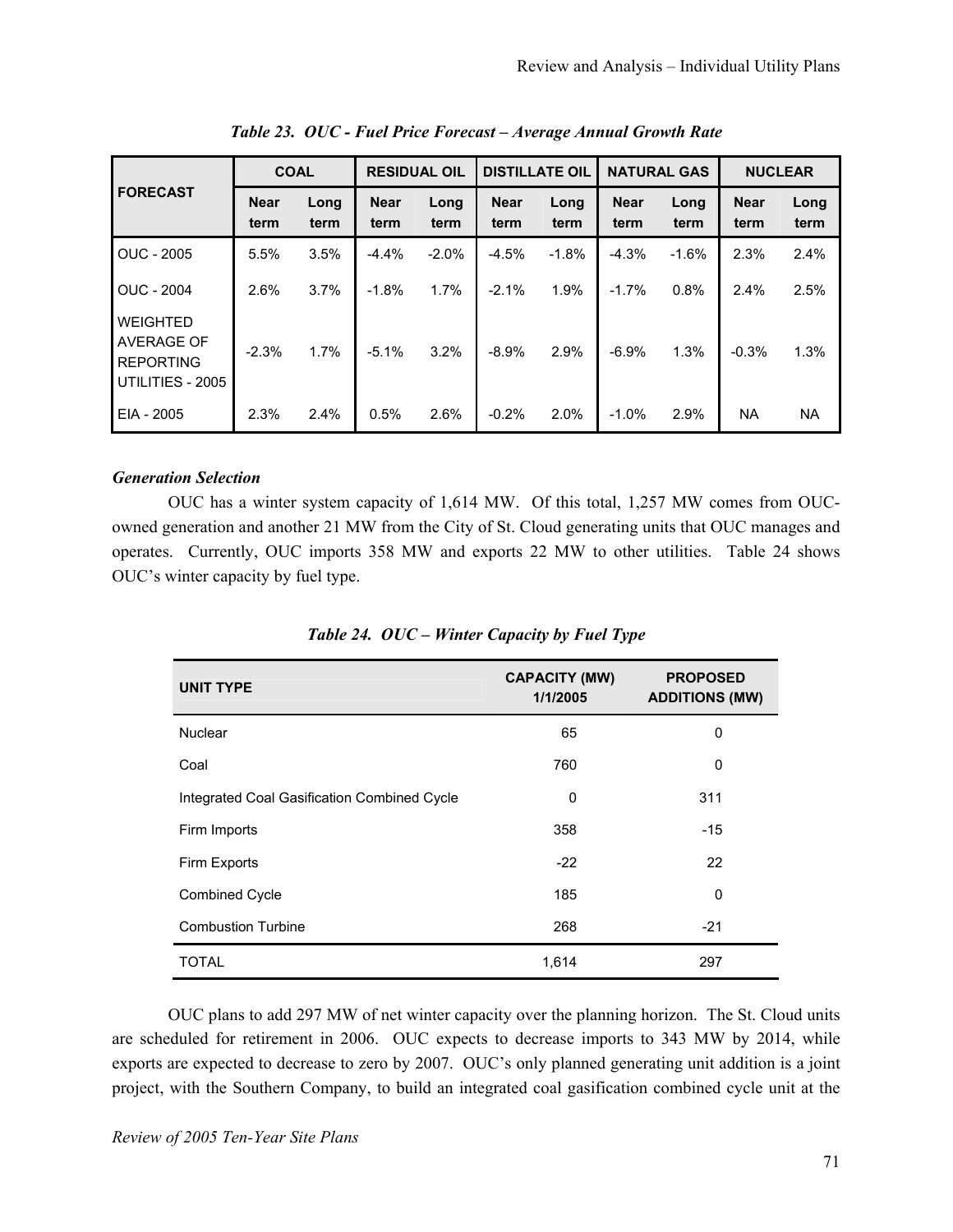Stanton site. The U.S. Department of Energy's Clean Coal Technology Program will provide partial funding for the plant. OUC's expected share of the unit, expected to enter service in 2011, is 311 MW.

### *State, Regional, and Local Agency Comments*

Department of Environmental Protection – OUC's *Ten-Year Site Plan* is adequate for planning purposes.

East Central Florida Regional Planning Council -- OUC's proposed project appears suitable.

South Florida Water Management District – Has no adverse comments regarding the suitability of the proposed sites.

St Johns River Water Management District – Notes that OUC's application for Supplemental Site Certification for the proposed Stanton IGCC unit will include the District in the review process. No "potential conflicts with natural resources" can be determined from information provided in OUC's *Ten-Year Site Plan*.

## *Suitability*

OUC's *Ten-Year Site Plan* is suitable for planning purposes.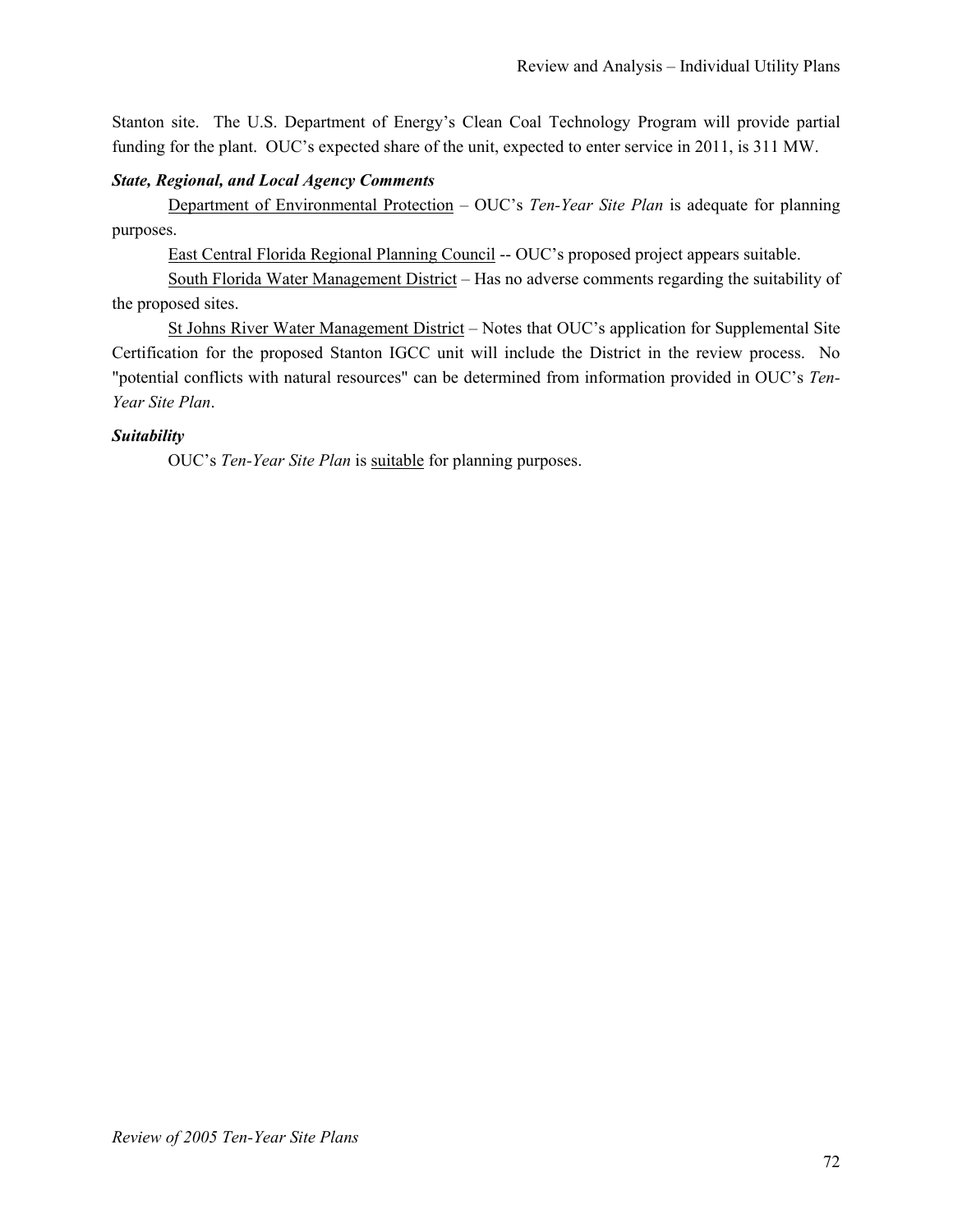# *CITY OF TALLAHASSEE (TAL)*

#### *Load and Energy Forecast*

TAL uses a series of multi-variable linear regression forecasting models to develop its energy forecasts. These models rely upon an analysis of the system's historical growth, usage patterns, and population statistics. TAL lists its data sources and tests its load forecast sensitivities for high load growth and low load growth cases.

Under base-case conditions, TAL's summer peak demand is projected to increase at an average of 1.59% per year over the 2005-2014 forecast period, which is slightly higher than the 1.44% AAGR for the 1995-2004 period. Winter peak demand is projected to increase at an average of 2.02% per year, which is higher than the historical AAGR of -0.02%.

TAL's 2000-2004 retail sales forecasts have an absolute percent error of 0.53%, which is lower than the 1.02% average for the reporting utilities. For the same period, TAL's retail sales forecasts have an average forecast of 0.31%, which reflects a slight tendency to over-forecast.

### *Demand-Side Management*

TAL is not subject to FEECA's requirement to meet Commission-prescribed numeric conservation goals. However, TAL offers energy audits, five residential DSM programs, and five commercial DSM programs. These programs include loans and rebates, non-dispatchable conservation programs, public information and education programs, and home improvement programs. TAL does not have an interruptible service tariff or a load management program. TAL is preparing a new DSM plan in conjunction with an updated integrated resource plan study.

TAL promotes the use of renewable energy. TAL has an 11 MW hydroelectric generator on Lake Talquin. In addition, there are currently 40 KW of photovoltaic projects in TAL's service area, with plans for additional installations. TAL also promotes solar pool heating and solar water heating projects, and has a green pricing program.

### *Reliability Criteria*

TAL's sole reliability criterion is reserve margin, and TAL is primarily a summer-peaking utility. As a result, TAL utilizes a summer reserve margin criterion of 17%. Forecasted reserve margins, as shown in TAL's *Ten-Year Site Plan*, are expected to meet or exceed the reserve margin criterion in each year of the planning horizon.

### *Fuel Forecast*

For the period 2005-2014, TAL provided price forecasts for coal, residual oil, distillate oil, and natural gas. The Commission evaluated TAL's price forecasts against similar forecasts from last year for 2004-2013, as well as comparable forecasts made by EIA and the other reporting utilities. Table 25, on the next page, illustrates these forecasts for both the near-term (1-3 years) and long-term (4-10 years).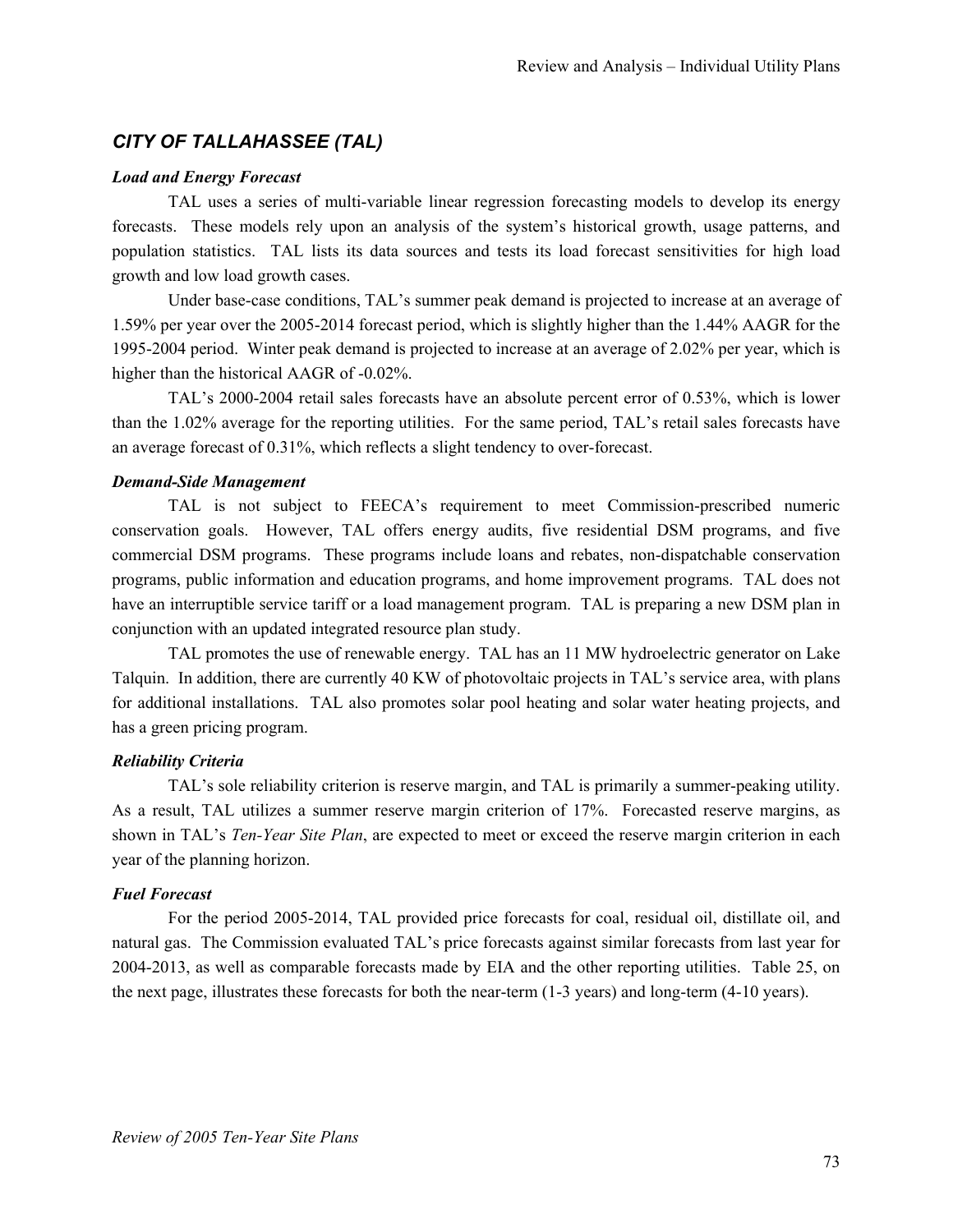|                                                                       | <b>COAL</b>         |              | <b>RESIDUAL OIL</b> |              | <b>DISTILLATE OIL</b> |              | <b>NATURAL GAS</b>  |              | <b>NUCLEAR</b>      |              |
|-----------------------------------------------------------------------|---------------------|--------------|---------------------|--------------|-----------------------|--------------|---------------------|--------------|---------------------|--------------|
| <b>FORECAST</b>                                                       | <b>Near</b><br>term | Long<br>term | <b>Near</b><br>term | Long<br>term | <b>Near</b><br>term   | Long<br>term | <b>Near</b><br>term | Long<br>term | <b>Near</b><br>term | Long<br>term |
| TAL - 2005                                                            | $-11.1%$            | 1.7%         | 5.3%                | 0.3%         | 6.6%                  | 0.6%         | $-4.1%$             | $-0.8%$      | <b>NA</b>           | <b>NA</b>    |
| TAL - 2004                                                            | $-4.4%$             | $-0.4%$      | $-1.4%$             | 3.1%         | $-5.5%$               | 4.9%         | $-4.2%$             | 0.8%         | NA                  | <b>NA</b>    |
| WEIGHTED<br><b>AVERAGE OF</b><br><b>REPORTING</b><br>UTILITIES - 2005 | $-2.3%$             | 1.7%         | $-5.1%$             | 3.2%         | $-8.9%$               | 2.9%         | $-6.9%$             | 1.3%         | $-0.3%$             | 1.3%         |
| EIA - 2005                                                            | 2.3%                | 2.4%         | 0.5%                | 2.6%         | $-0.2%$               | 2.0%         | $-1.0%$             | 2.9%         | <b>NA</b>           | <b>NA</b>    |

*Table 25. TAL - Fuel Price Forecast – Average Annual Growth Rate* 

By 2014, TAL expects its coal price will be \$2.38 per MMBtu, while EIA forecasts coal to be \$1.64 per MMBtu. TAL expects its residual oil price will be \$6.98 per MMBtu by 2014, with EIA forecasting residual oil to be \$5.75 per MMBtu. TAL expects its distillate oil price will be \$11.18 per MMBtu by 2014, compared to EIA's forecast of \$7.20 per MMBtu. By 2014, TAL expects its natural gas price will be \$6.16 per MMBtu, while EIA forecasts natural gas prices will be \$6.28 per MMBtu.

### *Generation Selection*

TAL has a winter system capacity of 710 MW. Of this total, 699 MW comes from TAL's owned generation, while 11 MW comes from a firm capacity purchase. Table 26 shows TAL's winter capacity by fuel type.

| <b>UNIT TYPE</b>          | <b>CAPACITY (MW)</b><br>1/1/2005 | <b>PROPOSED</b><br><b>ADDITIONS (MW)</b> |
|---------------------------|----------------------------------|------------------------------------------|
| Firm Imports              | 11                               | 0                                        |
| <b>Combined Cycle</b>     | 262                              | 125                                      |
| Fossil Steam              | 366                              | -50                                      |
| Hydroelectric             | 11                               | 0                                        |
| <b>Combustion Turbine</b> | 60                               | 80                                       |
| <b>TOTAL</b>              | 710                              | 155                                      |

*Table 26. TAL – Winter Capacity by Fuel Type* 

TAL recently added two 50 MW CT units at the Hopkins site. TAL plans to add CC capacity, through purchase, repowering of an existing unit, or shared ownership in a new unit. The proposed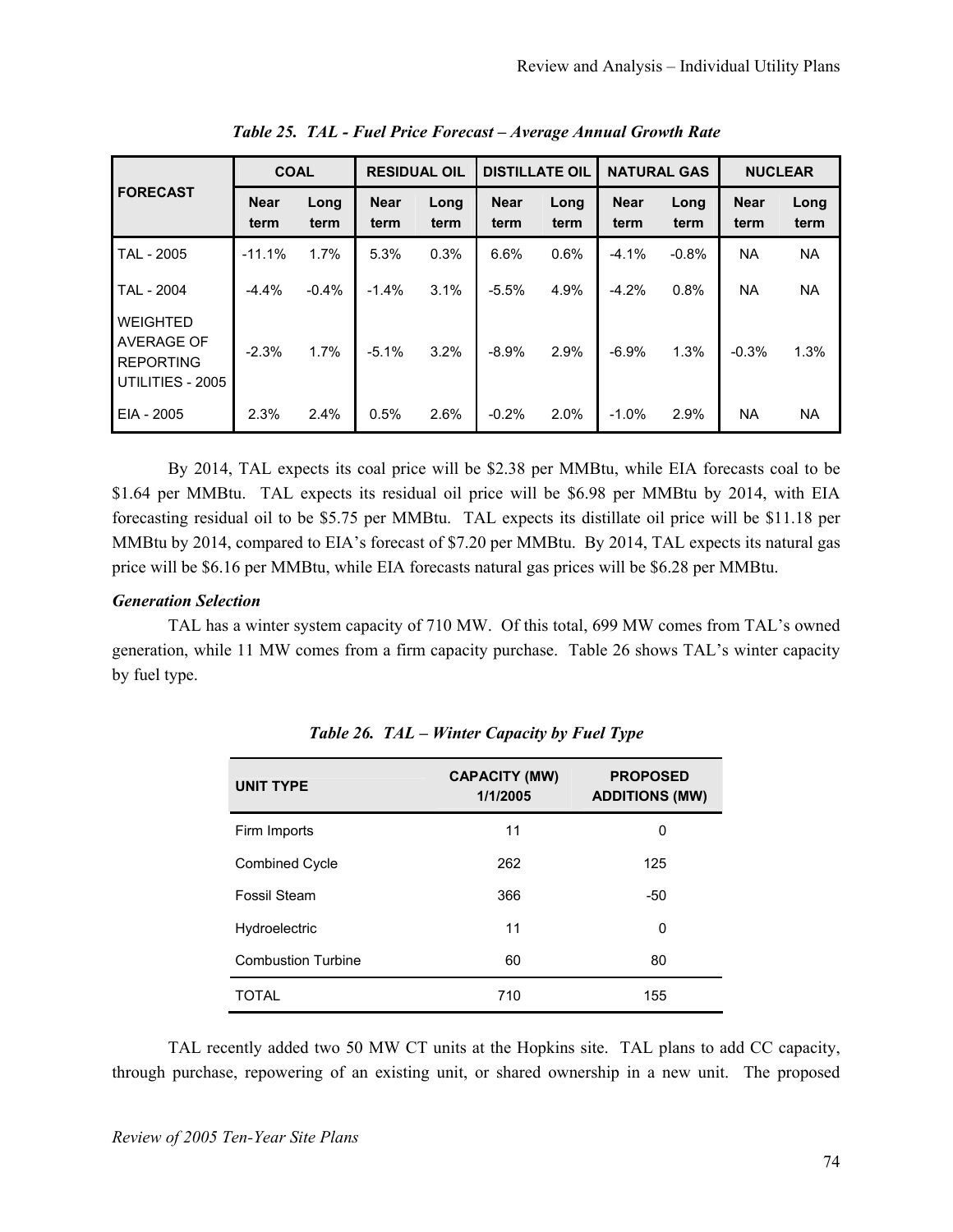addition is expected to occur in the following increments: 25 MW in 2010, 75 MW in 2011, and 25 MW in 2013. TAL also plans to retire 70 MW of capacity at the Purdom site between 2010 and 2011.

Several Florida municipal utilities plan to participate in a new jointly owned 800 MW class pulverized coal-fired unit. The plant has tentatively been planned for a new site in Taylor County and is scheduled to enter service in 2012. TAL's *Ten-Year Site Plan* does not discuss plans for TAL to take part in the proposed coal plant, although participation may occur pending an upcoming decision by the city commission. A final decision is expected later this year. If TAL participates in the proposed coal plant, its share of the capacity will be 200 MW.

## *State, Regional, and Local Agency Comments*

Apalachee Regional Planning Council – Existing facilities and services are consistent with Council policies, and no additional plant sites are identified within the region.

Department of Environmental Protection - TAL's *Ten-Year Site Plan* is adequate for planning purposes.

Tallahassee-Leon County Planning Department -- For the recently added CT units at the Hopkins site, impacts on natural resources were addressed in the permitting process. Regarding the four planned substations, impacts to natural resources will be addresses in the permitting process.

## *Suitability*

TAL's *Ten-Year Site Plan* is suitable for planning purposes.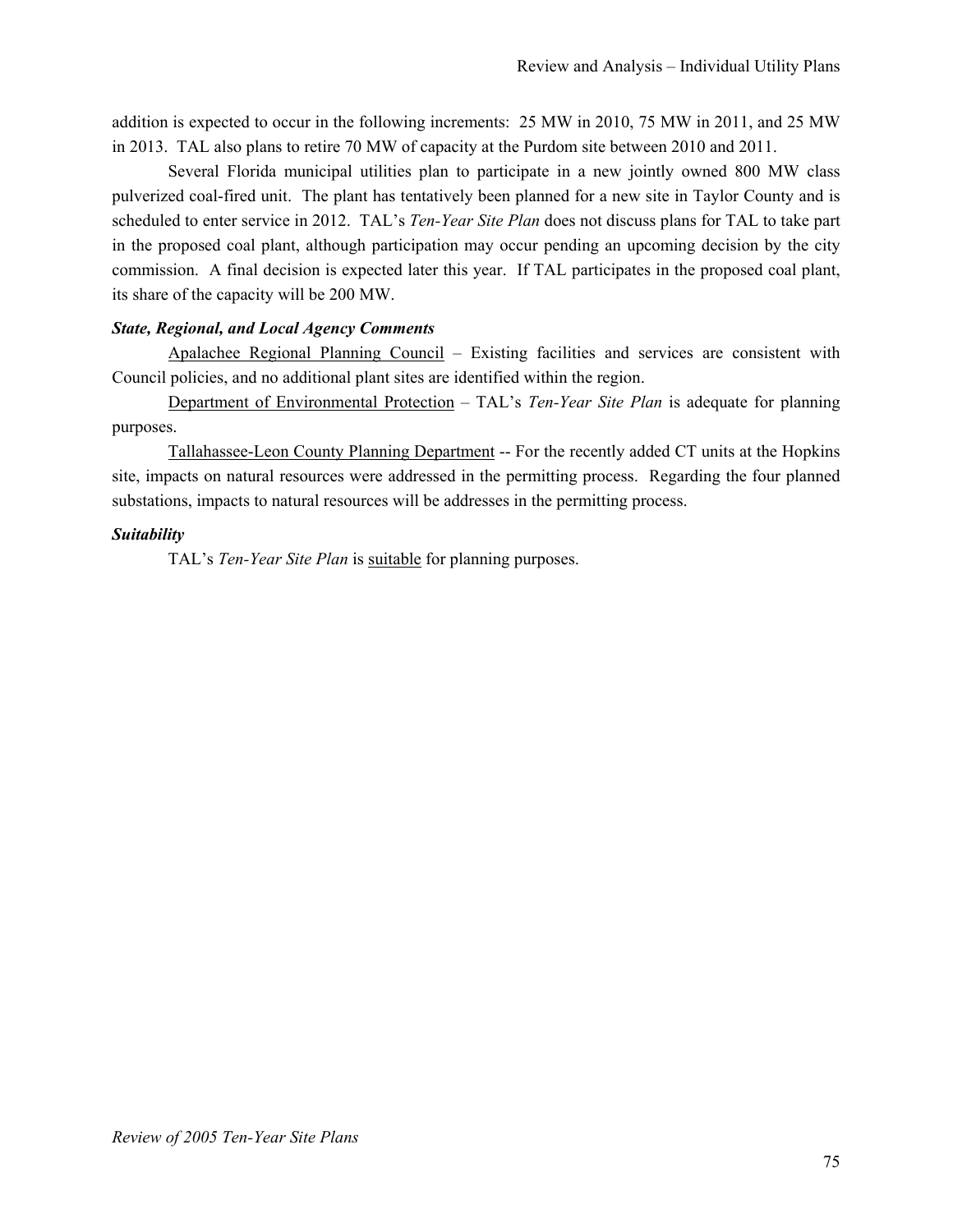# *SEMINOLE ELECTRIC COOPERATIVE (SEC)*

SEC is a generation and transmission cooperative that provides full requirements wholesale capacity and energy to ten distribution system members. SEC relies on owned and purchased capacity resources to serve its member systems. SEC is obligated to serve all loads up to specified capacity levels and provide adequate reserves. Partial requirements providers (PEF, TECO, JEA, OUC, and GRU) serve SEC's entire load that exceeds specified capacity commitment levels.

#### *Load and Energy Forecast*

SEC identifies and justifies its load forecast methodology with a thorough description of econometric and end-use models, variables, data sources, assumptions, and informed judgments. SEC analyzed each member cooperative's load forecast and combined them to yield the final forecast results. SEC provided detailed accounts of load forecasts, based on economic, housing, appliance, weather and hourly load data. SEC also provided a high and low growth rate forecast.

SEC expects to continue to be a winter-peaking utility primarily due to continued prominence of electric space-heating appliance saturation. Under base case conditions, winter peak demand forecast is projected to increase at an average of 4.13% per year over the 2005-2014 forecast period. While lower than the historic AAGR of 4.24% for the 1995-2004 period, SEC's winter peak demand forecast still reflects one of the highest growth rates in the state. SEC's base-case summer peak demand is forecasted to grow at an average of 4.04% per year, which is lower than the historical AAGR of 4.26%.

SEC's 2000-2004 retail sales forecasts have an absolute percent error of 1.46%, which is higher than the 1.02% average for the reporting utilities. For the same five-year period, SEC's retail sales forecasts have an average forecast error of -0.47%, which reflects a slight tendency to under-forecast.

#### *Demand-Side Management*

Neither SEC nor any of its member systems are subject to FEECA's requirement to meet Commission-prescribed numeric conservation goals. However, member systems individually manage and promote their own conservation programs with SEC's assistance. Some member systems have load management programs whose dispatch is coordinated by SEC. Given the power supply agreements that SEC has with its members, demand reduction resulting from conservation and load management programs does not affect the operation of SEC's generating units. However, conservation reduces the level of partial requirements purchases.

#### *Reliability Criteria*

SEC's primary reliability criterion is reserve margin. SEC expects to continue to be a winterpeaking utility primarily due to a forecasted increase in electric space-heating appliance saturation. Since winter peak demands are a primary concern to utilities in Florida, SEC utilizes a 15% reserve margin criterion for both summer and winter peak demand. SEC also utilizes a EUE/NEL ratio of 1%. Forecasted reserve margins, as shown in SEC's *Ten-Year Site Plan*, are expected to meet or exceed the reliability criteria in each year of the planning horizon.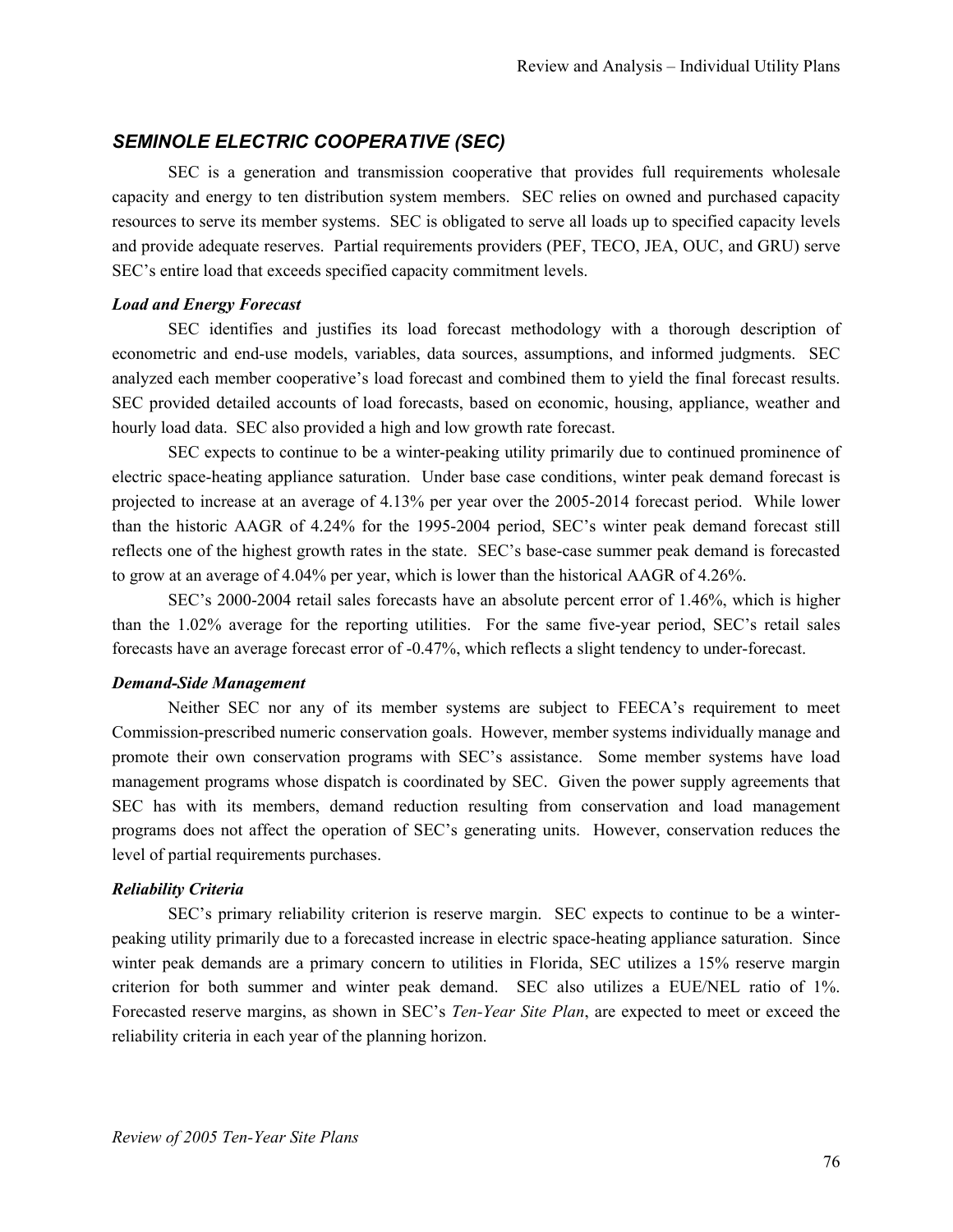#### *Fuel Forecast*

For the period 2005-2014, SEC provided price forecasts for coal, residual oil, distillate oil, natural gas, and nuclear energy. The Commission evaluated SEC's price forecasts against similar forecasts from last year for 2004-2013, as well as comparable forecasts made by EIA and the other reporting utilities. Table 27 illustrates these forecasts for both the near-term (1-3 years) and long-term (4-10 years).

|                                                                       | <b>COAL</b>         |              | <b>RESIDUAL OIL</b> |              | <b>DISTILLATE OIL</b> |              | <b>NATURAL GAS</b>  |              | <b>NUCLEAR</b>      |              |
|-----------------------------------------------------------------------|---------------------|--------------|---------------------|--------------|-----------------------|--------------|---------------------|--------------|---------------------|--------------|
| <b>FORECAST</b>                                                       | <b>Near</b><br>term | Long<br>term | <b>Near</b><br>term | Long<br>term | <b>Near</b><br>term   | Long<br>term | <b>Near</b><br>term | Long<br>term | <b>Near</b><br>term | Long<br>term |
| SEC - 2005                                                            | 1.4%                | 2.4%         | $-2.8%$             | 0.5%         | $-9.9%$               | 0.5%         | $-8.5%$             | $-0.7%$      | $-1.6%$             | 0.5%         |
| SEC - 2004                                                            | 1.2%                | 1.2%         | $-3.1%$             | 3.5%         | 4.4%                  | 3.4%         | $-2.4%$             | 3.2%         | $-2.8%$             | 1.2%         |
| <b>WEIGHTED</b><br>AVERAGE OF<br><b>REPORTING</b><br>UTILITIES - 2005 | $-2.3%$             | 1.7%         | $-5.1%$             | 3.2%         | $-8.9%$               | 2.9%         | $-6.9%$             | 1.3%         | $-0.3%$             | 1.3%         |
| <b>EIA</b>                                                            | 2.3%                | 2.4%         | 0.5%                | 2.6%         | $-0.2%$               | 2.0%         | $-1.0%$             | 2.9%         | <b>NA</b>           | <b>NA</b>    |

*Table 27. SEC - Fuel Price Forecast – Average Annual Growth Rate* 

By 2014, SEC expects its coal price will be \$2.30 per MMBtu, while EIA forecasts coal to be \$1.64 per MMBtu. SEC expects its residual oil price will be \$5.59 per MMBtu by 2014, with EIA forecasting residual oil to be \$5.75 per MMBtu. SEC expects its distillate oil price will be \$7.48 per MMBtu by 2014, compared to EIA's forecast of \$7.20 per MMBtu. By 2014, SEC expects its natural gas price will be \$6.57 per MMBtu, while EIA forecasts natural gas prices will be \$6.28 per MMBtu. SEC expects its nuclear energy price will be \$0.45 per MMBtu by 2014, while EIA does not provide a price forecast for nuclear energy.

### *Generation Selection*

SEC has a total system winter capacity of 4,653 MW. However, SEC's generating capacity is 1,917 MW and, therefore, is insufficient to meet the aggregate load of SEC's members. To serve load that exceeds generation, SEC purchases 1,474 MW of winter firm capacity from other utilities and 353 MW from Hardee Power Station. Partial requirements and full requirements purchases currently provide 909 MW. Table 28, on the next page, shows SEC's winter capacity by fuel type.

Although SEC plans to add 3,426 MW (winter) of new generating units during the planning horizon, net system capacity is expected to increase by only 2,292 MW. SEC expects its reliance on firm purchases to drop to 13 MW, a decrease by 1,814 MW, primarily due to the expiration of the Hardee Power Station purchase and other purchased power contracts. The amount of partial requirements and full requirements capacity imports is forecasted to increase by 680 MW by that time.

SEC plans to add 310 MW of CT capacity in 2006 from five units at the Payne Creek site. An additional 1,456 MW of CT capacity is planned from eight new units at yet-to-be-determined sites. These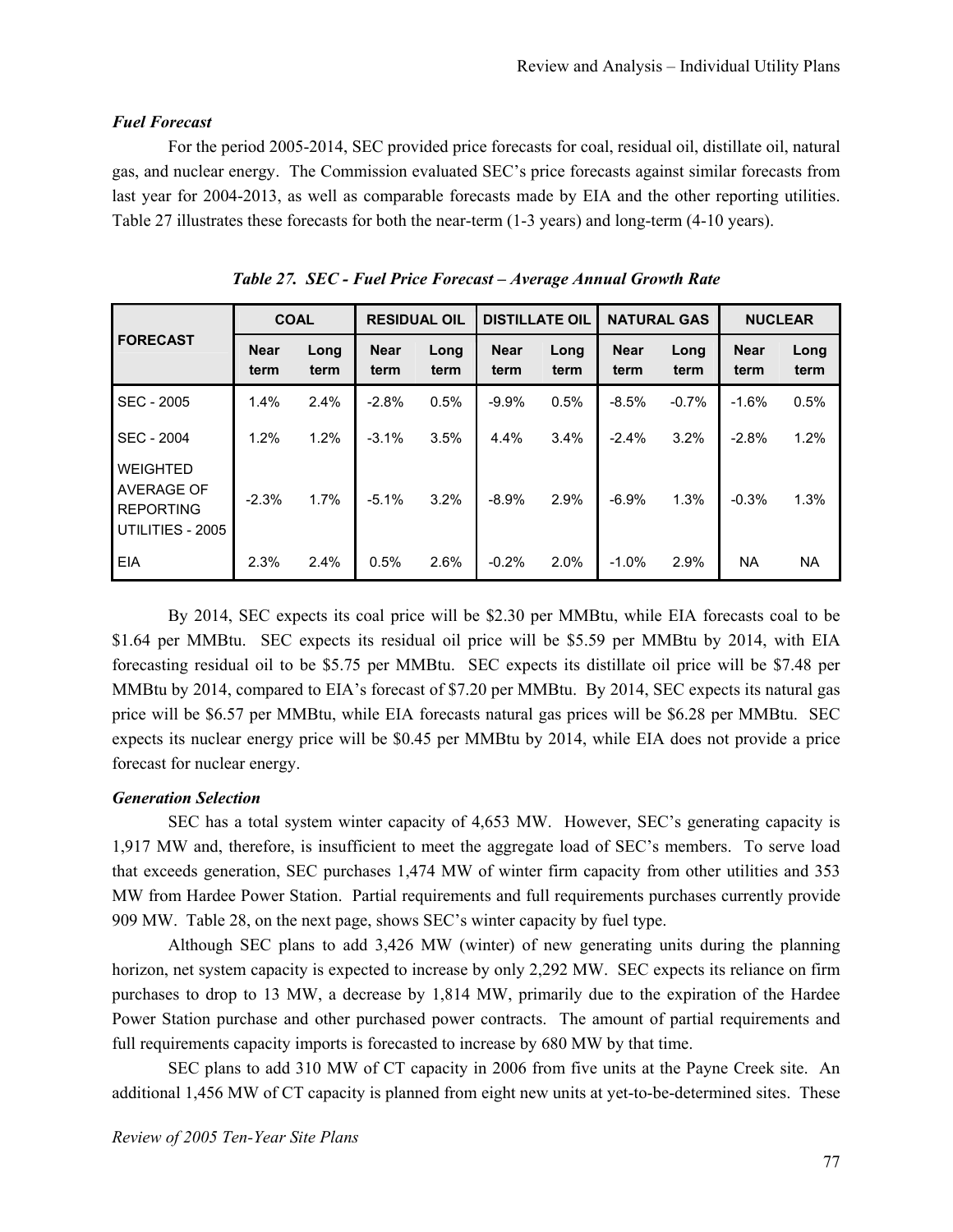units are planned to enter commercial service as follows: one in 2007, four in 2009, one in 2010, one in 2012, and one in 2013. Also planned is 910 MW of CC capacity from five new units at a yet-to-be determined site. These units are planned to enter commercial service as follows: one in 2008, one in 2009, two in 2013, and one in 2014. Finally, in 2012, SEC plans to add a 750 MW coal unit at the existing Seminole site in Putnam County.

| <b>UNIT TYPE</b>                      | <b>CAPACITY (MW)</b><br>1/1/2005 | <b>PROPOSED</b><br><b>ADDITIONS (MW)</b> |
|---------------------------------------|----------------------------------|------------------------------------------|
| Nuclear                               | 15                               | 0                                        |
| Coal                                  | 1,330                            | 750                                      |
| Firm Imports                          | 1,827                            | $-1,814$                                 |
| <b>Partial Requirements Purchases</b> | 909                              | 680                                      |
| <b>Combined Cycle</b>                 | 572                              | 910                                      |
| <b>Combustion Turbine</b>             | 0                                | 1,766                                    |
| <b>TOTAL</b>                          | 4,653                            | 2,292                                    |

*Table 28. SEC – Winter Capacity by Fuel Type* 

### *State, Regional, and Local Agency Comments*

Central Florida Regional Planning Council – The five proposed CT units at the Payne Creek site should not affect the ground and surface water systems.

Department of Environmental Protection – SEC's *Ten-Year Site Plan* is adequate for planning purposes.

Southwest Florida Water Management District – Expressed concerns over potential for additional water usage from proposed project.

St Johns River Water Management District – Noted that potential conflict with natural resources might result from expansion of generating or transmission facilities.

#### *Suitability*

SEC's *Ten-Year Site Plan* is suitable for planning purposes.